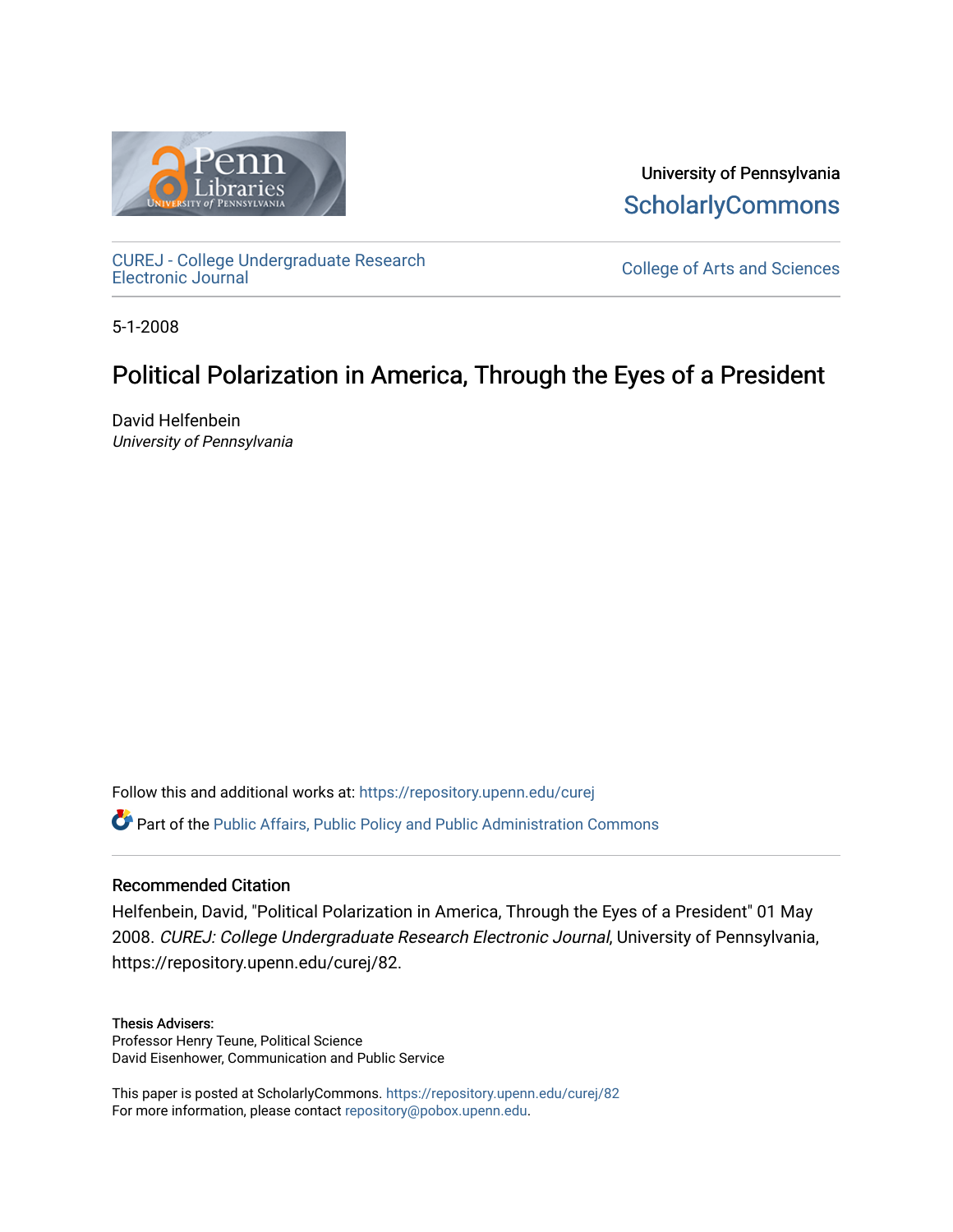## Political Polarization in America, Through the Eyes of a President

## Abstract

This thesis examines the extent of political polarization in America from a historical perspective, with a focus on the years of Bill Clinton's presidency. With perspective from President Clinton himself, the author examines the Clinton years and the current state of polarization in relation to other times in American history.

## Keywords

Political Science Thesis, Communication and Public Service Thesis, Social Sciences, Political Science, Henry Teune, Teune, Henry

## **Disciplines**

Public Affairs, Public Policy and Public Administration

**Comments** 

Thesis Advisers: Professor Henry Teune, Political Science David Eisenhower, Communication and Public Service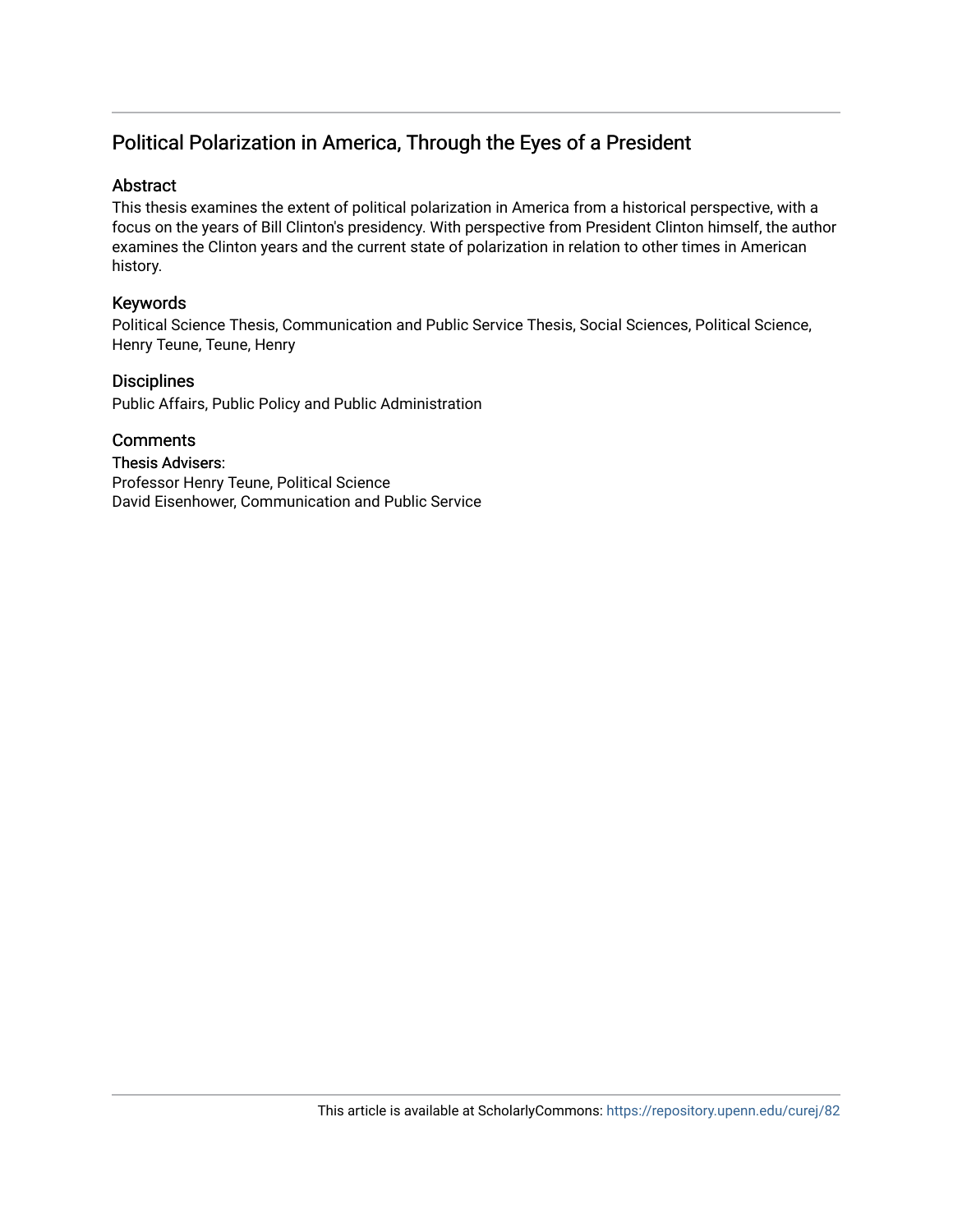-Political Polarization-

in America.

Through the Eyes of a President

**-David Helfenbein-**

**Communication and Public Service**   $\boldsymbol{\mathcal{R}}$ **Political Science**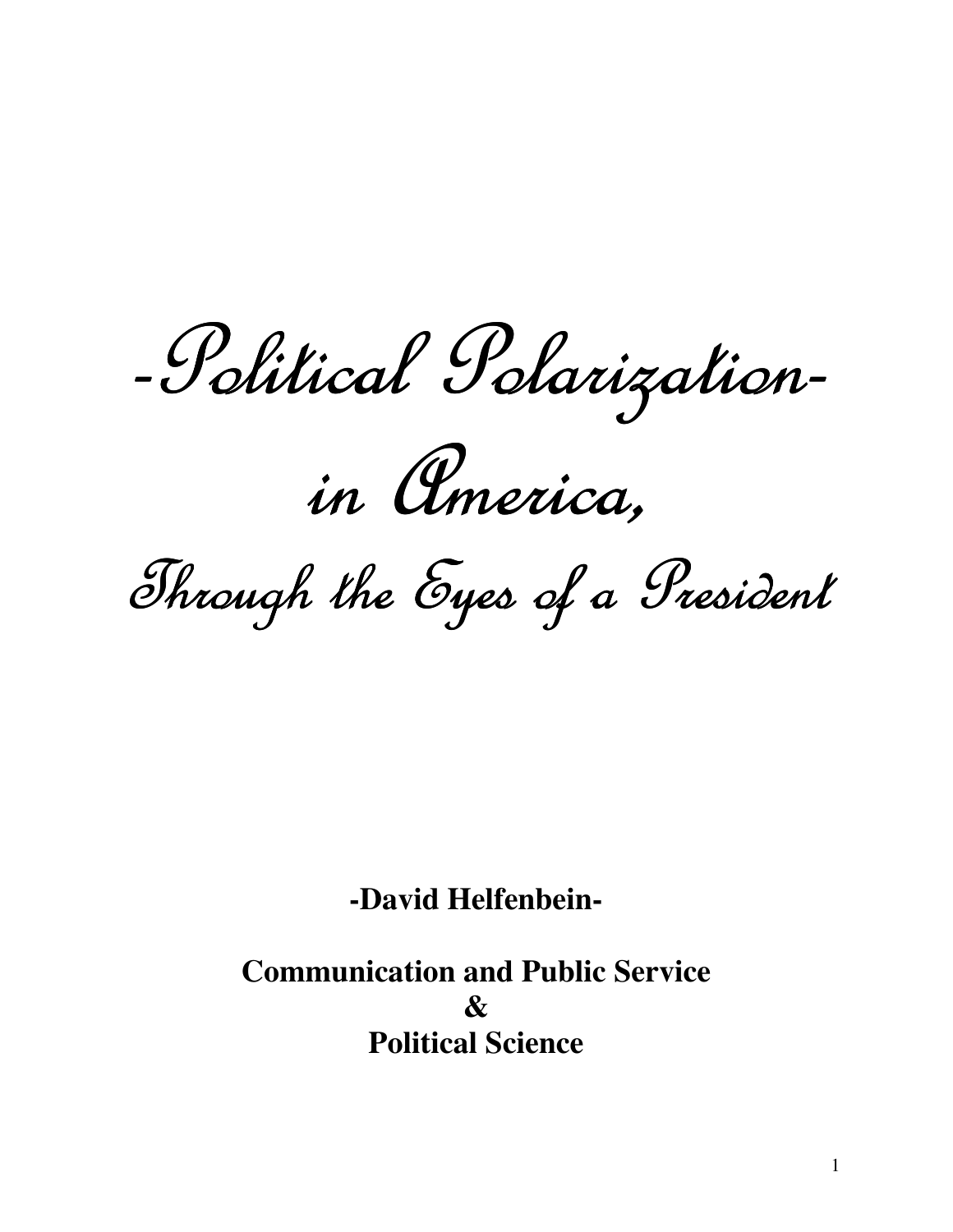## **TABLE OF CONTENTS**

| 1. Preface: A Scholarly Journey                                   | $\overline{3}$ |
|-------------------------------------------------------------------|----------------|
| 2. Introduction: What is Political Polarization and Why Study it? | 10             |
| 3. Who Polarization Divides (and Who It Doesn't)                  | 19             |
| 4. Explaining Today's Divide                                      | 27             |
| 5. Polarization and the President from Hope                       | 38             |
| <b>6. Bill Clinton: A New Democrat</b>                            | 45             |
| 7. A President's Reflections & a Moment in Time: January 20, 1997 | 55             |
| 8. Conclusion: Repairing the Divide?                              | 72             |
| 9. Afterward: The Interview Transcript, President Bill Clinton    | 77             |
| <b>References</b>                                                 | 88             |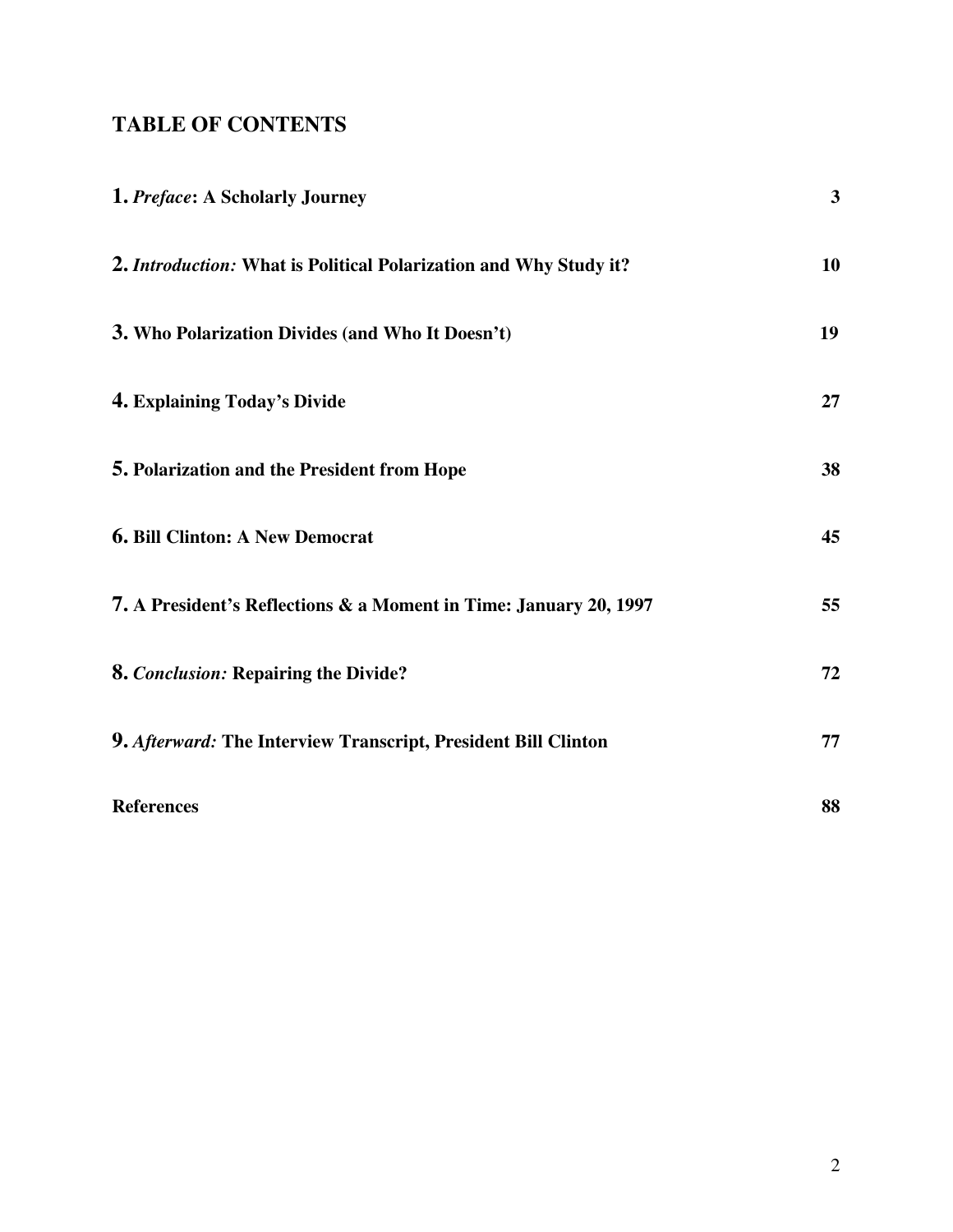# **1**

## *Preface***: A Scholarly Journey**

I consider myself a child of the Bill Clinton Presidency.

Born in 1986, I was six-years-old when William Jefferson Clinton first took office, ten at the time of his second inaugural, and fourteen when he left the White House. I have always been fascinated with Bill Clinton; as a baby boomer only two years older than my father and with his persistent interest in the youth of our nation, I have always thought of him as somewhat of a father figure for my generation. Over the course of the last two years, in preparation for writing papers on polarization and former President Clinton, I sat down with scholars, political analysts, advisers, and pollsters, politicians, journalists, close friends of former President Clinton, and the former President himself to learn more about polarization, former President Clinton's life and his presidency in the larger context of political polarization.

It was a privilege to speak with each and every one of these individuals. I am especially grateful to former President Bill Clinton for his time. Others to whom I would like to express my sincere gratitude to are: Richard Baker, Historian of the United States Senate; Charlie Cook, Editor and Publisher of "The Cook Political Report" and Political Analyst for the National Journal Group; John DiIulio Jr., Professor of Political Science at the University of Pennsylvania, former Assistant to President Bush and former Director of the White House Office of Faith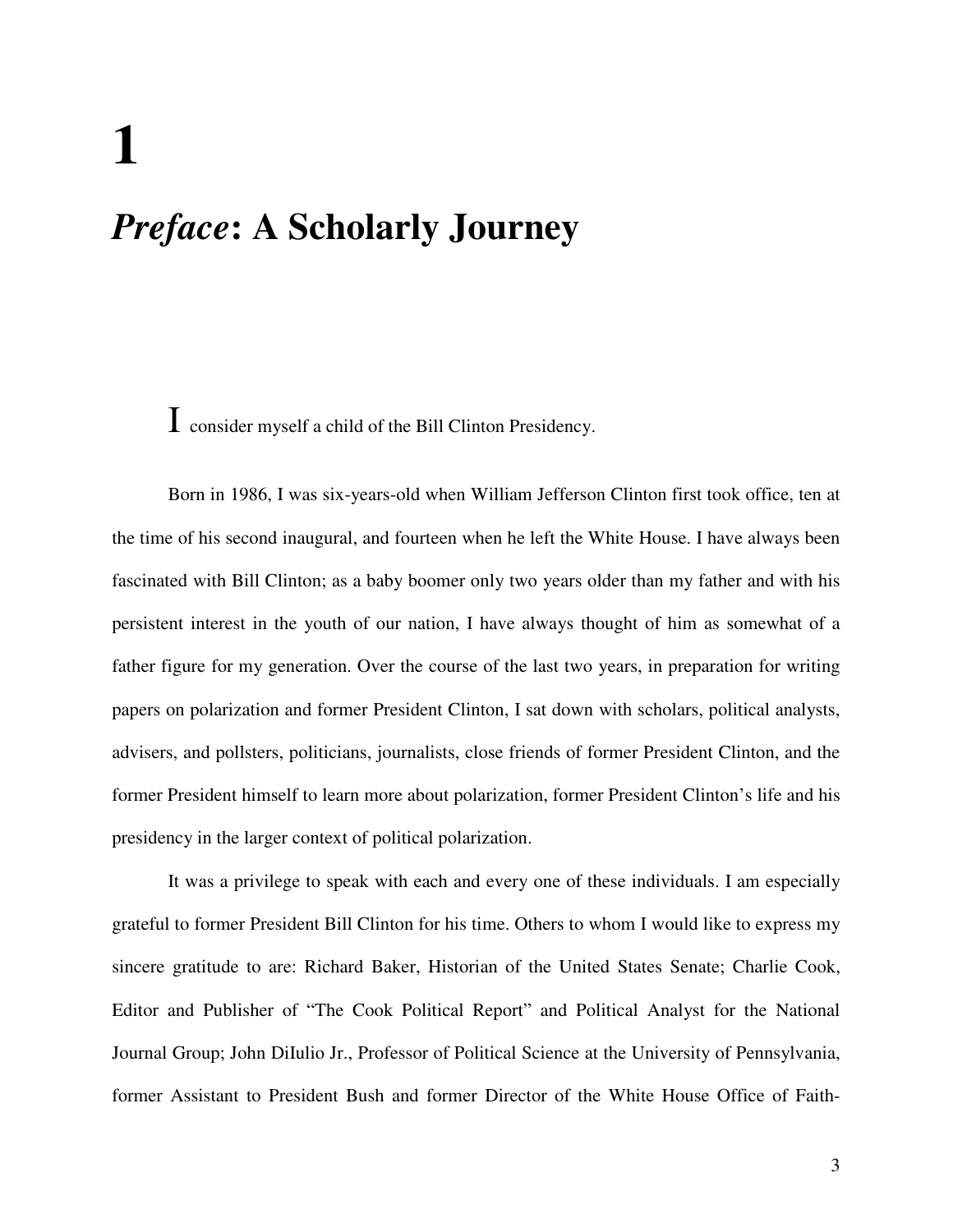Based and Community Initiatives; Jennifer Duffy, Editor for U.S. Senate and Governors and Political Analyst for "The Cook Political Report"; David Eisenhower, Director of the Institute for Public Service at the Annenberg School of Communication at the University of Pennsylvania and grandson of President Dwight D. Eisenhower; William Galston, Senior Fellow at the Brookings Institution and former Deputy Assistant to President Clinton for Domestic Policy; David Greene, White House Correspondent for NPR; Anna Greenberg, Vice President of Greenberg Quinlin Rosner Research; Albert Hunt, Washington Executive Editor for Bloomberg News; Governor Jon Huntsman Jr., Governor of Utah; Ann Lewis, Senior Advisor to Hillary Clinton's presidential campaign, former White House Communications Director and former Counselor to President Bill Clinton; Paul David Leopoulos, childhood friend of former President Bill Clinton; Bruce Lindsey, CEO of the William J. Clinton Foundation and longtime advisor to President Bill Clinton; Thomas Mann, Senior Fellow at the Brookings Institution; Leon Panetta, Co-Founder of The Leon and Sylvia Institute for Public Policy and former Chief of Staff to President Bill Clinton; Jonathon Rauch, Guest Scholar at the Brookings Institution, senior writer for *National Journal* magazine, and correspondent for *The Atlantic Monthly*; Karl Rove, longtime advisor to President George W. Bush and former Deputy Chief of Staff; Skip Rutherford, Dean of, and William J. Clinton Professor at the University of Arkansas Clinton School of Public Service and longtime friend of former President Bill Clinton,; Margaret "Peggy" Scranton, Professor of Political Science at the University of Arkansas Little Rock; Stuart Rothenberg, Editor and Publisher of "The Rothenberg Political Report," and Henry Teune, Professor of Political Science at the University of Pennsylvania.

I first became interested in political polarization while exploring the subject as an intern at the Brookings Institution, a think tank in Washington, D.C., and as a student in the University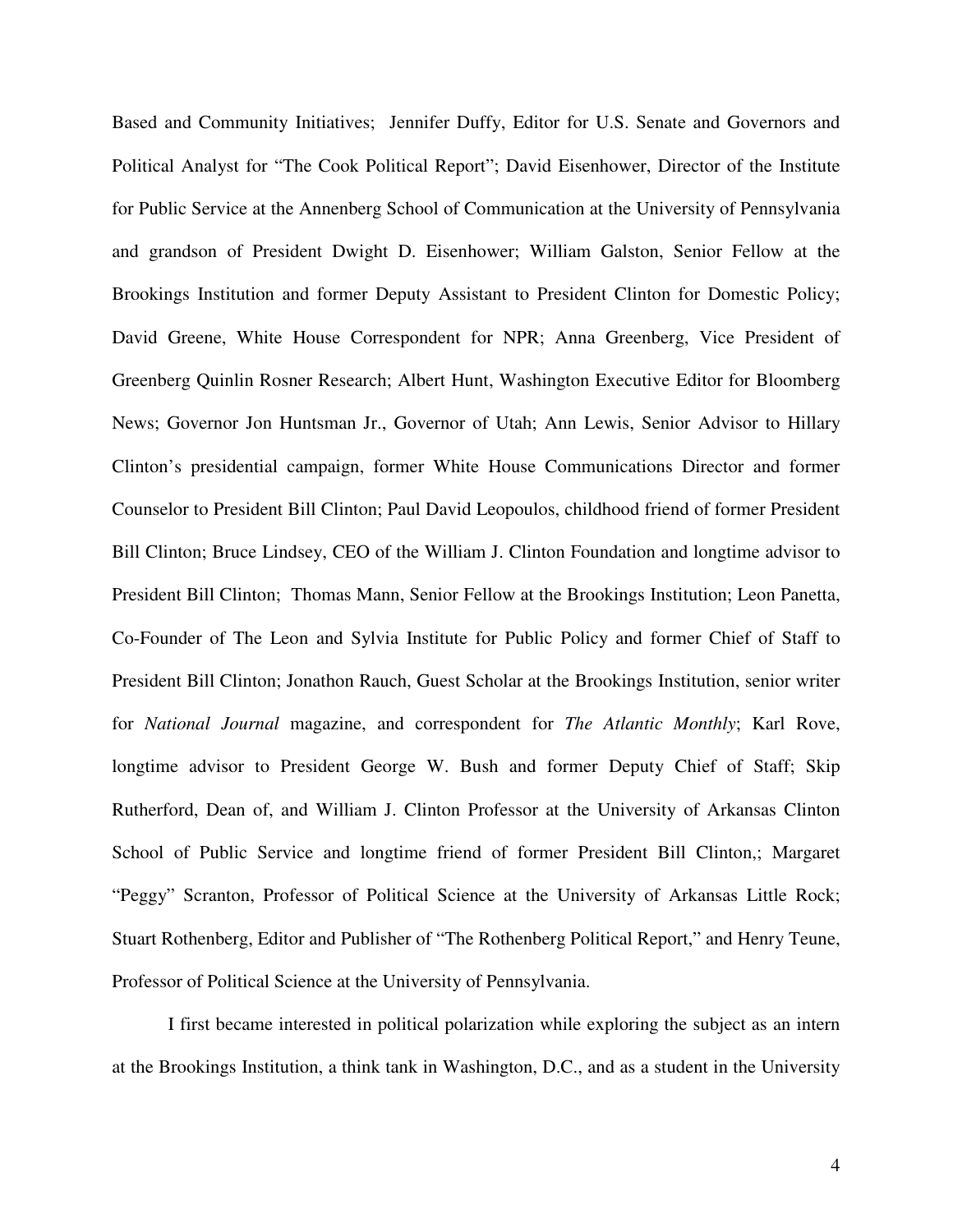of Pennsylvania's Washington Semester Program. Leading up to the 2006 midterm elections, I was closely following the nearly inevitable inter-party seat changes in Congress and became interested in the research of several Brookings' scholars on polarized division between Republicans and Democrats in America, the study of a phenomenon called political polarization. I was most interested in the causes and effects of polarized politics and the extent to which polarization in America today and compares to other periods of time in American history.

After studying polarization for only a few weeks, it became immediately apparent to me that the most important – albeit challenging – element of studying polarization is to clearly define what this term means. In reading books and conducting interviews, I soon realized that everyone has a somewhat different definition of polarization and differing opinions on how polarized we are today. Keeping this possible ambiguity in mind, I want to make it immediately clear as to what I will be referring to throughout this paper in using the term "political polarization:" Plain and simple, the term will refer to "acrimonious division of political parties, between the poles, or the extremities of the two major parties in the United States."

Polarized politics in America has its risks, which include the following: it complicates the task of addressing certain long-range domestic problems; has the potential to damage the implementation of a consistent and resolute foreign policy and national security strategy; can do lasting damage to governmental institutions, for example, the Congress and Judicial Branches; and can potentially erode the public's trust in government (Galston and Nivola 35-38). Polarization also threatens the governmental system in two additional ways: by having the potential to create deadlock, a stalled system in which two sides are evenly matched against each other; or tyranny, when one side breaks from the union to impose its vision upon the other. In all, polarization needs to be studied, because in many ways, the future of the nation depends on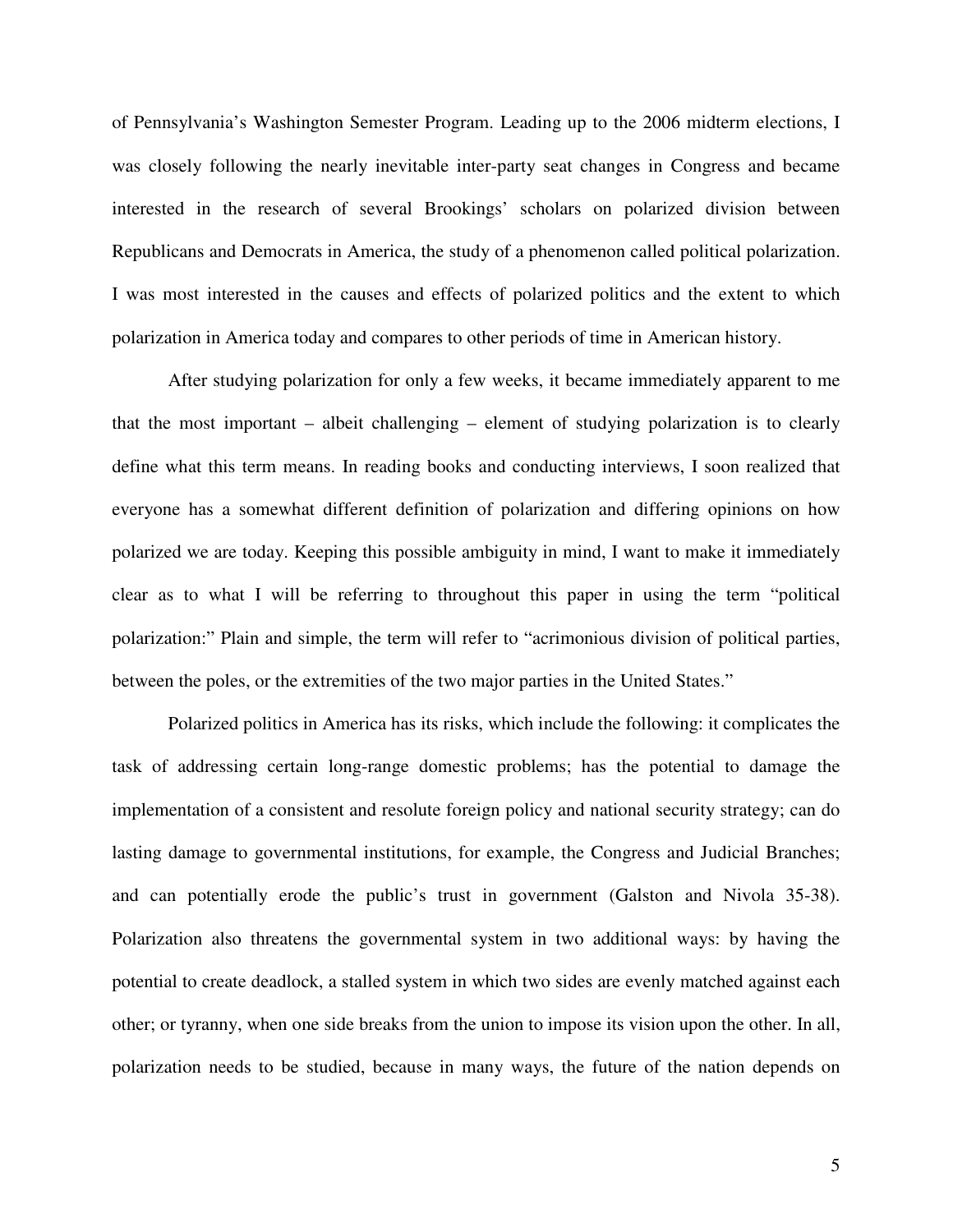understanding it better and making certain that its consequences don't far outweigh any benefits it might offer (Eisenhower).

Despite discovering initial ambiguity in the term "political polarization," there is little ambiguity as to the extent of polarization existing today as compared to other times in our nation's past. Today, we, as a nation and as a people, are far less divided than we have been at other times in our nations past – most obviously, during the Civil War. Believing that we can entirely eradicate polarization in America is an unrealistic hope, and in some ways, polarization may actually be good for our nation. Thus, even attempting to reduce polarized politics in America could potentially cause more harm than good.

Political historian Richard Hofstadter wrote, "'In our politics, each major party has become a compound, a hodgepodge, of various and conflicting interests; and the imperatives of party struggle, the quest for victory, and for offices, have forced the parties to undertake the business of conciliation and compromise among such interests.'" Yet, as journalist Ronald Brownstein writes in his recently published book The Second Civil War, "that definition is obsolete" (Brownstein 11). Brownstein declares: "Clearly the *country* has been more polarized than it is today. What's unusual now is that the *political system* is more polarized than the country. Rather than reducing the level of conflict, Washington increases it" (Brownstein 25).

 It has been most interesting to study this subject in recent years. Days after the midterm elections of 2006, I wrote the following: "Many political pundits have described the November 2006 elections as a victory for centrists. The truth, however, is that while many centrist Democrats won, a fair number of the victories were at the expense of Republican moderates." I continued to explain that the election results demonstrated that the American electorate is not all that polarized, and that while the electorate in 2006 favored the Democrats (due mostly to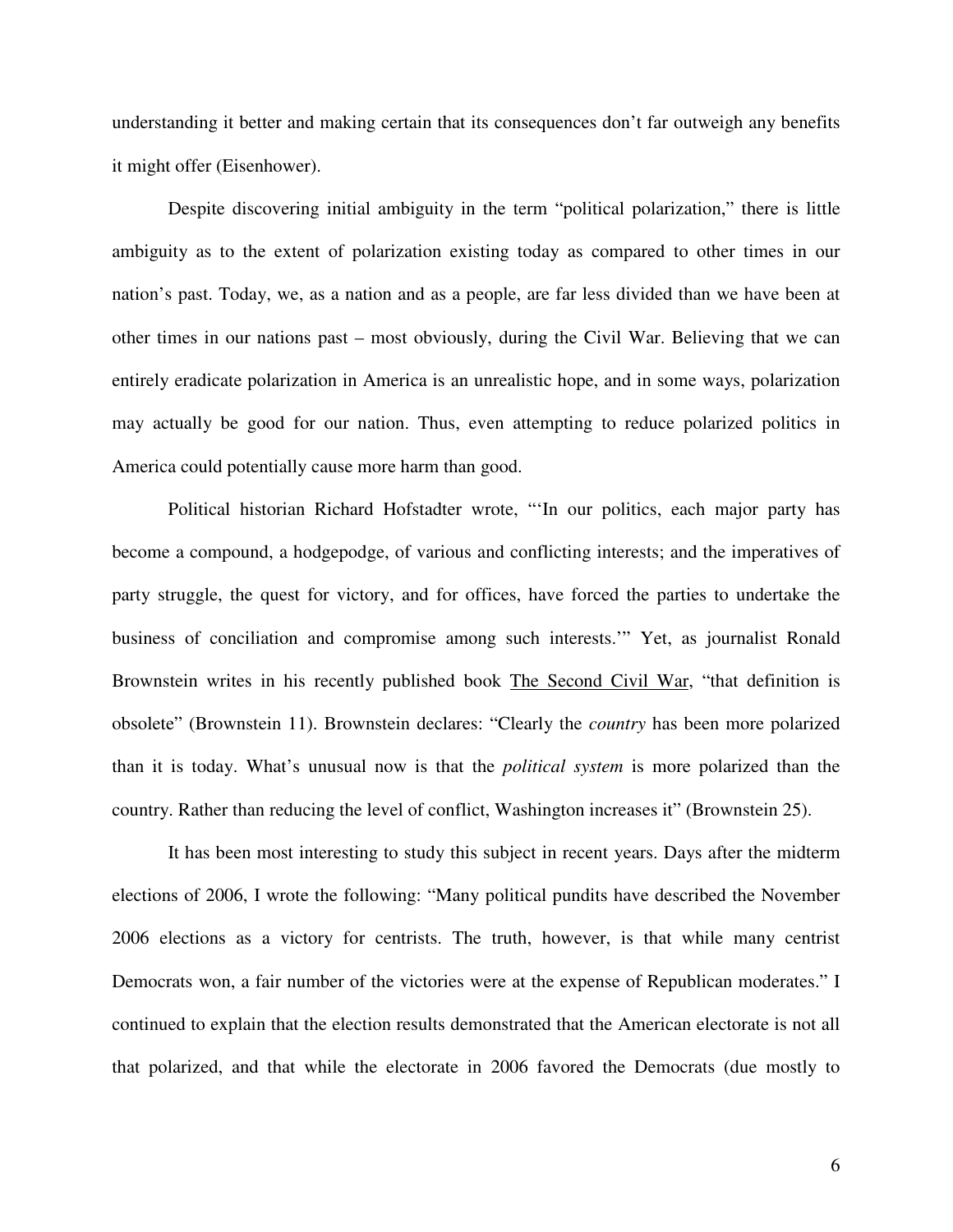Republican corruption charges and dissatisfaction with the Iraq War, as exit polls had shown), the electorate still favored centrist candidates. The American voters favored both centrism and leaned toward Democrats in a Democratic year. As this study will reveal, the American public in actuality does share centrist positions on many issues.

 What the current presidential race may also demonstrate is the American electorate's call for centrism. As I write this, all three remaining presidential candidates (Senators Clinton, Obama, and McCain) have stressed the importance of working together with members of the opposite party in order to achieve success in Washington and how their previous political work has demonstrated working with those across the aisle.

Henry Teune recently suggested to me that support for Senator Barack Obama's candidacy may be "generational." Political scientists, such as Everett Carll Ladd, Jr. and Warren E. Miller, have studied generational voting patterns in order to better understand political trends. For example, in "The Puzzle Transformed: Explaining Declining Turnout," Miller states:

[The] analysis in decline in aggregate voting turnout in the United States between the 1950s and 1980s attributes the decline to changes in the generational composition of the electorate. In particular the post-New Deal generation (first presidential vote in 1968 or later), which continues to grow in size, votes at a rate well below that of older generations" (Miller 1).

It is in fact possible that we are now seeing a new generational shift with strong support by young individuals supporting Senator Barack Obama (D-IL); significant appeal to his candidacy is seemingly also based upon the belief in his potential to unify this country beyond the partisan divides (Teune).

Senator Hillary Clinton (D-NY), a political figure known to be polarizing, has focused her candidacy on experience and in offering detailed programs to respond to national and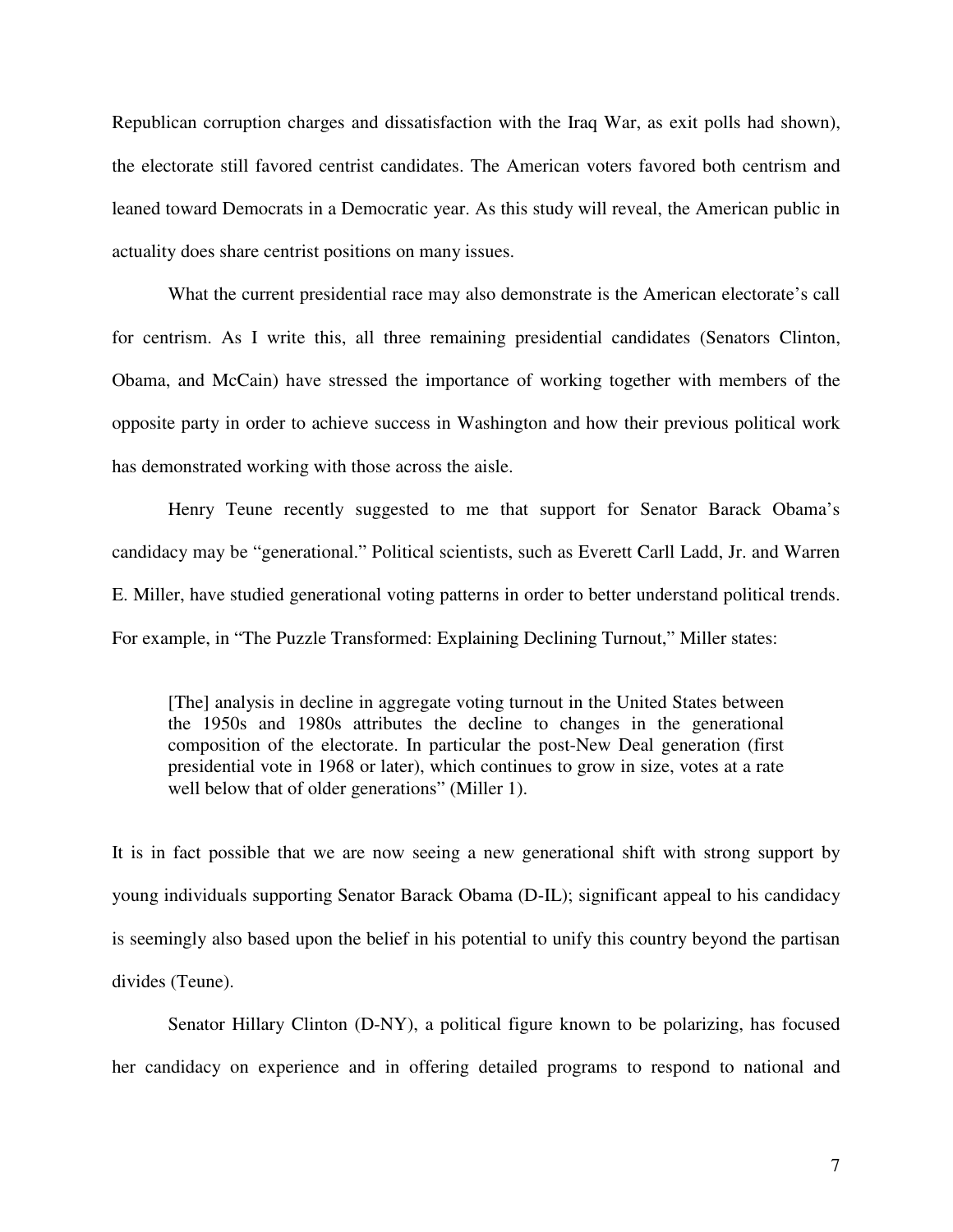international challenges, stressing her ability in the Senate to repeatedly work with members of the opposing party (including those who voted to impeach her husband) in achieving legislative success. Senator John McCain (R-AZ) has based his candidacy to a significant degree on his character, not only as a wartime hero, but has also focused upon his "maverick" nature in the Senate and his ability to work toward bridging political divides (Eisenhower).

In a September 12, 1960 speech to the Greater Houston Ministerial Association, John F. Kennedy said the following in regard to his prospects to become the first Catholic president of the United States:

…if this election is decided on the basis that 40 million Americans lost their chance of being President on the day they were baptized, then it is the whole nation that will be the loser, in the eyes of Catholics and non-Catholics around the world, in the eyes of history, and in the eyes of our own people (Kennedy inaugural).

David Eisenhower cited this quote in relation to the current race. With both a woman and an African American close to winning the Democratic Party's nomination, Eisenhower commented upon what his mentor, the late Karl Von Vorys, would say about Clinton and Obama's candidacies. Von Vorys would say, he noted, that these two candidates have "ascriptive differences;" unlike Kennedy, they are unable to change the way they were born – their gender and their race (as opposed to their religion) –and these two innate qualities of gender and race are inherently polarizing (Eisenhower).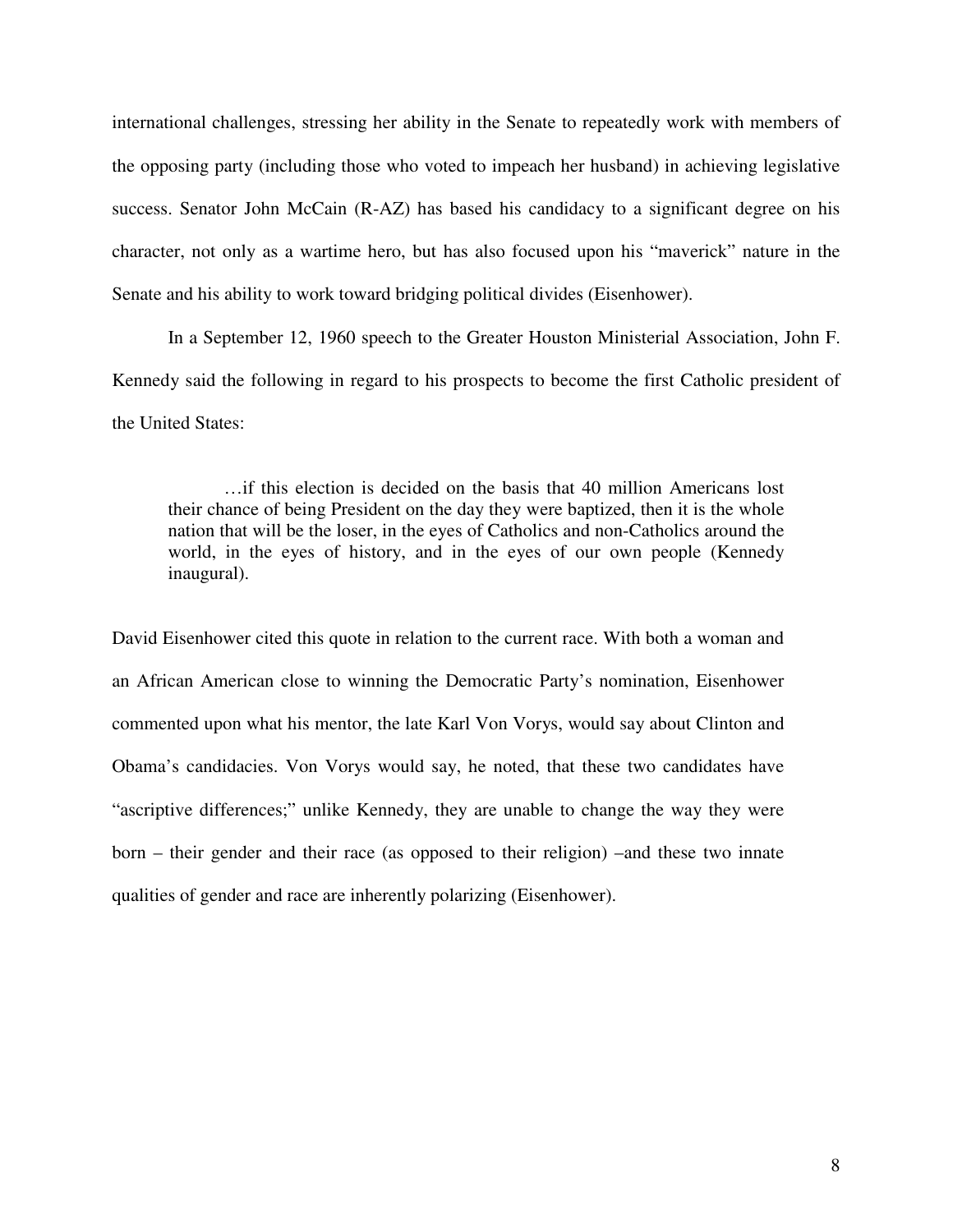In studying former President Bill Clinton, it has become apparent to me that a significant degree of his passion in politics has been about bridging racial divide. As a young man in Little Rock, he had a choice to side with those who did not want to bring about a more equal nation and those who did and he chose to side with those who did.

From his youth to the present, Bill Clinton's political journey has been a continual fight for a better, more equal America (Eisenhower).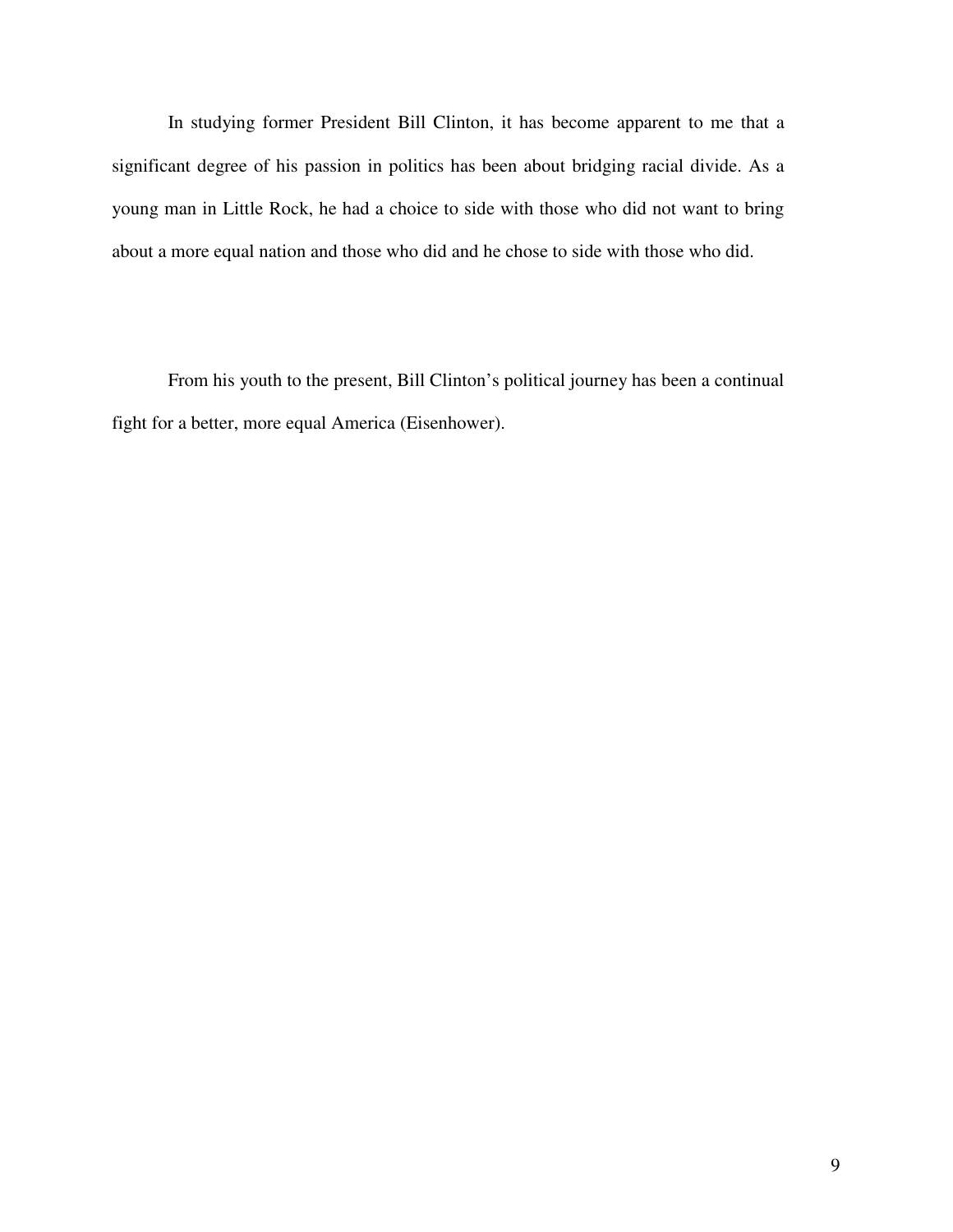## *Introduction:*  **What is Political Polarization and Why Study it?**

*Among the numerous advantages promised by a well constructed Union, none deserves to be more accurately developed than its tendency to break and control the violence of faction….* 

*By a faction, I understand a number of citizens, whether amounting to a majority or a minority of the whole, who are united and actuated by some common impulse of passion, or of interest, adversed to the rights of other citizens, or to the permanent and aggregate interests of the community.* 

*There are two methods of curing the mischiefs of faction: the one, by removing its causes; the other, by controlling its effects.* 

*There are again two methods of removing the causes of faction: the one, by destroying the liberty which is essential to its existence; the other, by giving to every citizen the same opinions, the same passions, and the same interests.* 

*It could never be more truly said than of the first remedy, that it was worse than the disease. Liberty is to faction what air is to fire, an aliment without which it instantly expires. But it could not be less folly to abolish liberty, which is essential to political life, because it nourishes faction, than it would be to wish the annihilation of air, which is essential to animal life, because it imparts to fire its destructive agency.* 

-James Madison, Federalist No. 10, 1787 (The Federalist Papers)

**R**obert Dahl of Yale University has written extensively on democratic theory. In **How** 

Democratic Is The American Constitution, he writes about James Madison's discussion of the inevitability of parties in "every political society" and the dangers that these factions, or groups, can potentially pose to society. To combat their dangers, Dahl writes, Madison "offers five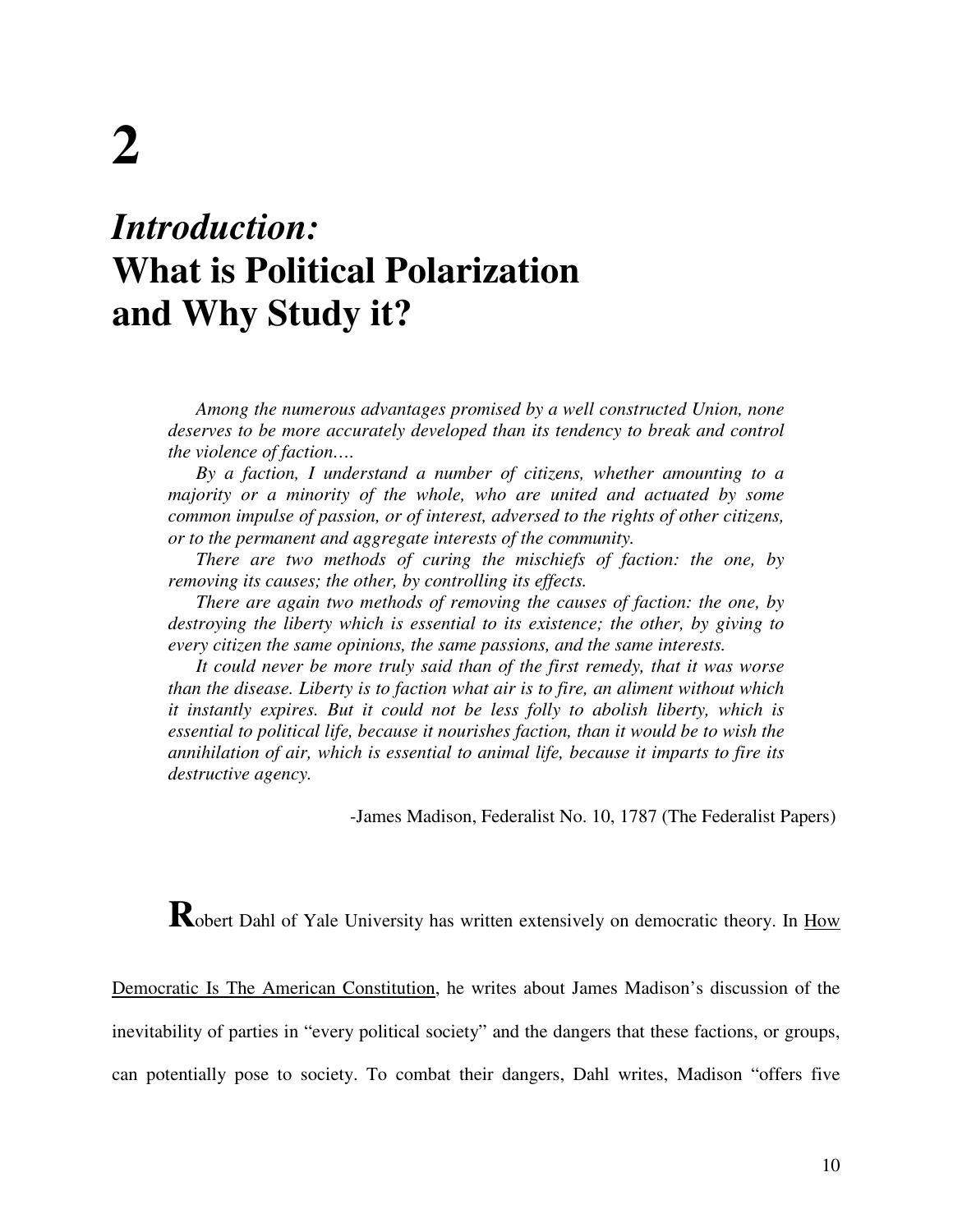proposals that might well serve us better in our own time than the anti-majoritarian biases displayed in Federalist No. 10" (Dahl 33-34). In a newspaper entitled *The Gazette*, Madison wrote the following five proposals (as they appear in Robert Dahl's book):

Whatever dangers political parties may pose can be overcome 'By establishing political equality among all,' 'By withholding *unnecessary*  opportunities from a few, to increase the inequality of poverty by an immoderate, and especially unmerited, accumulation of riches,' 'By the silent operation of the laws, which, without violating the rights of property, reduce extreme wealth towards a state of mediocrity, and raise extreme indigence toward a state of comfort,' 'By abstaining from measures which operate differently on different interests, and particularly favor one interest, at the expense of another,' and 'By making one party a check on the other, so far as the existence of parties cannot be prevented, nor their view accommodated' (Dahl and Madison qtd. in Dahl 34).

Madison's serious concerns with political division in the United States demonstrate that uneasiness toward political acrimony has existed since the establishment of the nation. In fact, in 1797, Thomas Jefferson had complained that factional disputes were so heated that "'Men who have been intimate all their lives, cross the streets to avoid meeting, and turn their heads another way, lest they should be obliged to touch their hats'" (Brownstein 17). Scholar Jeffrey K. Tulis says the following about presidents in our political system: "Presidents work in a political system composed of elements of tension and, at times, in contradiction to one another. Presidents are taught to act as they do by the theory of leadership built into the constitutional structure and reflected in its institutional principles and incentives" (Tulis 18). In many ways, leadership causes division (Eisenhower).

As previously stated, however, the term "political polarization" goes even beyond factional division, referring to "acrimonious division of political parties, between the poles, or the extremities of the two major parties in the United States." Thus, polarization refers to extremes whereas factional divisions regard, more basically, the existence of organized groups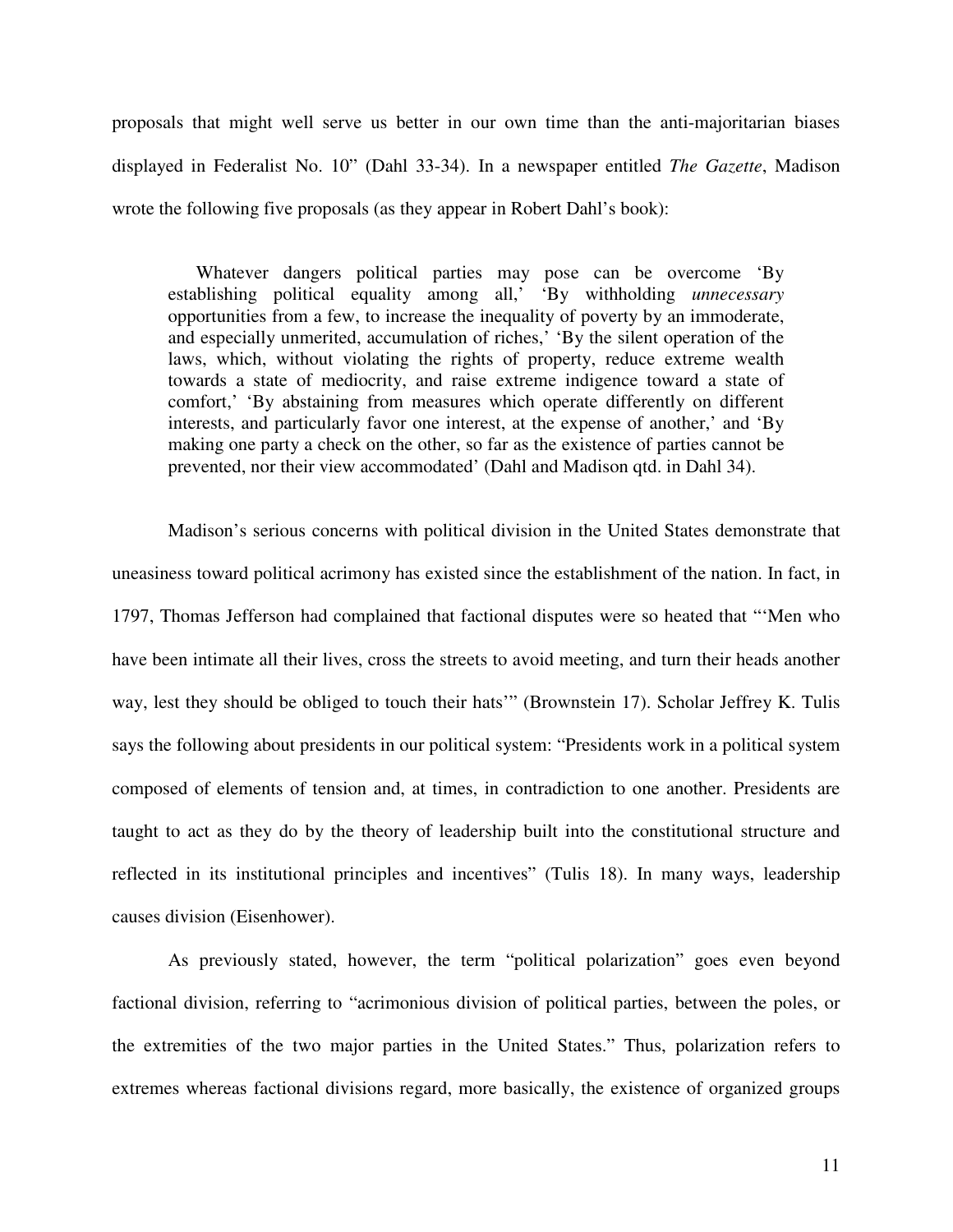and the differences in opinions between them (As Madison wrote in Federalist No. 10, factions are: "…a number of citizens, whether amounting to a majority or a minority of the whole, who are united and actuated by some common impulse of passion, or of interest, adversed to the rights of other citizens, or to the permanent and aggregate interests of the community") (Madison).

Morris P. Fiorina, who wrote a book entitled Culture War? notes the following: "The 'culture war' refers to the displacement of the classic economic conflicts that animated twentieth-century politics in the advanced democracies by newly emergent moral and religious ones." The term "culture war" is attributable to sociologist James Davison Hunter, who "divided Americans into culturally 'orthodox' and the culturally 'progressive' and argued that increasing conflict was inevitable" (Fiorina 2-3). In defining polarization, two Brookings Institution scholars William Galston and Pietro Nivola, define polarization by what it is not. It does not mean "culture war," they say, as political divisions are not solely caused by cultural issues. (Galston and Nivola 3-4). Yet, they also make the point that in recent years cultural issues have been a major factor in the political divide (Nivola and Galston 3-4).

Fiorina writes that polarization is not a synonym for partisan parity, or a close division of political parties. After first noting this, Galston and Nivola continue by saying that

An election may be closely divided without being deeply polarized, as it was in 1960, or deeply polarized without being closely divided, as it was in 1936, or neither, as seems to have been the case in the famous 'Era of Good Feeling' between the war of 1812 and Andrew Jackson's arrival on the presidential stage. The conventional wisdom is that the electorate has been both deeply *and* closely divided during most of the national elections of the past decade. We argue that this proposition is valid to an extent. Its proponents often go on to claim, however, that the interaction between *deep* and *close* division is bound to create inertia. But as George W. Bush's first term demonstrated, a president elected with a minority of the popular vote and working with only a razor-thin margin in Congress could achieve legislative successes even amid polarized politics—at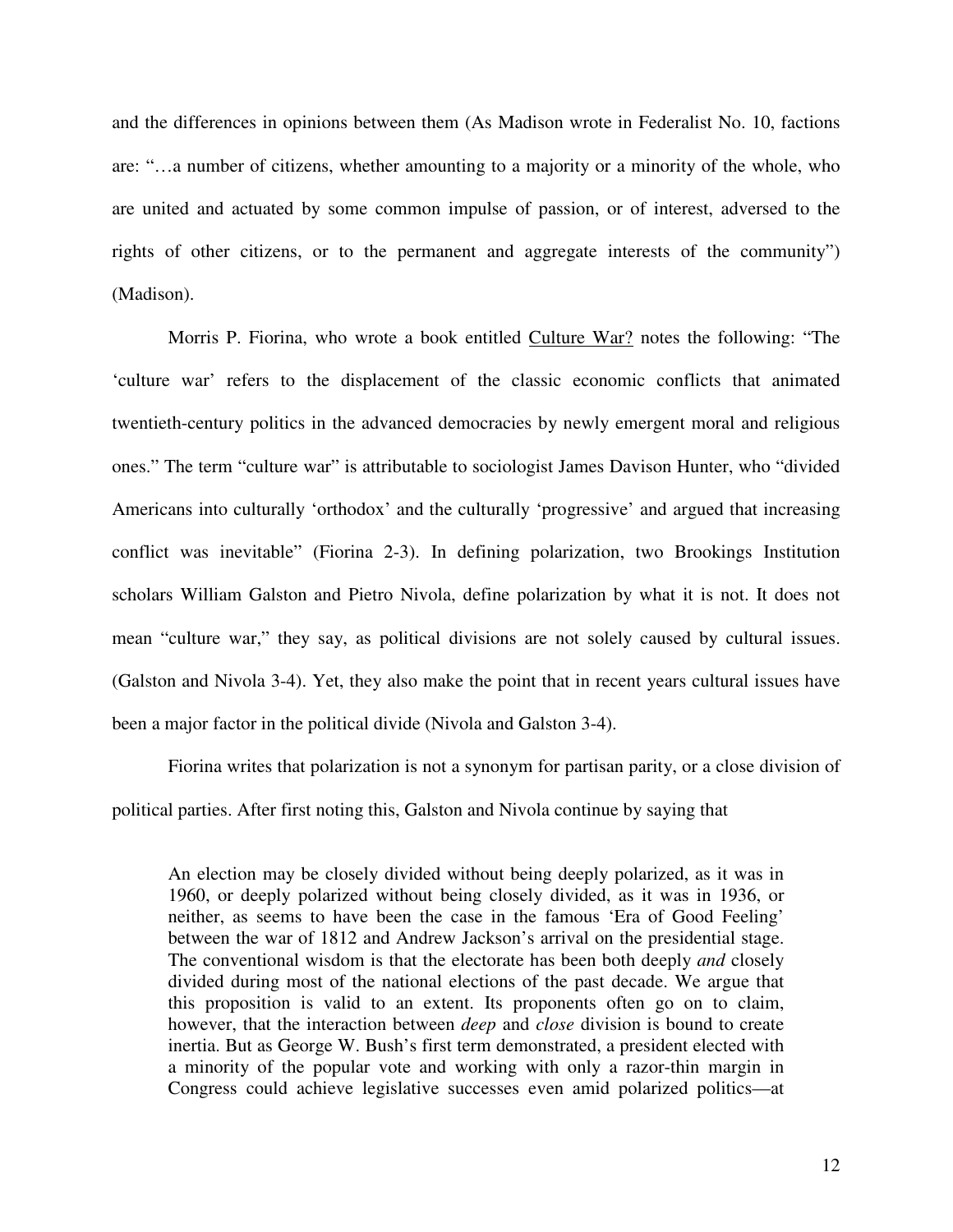least as long as the majority party was purposeful and unified (Galston and Nivola 3).

Political polarization should be examined at three separate, albeit interconnected levels in order to be better understood: among the American public (consisting of both voters and nonvoters); the electorate (the voters, varying demographically from election year to election year), and political elites (the politicians, party activists such as the state or local chairs of the parties and media pundits).

A multi-layered examination of polarization supports the following: the American electorate and political elites appear to be more polarized than the American public and the political elites seem to be by and far the most polarized group of the three. Elite polarization raises the question: Are political elites polarizing the electorate and the masses, or are the electorate and public "asking for" more polarization from the elites? In other words, is the evident polarization top-down or bottom-up? Are the political elites reacting to a more polarized electorate or is the electorate reacting to a more polarized elite class?

Some scholars have found party activists and recent changes in the politics of parties (which have increased the influence of activists) to be the main causes for increased polarization in both the electorate and at the elite level (Layman, Carsey, and Horowitz 96):

The participatory nominating process enables individuals who have ideologically extreme positions on a range of issue to exert considerable influence on party politics. Confronted with activist bases that represent extreme views on multiple types of issues, party candidates, leaders, and office holders may have strategic incentives to stake out extreme positions on these multiple agendas (Layman et al. 2005). Activists, in their roles as grassroots-level opinion leaders, also help to make ordinary citizens aware of the parties' diverging positions on multiple sets of issues (Layman, Carsey, and Horowitz 97-98).

…Although the increasing policy differences between the parties in government and those between the parties in the electorate have exerted causal influences on each other, we have argued that neither party elites nor the mass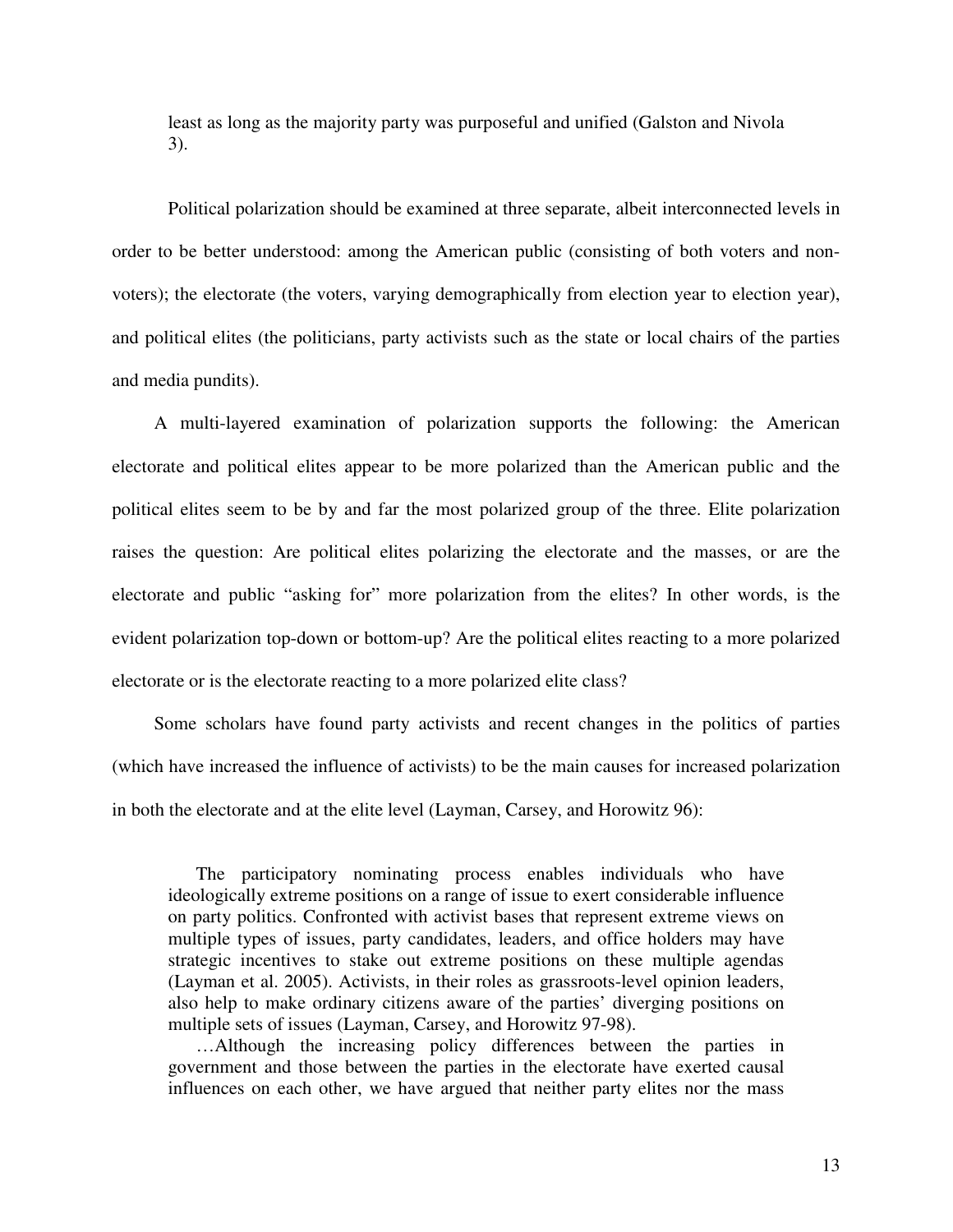electorate is likely to have started this process of growing polarization along multiple policy dimensions. A more likely culprit is the base of activists in the two parties. Policy-oriented activists have grown more prevalent in recent years and several factors have increased their influence in party politics. This has probably increased the incentives for party candidates and elected officials to take ideologically extreme positions on multiple policy agendas, which in turn has pushed the parties' coalitions toward more polarized positions on various issues (Layman, Carsey, and Horowitz 104).

While this is a probable theory, the debate over a top-down or bottom-up effect is still ongoing. There is academic research to support the notion that polarization stems from both the elite and electorate levels.

The American public is unified, not divided on many political issues – even those issues thought to be most politically divisive. Also, relatively speaking, America is less polarized today when compared to other periods of time in the nation's history, even though there still are aspects of polarization. There are many possible causes for the current state of polarization and even though several reforms could potentially be enacted to try and reduce polarized politics and its effects, it is also possible that polarization may not be a negative phenomenon. As Madison warned, reforms might actually prove to be more problematic than polarization in itself (Eisenhower).

Galston and Nivola note that fellow scholars and political observers generally agree on the following points: The U.S. Congress is more ideologically polarized than a generation ago; the rise of "safe" districts in the House of Representatives has resulted in the movement of Representatives to the ideological poles; the gap between activists in both parties has widened more in recent decades (although has always existed); and technological and regulatory changes in the past two decades have resulted in a more politicized mass media (Galston and Nivola 1-2).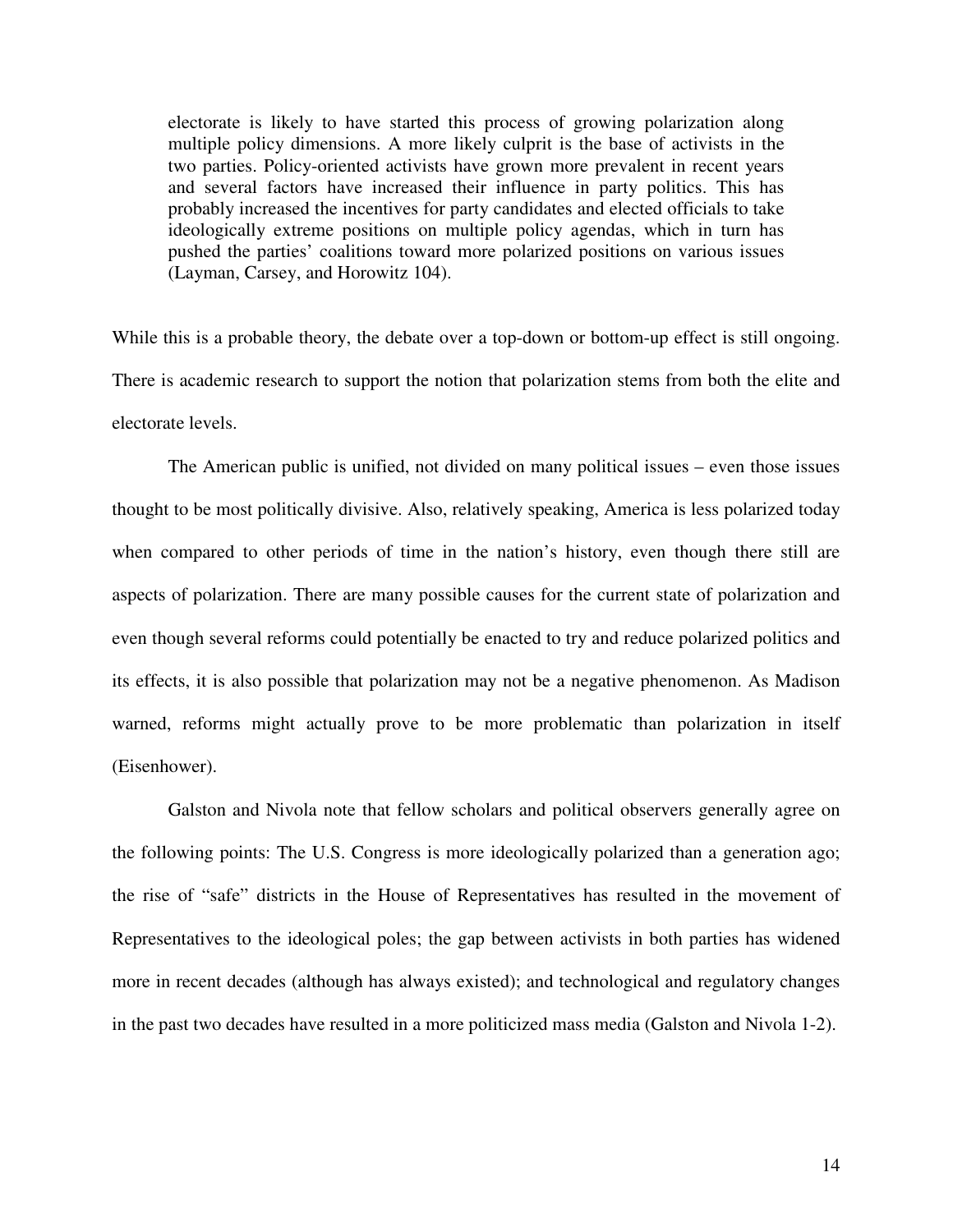While many scholars and analysts acknowledge that polarization is most prevalent at the elite level, Galston and Nivola also do not minimize the habit of polarization in the electorate (Eisenhower). For example, they write that there is more party-line voting, with fewer selfidentified Democrats voting for Republicans and Republicans for Democrats than in the 1970s. Finally, "rank-and-file partisans are more divided in their political attitudes and policy preferences" and religion has also become more of a determining factor for party affiliation (Galston and Nivola 2). Time will tell whether or not this electorate polarization will continue in the 2008 presidential election.

Possibly the most important to ask here is, so what? Why should anyone care about political polarization? In studying the subject, William Galston and Pietro Nivola note that increased polarization can result in at least four risks: first, it complicates the task of addressing certain long-range domestic problems, most notably those which cannot be solved without making changes to the benefits already established in the modern welfare state. The two scholars write that the United States

…will not be able to sustain the impending demographically induced bulge in the cost of extant social insurance programs without either rethinking them, or alternatively, imposing draconian tax increases or sacrificing a multitude of basic public obligations…Bipartisan cooperation is essential to face these daunting tasks (Galston and Nivola 36).

Galston and Nivola also note that polarization can also damage the implementation of a steady and resolute foreign policy and national security strategy, writing that "…stability and perseverance in the pursuit of a foreign policy are as necessary in today's treacherous world as during the showdown with fascism in the 1940s and with communism afterwards" and that "A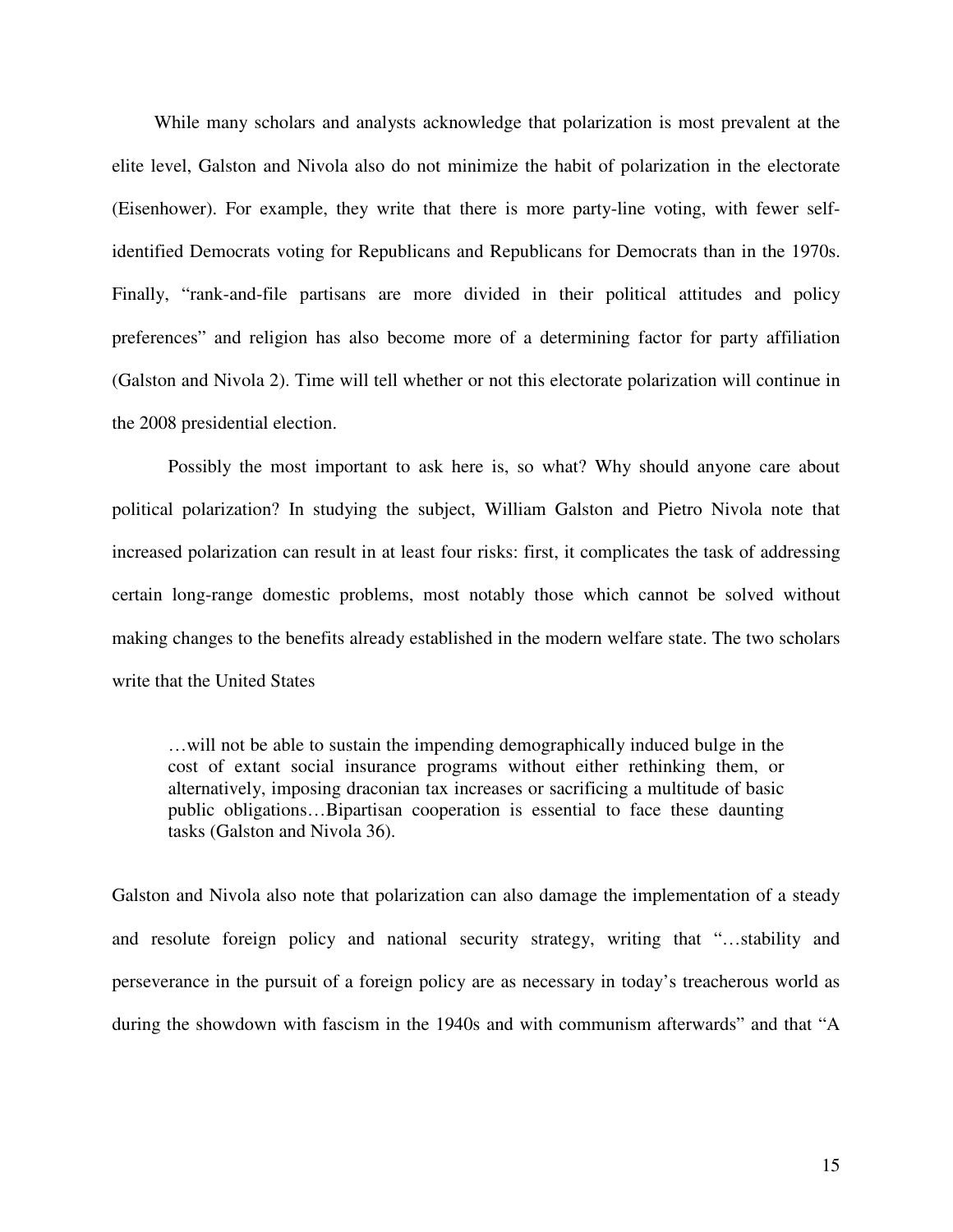course of action buffeted by polarized politicians and tugged in contradictory directions, is no course whatsoever" (Galston and Nivola 35-37).

Polarization can also cause "lasting damage to vulnerable institutions, most notably the judiciary" and can erode public trust in government (Galston and Nivola 35-36). Galston and Nivola believe that if partisan contestation is unrestricted, it can weaken various parts of government such as executive agencies and the judiciary. For example, "The grueling and often acrimonious process of confirming presidential appointments has increased vacancy rates in several judicial courts" (Galston and Nivola 38). The judicial confirmation process also politicizes the courts and erodes the system of checks and balances as set forth in the Constitution, subordinating the courts to the Executive Branch (Galston and Nivola 38 and Eisenhower). Senate Majority Leader Harry Reid (D-NV) said the following in regard to "the new interpretation of advice and consent" as seemingly held by much of the legislative opposition: "'The president is not entitled to very much deference in staffing the third branch of government, the judiciary.'" In regard to the erosion of public trust in government, Galston and Nivola write that "An abundance of nasty campaign advertising, negative news media slants, and outbursts by truculent politicians does not necessarily discourage people from voting, but a citizenry ingesting a steady diet of partisan vitriol may nonetheless grow disenchanted and cynical" (Galston and Nivola 40). As history reveals, however, political polarization has not kept people at home. In fact, polarized elections have galvanized *more* voters – "including more of the average sort, not just fanatics of the left and right" (Galston and Nivola 39 and Eisenhower).

On the contrary, party divergence may enhance the degree of policy representation in the American political process. Citizens can profit from these differences and are better able to distinguish between parties and candidates, casting policy-oriented ballots, electing those who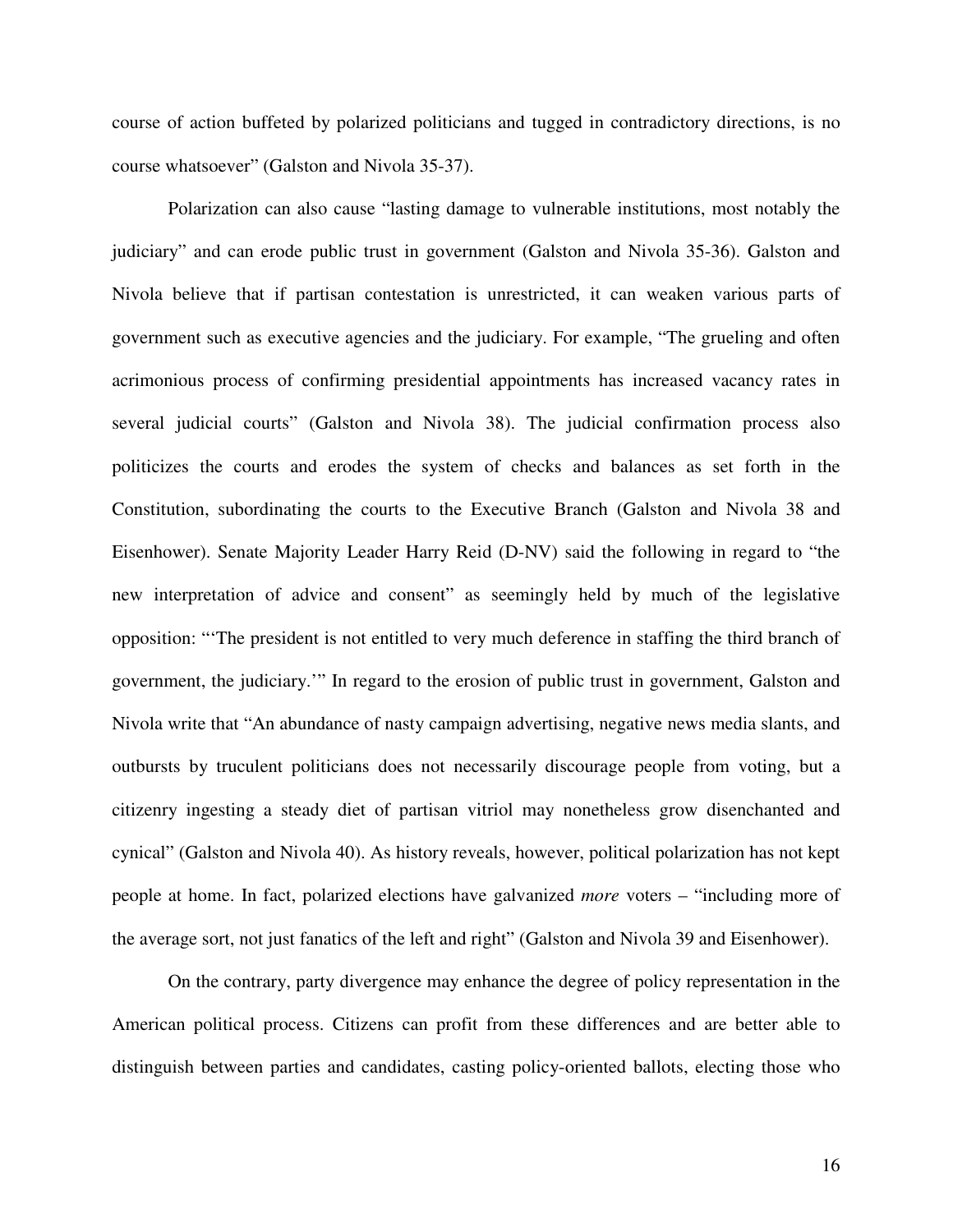best represent their constituencies, increasing party discipline on campaign promises, and making it easier for voters to hold the majority accountable. Polarization also results in stronger political parties, stronger party identification, more recognition of policy differences, and better debate between alternatives (evidence suggests that polarization results in less parental party identification and increased recognition of policy differences) (Layman, Carsey, and Horowitz 101-103 and Eisenhower).

As Henry Teune notes, the polarization in America today is nothing like polarization we have seen in the past. True polarization, he states, only exists when one faction won't accept the results of an election rewarding a victory to an opposing faction, for example when the South wouldn't accept the victory of Lincoln. What we have today are simply "cleavages" (Teune). As previously described, when elections are highly polarized, voter turnout often increases, for example with the election of Mayor Frank Rizzo in Philadelphia, which marked the peak turnout of registered voters in Philadelphia in 1971 – drawing 76.7 percent of the city's voters (Teune and Brennan). In this election, race was a crucial factor, as many saw Rizzo as a divisive, prejudiced figure in politics (Teune).

Throughout the nation's history, race has proven to be the most potent and divisive faction of all. Resulting almost in the end of a unified nation during the Civil War, the nation met the issue head on once again in the 1960s, the Civil Rights era (Eisenhower). In this study of polarization, former President Clinton discusses how the Little Rock Central High School crisis, Martin Luther King, and the Civil Rights Movement affected him personally. Yet, now with the candidacy of Senator Barack Obama, America may be on the verge of writing a new chapter to what has repeatedly divided the nation – race.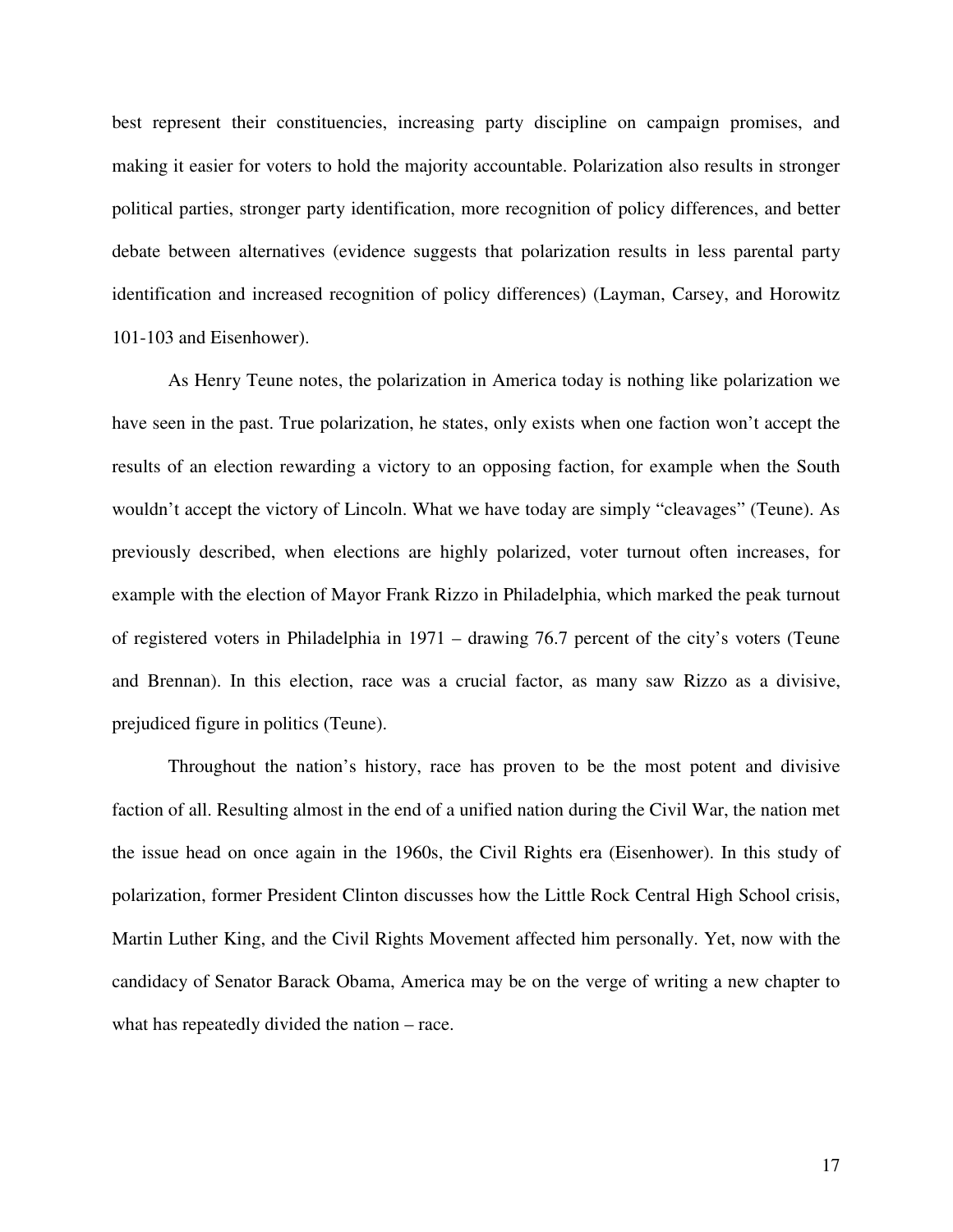In all, polarization should be studied because the future of the nation depends on understanding it better and making certain that its consequences don't far outweigh any benefits it might offer (Eisenhower).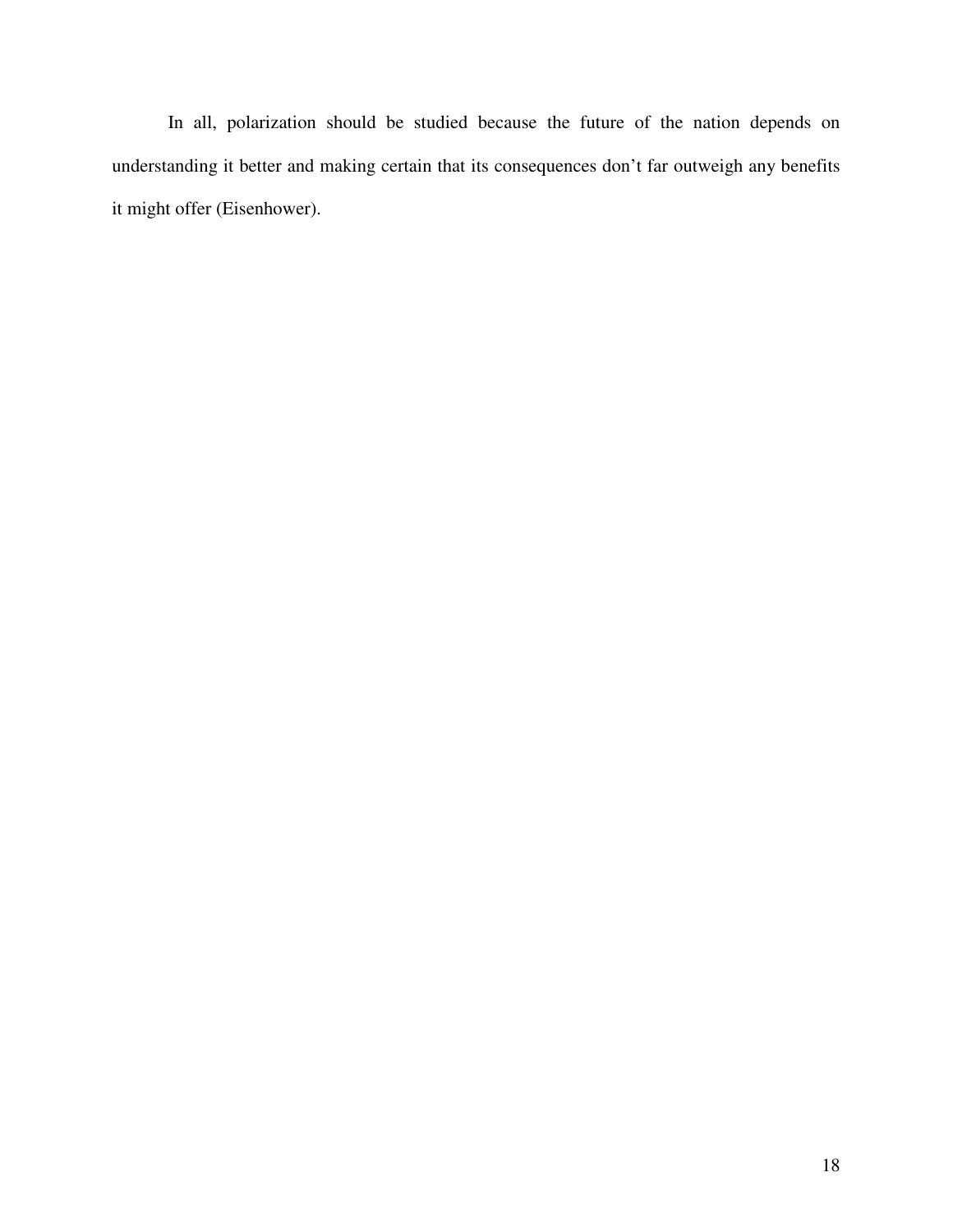## **3 Who Polarization Divides (and Who It Doesn't)**

**P**olarization should be examined at three separate, albeit interconnected levels in order

to better understood: among the American public (consisting of both voters and non-voters); the electorate (the voters, varying demographically from election year to election year); the political elites (the politicians, party activists such as the state or local chairs of the parties, and media pundits). Such a study reveals the following:

Polarization at the elite level is evident. There is much less debate over its prevalence in comparison to polarization both in the electorate and in the American public. One way to measure political polarization among party elites is by studying the difference between the median Democrat and Republican in Congress, based upon roll call voting. As scholars David Brady and Hahrie Han observe:

Coming out of the Civil War, parties were highly polarized in 1867, and the distance between them grew slightly and peaked around the turn of the century in response to the battle over industrialization in the 1890s. After the turn of the century, the ideological distance between the parties began to decline slightly until the mid-1930s, when it leveled off until approximately the late 1950s. It then began to rise slowly through the 1960s and started to grow sharply in the mid-1970s. In the present era, the distance between the median Democrat and the median Republican has been steadily increasing since the 1970s. The difference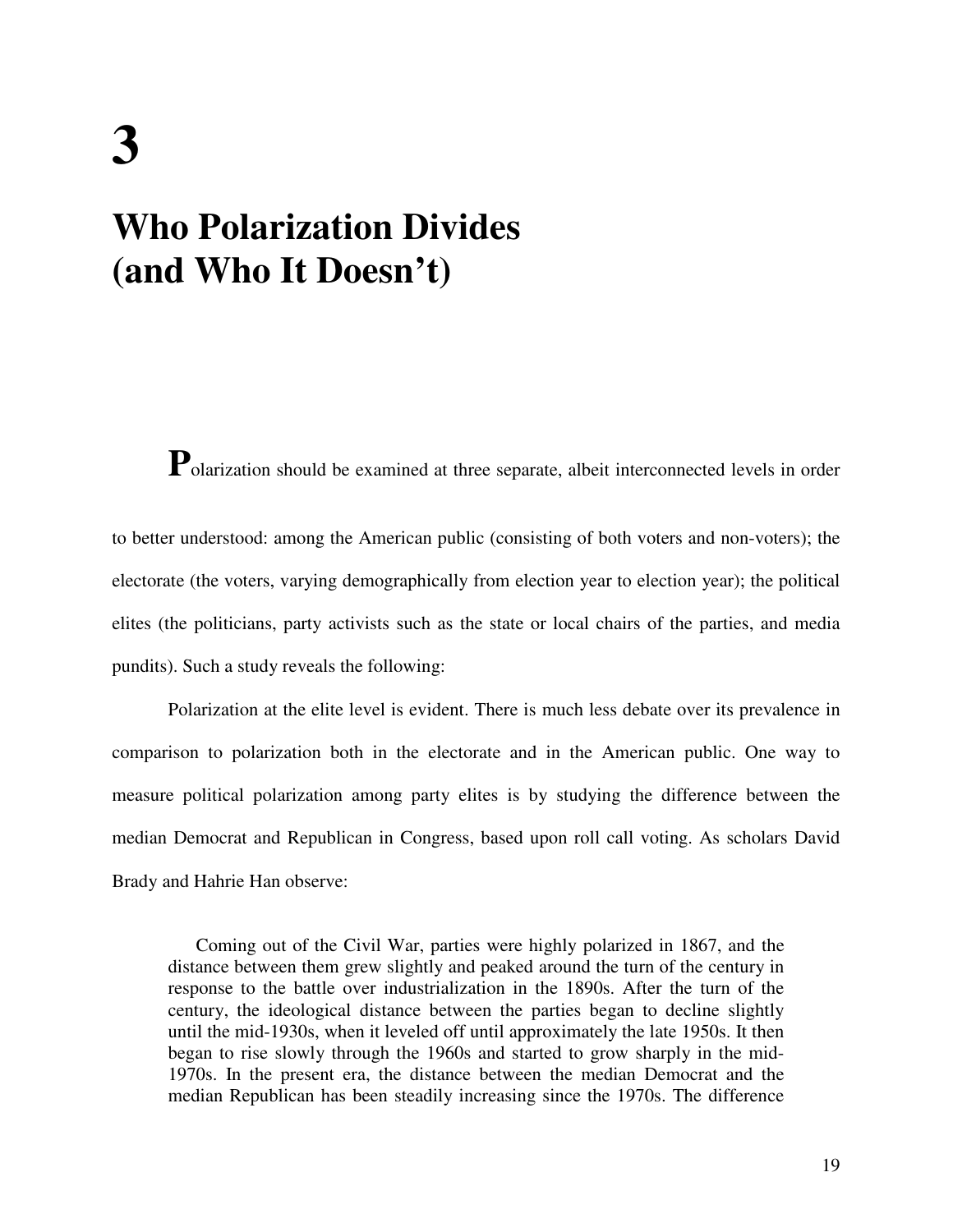between the parties today is less than the difference between parties in the 1890s, but greater than it was during the New Deal era (Brady and Han 130).

Other examples of polarization are prevalent among political elites. A *New York Times*  article from November of 2003 described the House of Representatives as "'fiercely polarized'" after Members cast votes on what should have been a routine 15 minute vote on the Medicare Prescription Drug Bill; the vote was held at 3 AM and was extended by Speaker Dennis Hastert to two hours and fifty one minutes until the desired victory was attained (Mann and Ornstein 1). Yet, polarization did not begin with Republican leadership. Instead, signs of such tensions were apparent toward the end of Democratic control in 1995 (Mann and Ornstein 7). One-party control of both Houses and the presidency merely sharpened the partisanship as apparent in two ways: the parties had become more unified and ideologically polarized and the permanent campaign had become an integral element in American politics (Mann and Ornstein 211).

Political pundits on television also constitute the class of political elites who have become more polarized in recent years. Although *Crossfire* has recently been canceled (due partially to Jon Stewart's harsh criticisms of it, describing it as "hurting America"), many other cable news shows consist of nothing more than political bantering. News stories exaggerate the intensity of politics in America: "acrimony and strident rhetoric make good copy, whereas footage of people getting along or reaching consensus doesn't sell" (Nivola Policy Brief 4). Al Hunt, Bloomberg News' Washington Executive Editor, agrees, adding how this is especially prevalent in the 24/7 news coverage on cable television. When asked about his former show, *The Capital Gang*, he stated that it was argumentative but also educational. Other shows, however, are nothing but "arguing" (Hunt). David Greene, a White House Correspondent for NPR,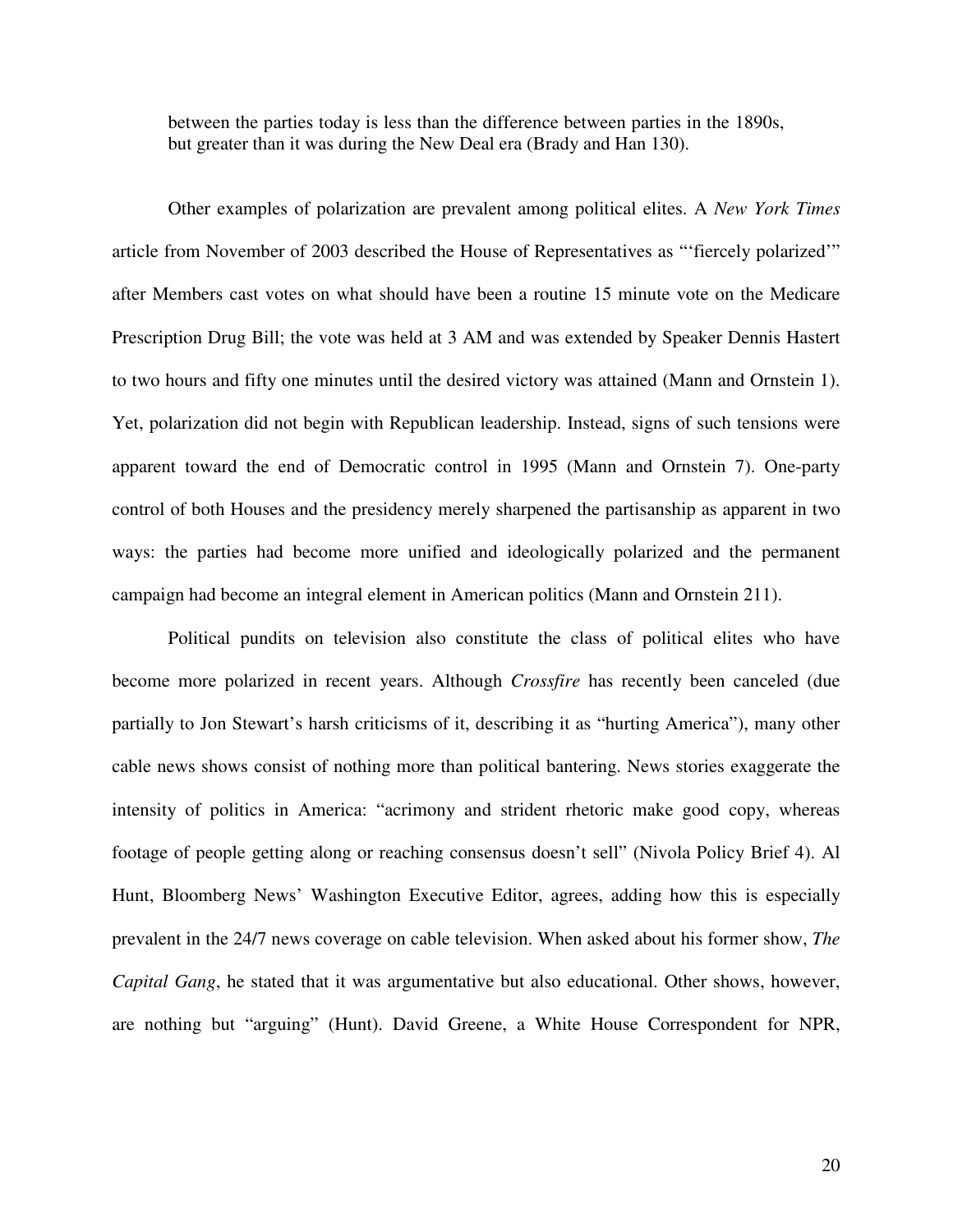describes journalists who "crusade to put topics in the headline" as contributing to increased polarization (Greene).

There is even scholarly evidence to prove that "incivility is extremely entertaining" (Mutz 243). Still, as Diana Mutz of the University of Pennsylvania notes, "When members of Congress represent some of the more extreme positions (as they do now), it follows then, as a result of journalists' tendency to rely on official sources, that those more extreme viewpoints are also more likely to be covered by the press" (Mutz 239). The journalists are more polarized because of who and what they cover.

Both Rothenberg and Cook believe that polarized politics has spread beyond the Washington elites and acknowledge that polarized politics today exists among the elites outside of the beltway. While Jon Huntsman, Jr., the Governor of Utah, describes the legislators in his state as having a "can do" attitude and as less inclined to posture themselves than work on the issues, both Rothenberg and Cook believe that polarization has spread to state legislatures – bodies that are often not partisan (Rothenberg).

Fiorina and Matthew S. Levendusky describe a term they have created, "sorting," as "the process by which a tighter fit is brought about between political ideology and party affiliation." According to them, polarization is not a result of "sorting," but is instead, predominantly an elite phenomenon, "one that has led to a worrisome 'disconnect' between ordinary voters and those who claim to represent them" (Wolfson 2). Polarization in the electorate, however, is most likely increasing in greater proportions than Fiorina and Levendusky claim it is (Galston and Nivola 10). Scholars Jeffrey Layman, Thomas Carsey, and Juliana Menasce Horowitz agree (Layman, Carsey, and Horowitz 89-90). Academic research demonstrates a wide range to the extent of electorate polarization.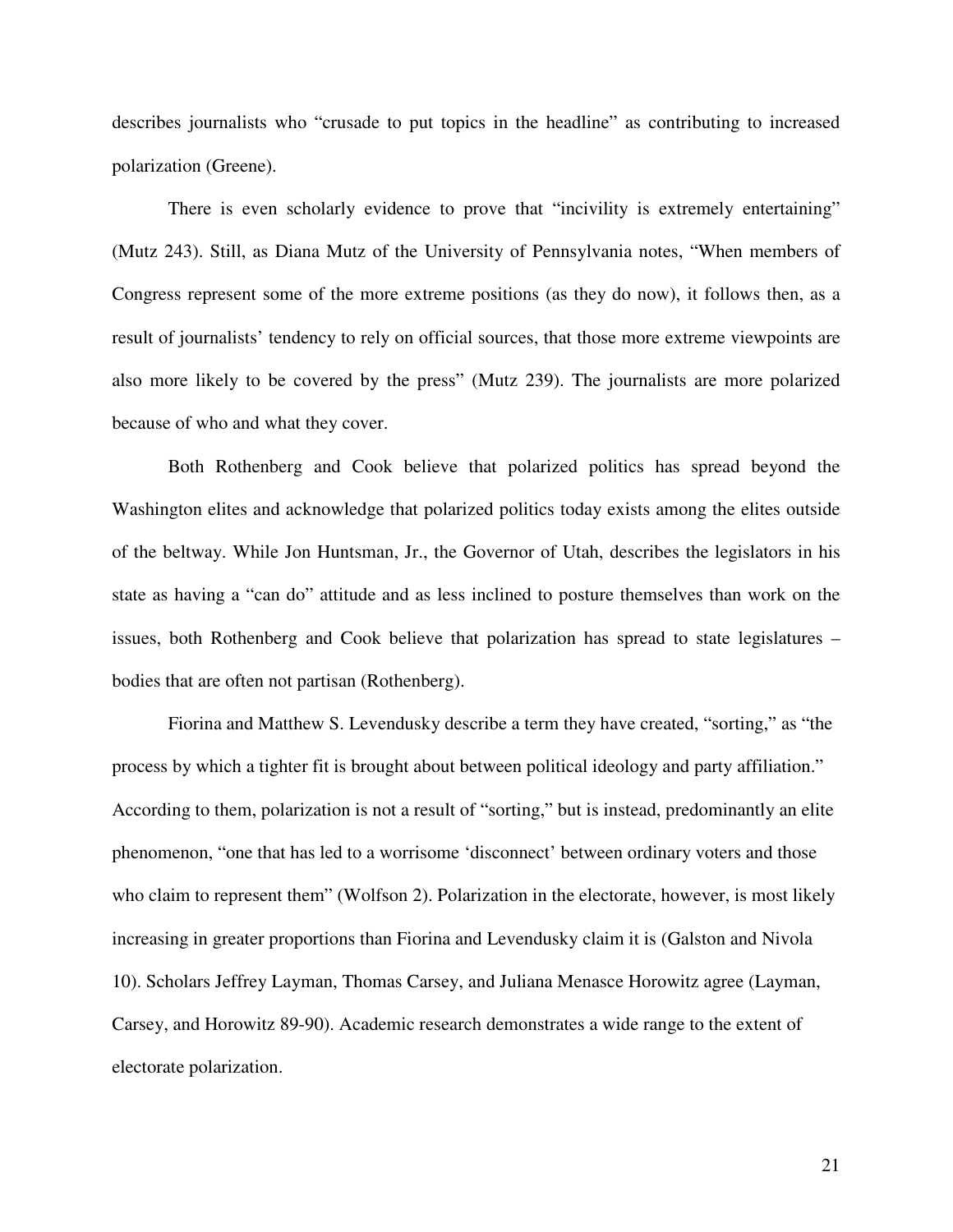Some research shows that there exists broad middle ground on numerous issues in the electorate. At a September 26, 2006 panel at the Brookings Institution, Karlyn H. Bowman, a Resident fellow at the American Enterprise Institute, stated that qualitative and quantitative data both show the electorate as "not really that polarized" (Dionne, Bowman, and Wolfe lecture, 9/26/06). Middle ground and bipartisan agreement can be found even on the most socially controversial issues such as abortion and gay rights. John DiIulio, the first Director of the White House Office of Faith-Based and Community Initiatives notes that there is not any significant evidence of marked polarization in the mass electorate in the past ten years. The differences between registered Democrats and Republicans on issues and positions are not stark, although they have gotten slightly bigger over this time period (DiIulio).

In addition, contrary to media depictions, most states are not "red" or "blue." As Governor Huntsman says, "the country is very much a purple country"; America should be "painted purple." The political geography of the United States is not as simple as a nation divided between partisan states or regions. The voters of many "red states" elect Democratic Governors and, likewise, the voters of "blue states" send many Republicans to the state house. North Dakotans voted overwhelmingly for President Bush in 2004 (he received 63 percent of the vote) and yet, the state's entire congressional delegation is Democratic (Nivola Policy Brief 2).

Other academic research suggests that an increasing political divide within the electorate is statistically significant. Increases in partisan differences, especially regarding abortion and homosexuality, are substantial:

…our own estimates of partisan differences on social welfare, cultural, and racial issues in the National Election Studies (NES) conducted in presidential election years from 1972 to 2004 point to marked (and statistically significant) increases in mass party polarization…Other scholars show similar increases…(Layman, Carsey, and Horowitz 89-90).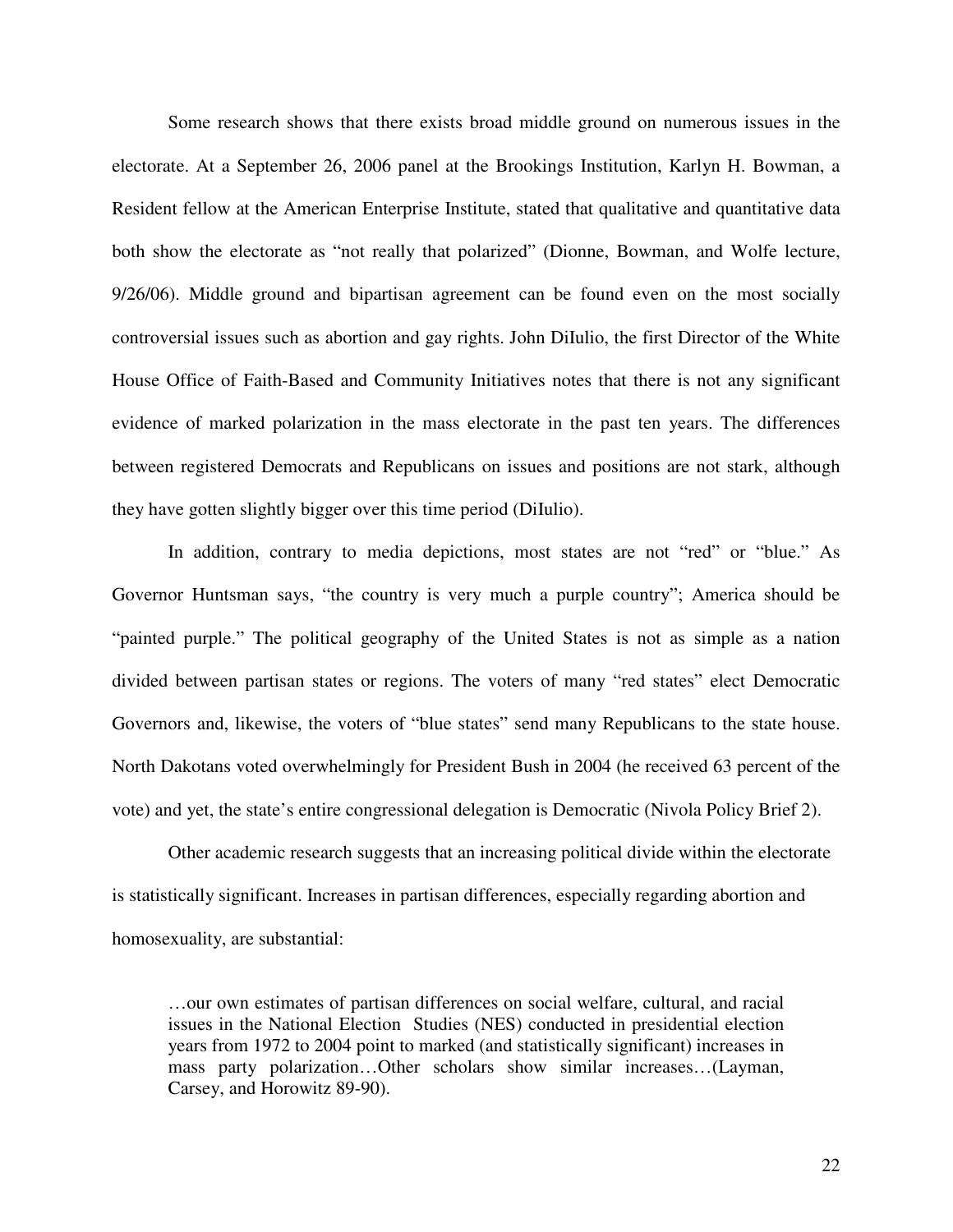Other examples of increasing polarization at the electorate level include: more ideologically cohesive attributes of party identifiers, increased party loyalties, party affiliation as a much stronger voting behavior predictor in presidential elections, deep divisions on views regarding national security and foreign policy among party lines, "redder" and "bluer" states in presidential vote tallies (moving away from the national norm), and a decrease in the number of congressional districts that voted across party lines for presidential and congressional contests in the same year (Galston and Nivola 8-16).

While Stu Rothenberg of "The Rothenberg Political Report" notes that politics is peripheral to some and that polarization has affected those who are politically aware, he also believes that that there is a significant amount of polarization in this country. This polarization has grown since the mid-1940s and has more recently reached an unhealthy point (Rothenberg). Charlie Cook, Editor of "The Cook Political Report," also believes that the country is as polarized as he has ever seen. He recognizes one other major polarized time in recent history: the Watergate era. He describes how Republican or Southern conservatives defended President Nixon and draws a parallel between this polarized time and the polarized politics that occurred during President Clinton's term. There were Pro-Nixon and Anti-Nixon partisans, just as there were Pro-Clinton and Anti-Clinton partisans during the impeachment hearings (Cook).

 In his 1998 book, Boston College professor Alan Wolfe meticulously examined middleclass Americans' attitudes on various issues thought to divide the country (Eisenhower). The book was entitled: One Nation After All: What Middle-Class Americans Really Think About: God, Country, Family, Racism, Welfare, Immigration, Homosexuality, Work, The Right, The Left, and Each Other. He concludes: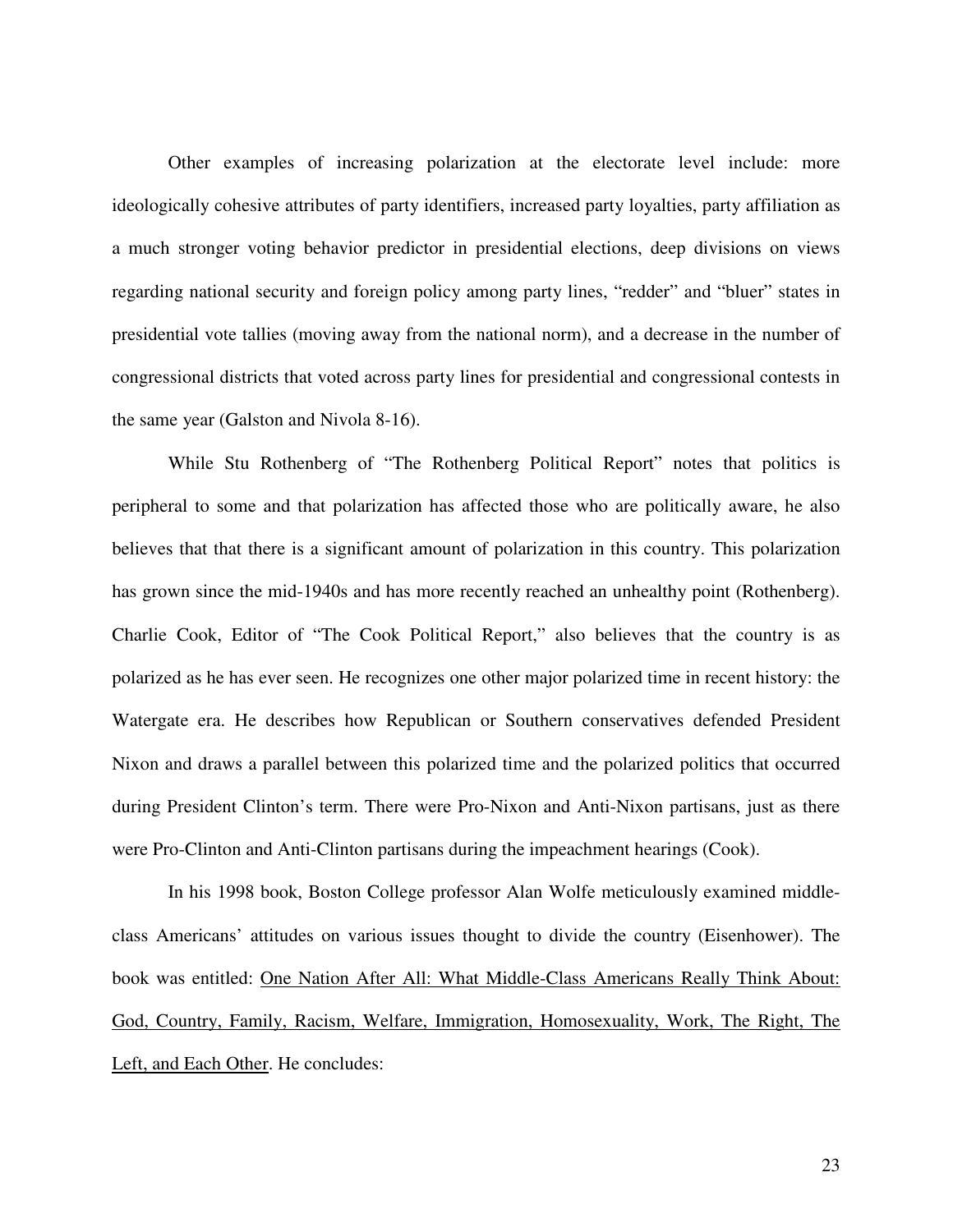Although I cannot speak with certainty about all Americans, I am persuaded from the results of this study that there is little truth to the charge that middleclass Americans, divided by a culture war, have split into two hostile camps. Middle-class Americans, in their hearts of hearts, are desperate that we once again become one nation" (Wolfe 320-321).

In fact, "opinion surveys demonstrate that on nearly every major issue—from race and gender to sex and class, from prayer-in-the-schools to homosexuality to the environment to abortion—the American people occupy a midpoint between the partisan extremes" (Wolfson 2-3). The American public is unified, not divided on many political issues. As Wolfe writes about his own "ethnographic" studies, "…I have found little support for the notion that middle-class Americans are engaged in bitter cultural conflict with each other over the proper way to live. Middle-class people are not, in their cosmopolitan liberalism, out of touch with American and its core values." He continues, "But nor are they so conservative that they have turned their backs on the problems of the poor and excluded" (Wolfe 278).

David Eisenhower discusses the significance of polarization as a relative term. Compared to other eras of American history, polarization today is minimal. He believes that we are in "a state of major party 'parity' which affords major political incentives to mobilize the party base and tends to penalize efforts to reach beyond it" (Eisenhower e-mail "Political Polarization"). For example, several interviewees mentioned Karl Rove's victory strategy for President Bush focused on getting Republican Party base votes (Greenberg) and that Rove has been a master at mobilizing the fringes (Baker). Rove disagrees with this assessment, however, noting increases in Republican voter turnout as a reason for victory, similar to the Whigs in the 1840 election (Rove). The electoral realignment that took place in the 1830s and "sharp partisan conflict over economic issues after 1836…preeminently caused voter loyalties to stabilize. In addition, 'a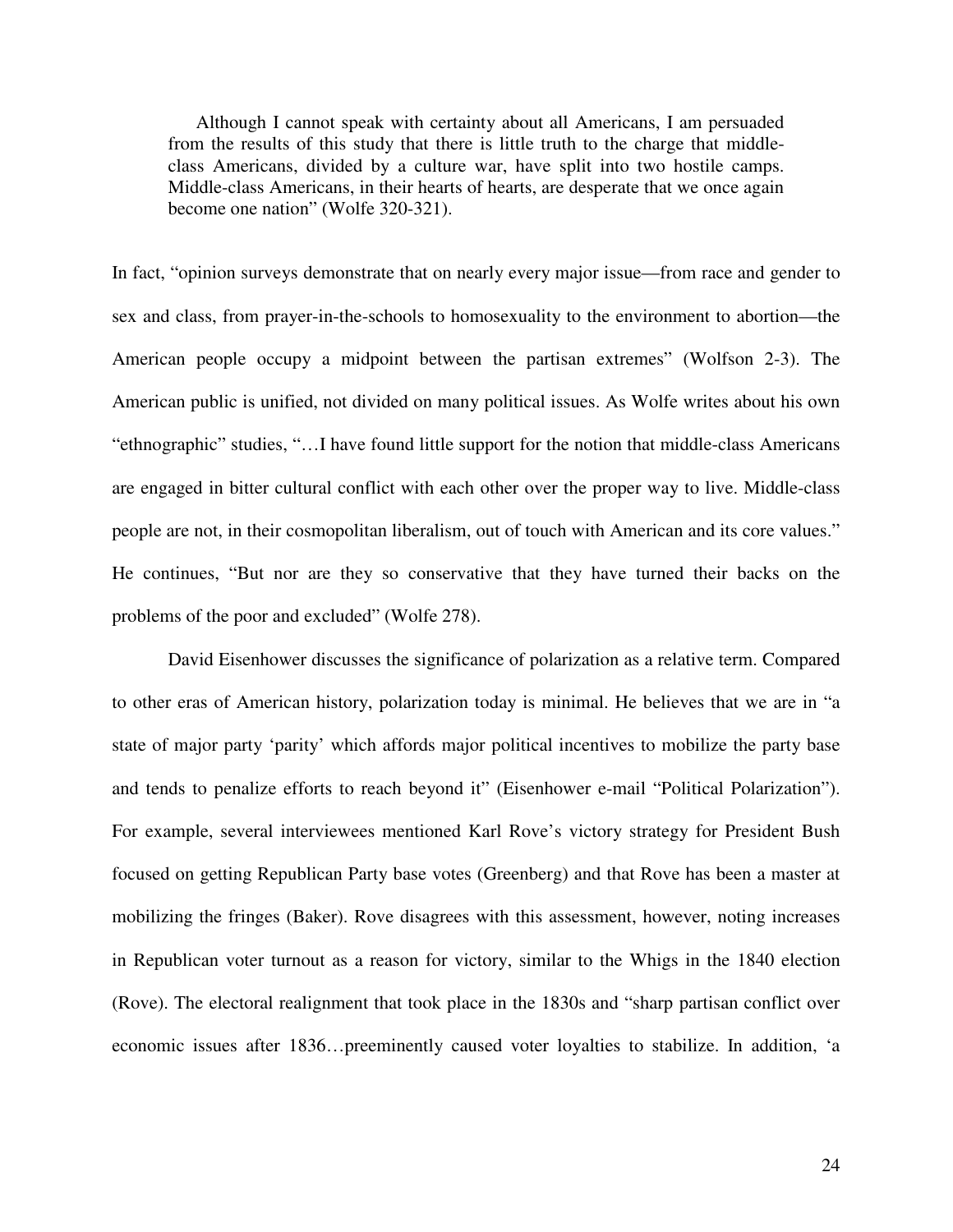lopsided surge of new voters to the Whigs' produced victory in 1840" (Formisano and Holt qtd. in Formisano 162).

Although Eisenhower feels that polarization may be minimal in comparison to other eras in our nation's history, he also realizes how difficult the issues the electorate has to deal with today are to negotiate. They are not "bread and butter" issues but instead are "valence" issues; thus, they are divisive. Even the very discussion of such issues contributes to the appearance of a politically polarized nation (Eisenhower).

At the same time, the "operational significance" of this attitudinal polarization is questionable. It is unlikely to result in riots in the street or civil war. By comparison, the 1960s was an era centered on race but one of less outward polarization and a time when race riots erupted in the streets; the nation "tinkered with something close to a civil war." Recent years and the present time might be echoes of the 1960s, as current elites who were born in this time (like Clinton) have come to power (Eisenhower).

America was once seemingly an irredeemably polarized nation. In the 1860s, a conflict regarding non-negotiable issues ensued, one that was nationally significant, bitterly divided along regional lines, and brought forth a Civil War. The current era is obviously not as polarized as that era was, or even as polarized as the years following War, a time of significant political parity. From approximately 1865 until 1904, Republicans were "waiving the bloody shirt." The Republicans would remind the electorate of those who were on the wrong side of the battle, questioning their loyalty and patriotism. In these years, Americans in industry accepted growth embedded by laissez-faire policies (Eisenhower).

There are parallels between the political battles today and those during the post-Civil War era. Today, we are refitting our economy for a globalized era. As a result, Republicans try to

25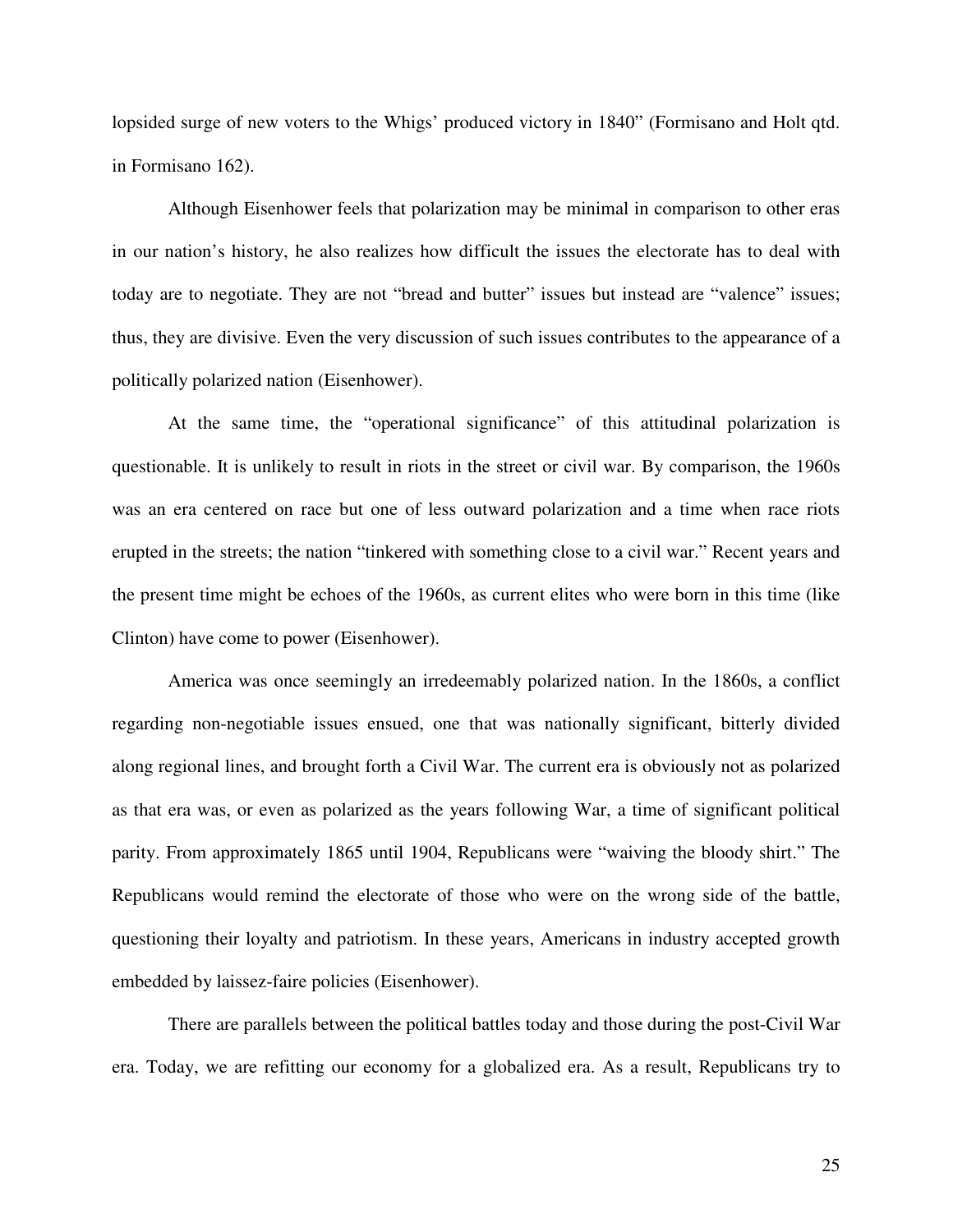keep reformers out of office by "waving the bloody shirt" (Eisenhower). Republicans have also used this scare tactic in relation to other issues. In 2006, while campaigning for Republican members of Congress, President Bush continually tried to paint the Democrats as weak on terror. At a fundraiser on October 2, Bush said: "If you listen closely to some of the leaders of the Democratic Party, it sounds like they think the best way to protect the American people is – wait until we're attacked again" (Olbermann). At another fundraiser on September 28, Bush said, "Five years after September  $11<sup>th</sup>$ , the worst attack on the American homeland in history, the Democrats offer nothing but criticism and obstruction and endless second-guessing. The party of FDR, the party of Harry Truman, has become the party of cut and run" (Kehnemui Liss). Like the post-Civil War years, President Bush attempted to remind the electorate who was on the wrong side of the battle, questioning the Democrats' loyalty and patriotism. Democrats, who as a party found a place in the antiwar movement of the 1960s, remain there in opposition to the Iraq War today. In the end, President Bush's scare tactic did not work, with the victories of a number of moderate Democrats to both Houses of Congress in 2006 (Eisenhower).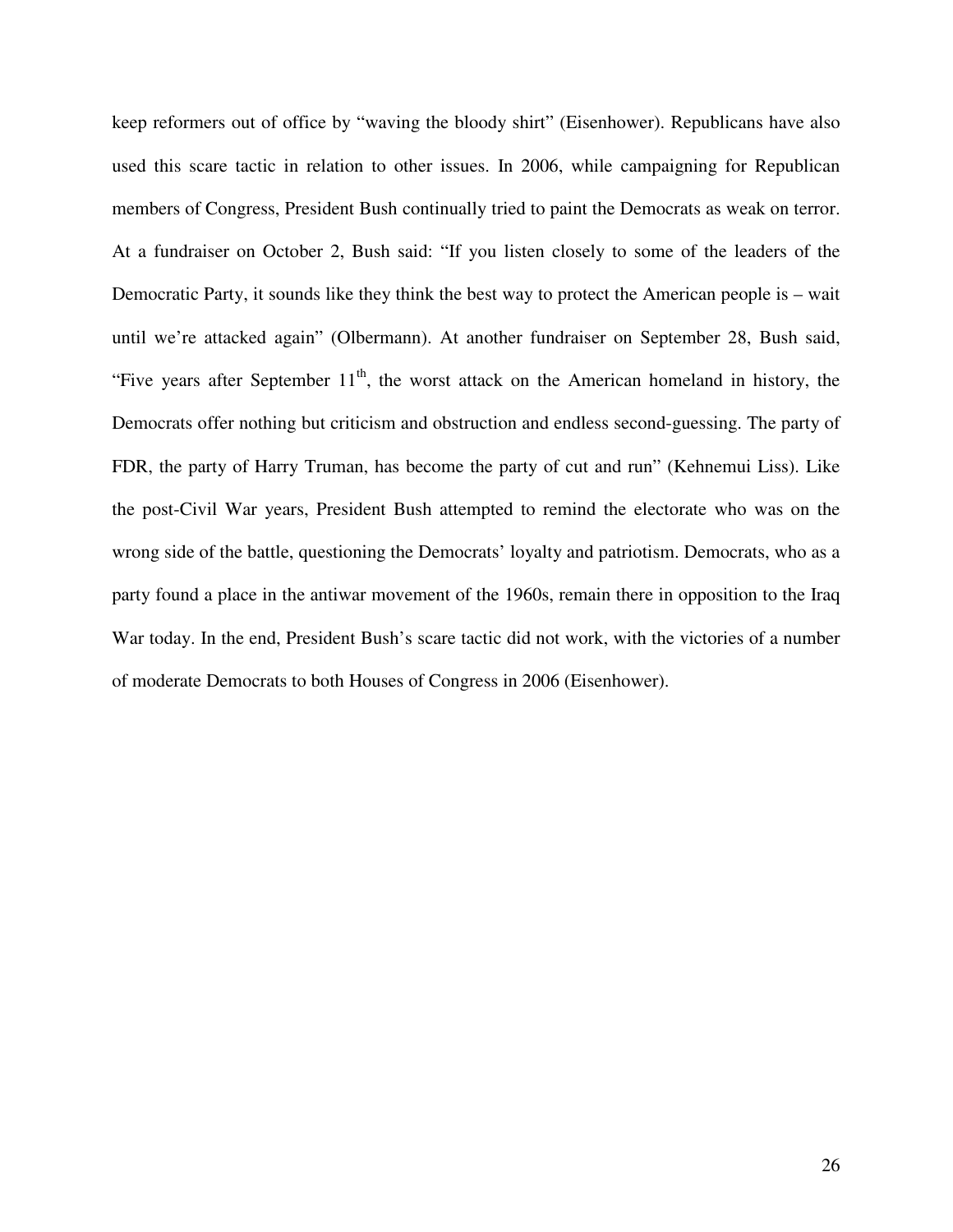# **4 Explaining Today's Divide**

There are many factors that contribute to polarized politics. These include: the media,

religion, war, Democratic Party foreign policy shift, the 2000 election and the Electoral College, recognizing political opportunity through polarization, the modern emergence of social and cultural issues as political issues, political parity, gerrymandering, the rise of the permanent campaign, realignment of the electorate, primaries, new institutional norms, and the difference between unified and divided government (Nivola Policy Brief 3-7 and personal interviews).

## *I. The Media*

The increased fractionalization of the mass media is a technical factor that is often mentioned as a cause of increased polarization (Eisenhower). Although Gregg Easterbrook claims that increased polarization is actually increased "opinionization," there is little debate as to whether or not greater polarization exists among media elites today than in past years. The rise of cable and satellite television, for example, has clearly resulted in the rise of a greater number of overtly partisan television journalists than existed thirty years ago. Charlie Cook recalls the era in which there were three major television stations and there was not a big difference between the three. Newspapers were also homogenized. He recognizes that the media did "tilt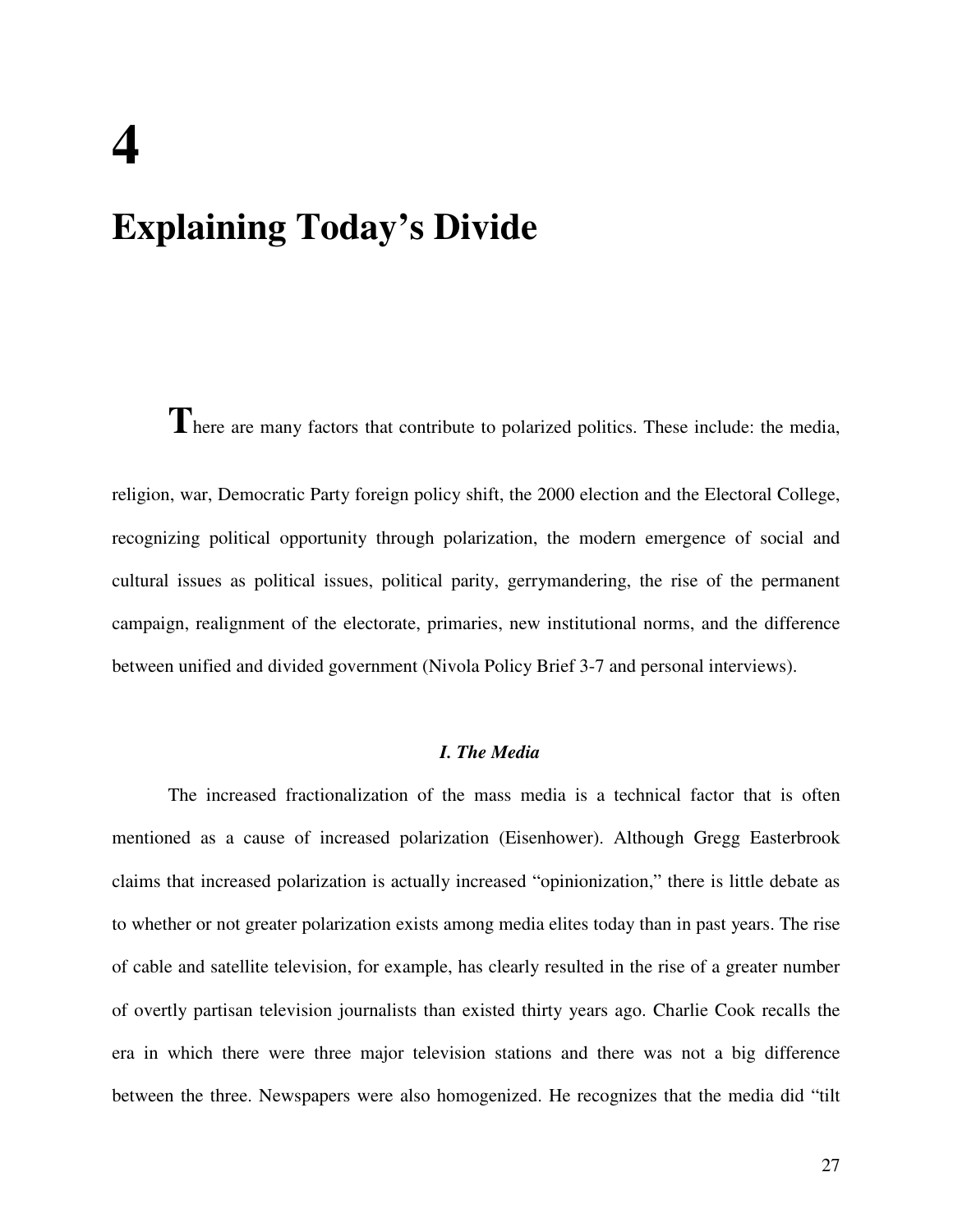left," but notes that everyone had the "same diet"; everyone watched the same news. We live in a different world today. Cook mentions how his sister, who lives in Kansas, watches Fox News, listens to Rush Limbaugh, and visits FreeRepublic.com, a conservative website, at least once a day. At a family event a few years ago, she was notably upset over the filibustering of Bush judicial nominations. He then asked her what she thought about the Clinton judicial nominees who didn't get a hearing before the Judiciary Committee. She didn't know what he was talking about. Why?: "…because Fox and Rush never told her." This exact story, he notes, can be replicated on the liberal side as well (Cook).

The press today is also overtly focused upon the election process and the winner of elections (Lewis). Horse race coverage is both prevalent and constant in both local and national political races. Such a focus generally stresses the partisan divide.

Stu Rothenberg mentions that the decentralization of media has resulted in an increase in press designed specifically for niche audiences: Democrats watch Keith Olbermann and visit websites such as Daily Kos and MyDD while Republicans watch Fox News and listen to Rush Limbaugh. Evidence suggests that partisan audiences do in fact select media that lean in the direction of their personal views (Mutz 226). News reporting has become "journalism of affirmation," in which viewers watch news they agree with (Hoyt lecture, 3/27/08). Pietro Nivola questions the cause-and-effect relationship of all of this, writing that the "partitioning of audiences might suggest that increasingly the media are becoming hostages to partisan markets, rather than the other way around" (Nivola Policy Brief 4). It is unclear as to if the media breeds extremism or if it reinforces initial beliefs. In fact, there is proof for both scenarios (Dionne, Easterbrook, Rauch, Mutz lecture, 11/28/06).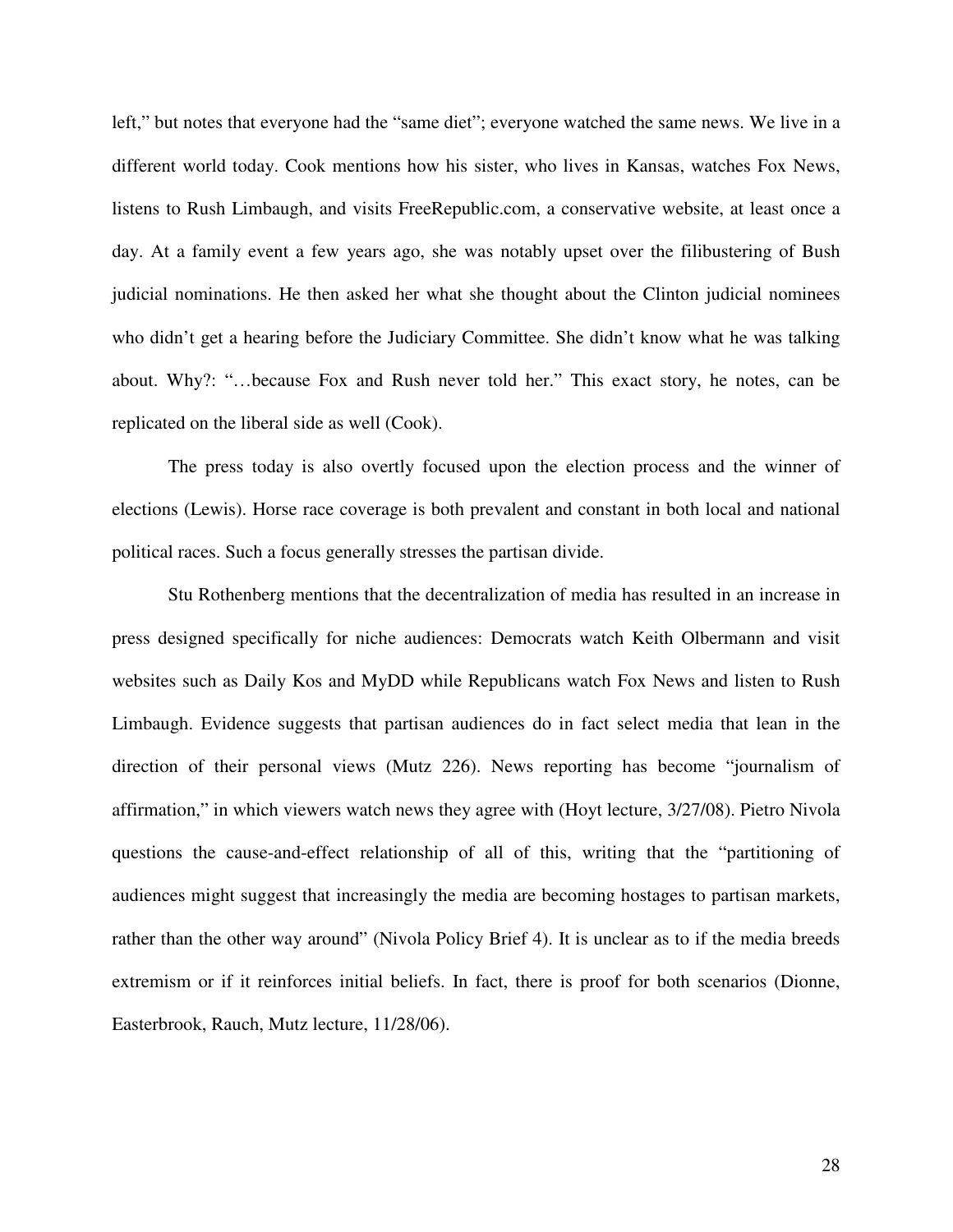Markus Prior's forthcoming book describes the widened gap between those who are politically informed and those without interest in the political process. The basic premise is that those who are uninterested in politics have more choices to avoid it, due to an increasingly fractionalized media (full of more choices for non-political entertainment). Cable and satellite subscribers, for example, have many other choices of programs to watch in place of politically related media. This results in a group of citizens who are less likely to vote and a "steady diet…for political junkies." According to Prior's thesis, "Without involuntary exposure to political media…more moderate voters will drop out of the electoral process, and the voting public will be increasingly extreme in its composition" (Mutz 232-235). The junkies are further energized to be politically active.

As previously noted, the Internet provides a means for Americans to increase politically partisan knowledge. The Internet has encouraged "ideological soul mates to seek each other out, organize, pool resources, and proselytize" (Nivola Policy Brief 4-5). Blogs have been developed for those on both sides of the aisle.

## *II. Religion*

John DiIulio, the first Director of the White House Office of Faith-Based and Community Initiatives, said, "Ten years ago, I couldn't get anyone to pay attention to me talking about religion. Now people think it's the alpha and omega variable. It's not." This does not mean that religion does not matter in politics and in elections. It does matter – but it matters a lot more in measuring voting behavior in national elections (DiIulio).

The religion gap has doubled since the mid-1990s. President Bush could not have been re-elected in 2004 by those people who didn't go to church, and at the same time, John Kerry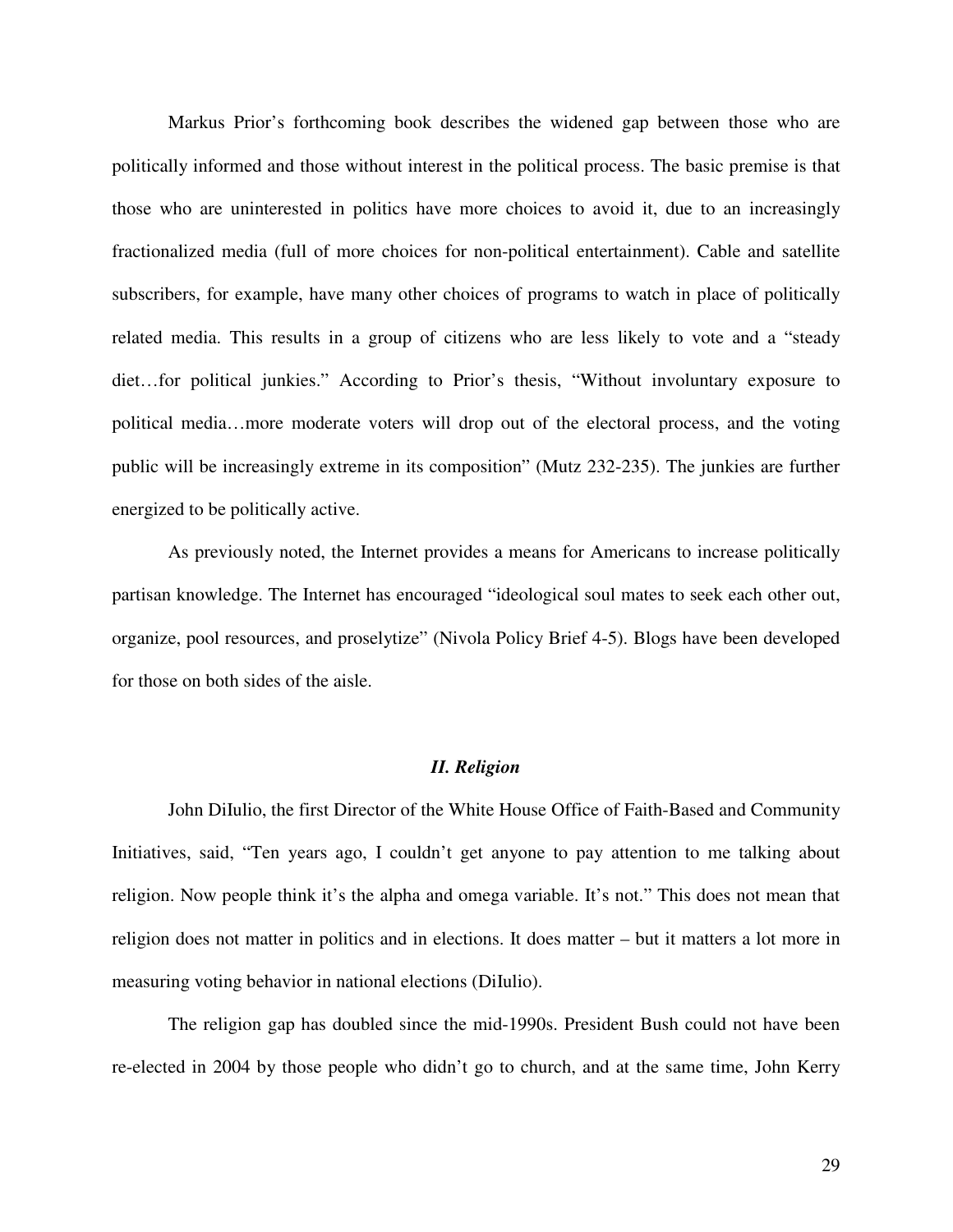would have lost with a wider margin if he hadn't received any substantial votes from churchgoers (DiIulio): "In 2004, exit polls found that Americans who attend services more than once a week voted for George W. Bush over John Kerry, 64 to 35 percent. By contrast, those who said they never go to religious services backed Kerry, 62 to 36 percent..." Yet, "Taken together, these two groups account for only about three voters in ten — the 16 percent of Americans who attend religious services more than once a week and the 15 percent who never do" (Dionne 183). While there may be divisions in the electorate based upon religious differences, these divisions do not account for the majority of the electorate.

 E.J. Dionne, Jr. and John DiIulio, Jr. note that there is both a relationship between religion and voting and between religious individuals and Bush voters, but are cautious in stating the overall importance of religion in election outcomes. Religion is not the only factor in determining election outcomes, as is sometimes misconstrued.

 For example, the religion gap takes a back seat to the race gap (DiIulio). As Dionne writes, "Where white voters backed Bush 58 to 41 percent, black voters supported Kerry, 88 to 11 percent. The gap between black and white supporters of Bush was 47 percentage points, a far larger difference than the divide between the most religious and the most secular voters" (Dionne 184). White southerners turned to the Republican Party before the rise of the religious right, primarily due to racial issues (as is evidenced by the 1964, 1968, and 1972 presidential elections) (Dionne 187). Class is another factor that matters a great deal in elections. Additionally, as Dionne adds, "…in 2004, as we have seen, there was an issue that mattered more to the electoral outcome than any of the issues related to faith: the war on terror" (Dionne 184). Exit polls in the 2006 midterms suggested that corruption and the War in Iraq were the two main reasons for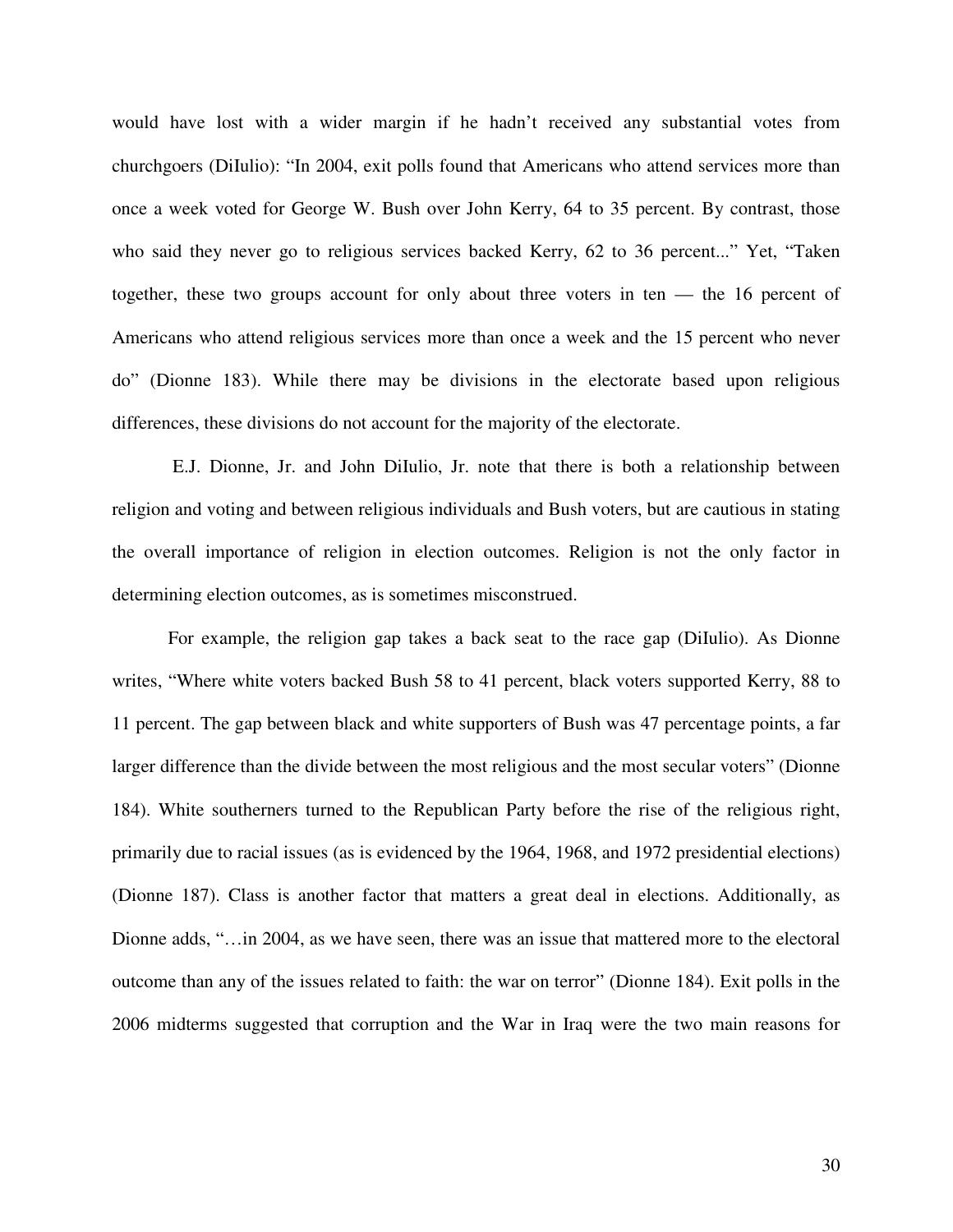voting behavior. The main point here is: religion does matter in politics and elections, but it is not all that matters.

#### *III. Foreign Policy and War*

David Eisenhower believes that the Iraq War is symbolic: it bears on the validity of the Vietnam War. A major difference, however, is that there is no draft in the current war. In addition, the critics of this war are mostly those who disagree with the execution versus the premise of it (Eisenhower).

The Iraq War is more politically polarizing than any previously polled war. There is a wide gap between the number of Democrats and Republicans who support it (Cohen, Salvanto, and Sides lecture, 10/16/06). There was more unanimity across party lines for and against both the Vietnam and Korean Wars (Wilson 104). The current war has clearly been an "instrument for accelerating polarization" (Baker). Political elites, the electorate, and the American public all appear to be divided over the war.

The polarization over Iraq is one example of a larger polarization that has appeared in recent decades regarding foreign policy. Stu Rothenberg describes the 1950s and 1960s as an era in which the differences between the two parties were narrow. Politics always used to end "at the water's edge." Democrats and Republicans could disagree on healthcare, but prior to the Vietnam War, they were on the same page in regard to foreign policy. Vietnam changed this (Rothenberg). The Democrats moved leftward: "The party's standard-bearer in 1972, it should be recalled, proposed slashing the U.S. defense budget by one-third" (Galston and Nivola 20). As is apparent by the Iraq War, a similar divide between parties in regard to war exists today.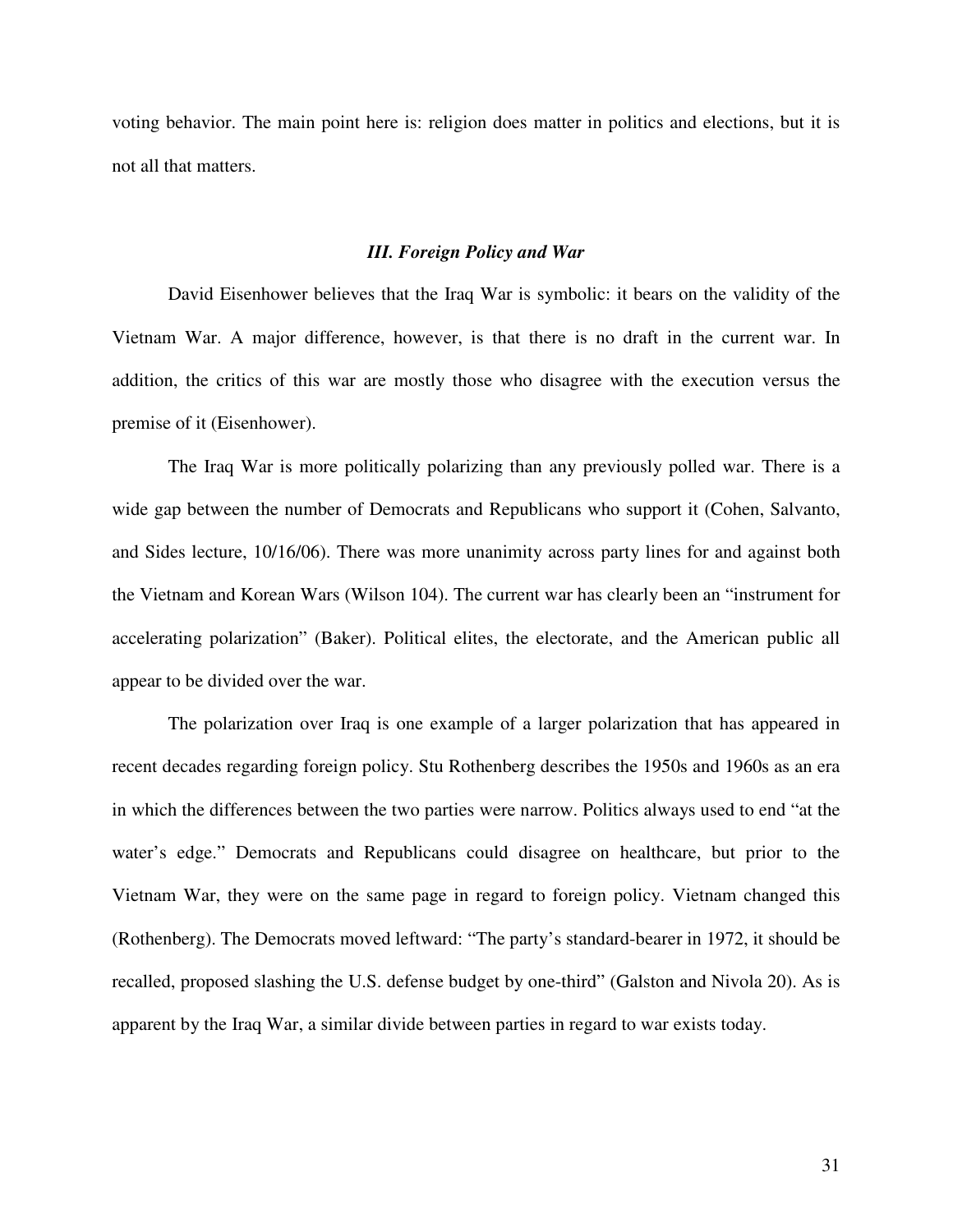## *IV. The 2000 Election, the Electoral College, and Recognizing Political Opportunity through Polarization*

The closeness of the Bush election in 2000 is a contributing factor to the current state of polarized politics (Rothenberg and Cook). This election radicalized the Democrats (some of whom thought the election was "stolen"), just as the Republicans were radicalized under Clinton – the "Boomer" President (Rothenberg). During the Clinton years, Americans thought that the country was polarized. There was a "narrow sliver" of people in the middle who effectively made change. The 2000 election has led to even greater polarization (Cook).

The 2000 election was the fourth time in U.S. history that a president who had won the Electoral College but had lost a plurality of the popular vote was elected. President Bush's governing strategy, however, was "uncompromising," instead of "triangulating," which was inconsistent with his ambiguous mandate to lead. It is possible that his leadership style would have been regarded as less divisive had he won a clear majority in addition to the Electoral College (Nivola Policy Brief 6).

Also, President George W. Bush has recognized "political opportunity" through polarization (Greene). His 2004 election strategy, for example, reached out to base voters (Baker, Greene, and Greenberg interviews). This strategy is retrospective: President Bush realized that if he lost the conservative base, like his father, "bad things can happen" (Greene). Anna Greenberg suggests that this presents a dilemma for governing. Governing is a more difficult task when you are elected by "base strategy" (Greenberg). However, President Bush has also used polarizing tactics toward his advantage in governing, for example, in cutting taxes:

Inheriting a sharply polarized political environment, the new president chose to make the intense partisanship work to his advantage rather than try to diminish it. This entailed demanding unity from this fellow Republicans on Capitol Hill based on shared political stakes; encouraging House leaders to produce the strongest possible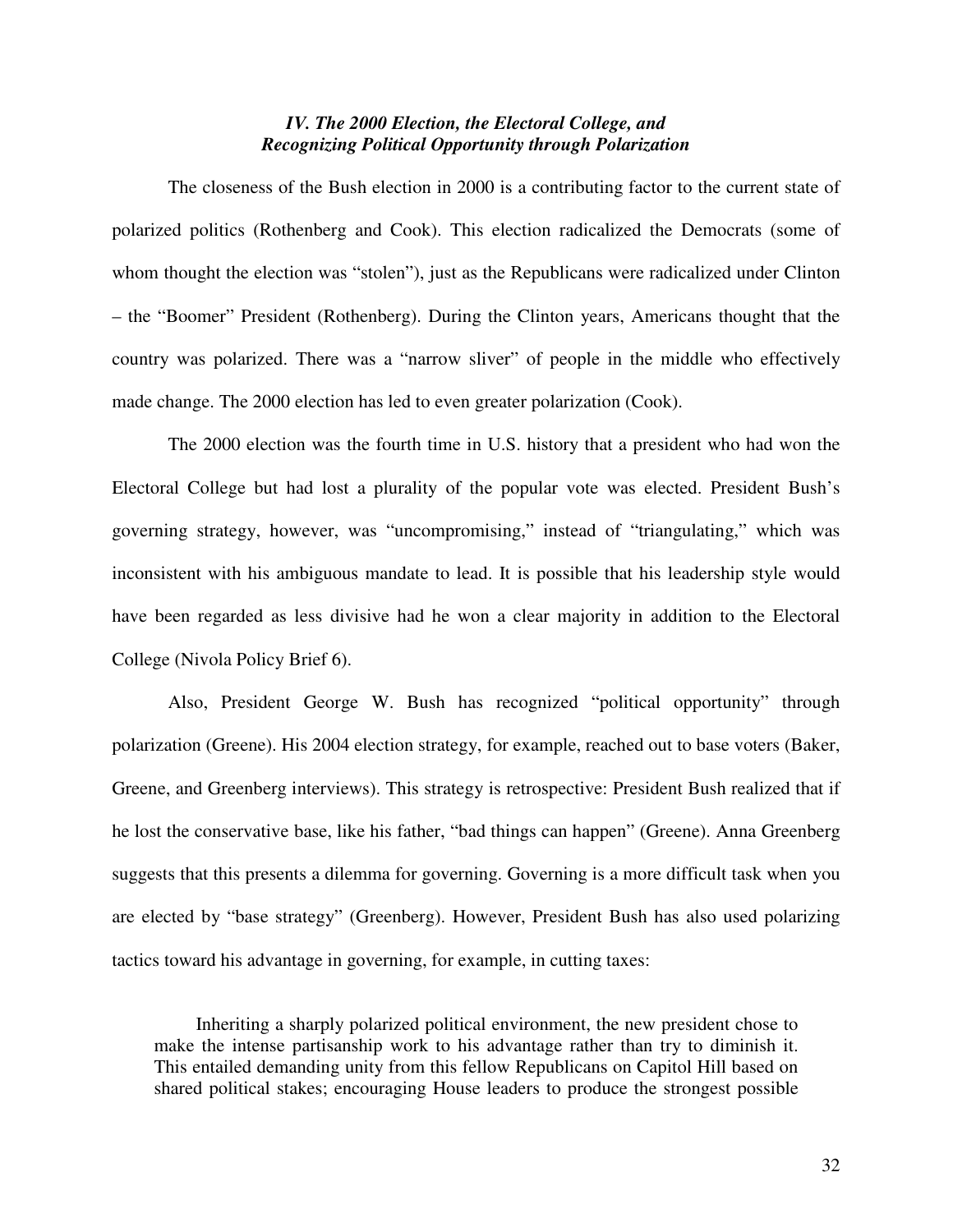version of his legislative proposals; circumventing Senate Democratic leaders by seeking a handful of Democratic defectors on an issue-by-issue basis; and then dominating the conference committee process to write legislative language that delivered most of what he sought (Mann and Ornstein 124).

Overall, President Bush's campaigning and governing strategies have incorporated attempts to use polarization toward his political advantage. Members of Congress' willingness to be "loyal foot soldiers" has also aided in this effort, as is evidenced by the passage of the 2003 Medicare Prescription Drug Bill.

.

## *V. The Modern Emergence of Social and Cultural Issues as Political Issues*

Social and cultural issues have come to the forefront of the political dialogue and debate in recent decades. In the 1950s, for example, Civil Rights was an issue that cut across party lines and galvanized a dealignment of national political conditions (Eisenhower). It was a bipartisan issue: there was a good deal of agreement between parties. By the time that the 1980s rolled around, abortion was at the forefront but abortion is very much drawn along party lines. In the 1990s, gay marriage became a significant issue, also divisive along party lines. Cultural issues that were previously ignored in the 1940s and 1950s came about in recent decades (Rothenberg). These cultural issues are, as David Eisenhower previously noted, not "bread and butter" issues. They are in principle very divisive along party lines.

#### *VI. Political Parity and Gerrymandering*

Parity has contributed to the current state of polarization (Hunt). Election results are incredibly close. The Senate, as it currently stands, only requires a one seat change for the other party to take control. In 2001, Senator Jeffords single-handedly changed majority-minority status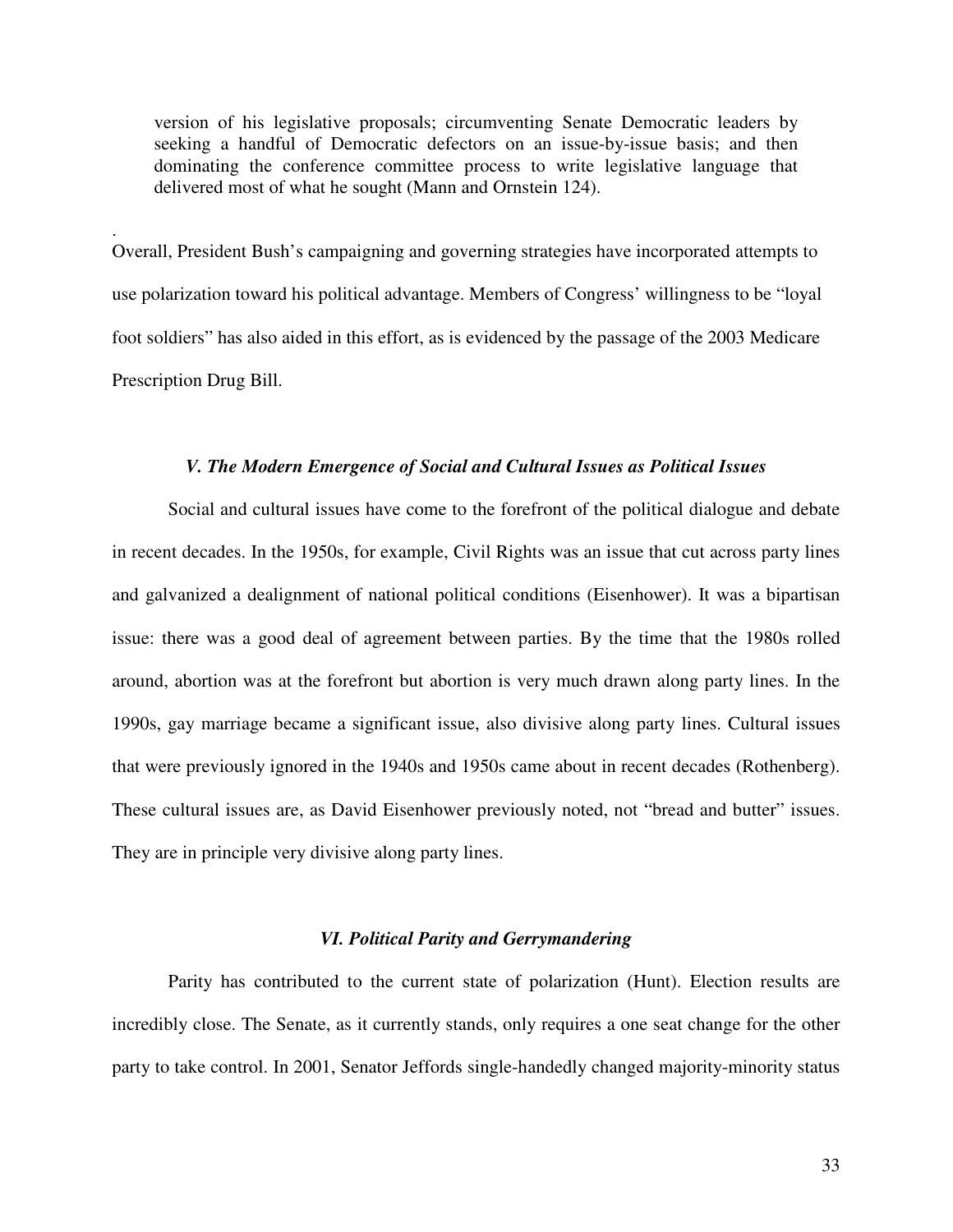in the Senate by switching parties. In a time of such political parity, with leadership potential well within reach, the battle for this advantage is all the more fierce:

America's political parties are colliding because they are competing for power almost in a dead heat. Unusually small margins now make the difference between winning or losing the presidency, the House, or the Senate. With so much riding on marginal changes in political support, it is not surprising to see both sides battling to gain an edge by whatever means are deemed effective.

So, for instance, if the GOP sees that redrawing district lines in Texas can add a few seats to its majority in the House, the opportunity is seized without hesitation. When the Democratic opposition gets a chance to trip up a Republican president's judicial nominees, it frequently doesn't seem to hesitate either. The perpetually quarrelsome atmosphere sows ever more resentment and distrust (Nivola Policy Brief 4).

In our current state of political parity, scoring political points is most important (Duffy). This profit in scoring points is enhanced by gerrymandering (Eisenhower).

 Congressional redistricting is not "the sole or even a primary cause of polarization. But that does not mean it is irrelevant" (Mann 265-266). The gerrymandering of districts creates partisan advantages by increasing the number of safe districts and decreasing the number of competitive ones. In addition, while redistricting may play no role in the Senate, many Senators who have moved from the House to the Senate have brought their contentious attitudes with them (Mann and Ornstein 12).

Gerrymandering may actually be more of an effect of polarization than a cause in itself, with parties working to squeeze out party advantages. This doesn't mean, however, that redistricting reforms wouldn't reduce political polarization (Taylor Jr., Mann, Baden, Hirsch, and Edsall lecture, 10/30/06).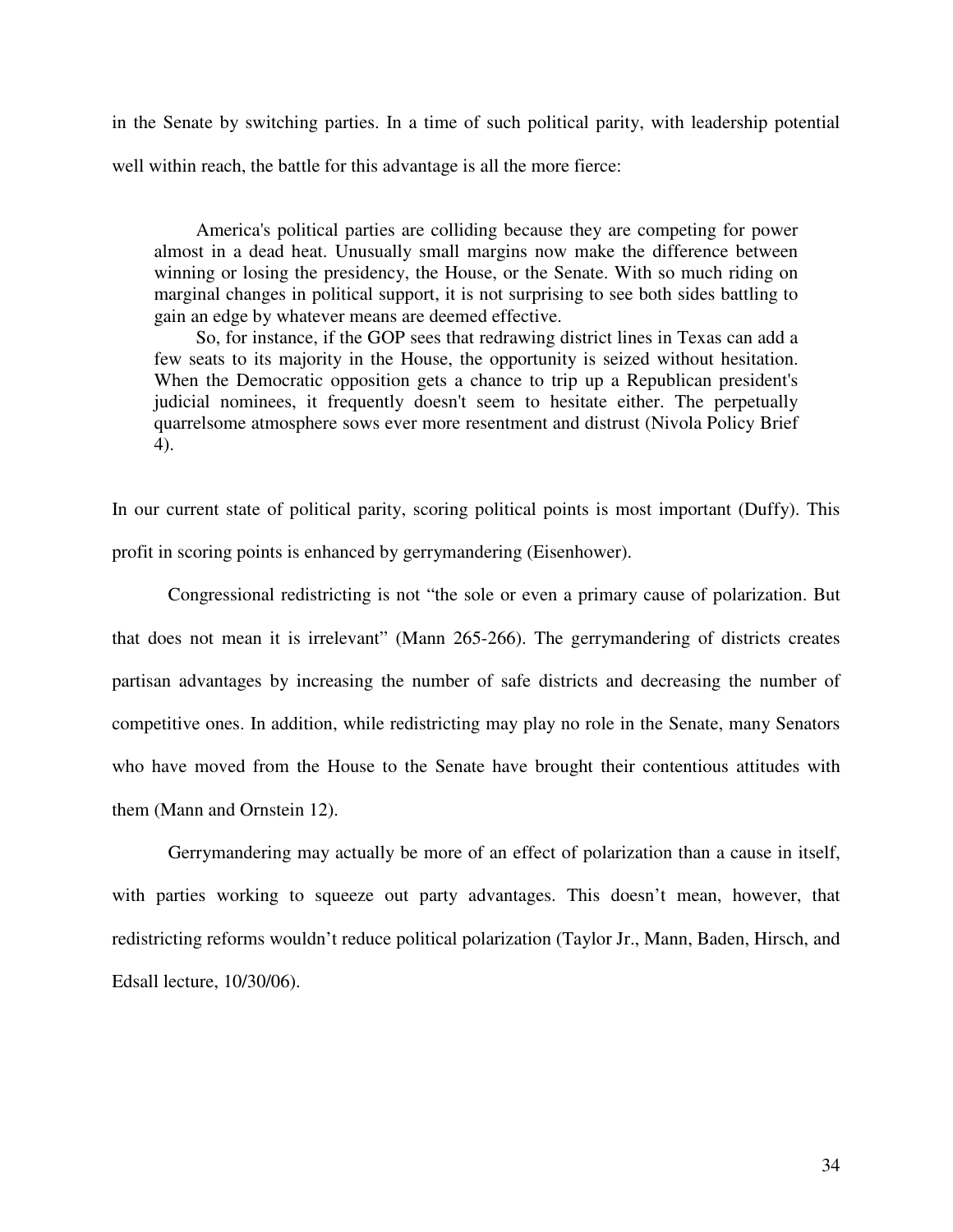#### *VII. Realignment of the Electorate and Primary Elections*

Many scholars and analysts repeatedly point out that inter-party coalitions used to be much more prevalent in politics. Charlie Cook discusses how there used to be Southern Democrats who voted like Republicans. Now, these individuals have either died or changed parties. Southern conservative, low income, working Democrats have become Republicans. Similarly, conservative social and cultural values are driving upscale whites in the North to leave the Republican Party and to join the Democratic Party (Cook). As a result of the electorate realignment, the Republican Party – which is now anchored in the South and West – has become more orthodox (Nivola Policy Brief 4).

Meanwhile, primaries encourage extremism. John McCain has repeatedly tried to position himself to better appeal to conservative voters, and for good reason. Typically, those who turnout to vote in primaries are the most conservative Republicans and the most liberal Democrats. The electorates in presidential primaries tend to be small, under 18 percent, and unrepresentative of the public at large (Nivola Policy Brief 5).

Upon first glance, this year's primaries involving Senators Clinton, Obama, and McCain seem to suggest that the electorate is choosing more moderate candidates. However, as Pietro Nivola notes, John McCain was aided greatly by a split of the conservative base vote between Governors Mike Huckabee and Mitt Romney and the GOP primaries tended to be winner-takeall. On the Democratic side, Barack Obama, who is currently ahead in the delegate count, has a more liberal voting record than Hillary Clinton (Nivola e-mail).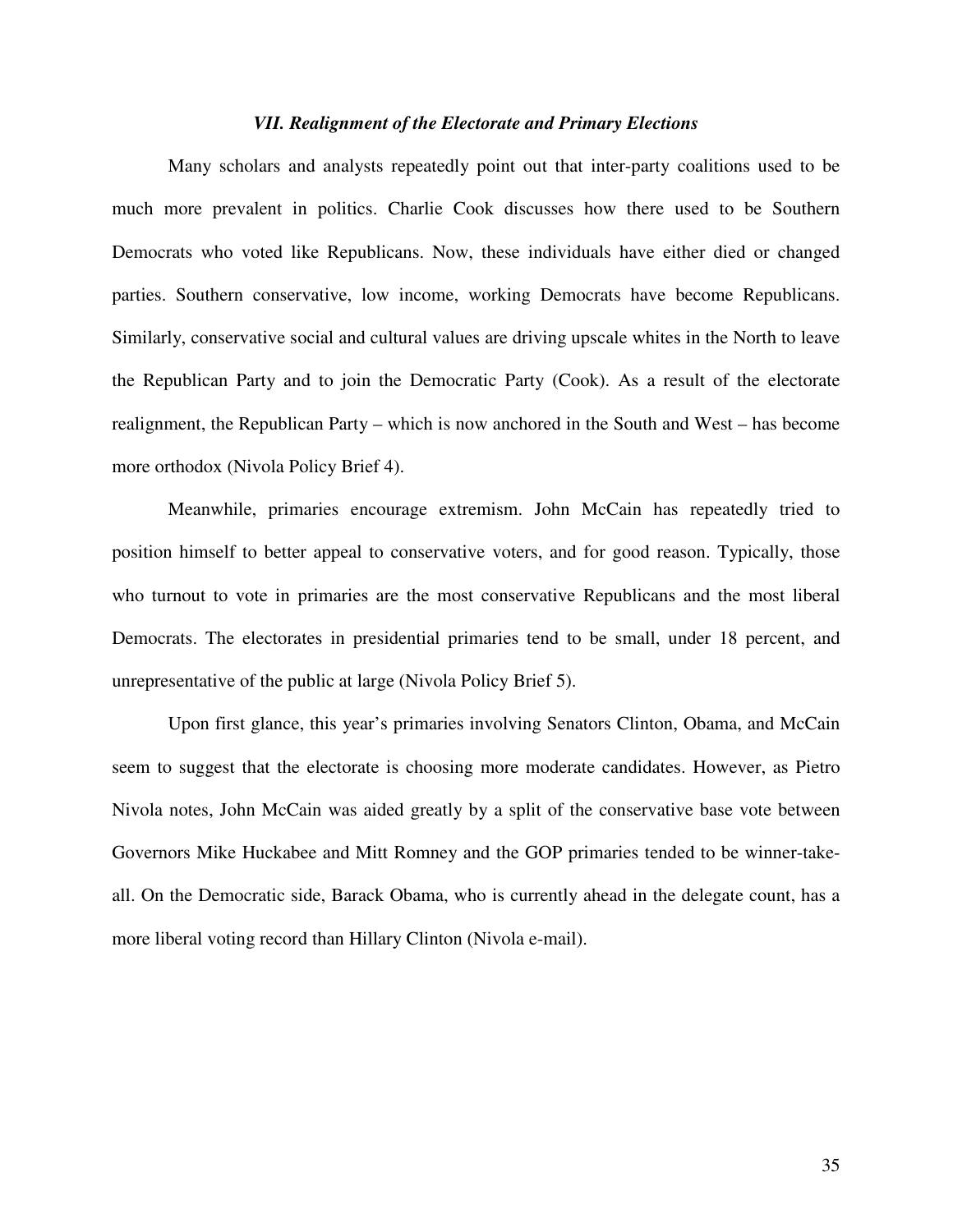### *VIII. New Institutional Norms, the Permanent Campaign, and Unified versus Divided Government*

Incivility can be linked to institutional factors (Eisenhower). Although examples of incivility in the American legislative bodies are not new (in the words of Senate Historian Richard Baker, "there have been periods of enormous frustration"), incivility and collegiality that has existed in the past is no longer the same. Today's rivalries do not match the infamous rivalry of 1856, in which Senator Charles Sumner, a Republican abolitionist, was caned by Democratic Representative Preston Brooks, but they still do run deep (Mann and Ornstein 29). Since the late 1970s, the growing ideological polarization between the parties has resulted in more aggressive and partisan leadership (Mann and Ornstein 179). The impeachment of President Clinton, for example, was a "weapon in the partisan wars":

…Activists in the party base would be courted, not ordinary citizens. James Madison would be turned on his head: rather than the mob whose passions had to be cooled by their more deliberate leaders, the public struggled to contain the sectarian obsessions of their representatives in Washington.

Impeachment represented a further escalation of political differences (Mann And Ornstein 122).

The "permanent campaign" has also contributed to increased polarization. This term was first widely publicized by Sidney Blumenthal, who described it as "a combination of image making and strategic calculation that turns governing into a perpetual campaign and 'remakes government into an instrument designed to sustain an elected official's popularity'" (Heclo 1-2). The permanent campaign has also come to mean a greater reliance on constant fundraising (Hunt). The development of the jet plane has made it possible for politicians to travel the country on campaign trips in short periods of time. Their families stay in their home districts and states and thus, members have even greater incentive to travel back home immediately after Congress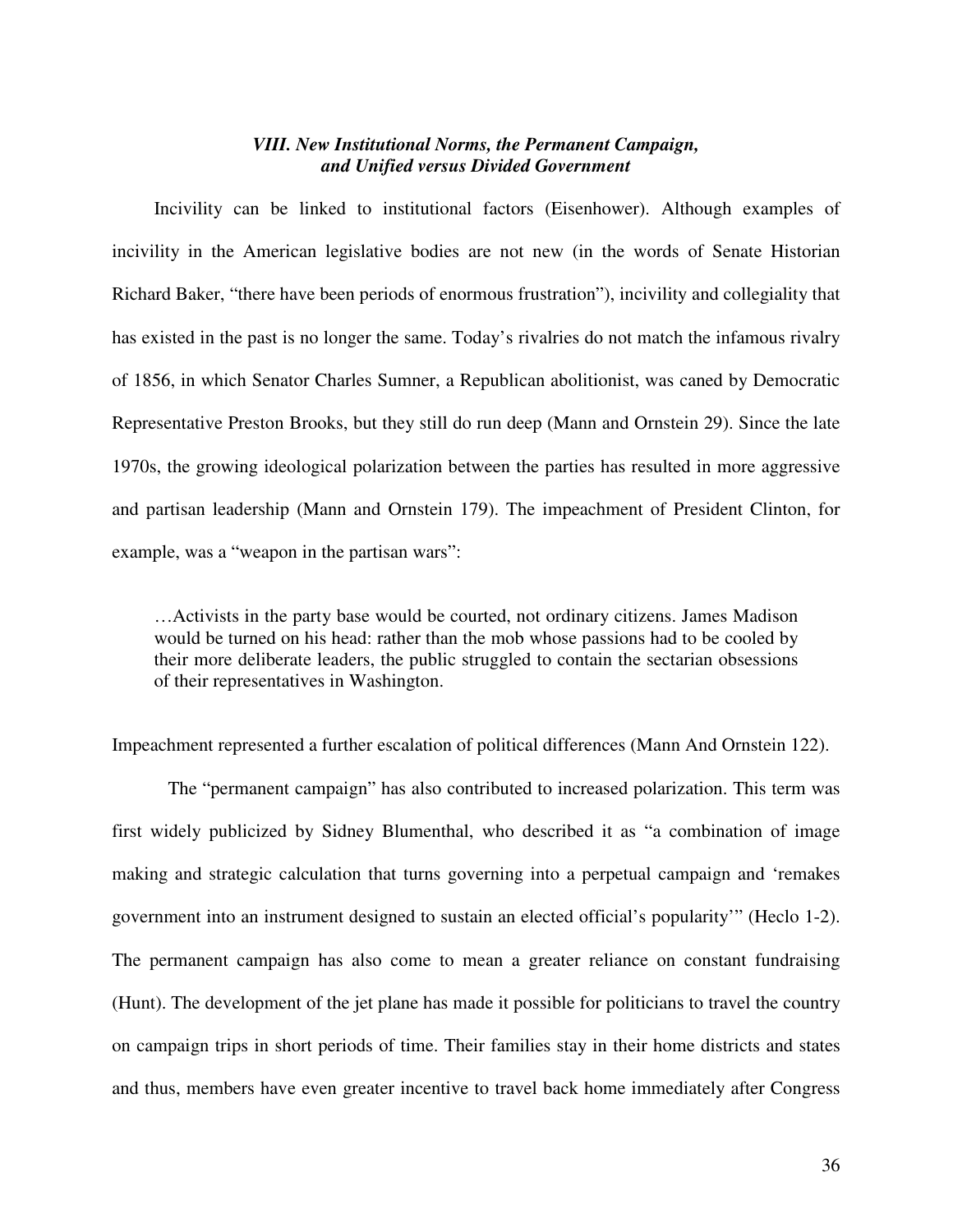recesses for the long (usual four day) weekend. As a result, politicians spend less time in Washington, DC, which diminishes collegiality among members of Congress, most notably between members of opposite parties (Dionne Jr., Mann, Ornstein, and Weber, lecture, 10/31/06).

Regarding the composition of governmental bodies, according to a study by David Mayhew, there is no significant difference in producing legislation between single- and splitparty control (Jones 242). It can be argued, however, that unified government permits partisans to move their political agendas further to the left or the right than otherwise possible. The Republican victory in 1994, for example, enabled Clinton to govern more toward the center. (Nivola Policy Brief 6-7). Similarly, President Bush will likely have to compromise more now under divided government than he did under unified government. Arguably, his first postelection speech demonstrated more willingness to compromise and to work with Democrats than those made in the past.

James Madison said, "There are…two methods of removing the causes of faction: the one, by destroying the liberty which is essential to its existence; the other, by giving to every citizen the same opinions, the same passions, and the same interests" (Federalist No. 10). Before studying whether or not reformations can and should be made to try and curb polarization, we will examine polarization through the eyes of a president.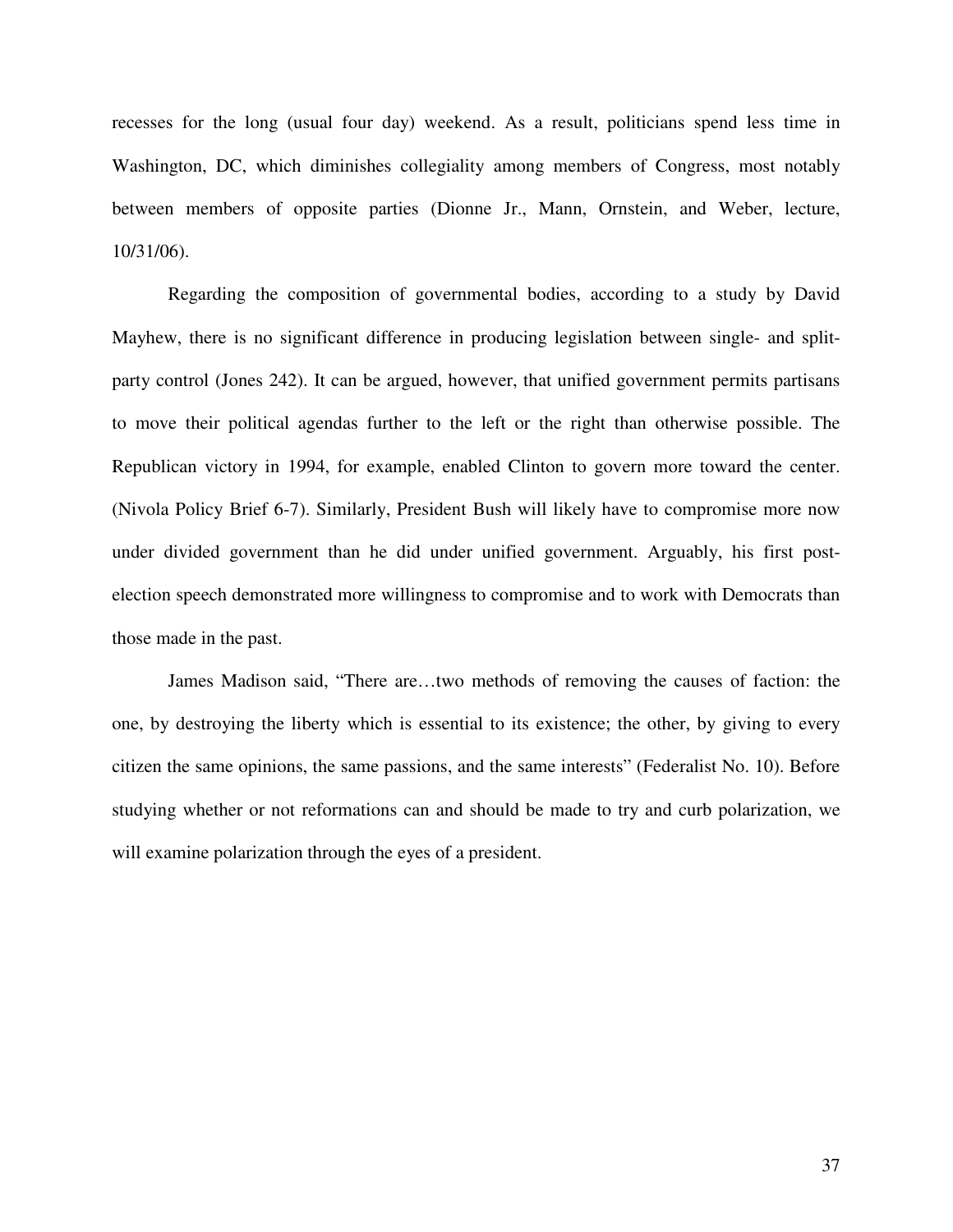## **Polarization and the President from Hope**

**A**fter conducting interviews with several individuals who have known President Clinton, it became all the more apparent that he has been a politically polarizing figure since his earlier days in politics as Governor of Arkansas. Bill Clinton was different than other politicians: he was smarter and more tactful, he was incredibly passionate about many issues, and most importantly, he knew how to win. This drove Republicans, both in Arkansas and nationally, mad. On the national level, Republicans had a reason to fear Clinton: he was a legitimate threat to their party's control over 1600 Pennsylvania Avenue. By 1992, it seemed as if the Republicans had grown accustomed to living in the White House: no Democrat had won it since 1980, and after the 1984 and 1988 elections, it didn't seem like Democrats were in too good shape to win it back. Clinton's unique qualities, combined with his ability to outmaneuver and beat the Republicans in what was, after all, a Republican era, were both likely significant factors in the development of Clinton as a politically polarizing figure. In 1993, William Jefferson Clinton, who faced tough odds, became the leader of the most powerful nation in the world. This man, who from the days of his childhood was deeply affected by poverty and damaged race relations,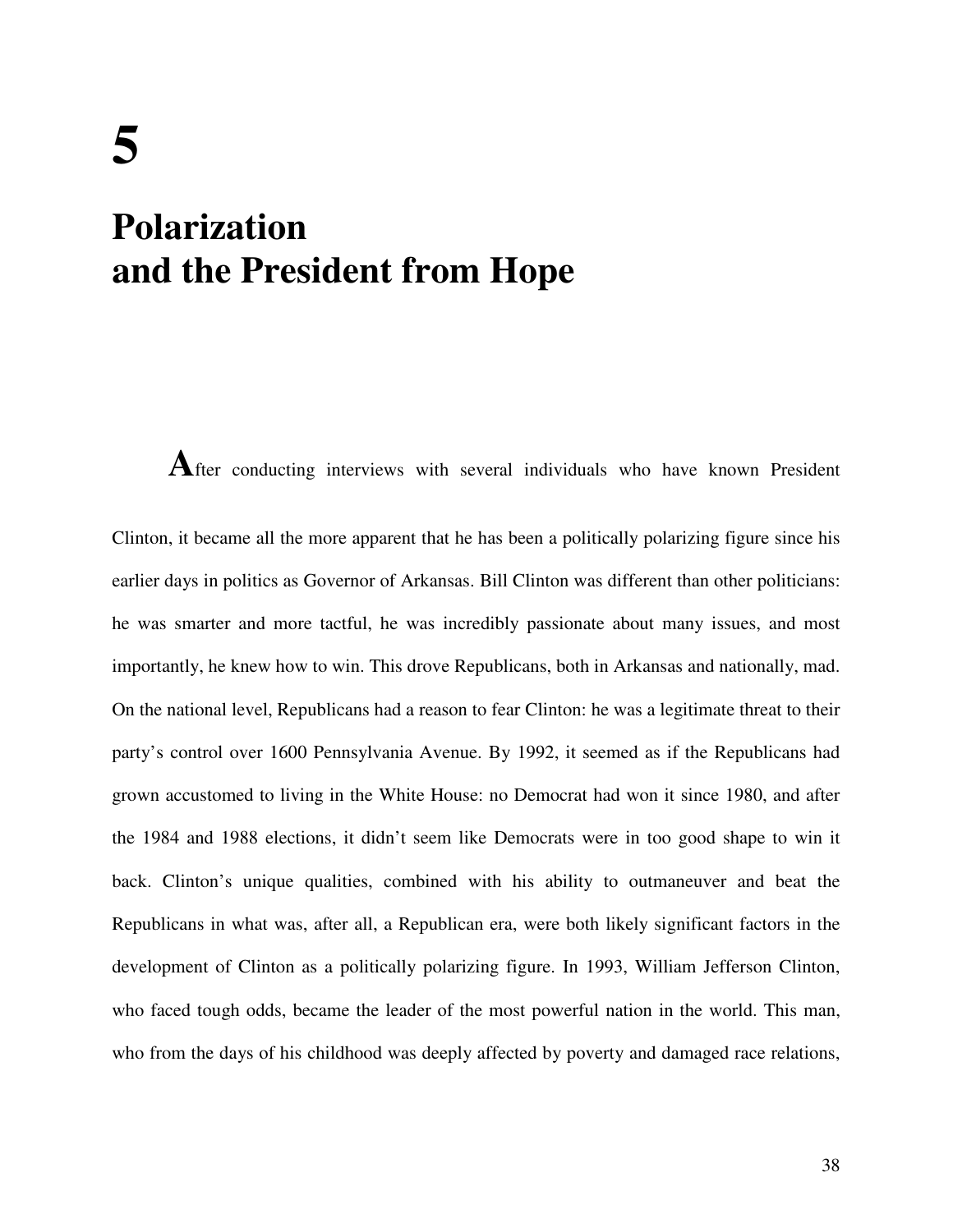developed his incredible intelligence and unparalleled political skills to become a reform-minded President in formerly conservative Reagan era (Clinton, Eisenhower, and Rutherford interviews).

While studying the former President, I traveled to Arkansas to research at the Clinton Library. On my second day there, I met with Bill Clinton's childhood friend, Paul David Leopoulos. Leopoulos met William Jefferson Clinton for the first time in the third grade in Hot Springs, Arkansas – where Bill Clinton moved after living in Hope, his birthplace. The two lived a block and a half away from one another.

Paul David Leopoulos met me in the lobby of the newly built Clinton School, a former train station with two waiting rooms, one for whites and one for blacks. He walked in wearing all denim, apologizing for his outfit after just finishing work on his farm. Paul David Leopoulos was a religious man and a deeply honest individual who held nothing back. After the interview, I distinctly recall him telling me that he was not a rich man. It was at that moment that everything came together for me: for the first time, I saw where Bill Clinton came from. I saw a poor boy that was born into a family with a deceased father, and soon after, an alcoholic stepfather. It occurred to me that Clinton surmounted some incredible challenges. Through my readings and discussions with others, it also occurred to me that any deficits in Clinton's life were accounted for by his mother's unrelenting love and unparalleled character.

Leopoulos describes Clinton as a "superman" and "supernatural." He believes that Clinton has a number of qualities not often found together: superb intellect, passion for others, and great communication skills. He recalls an example from Clinton's youth when the former President demonstrated great care for another individual. He told me that a young Bill Clinton was in the supermarket on Thanksgiving Day and started talking to another child who told him that he didn't have a place to go for dinner. Clinton invited this boy over to his house for a home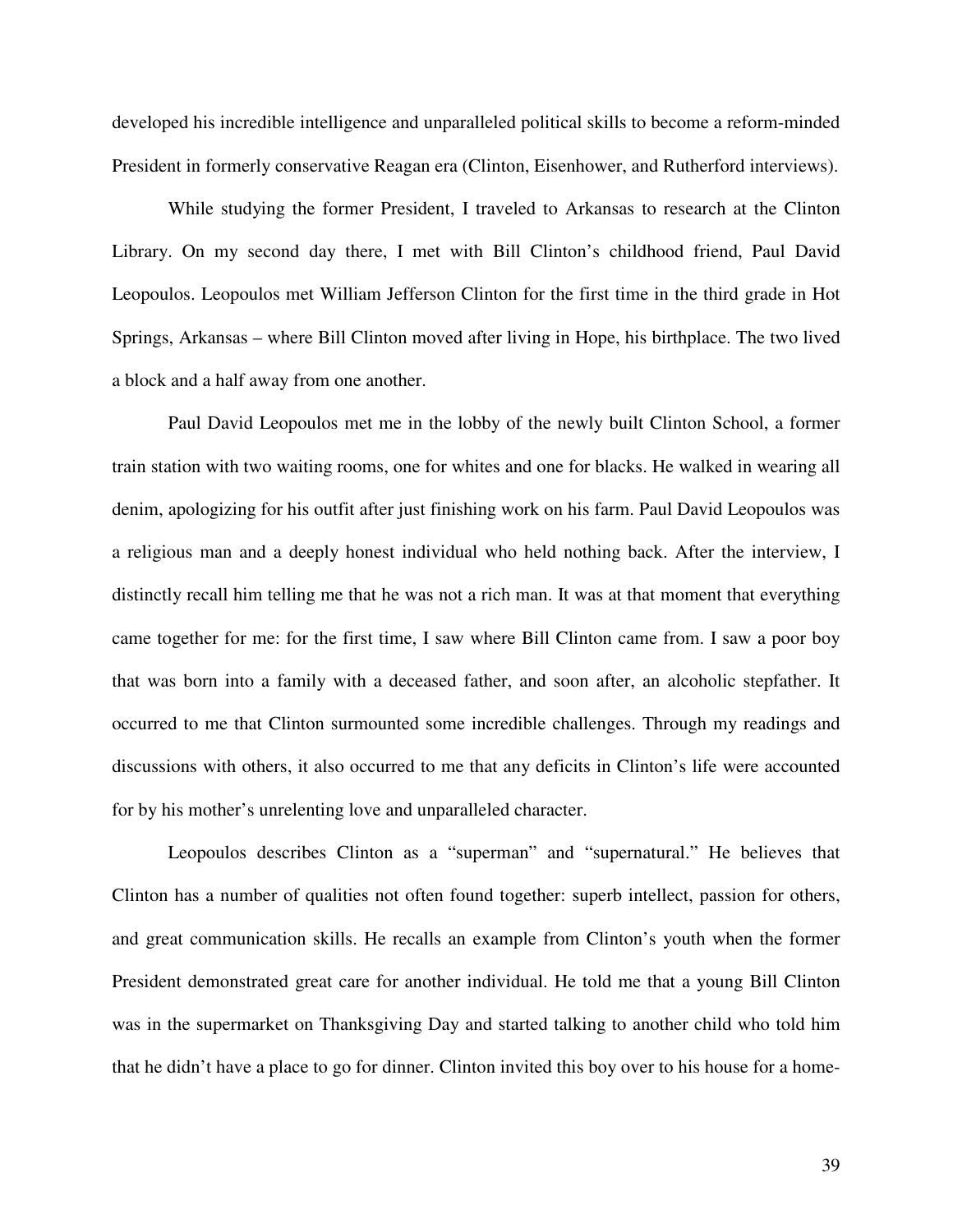cooked meal; the boy came (Leopoulos). From all of my conversations with Arkansans who have been friends with Clinton for years, I became easily convinced that Clinton has cared deeply for others since he was a little boy.

 Clinton's childhood friend also has some fond memories of Bill Clinton's mother, Virginia. He told me that she would frequently come home and "step onto a soapbox" about something. The two children would listen closely to what she had to say; Leopoulos believes that Clinton learned about important worldly matters directly from his mother, long before most children his age did, and thus began to develop opinions about serious matters and subjects at a very young age (Leopoulos).

Paul David Leopoulos also noted that Clinton is a forward-looking individual, especially regarding his personal work. During the March  $17<sup>th</sup>$  interview, the former President told me that he liked John Kennedy, for, among other reasons, his interest in America having a positive role in the world. He was touched by all of the people in Latin America who had his pictures on the walls of their homes after Kennedy started the Alliance for Progress. After studying the era in which he grew up, I can easily imagine a young Clinton actively listening to President Kennedy's inaugural address on January 20, 1961, in which Kennedy summoned a young generation to national and international service. In his inaugural, Kennedy said: "To our sister republics south of our border, we offer a special pledge — to convert our good words into good deeds — in a new alliance for progress — to assist free men and free governments in casting off the chains of poverty" (Kennedy inaugural). Leopoulos told me that recently he and Clinton we discussing an article about all the work that the former President is doing in Africa to help save children with AIDS. Clinton looked at Leopoulos and said, "It's not the kids we've saved; it's the kids we haven't saved" (Leopoulos).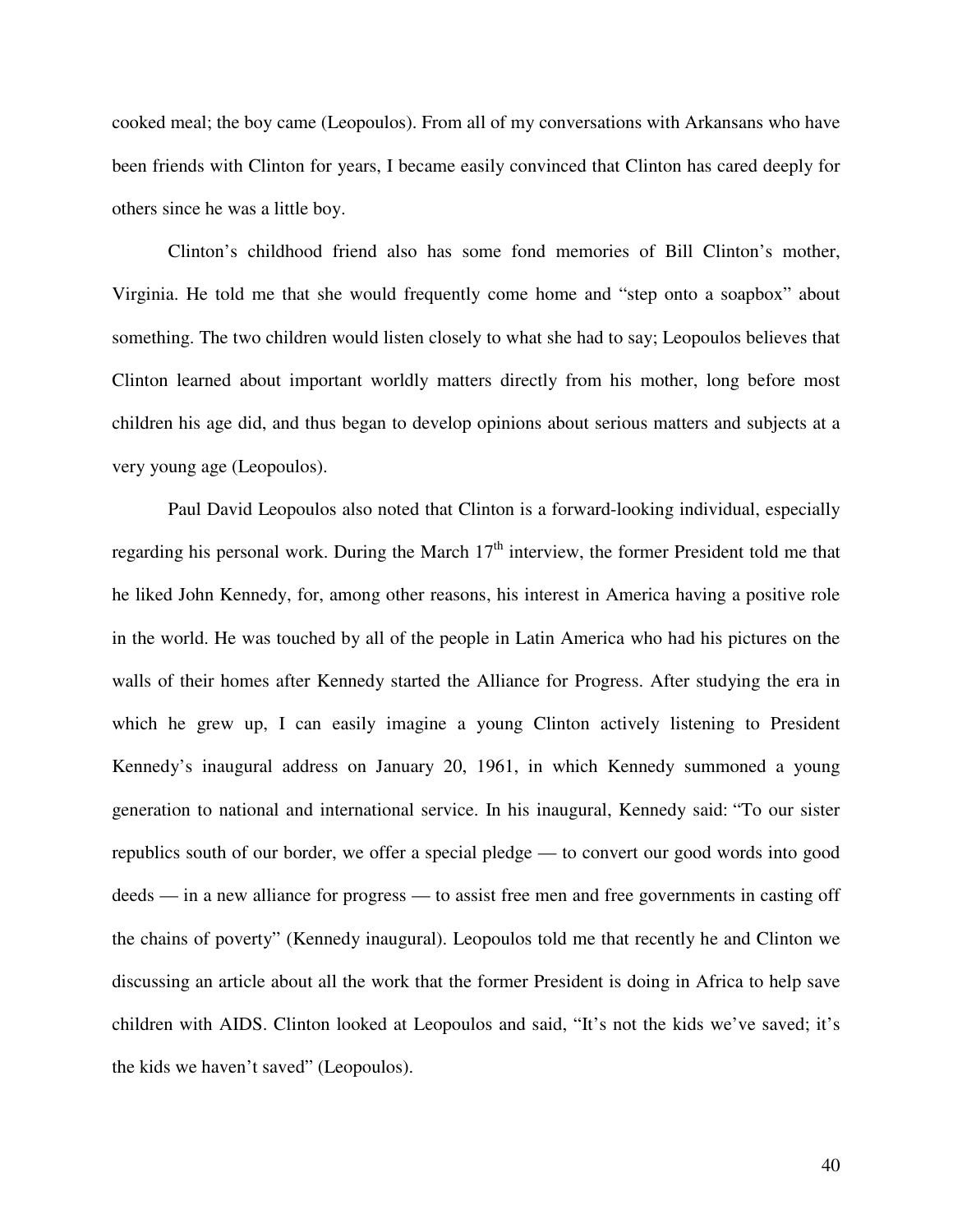The debate over racial justice and the dual system of public facilities such as schools had a great impact on many Arkansans in the years of Clinton's youth. In September 1957, Little Rock's Central High School was a battleground in the struggle for civil rights. After a decision in *Brown v. Topeka Board of Education* was issued, declaring segregated schools unconstitutional, nine black students – who afterwards became known as "The Little Rock Nine" – attempted to enter an all-white school while members of the Arkansas National Guard blocked their entrance. After three weeks of negotiations between President Dwight D. Eisenhower and Governor Orval E. Faubus of Arkansas, Eisenhower called in the United States Army's 101<sup>st</sup> Airborne Division to escort the students into the school. The controversy itself led to the closing of the Little Rock Public High Schools the following year (Little Rock Central High School Pamphlet).

During my interview, I asked President Clinton how his youth shaped his political beliefs and career. His answer, plain and simple, was "enormously." He said:

President Clinton: *I was formed by the direct impact of the Little Rock Central High School crisis, and by Martin Luther King, and the whole Civil Rights Movement, and also by the influence of my family. You know, my grandparents were just poor, relatively uneducated, white Southerners, and unlike most relatively uneducated white Southerners, they were very strongly supportive of equal rights for African-Americans. And they had a big impact on me, and I just, I'd always felt that way, and it was the defining issue of my childhood. Even more than the Vietnam War was…I was older when that happened, you know, in college*.

Plain and simple, a young Bill Clinton was shaped enormously by both his family and the defining racial moments of his childhood (Clinton interview). His political career which followed was to a large degree dedicated to a quest for racial justice (Eisenhower).

When I traveled to Arkansas, I asked several of President Clinton's longtime friends why they thought he has been viewed by many as a politically polarizing figure. The answers were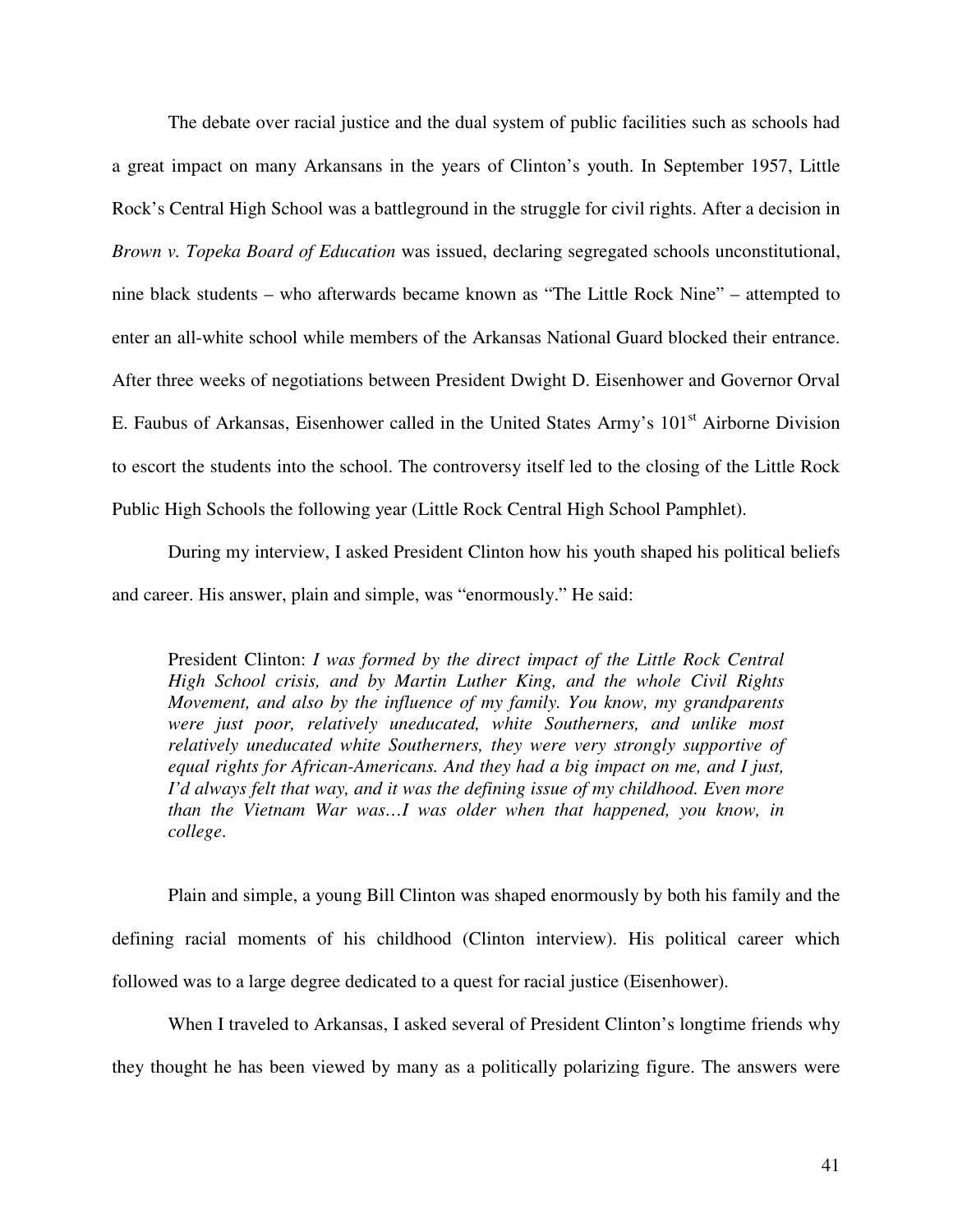incredibly similar and not very different from what Clinton said himself. The most common answer was: because Bill Clinton is so smart and is able to outmaneuver the opposition (Leopoulos, Panetta, and Rutherford interviews). Clinton didn't mention his intelligence, but did acknowledge that his ability to defeat Republicans has likely contributed to the view that he is polarizing.

Skip Rutherford, a close friend of President Clinton's since his late twenties, notes that as governor, Clinton aroused politically polarizing feelings. He believes that it stemmed from three primary causes: from jealously, because Clinton was so incredibly intelligent; from his own ambition, acknowledging that ambition makes some people uneasy; and from his outspoken commitment to civil rights, equal rights, and human rights. Clinton, who is not only smart and ambitious, was outspoken on many issues as Governor, constantly challenging the status quo – for example, by threatening the white power structure with his stance on Civil Rights – and was wholly unapologetic for his controversial stances. Clinton could also successfully co-opt the opposition (Rutherford). Leon Panetta, President Clinton's Chief of Staff from 1994-1997, agreed with Rutherford's analysis of others being jealous of Clinton, noting that he was the type of student who always came out on top. Panetta said that in addition to Clinton's intellect, capability, and broad visions, he is still a "political animal" and he is "tough" (Panetta).

Since his earliest days in politics, Clinton has always been a strong supporter of equal rights for all races and nationalities. Taking such a passionate stance on an issue that had divided America since its inception surely contributed to Clinton's polarizing effect. During the March  $17<sup>th</sup>$  interview, I asked the former President how much he thought that the 1990s were an echo of the 1960s, the civil rights era. He answered as follows: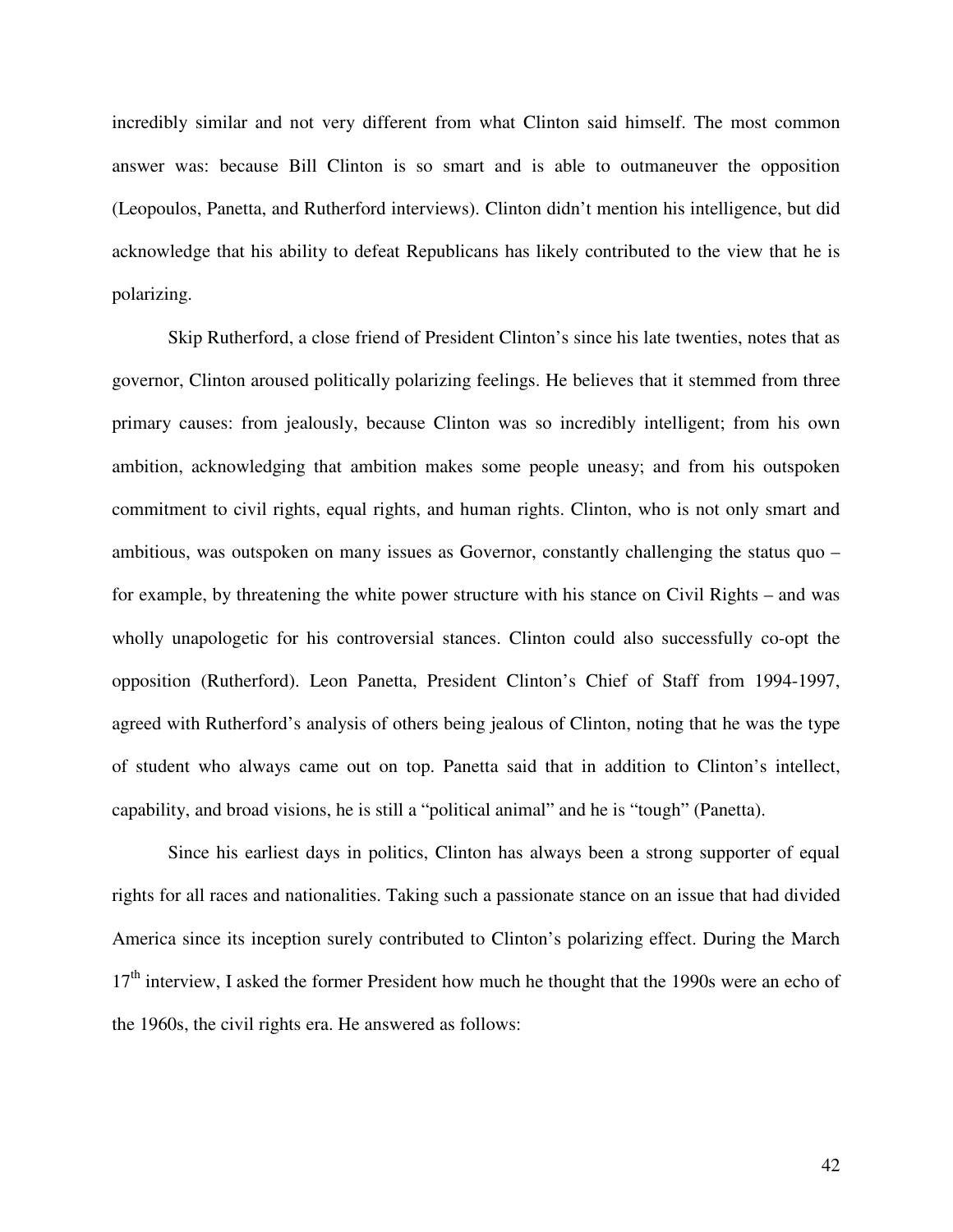President Clinton: *The Republican Party stopped being the progressive party of America after Theodore Roosevelt left office. They were never the progressive party, although Richard Nixon and Dwight Eisenhower were practically socialists compared to the people that run it now. They were much less conservative than these people are, but the, they, and a lot of those people were reacting to the '60s, they became Republicans because of the Civil Rights Movement. And basically, that's the culture in which I grew up, so I understand it, and one of the things that their politics have always valued is an enemy. They always have to have an enemy. They need an enemy to sort of polarize people, divide them, keep them torn up, and upset, and that's again, it's most effective when they're in opposition. When they get in, and have to govern, most people don't like that very much, but it's when they feel insecure or uncertain, then that sort of appeal works better*.

 Peggy Scranton, a Professor at the University of Arkansas who has studied President Clinton in great detail, agrees that Clinton has been a lightening rod for political polarization since his days as Governor. She believes that one of the factors which contributed to Clinton's polarization *in Arkansas* was his return to the state from studying on the East Coast. She said: "to some people in Arkansas, it seemed like a smart East Coaster was coming in and telling us how to do this [and that], when we [were] doing just fine anyway." (Scranton) A background of an elite East Coast education was not looked highly upon in Arkansas politics (Eisenhower). In fact, "Arkansans and southerners in general in this era were especially sensitive about Easterners descending on their states to tell them how to manage their affairs and southern race relations." Thus, Clinton "faced a tall order in convincing Arkansans that he had not taken on the ways of the Yankee [N]ortheasterners, and yet he was able to do so" (Eisenhower e-mail "East Coast Studies"). (Clinton attended Georgetown University and worked for Senator Fulbright in Washington, DC. A few years later, he attended Yale Law School, before returning to Arkansas and serving in public office.)

Scranton also added that Clinton was polarizing in relation to "culture wars." As previously noted, James Davison Hunter's Culture Wars found a chasm between "orthodox" and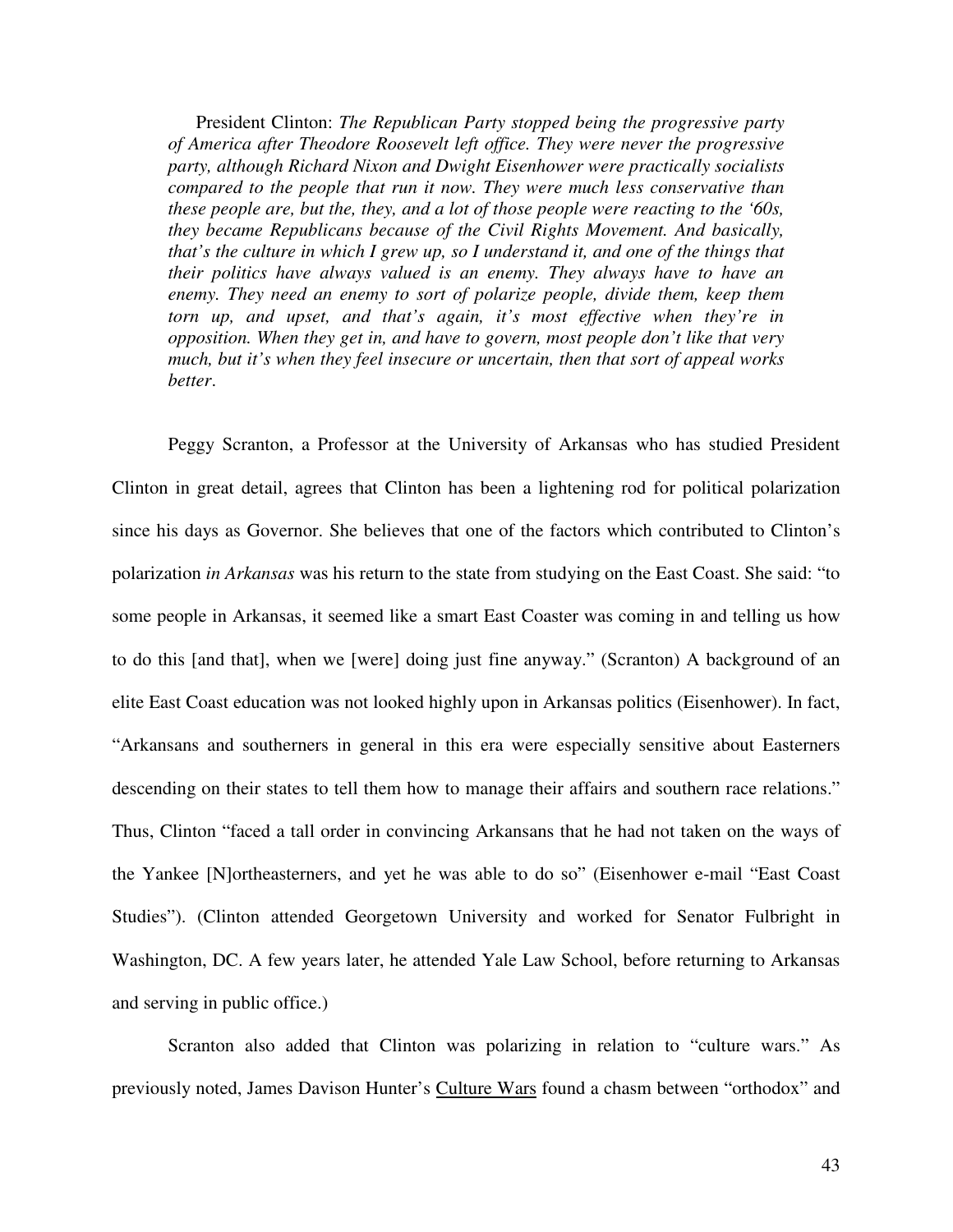"progressive" factions and that each "can only talk past the other" (Galston and Nivola 4). In recent decades, social and cultural issues have come to the forefront of the political dialogue and Clinton has taken stances on such issues, for example, abortion – which is clearly drawn along party lines (Clinton is pro-choice). As Professor David Eisenhower noted, these cultural issues are not "bread and butter issues"; instead, they are incredibly divisive along party lines.

Likely also contributing to Clinton's representation as a polarizing politician was his stance against the Vietnam War; he represented the group of young adults who had challenged the status quo. As a young politician who had a definite agenda, who supported Civil Rights, and who was against the Vietnam War, from the very beginning, he took firm positions on incredibly divisive issues (Scranton). Clinton did not try to conceal his views on the Vietnam War, as many other youth activists from his era were opposed to it as well. Despite his polarizing stances, Clinton seemed to fare well in the public at large, especially in regard to his "empathy and effectiveness" (Eisenhower). For example, Bruce Lindsey, another longtime and very close friend and advisor of Clinton's, noted that even throughout the impeachment process the American people continued to give Clinton high marks (Lindsey). Lindsey is correct: a CNN/USA Today/Gallup Poll released on December 20, 1998 revealed that "in the wake of the House of Representatives' approval of two articles of impeachment, Bill Clinton's approval rating... jumped 10 points to 73 percent" (CNN). Lindsey said that the President realized that the division over impeachment was greater among political elites than in the population at large (Lindsey).

 Bill Clinton was also polarizing because he was a new breed of Democrat – a repackaged, winning Democrat, committed to a vision of a socially progressive, diverse America (Eisenhower).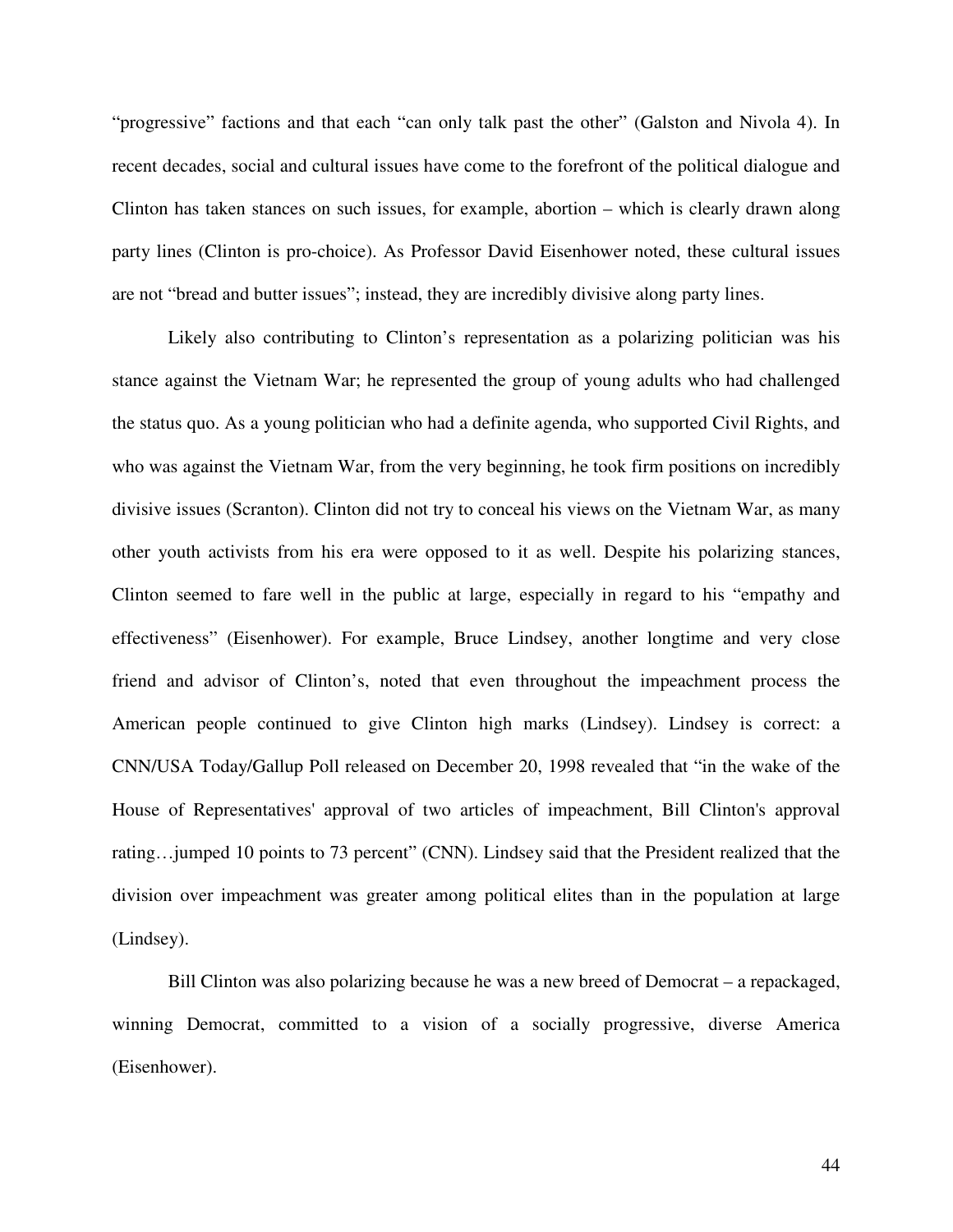# **6 Bill Clinton: A New Democrat**

**B**ill Clinton was a New Democrat, a new breed of Democrat. DLC Founder and CEO

Al From acknowledged in a 2005 speech at Hofstra University that the first New Democrat rhetoric was uttered by Senator Edward Muskie in the mid-1970s in which he recognized that in order to preserve progressive governance, liberalism had to be reformed. The first organized efforts to reform the party occurred in the early 1980s. With President Reagan in the White House, a Republican Senate, and Republican landslide in the House, it appeared that the Democrats had to reform or else they were doomed (Eisenhower).

After studying  $20<sup>th</sup>$  Century Democratic presidents, such as Roosevelt, Kennedy, and Johnson, it has become all the more apparent to me that a New Democrat is a synthesis of past party successes combined with a certain "toughness" that didn't exist in the party in the 1980s. New Democrat principles focus upon responsibility, opportunity, and community, all of which are alluded to in President Clinton's second inaugural address.

Responsibility is an echo of President Kennedy's successes; recall his inaugural address: "Ask not what your country can do for you -- ask what you can do for your country" (Kennedy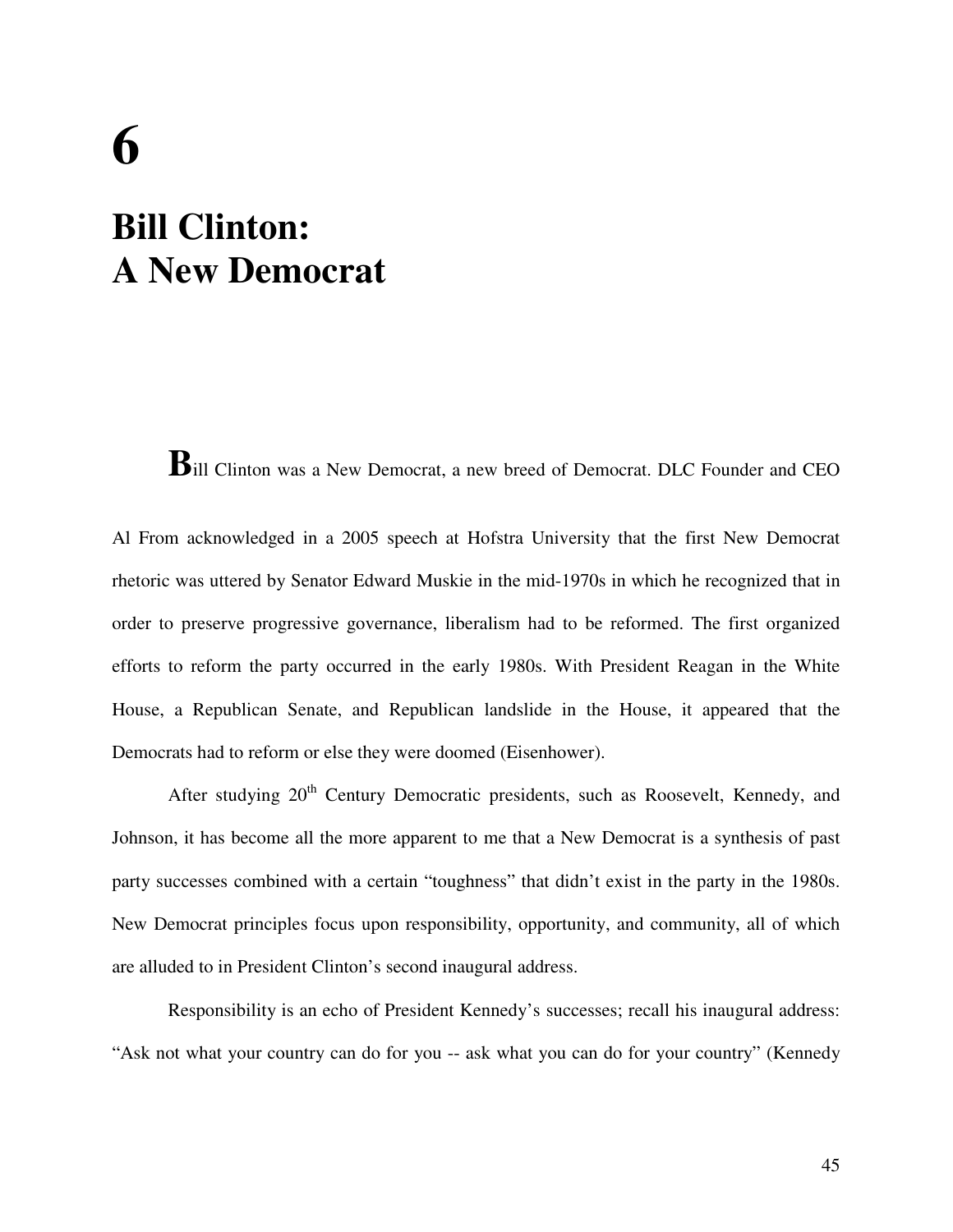inaugural). In From's 2005 speech, he said that Democrats had forgotten what John Kennedy had taught: that opportunity and responsibility must go hand in hand (From).

Opportunity is an echo of President Roosevelt's successes; in his second inaugural, he said: "Government is competent when all who compose it work as trustees for the whole people." Al From notes that just as Roosevelt and the New Dealers modernized the Democratic Party for the Industrial Era, Clinton modernized the party for today (From). From continues,

In the same Democratic tradition of innovation, the New Dealers brought America back from economic depression and the New Democrats led an economic resurgence in the 1990s. By tempering the excesses of capitalism, Roosevelt saved capitalism. By modernizing progressive governance, Clinton saved progressive governance (From).

Clinton, like Roosevelt, believed that the Democratic Party should provide the American people with the opportunity for success.

 Finally, community is an echo of President Johnson's successes; in his Great Society speech, Johnson says that the "Great Society" "demands an end to poverty and racial injustice" and describes the "Great Society" as "a place where the city of man serves not only the needs of the body and the demands of commerce but the desire for beauty and the hunger for community" (Johnson Great Society).

A New Democrat was a synthesis of past successes of the Democratic Party, most notably FDR, JFK, and LBJ. It also reconnected the party with its past, with its "first principles" and grandest traditions," while also expanding upon them (From). In his speech, Al From said:

By choosing to emphasize growth over redistribution, Clinton reconnected the Democratic Party with Andrew Jackson's credo of opportunity for all, special privileges for none. By choosing reciprocity over entitlement, he reconnected his party with John Kennedy's ethic of mutual responsibility. By choosing toughminded internationalism over isolationism, he reconnected Democrats to the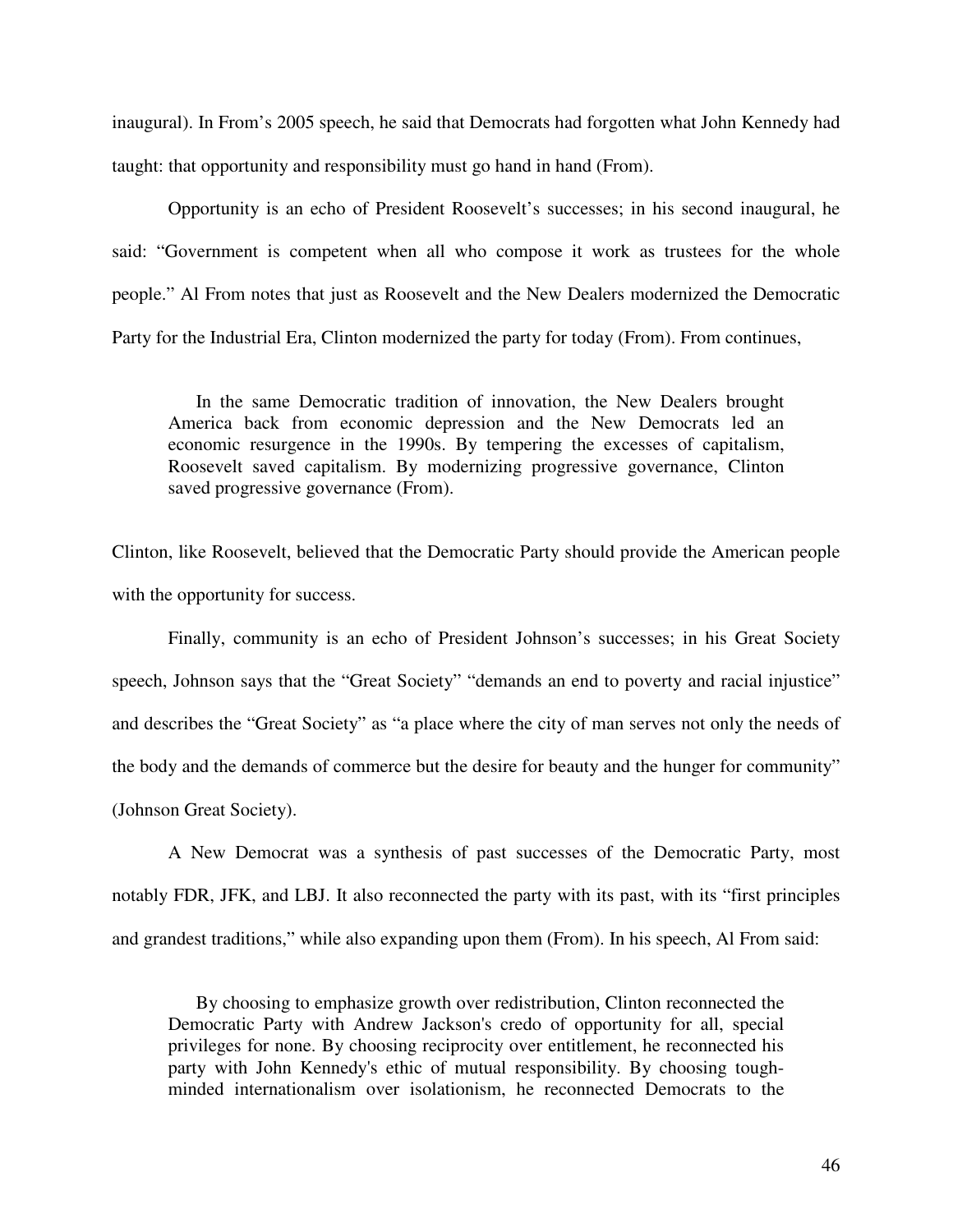progressive internationalism of Wilson, Roosevelt, Truman and Kennedy. And, by choosing empowering government over bureaucracy, he reconnected his party with Roosevelt's tradition of innovation and reform (From).

A New Democrat was also a "durable Democrat" – one who could win in the Reagan Era. A New Democrat was therefore also bound to arouse Republican scrutiny, especially Clinton, who seemed to be the most durable New Democrat of them all: a Democrat who could win and did win (twice) the race for the highest office in the land. (Eisenhower and From). In his speech, From specifically mentions Bill Schneider's views on how Clinton fit the mold for what the Democrats needed: a "tough liberal," similar to Roosevelt, Truman, Kennedy, and Johnson, of which they hadn't seen in many years, especially after the Democrats seemingly began to be known as the party that was incapable of winning the White House (From). Clinton mentioned to me that the Republicans tried to defeat him by treating him as other, past Democrats who had run for office, but that they were unsuccessful because he was a new type:

President Clinton: *If you look at this, if you look at the Democrats who ran and lost, Jimmy Carter for re-election, Mondale was never in the race so it's no difference, Dukakis, if they'd won, they would have all been polarizing figures, because the strategy the Republicans sought was to go after them personally. There was something wrong with their values, or their strength, or their this, or their that, and they tried to turn them literally into two-dimensional cartoons. That's what they tried to do to me, and I think that, frankly, I became polarizing to them, because I beat them. You know, and they literally, a lot of them, I heard many conversations, where people that talked to them, said -- the various active Republicans in Washington, they really didn't think they'd ever have another Democratic President. They thought they'd found a formula to put us in a cookie cutter, and they couldn't put me in the cookie cutter. I mean, I was just as anticrime as they were, I felt just as strongly that people who on welfare that could work should work as they did, I believed in a strong national defense, and I was more fiscally responsible than they were.*

From said that Clinton's New Democrat philosophy was "the modernization of liberalism." It involved progressive policies which created opportunity for all, not just the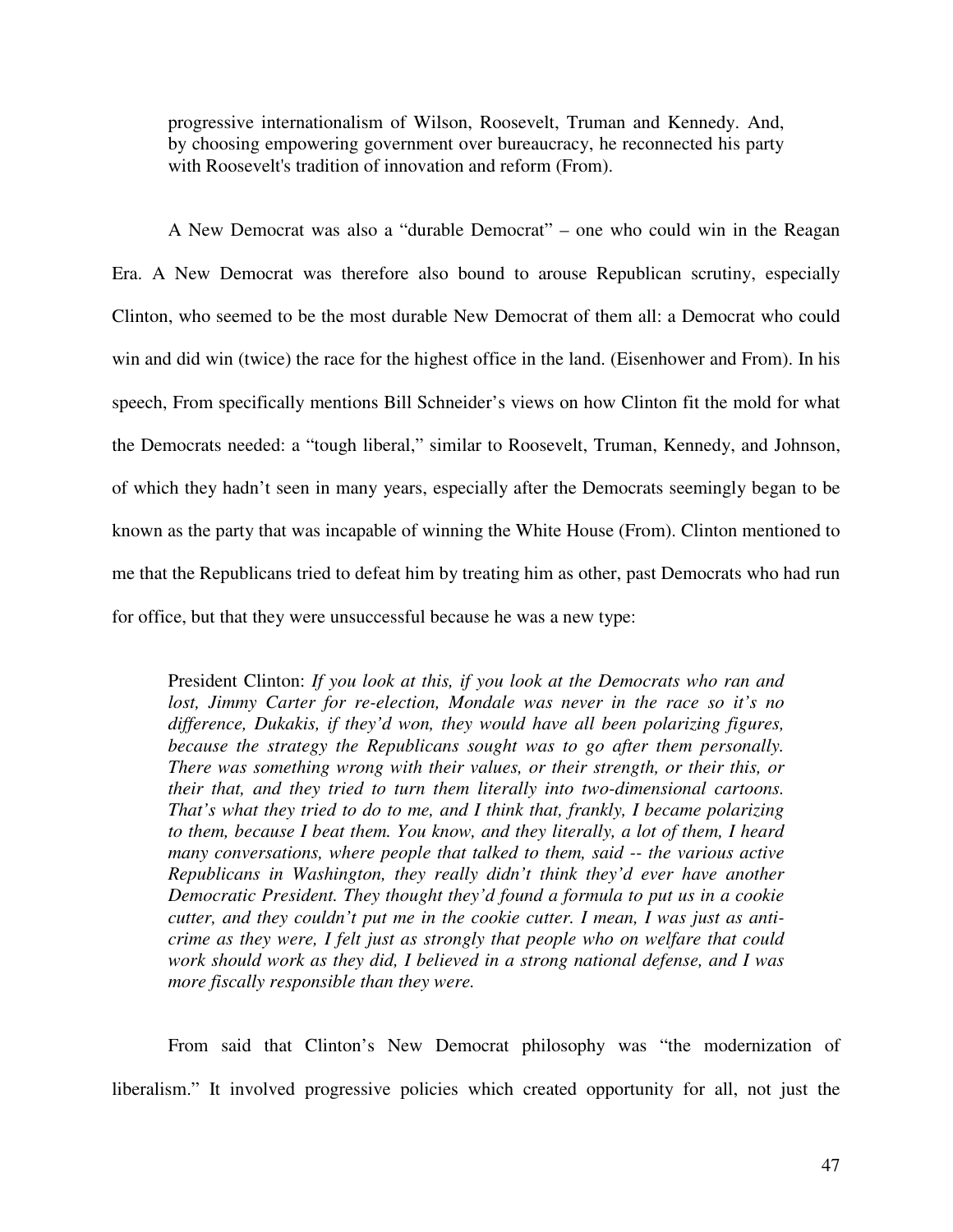entitled few. It incorporated values like work, family, responsibility, and community and offered solutions to governing other than strictly bureaucracy (From). Clinton believes that his polarization has not been based upon issue stances, but on his ability to outmaneuver the opposition. He does acknowledge, however, that his stances on certain issues contributed to his polarization as well:

President Clinton: *But, I did things that drove them crazy too. They didn't like the fact that I was pro-choice, that I thought that we should cut taxes on the working poor, and that wealthy Americans should pay their fair share, should pay over more, that made them mad. They didn't want to break the monopoly of the health insurance companies on healthcare coverage, even if we had people who didn't have coverage, and the costs were bankrupting the economy. I think a lot of them thought I was a liberal in moderate's clothing and they didn't like the fact that I was for gay rights. I think that drove a lot of them to see me as a polarizing figure. But my style wasn't polarizing.* 

President Clinton also discussed his ability to combat Republican attacks:

President Clinton: *…they got mad when I answered their attacks. They acted like I was a negative politician because, when they attacked me, I answered back and kept them from defeating me. But I didn't start any of those fights. They came after me, even in the primary. You know, so, I basically think I wouldn't have been viewed as polarizing if I'd lost. I just think that they had a game plan, and they carried it out, and you know, if you go back and look, they did their best to deny me the so-called Presidential Holiday. You know, no free time, attacking from the beginning, deny his legitimacy*.

 This quote by Clinton alludes to a modern transformation in presidential politics: the inclusion of private morality in connection to public morality. The Republicans continuously attempted to destroy Clinton based upon private moral issues – attempting to tie them to his presidency. Note the quotation by Clinton below:

President Clinton: *[The Republicans] thought that Presidential coverage was about scandal, and that's what they wanted, and even with that, they couldn't get the job done. And it just drove them nuts I think. But to me, you know, I just*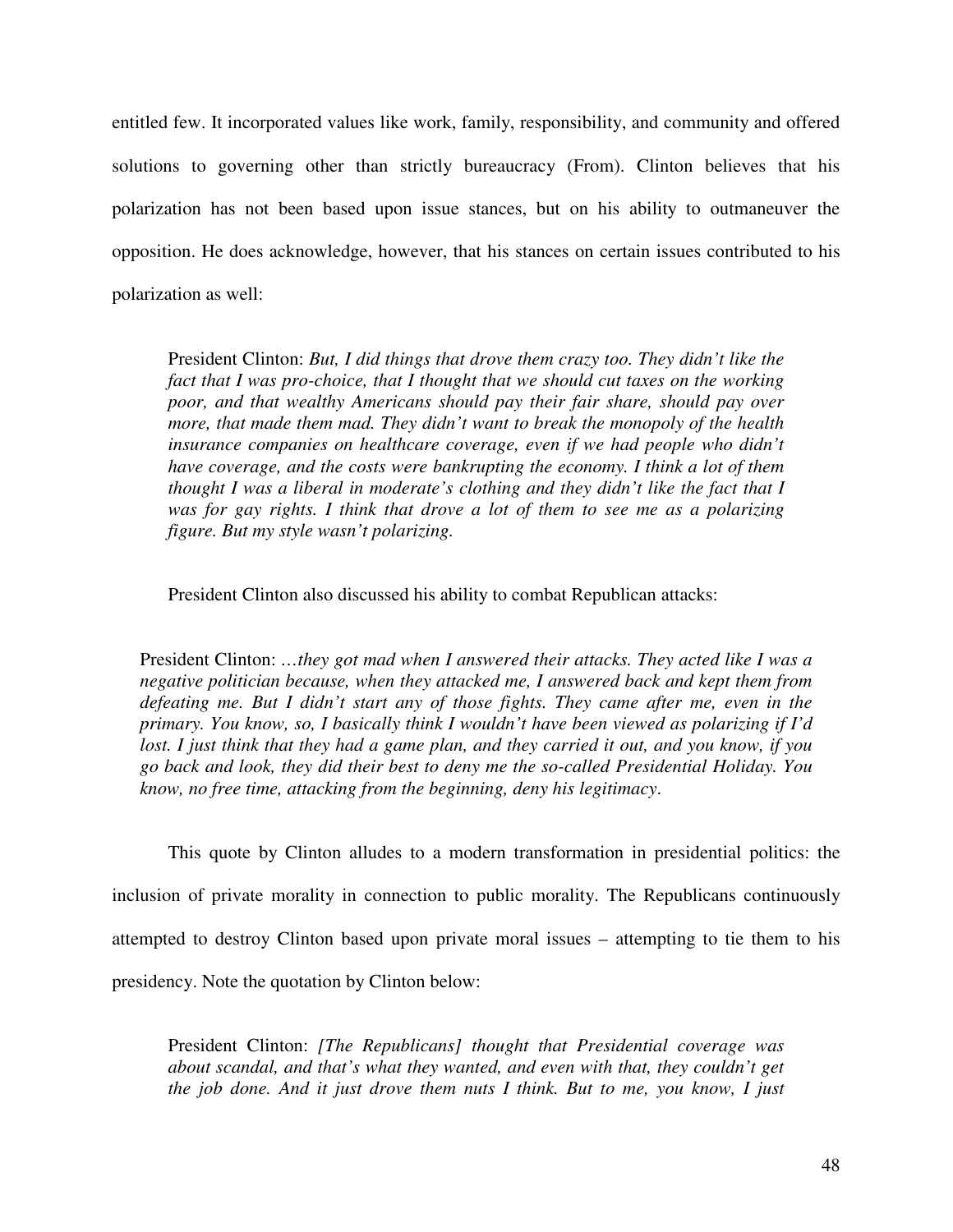*couldn't imagine why we were wasting all of this energy on all of this stuff. I just thought it was such a colossally stupid thing to do when the country had all these challenges, and when we could have legitimate debates over things that mattered that we really disagreed about and work out compromises. And so in the second term, we basically operated on two tracks. They continued to bash me in public…But underneath that, when we got down to the hard-nosed budget negotiations, we did business. And we did some things they wanted, we did some things I wanted, we operated the country the way it should operate, and we made enormous progress in a whole range of areas in my second term. So it was almost like living in a parallel universe my second term. The politics and the rhetoric, and the press was one thing, and what was actually happening for America was another, and when we'd get something done, or when there was some big step forward, then it would break through, and the public would see yes, we were still on track. It was fascinating*.

David Eisenhower notes that the inclusion of private morality in public context was first apparent in a speech delivered by Ronald Reagan on behalf of Barry Goldwater in 1964 entitled "The Speech," or otherwise known as "Rendezvous with Destiny" (Eisenhower). Reagan says of Goldwater:

During the hectic split-second timing of a campaign, this is a man who took time out to sit beside an old friend who was dying of cancer. His campaign managers were understandably impatient, but he said, 'There aren't many left who care what happens to her. I'd like her to know I care,' This is a man who said to his 19-year-old son, 'There is no foundation like the rock of honesty and fairness, and when you begin to build your life upon that rock, with the cement of faith in G-d that you have, then you have a real start.' (Reagan Rendezvous with Destiny).

President Reagan's focus was on Goldwater's *private morality*.

The basic premise of Reaganism is evident in Reagan's "A Time for Choosing Speech," made in the same year. Reagan said, "The Founding Fathers knew a government can't control the economy without controlling people. And they knew when a government sets out to do that, it must use force and coercion to achieve its purpose." Reagan continues by saying, "So we have come to a time for choosing" (Halsall).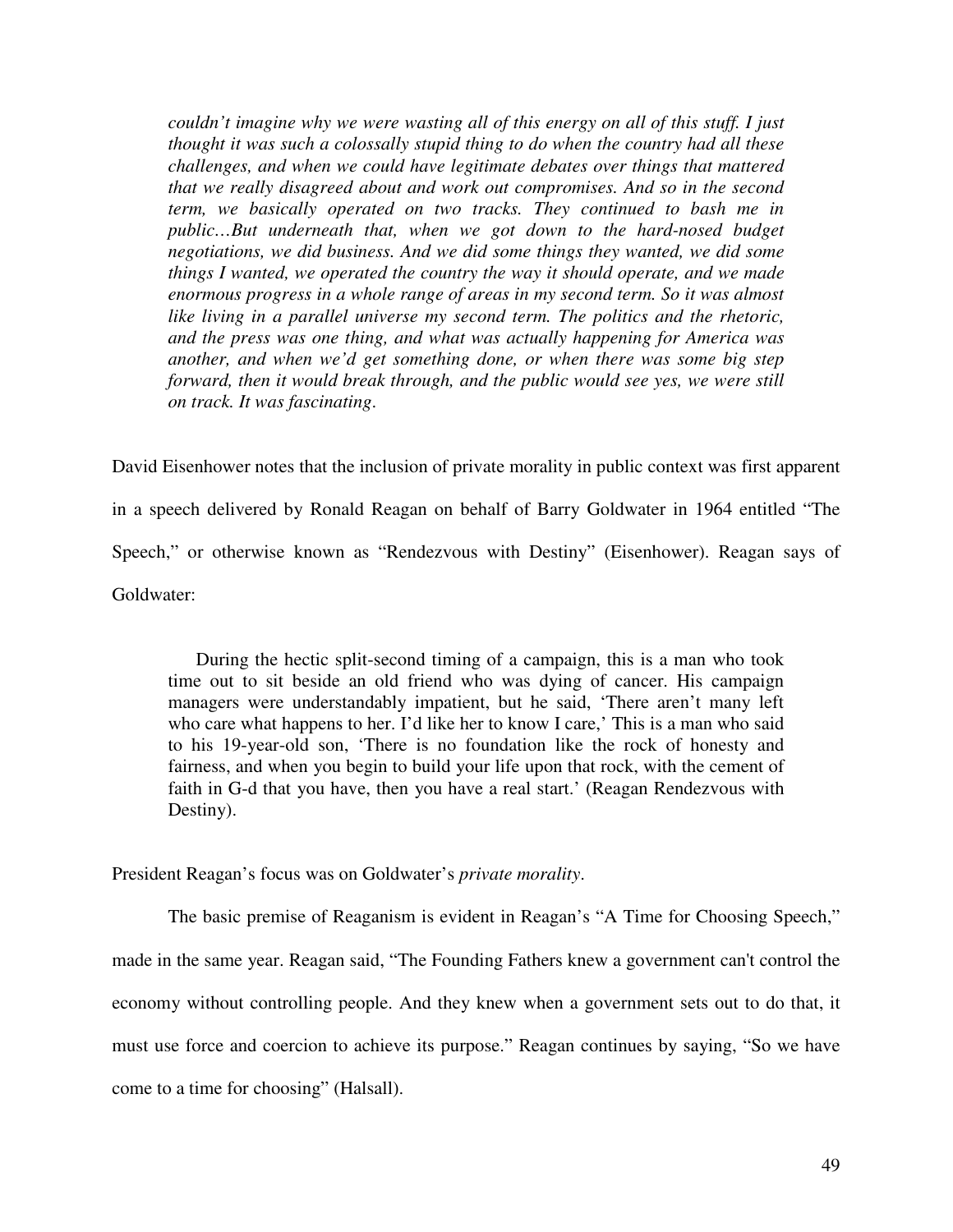Reaganism was based upon limited government, private enterprise, and the private sector. The distinction between Reagan's descriptions of Goldwater – of private morality – juxtaposes the Kennedy-Johnson Era's emphasis on the morality of the public good through public policies – public morality. Republicans elect "*moral leaders*," who understand the limits of government and protect us from too large a government, to better our lives. Democrats enact "*moral laws*" for the betterment of the American people. The basic premise of Reaganism is that it is not government and policy which result in a better society. Instead, character development and private acts of charity do (Eisenhower). The paradigm results in the following: Republicans, who define themselves by their own example-setting private morality, are therefore better positioned to attack the Democrats for any lack of private morality, and to turn them into (as Clinton himself said) "two-dimensional cartoons" (Clinton interview). In turn, the Democrats, who enact moral laws, are better positioned to criticize the Republicans for working against the common good and only for a select group or groups of Americans. Republicans' constant attacks on Clinton for the most part concerned his private morality, and fair or unfair, contributed to the polarization of this man. Whether or not the attacks are truthful, they serve as means for members of the two parties to characterize themselves and their opposition.

 Reaganism, which extolled acts of private morality, was a set of beliefs which called into question Kennedy's popularization of certain issues, such as civil rights and poverty. In this regard, Reaganism is a set of attitudes and beliefs based upon an idea that American social activism during the in the 1960s was wrong. Reaganism dismisses the Kennedy-Johnson years as successful. Clintonism – partially a continuation of the Kennedy-Johnson years – is thus the antithesis of Reaganism, and attempts to validate the progress of the Kennedy-Johnson years as a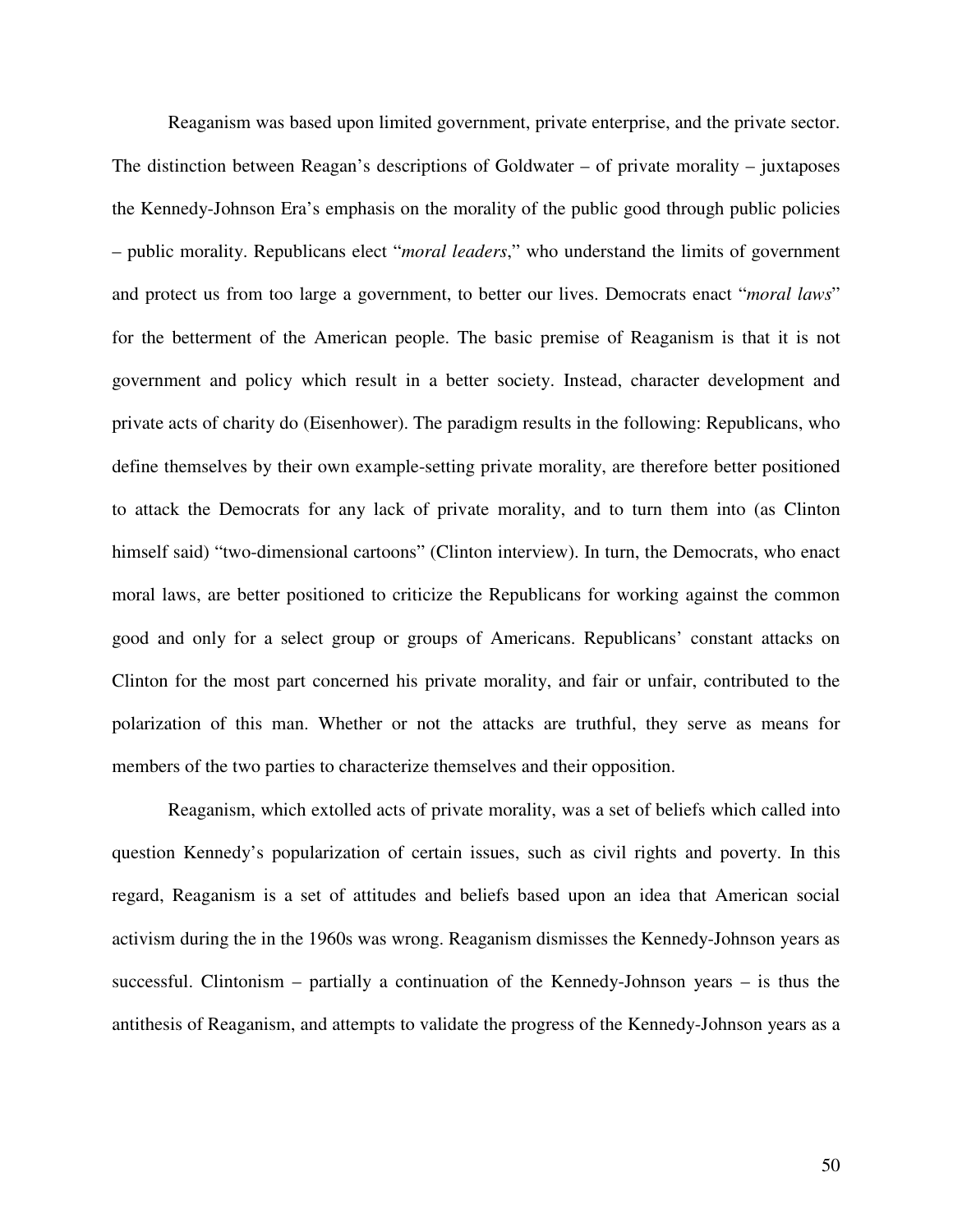success (Eisenhower). During the March  $17<sup>th</sup>$  meeting with President Clinton, he and I spoke specifically about the 1960s:

President Clinton: *…I think that for a lot of conservatives, who were not necessarily mean-spirited, but voted with the Republicans, saw the '60s as more negative than positive. They just saw it as a period, they weren't necessarily racist, they just saw a lot of social breakdown, they saw the riots in the cities, and they saw the protests, and they saw the breakdown of the family, you know, they saw those things, and they attributed it to erroneous government policies in stuff regarding society, and so the conservative rhetoric had a lot more appeal to them. And I think that, so, I don't mean to say that everybody that voted with the Republicans was, you know, they weren't all like their political leaders. But we've seen in Washington, but until they had to leave, DeLay was the heart and soul of their Congressional strategy. But there were a lot of really good people who followed them, who were just old-fashioned straight-laced people who didn't get anything directly from the government; at least they didn't perceive that they did, anyway, and they wanted to live in a more orderly country. And I think there was a sort of backlash from the '60s.* 

### Clinton then places himself into this construct:

President Clinton: *And then there were people like me that think there was a lot more good than bad in the '60s. It was the period of the Civil Rights Movement, the rise of the women's movement, the nascent environmental movement, which really took off in the '70s, young people were very active in politics. I just think that there was a lot more good than bad. And the peace movement also did more good than bad. Yes, there were excesses, but it was a turbulent time. The excesses were in reaction to things that our government was doing that were excessive, and problems in our society that were profound, and it's difficult to make those changes without the kind of emotional strains on a society that we saw. And, in my memoir…at the end, I basically say, that when I served, I thought that people who looked back at the '60s and saw more good than bad tended to be Democrats, people who saw more bad than good tended to be Republicans. But for me, I don't think any of my policies, or the way that I governed was in reaction to the '60s. It had lots more to do with my personal experience of growing up in Arkansas, trying to solve problems, and serving as the governor of a small state, where I had to constantly try to unite diverse groups of people and conflicting interests, and get people to sit down together and talk through their differences, and work to an acceptable conclusion. So, I never saw myself as some sort of a reincarnation of a '60s figure. That was a cartoon that was put on me by my adversaries to try to undermine my ability to win elections and be effective once I got to be President. And, I didn't take any particular offense at it. It's the*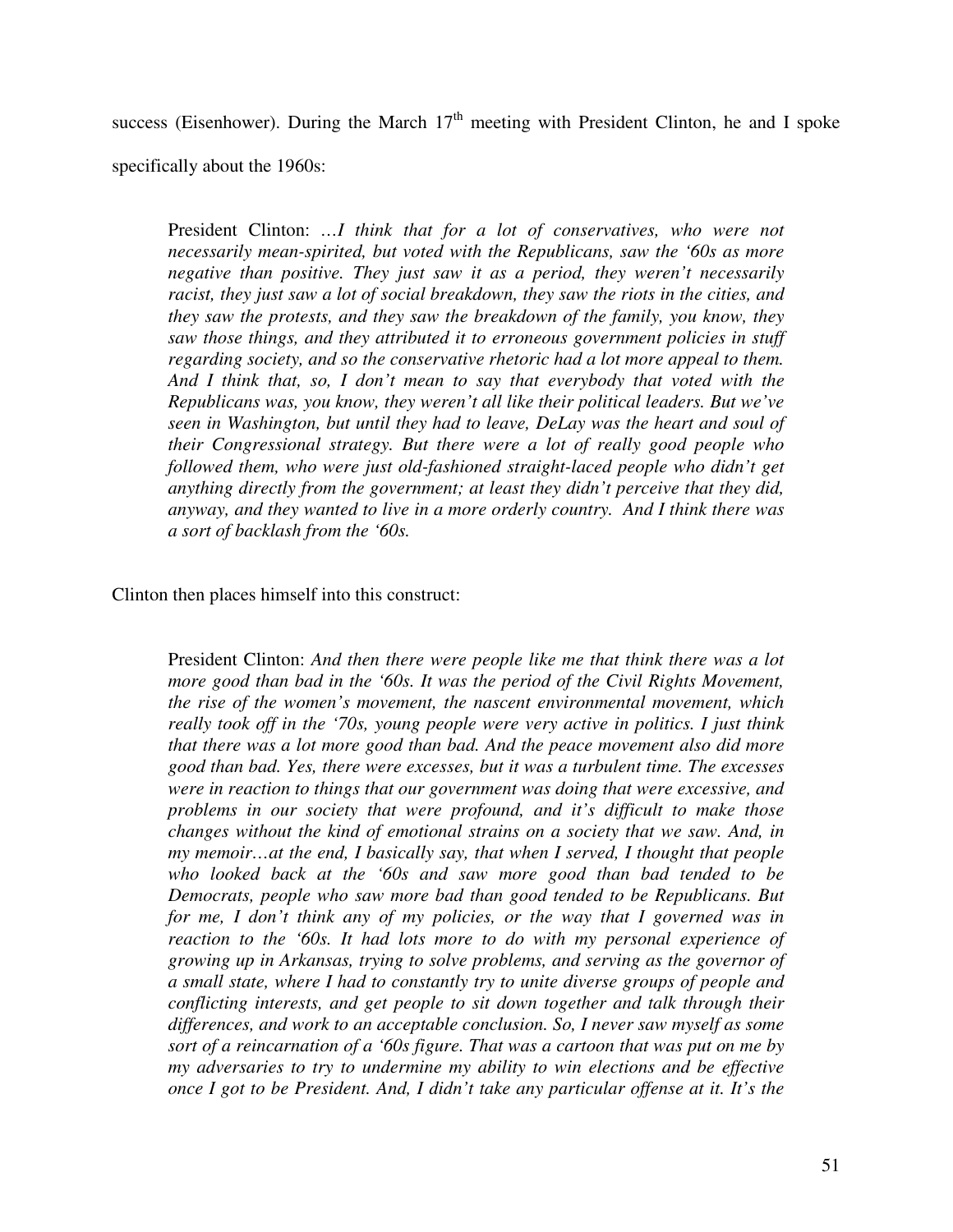*way they thought, and it's the way they did their politics, and it worked so well for them that in Presidential election after Presidential election after Presidential election that I got what they were doing, but I think they got increasingly more frustrated when it didn't work. If anything, I think they were dominated by their sort of '60s construct, and because I'd grown up in the South with people who were extremely skilled at keeping people torn up…I've said all the time: I knew it when I saw it, and I was able to react to it in a positive way*.

Bill Clinton, who as a young boy was impacted by the events at Little Rock Central High and Kennedy, Johnson, and King, and who emerged as the strongest Democratic leader in the late 1980s, stood at a high point in 1997. Although it was a maxim for both him and the Democratic Party, Clinton realized that there was a significant amount of work remaining to be done; he also seemed to realize that the Republican Party still had strength despite its weakened status. The President knew that his second term only marked the beginning of an American journey, but he wanted to build what he saw as the best possible bridge for us all to cross into the twenty-first century.

Clinton's second inaugural is paramount because in many ways it represented the zenith of his rise as a "New Democrat," despite a Republican takeover in 1994 and a governmental stalemate and consequential shutdown of government. The 1997 inaugural was a plateau for a Democrat after a painstaking defeat of Republicans (Eisenhower). The inaugural was also a chance for Clinton to interpret his presidency in the larger context of American history. The speech linked Roosevelt's, Kennedy's, and Johnson's visions of America with Clinton's through the lens of the New Democrat principles: responsibility, opportunity, and community. In the speech, Clinton also expanded upon his vision of community to include the visions of a nonpresident, Martin Luther King, who dreamt "the American Dream." He said that King is "like a prophet of old." In doing so, he awarded MLK a higher status than any of the presidents. King is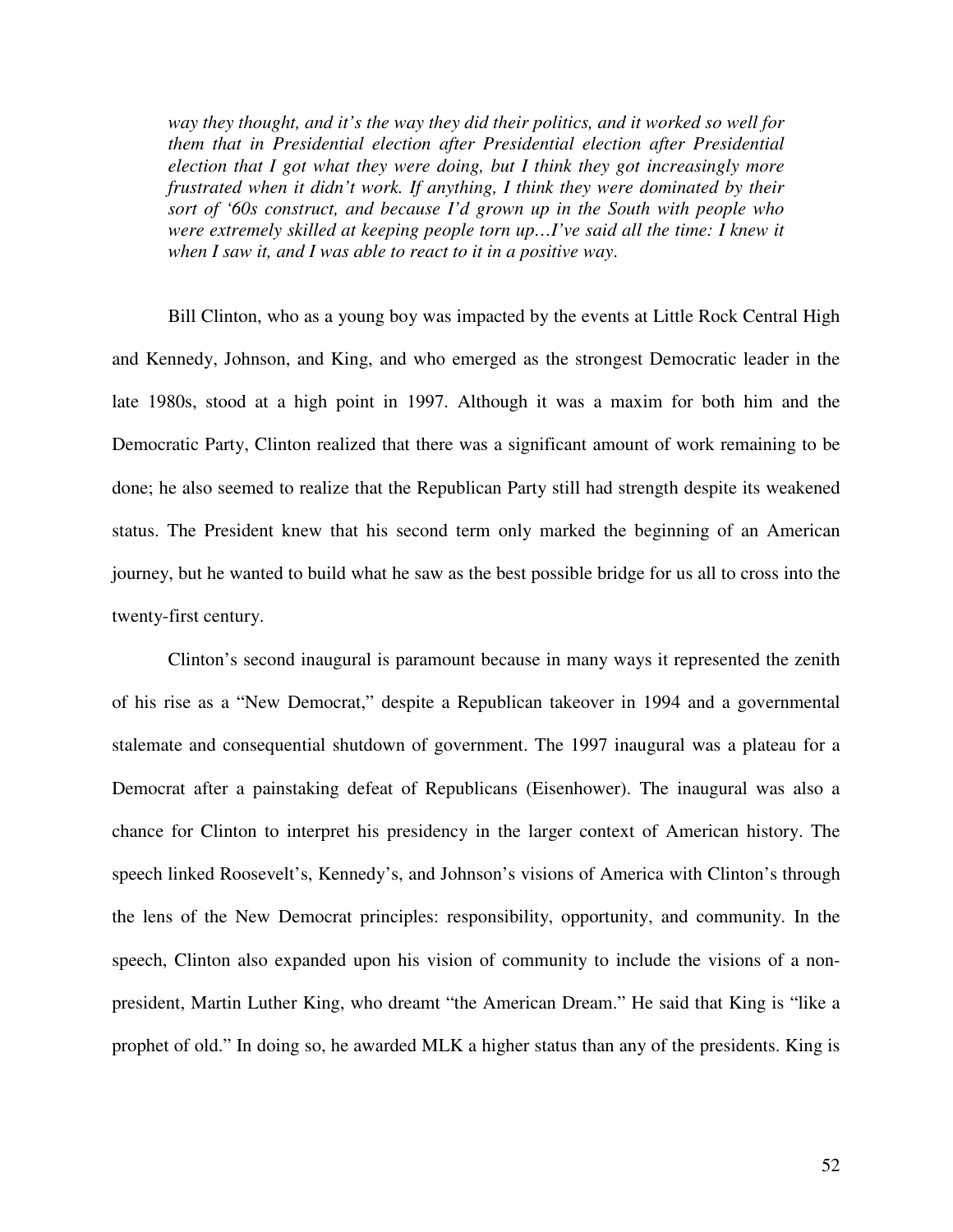not equal to the presidents he mentions in his speech; King speaks with the will of G-d (Clinton second inaugural and Eisenhower).

Clinton defines race as America's constant challenge and measures progress by the treatment of all citizens "as equals before the law and in the heart." This is in stark contrast to how Reagan Republicans would view progress; to them, progress is measured by the expansion of individual political and economic liberty, which is America's constant challenge. In his second inaugural, Clinton attempts to prove that government is not powerless in promoting racial justice. In other words, as Kennedy and Johnson set out to prove thirty years earlier, public morality *is* a feasible goal. (Clinton second inaugural and Eisenhower).

President Clinton delivered his second inaugural Address on January 20, 1997, the day that marked the beginning of his second term in office. The speech itself is a collage of echoes to several other speeches, including: President Franklin Roosevelt's second inaugural (January 20, 1937); President John F. Kennedy's inaugural address (January 20, 1961); Martin Luther King's "I Have a Dream" speech (August 28, 1963); President Lyndon B. Johnson's "Great Society" speech (May 22, 1964); President Lyndon B. Johnson's "We Shall Overcome" speech (March 15, 1965); and Martin Luther King's "I See the Promised Land" speech (April 3, 1968, given a day before he was killed). There are also responses in his inaugural to past speeches made by two Republican Presidents: Ronald Reagan's first inaugural (January 20, 1981); and George Herbert Walker Bush's first inaugural (January 20, 1989).

President Clinton's visions can largely be traced back to those of Franklin D. Roosevelt, Martin Luther King, John F. Kennedy, and Lyndon B. Johnson – all of which sharply contrast visions of conservatism. Clinton draws upon earlier ideas for a purpose: to remind Americans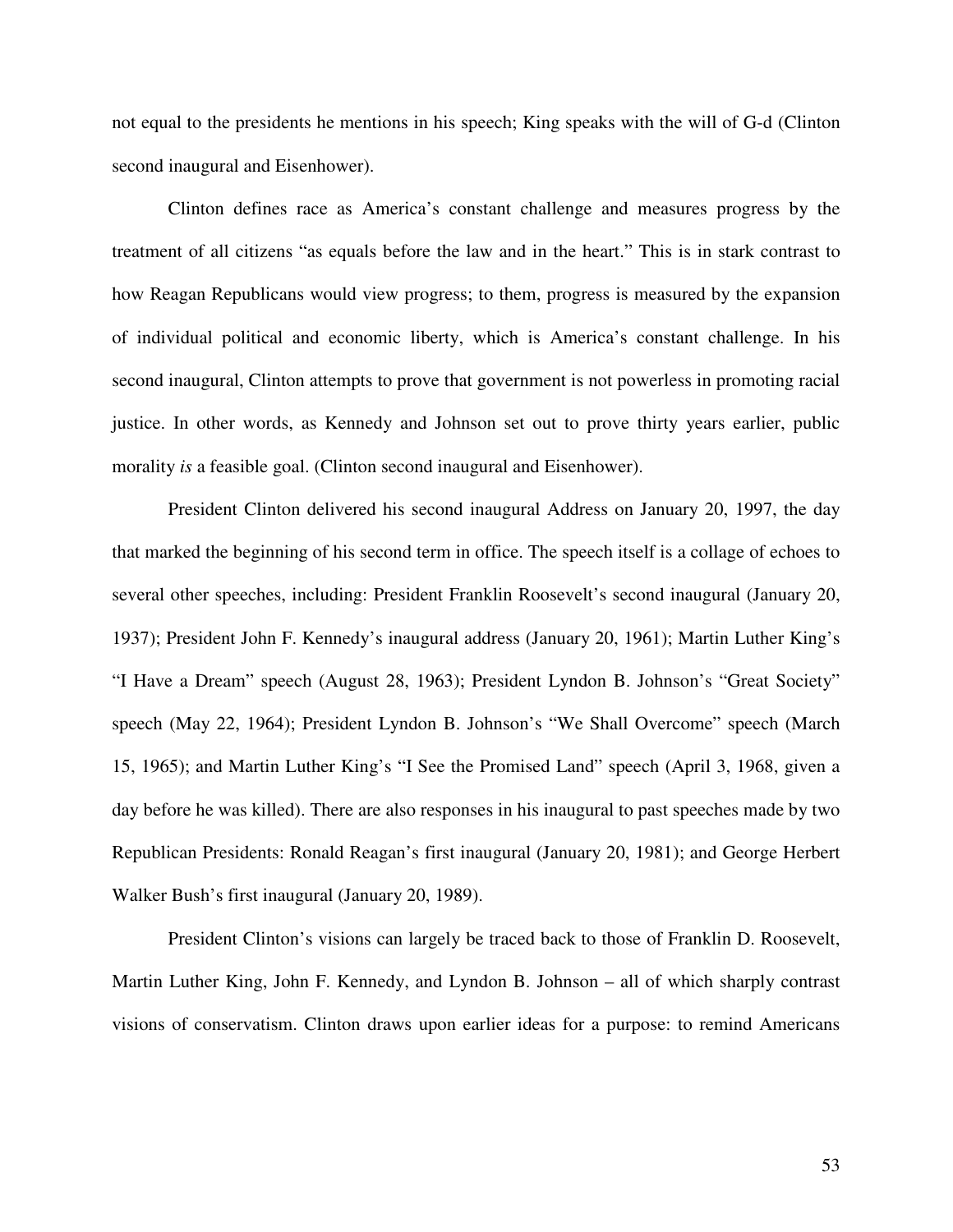that in the grand debate between private and public morality, between Reaganism and a new synthesis of Democratic principles, the Democratic vision prevails.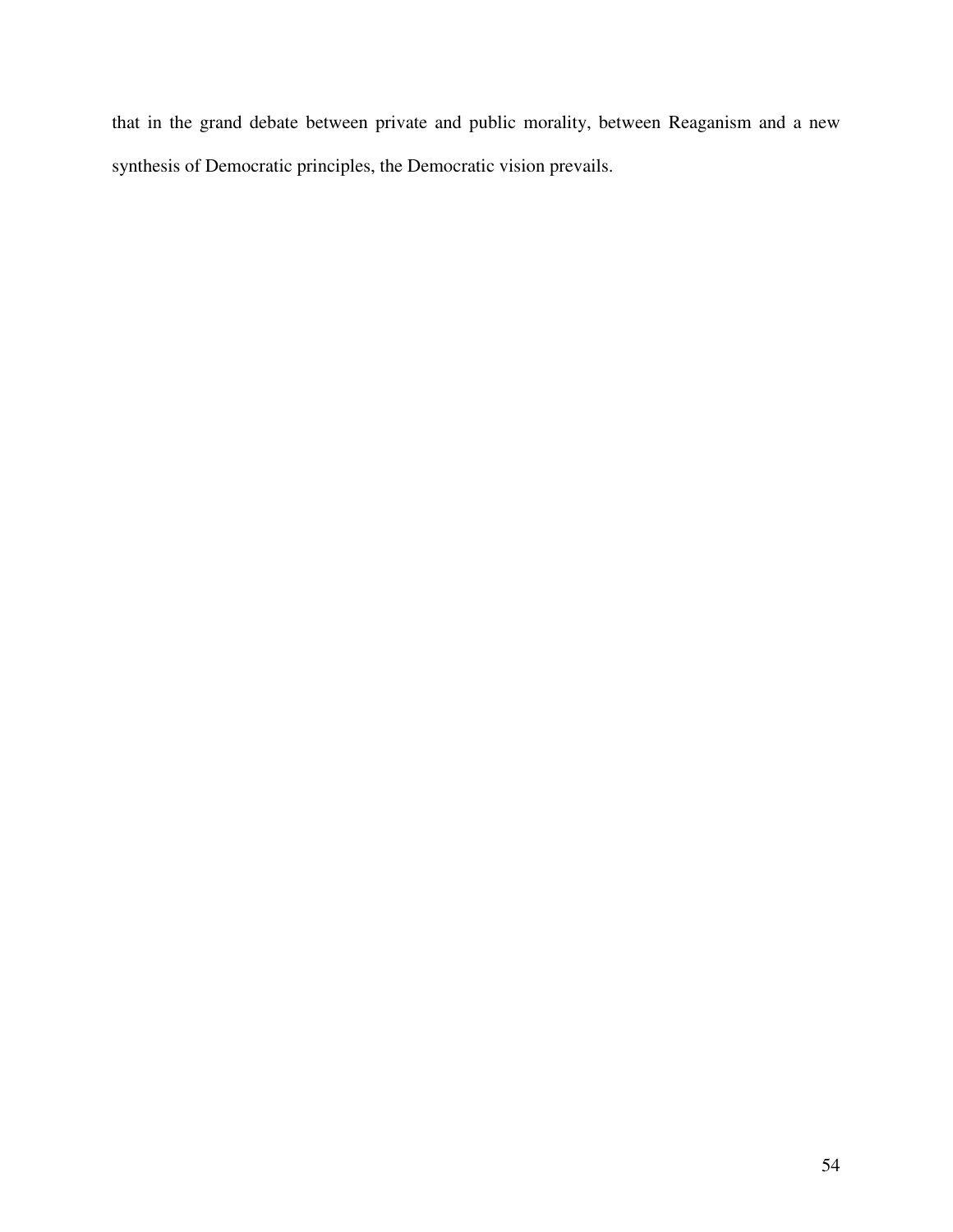# **7 A President's Reflections & a Moment in Time: January 20, 1997**

Leon Panetta said that when President Clinton worked on speeches in the White House,

especially important ones like the second inaugural, he generally sat down first with speechwriters and aides and prepared an outline and wrote out possible themes. He would talk through the outline and listen to discussion of it. Out of this discussion, Clinton would get a better sense of the themes he wanted to stress in a particular speech, and then speechwriters would write a draft. Next, the President would make a large number of revisions to the draft, writing new paragraphs and moving sections around. The speechwriters would usually then write a second draft, followed by another discussion meeting. President Clinton would constantly revise his speeches; he got better with the revision process with practice (Panetta). From personal experience, Bill Clinton is often revising his speeches up until only a few minutes before the speech is given.

Michael Waldman was Director of Speechwriting for President Clinton from 1995 until 1999. In his book, POTUS Speaks: Finding the Words That Defined the Clinton Presidency, he discusses the process that Clinton went through in writing his second inaugural. He writes, "At its best, working with Clinton as he prepared a speech was like watching Michael Jordan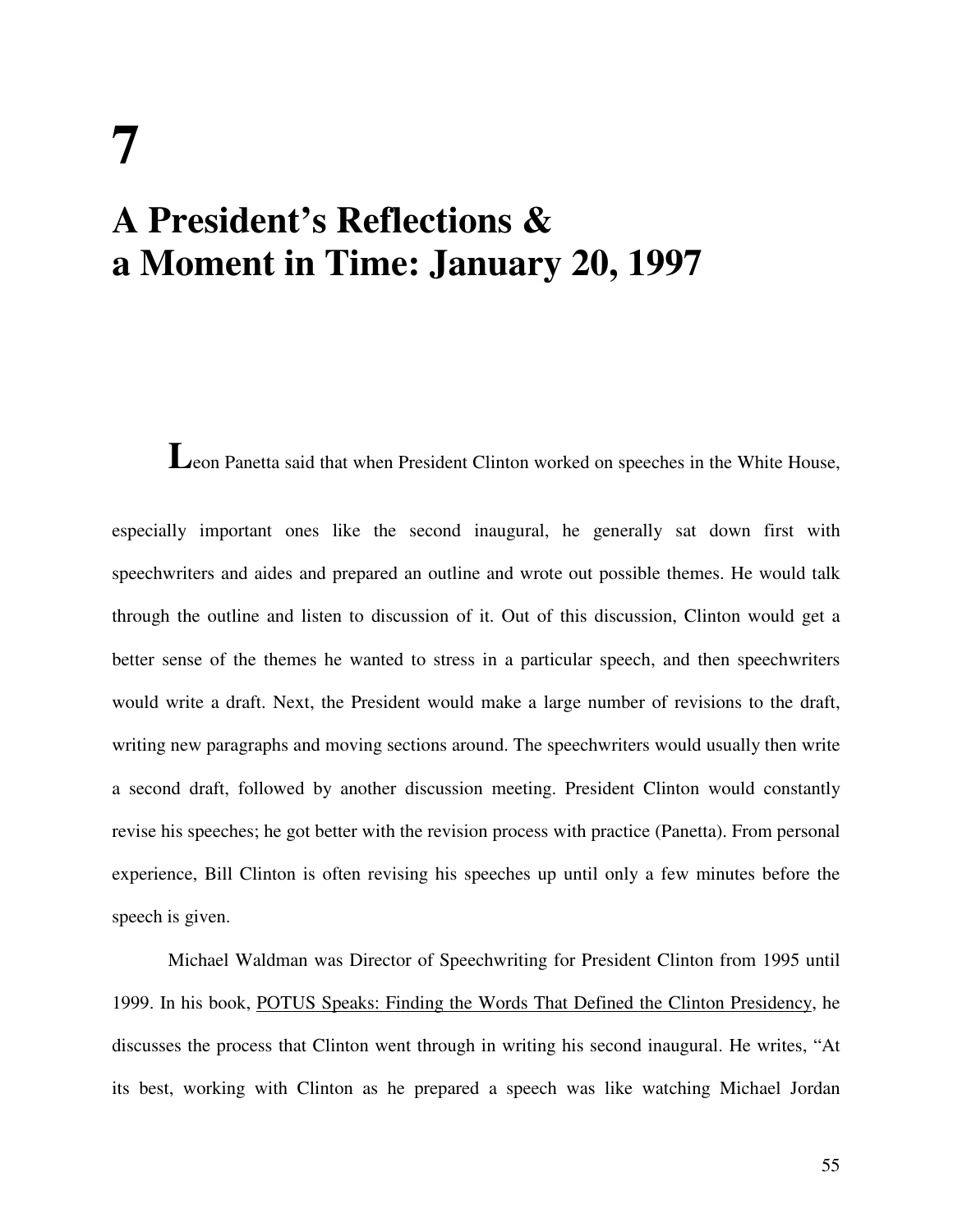practices his free throws. It was a priceless opportunity to see a genius disassemble his game, practicing each part…At its worst…well, at its worst it was like writing a second inaugural address." Waldman writes that in contrast to the first inaugural, Clinton was less certain of what he wanted to say or how to say it. He notes that even though the President won re-election, his mandate was "tenuous." He writes that the large goals from his first term still remained, and could only be achieved by working with congressional Republicans (who had just won the House majority two years earlier). Clinton's goal for his second inaugural was "to focus, to have clear goals, continued energy" (Waldman 150).

Waldman writes that the President was thinking about how to frame his own presidency and was deeply influenced by a book he was reading entitled The Politics Presidents Make by Stephen Skowronek. President Clinton realized that "the best-remembered presidents are those who take bold stands to upend the existing order, who push back against their predecessors." Clinton said: "'All kind of presidents had significant accomplishments who never get any credit in history because they couldn't control the story line.'" Waldman notes that even those who had *acted* cautiously made bold claims. Now, facing a Republican Congress, Waldman writes that Clinton's tone in his second inaugural had to be "necessarily muted": "the speech would have to be a call for common ground" (Waldman 151). During the March  $17<sup>th</sup>$  interview, President Clinton discussed this "call for common ground":

President Clinton: *[The American people] wanted a more unified country. They wanted a government that was working for them, and what I was trying to do in the inaugural was to say, 'I'm going to try and give you that sort of government, and I'm going to try and give you that sort of country, and I'm going to do my best to be a unifying figure, no matter what they do or say, and I hope they'll vote, they'll come with me.' And then I tried to outline, at least in general terms, the areas in which I wanted them to be most active*.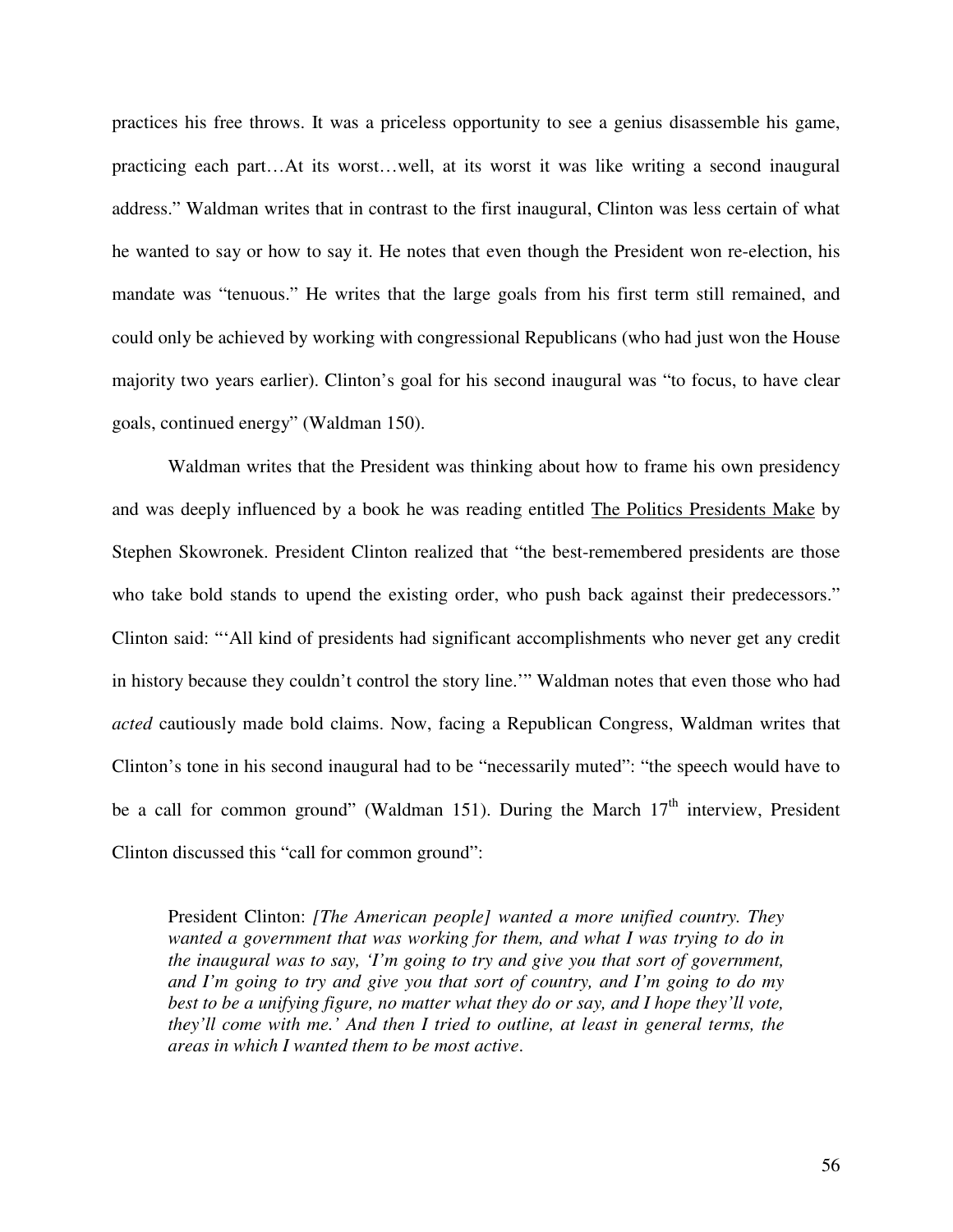I asked Clinton specifically about his views of the Republican Congress at the time of his

inaugural. He answered first by admitting a mistake:

President Clinton: *Well let me just say this – I do think that I made one mistake. When I listened too much to the – the Democrats had been in the majority so long in that Congress, that I didn't reach out to [the Republicans] as much as I should have right after the election, because I had the Democratic leaders come down and meet with me, and all of my advisors said that's what I had to do, because otherwise they would be offended – and I made a mistake in that.* 

He continued by discussing his relationship with the Republicans:

President Clinton: *I went to see the Republicans when I went to Washington, but once I got there, it was unbelievable. I mean, they told me they would never, none of them would vote for the budget, there was no point in even talking about it. They were telling me that – the Republicans did. And so, you know they, and Newt Gingrich had basically been very effective, became Speaker basically, by dislodging the more moderate Bob Michael, by opposing Bush's new 5% gas tax in the budget deal in 1990. So, I don't think I did a really good job in the beginning, but I don't think it would have mattered. For example, Bob Dole, the only time Bob Dole ever told me anything he didn't do was on healthcare. I offered to write a healthcare bill with Senator Dole, and submit a bipartisan bill. And, uh, he said, 'No, go on, put one in, and then we'll work one out together.' And then he got a memo from William Kristol that said, 'if you let Bill Clinton pass something on healthcare, the Democrats will be in the majority for 40 years, and you'll never get elected President.' So, they made up their mind they were going to beat everything. And the, and they got, you know the health insurance companies spent all of the money lobbying, and the Harry and Louise ads and all that other stuff, and they just, and the mistake I made on healthcare was not just telling the American people that we had to wait 'till after the next election, and they'd have to decide, because the senators had a filibuster, and as long as they had more than 40 votes, they could always beat me, and there would be nothing I could do about it. Which is factually true. But this idea that it was some big government monstrosity hatched up in secret is simply, it's not, it's factually inaccurate. The bill actually took 3000 more pages out of the federal laws than it put in. And it's astonishingly similar to what was just done in Massachusetts, what's being proposed in California, and not altogether unlike the plan that Senator Edwards has just proposed.*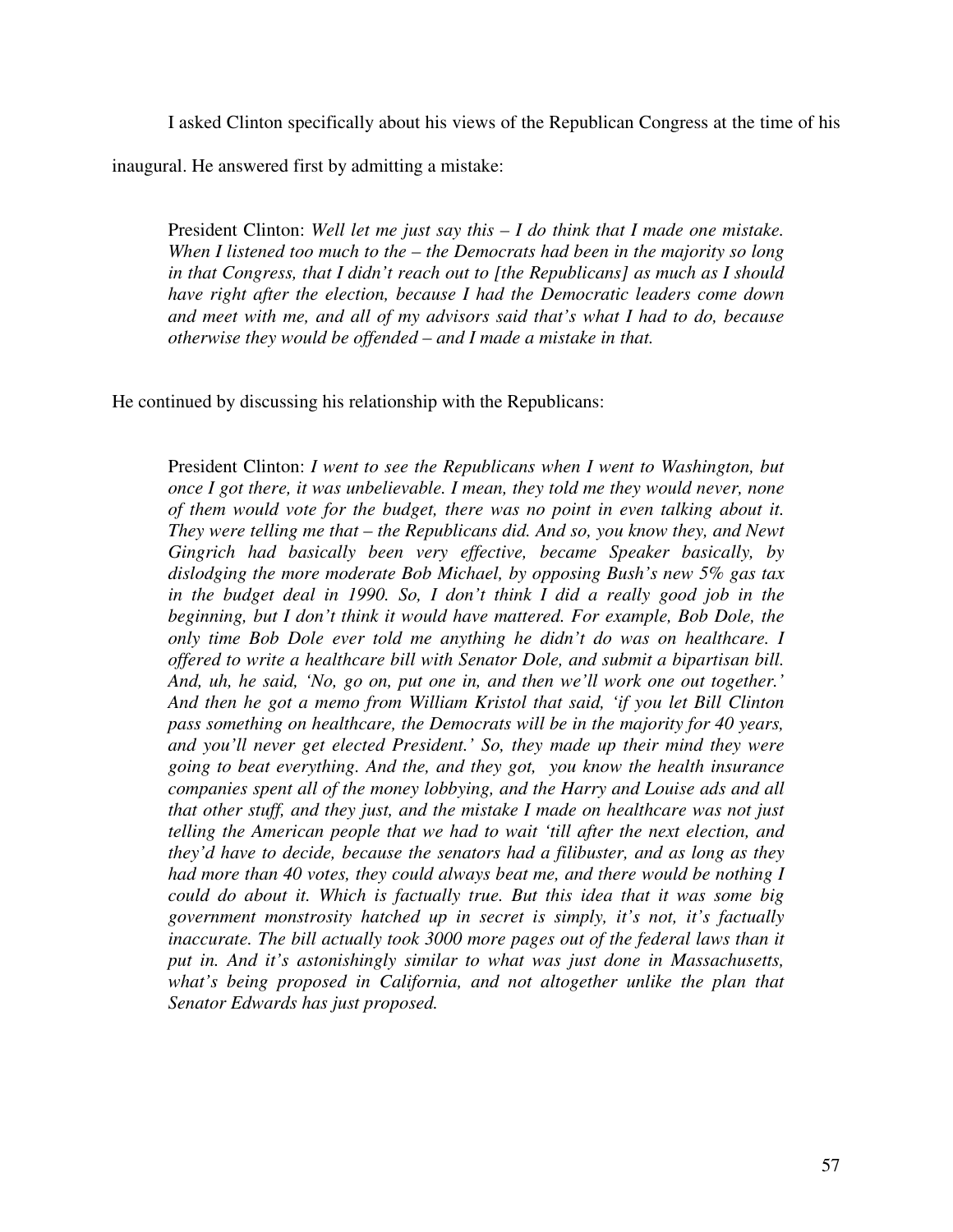The former President concluded by returning to the discussion of his ability to break the Republicans' mold that ensured Democratic failure:

President Clinton: *So, it's just that, the whole thing was, it's almost impossible to describe now, because my presidency is a part of history, but the Republicans thought it was like an alien event, they couldn't imagine that a Democrat could win the White House, because they thought that they had been so successful in convincing people that we were, you know, weak on national defense, never met a* tax we didn't like, couldn't run anything, the government was responsible for all *the problems of America. And all you had to do was put them in there to say they had the right base, and they would say the right things, and it was fine. They really believed they had a formula that would always work, and I think the main things is, while I was liberal on some things, like civil rights, and human rights for gays, and women's rights, I wasn't on other things, and it made it hard for them to turn me into a cartoon. And, you know, I think that was just eating at them the whole time, and then, even when they got the press to believe there was something to Whitewater, after I had already been exonerated by a Republican United States Attorney…* 

Leon Panetta mentioned that President Clinton had a difficult transition after the 1994 election; the political side of Clinton felt that 1994 was a disaster for Democrats and he had personal responsibility for it only two years into his first term (Panetta). Presidential Scholars David Eisenhower and Peggy Scranton believe that the second inaugural was clearly a response to Gingrich's "Contract with America," just after the shutdown of government (Eisenhower and Scranton). Eisenhower noted that this speech enabled Clinton to prove his own victory in an election after a significant defeat in 1994; in the end of it all, Clinton was the victor (Eisenhower). In the March  $17<sup>th</sup>$  interview, Clinton specifically mentioned that the second inaugural marked a turn of events for him – the defeat of the Gingrich Revolution:

President Clinton: *…the second inaugural was a call to, we had by then defeated the Gingrich revolution. It was obvious that they weren't going to abolish the Department of Education and have drastic cuts in health and environmental protection in order to finance even larger tax cuts for wealthy people. They were going to lose that. And that's what the election in '96 was about in essence. You*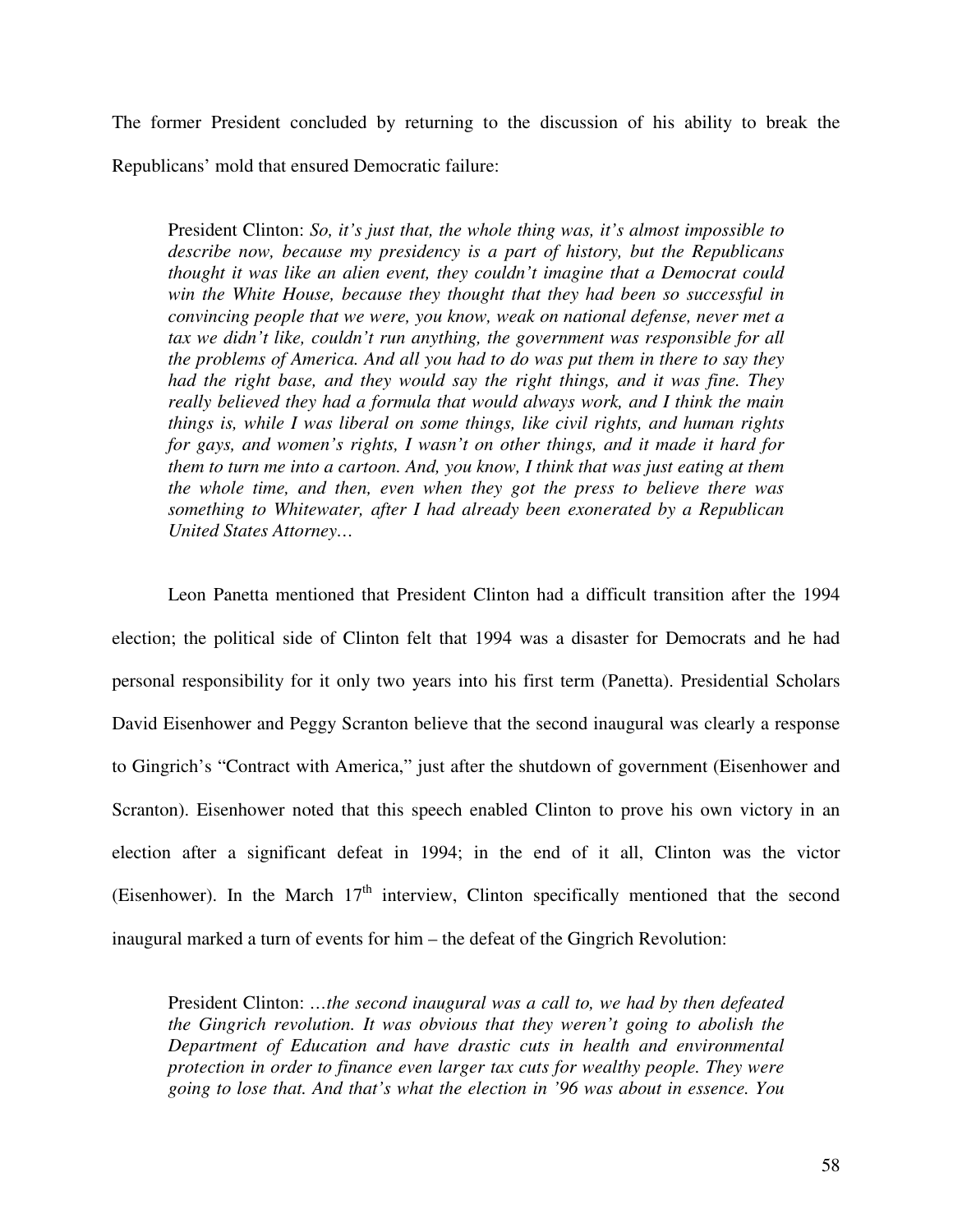*know, they over-read their mandate in '94. And, so what they were trying to do didn't work, and so what I was trying to do was to give a rationale that I hoped would enable the country to come together and encourage the Republicans to work with me more. And while they continued to be extremely hostile in their personal comments, and in avidly support whatever Ken Starr wanted to do, they actually, every year, we made significant progress in the legislative arena. They wouldn't pass some of the things I wanted to pass. They never passed another minimum wage increase, we only passed one they wouldn't pass – an employment non-discrimination act against gays, they, you know, they, we had to do piecemeal healthcare reform. But, we got the balanced budget bill, we got the children's health insurance bill, which was the biggest expansion of healthcare since Medicaid. Five million kids got insurance…we had the biggest expansion of college aid since the GI Bill at the end of the World War II. And we passed a lot of important international legislation. We passed the Millennium Debt Relief initiative, which was the biggest thing that had been done for poor countries in a*  long, long time. And I continued to be able to do a lot of things by executive order *on the environment, not legislatively, but by executive order.* 

President Clinton's term in office was a "tug-of-war," a constant struggle. Yet at the same time, the two parties did find some common ground and significant accomplishments were made. Although Clinton was often frustrated by the unwillingness of the Republican Congress to cooperate with him, he does not admit perfection on his end as well. The struggle between Democrats and Republicans is one aspect reflected among the various themes in the second inaugural.

 One recurring theme throughout President Clinton's second inaugural is the biblical idea of a land of new promise. In the Book of Deuteronomy, it is written:

Now Moses went up from the plains of Moab to Mount Nebo, to the top of Pisgah, which is opposite Jericho. And the LORD showed him all the land, Gilead as far as Dan, and all of Naphtali and the land of Ephraim and Manasseh, and all of the land of Judah as far as the Western Sea, and the Negev and the plain in the valley of Jericho, the city of palm trees, as far as Zoar. Then the LORD said to him, 'This is the land which I swore to Abraham, Isaac, and Jacob,' saying 'I will give it to your descendents I have let you see with your eyes but you shall not go over there' (Deuteronomy 34:1-4).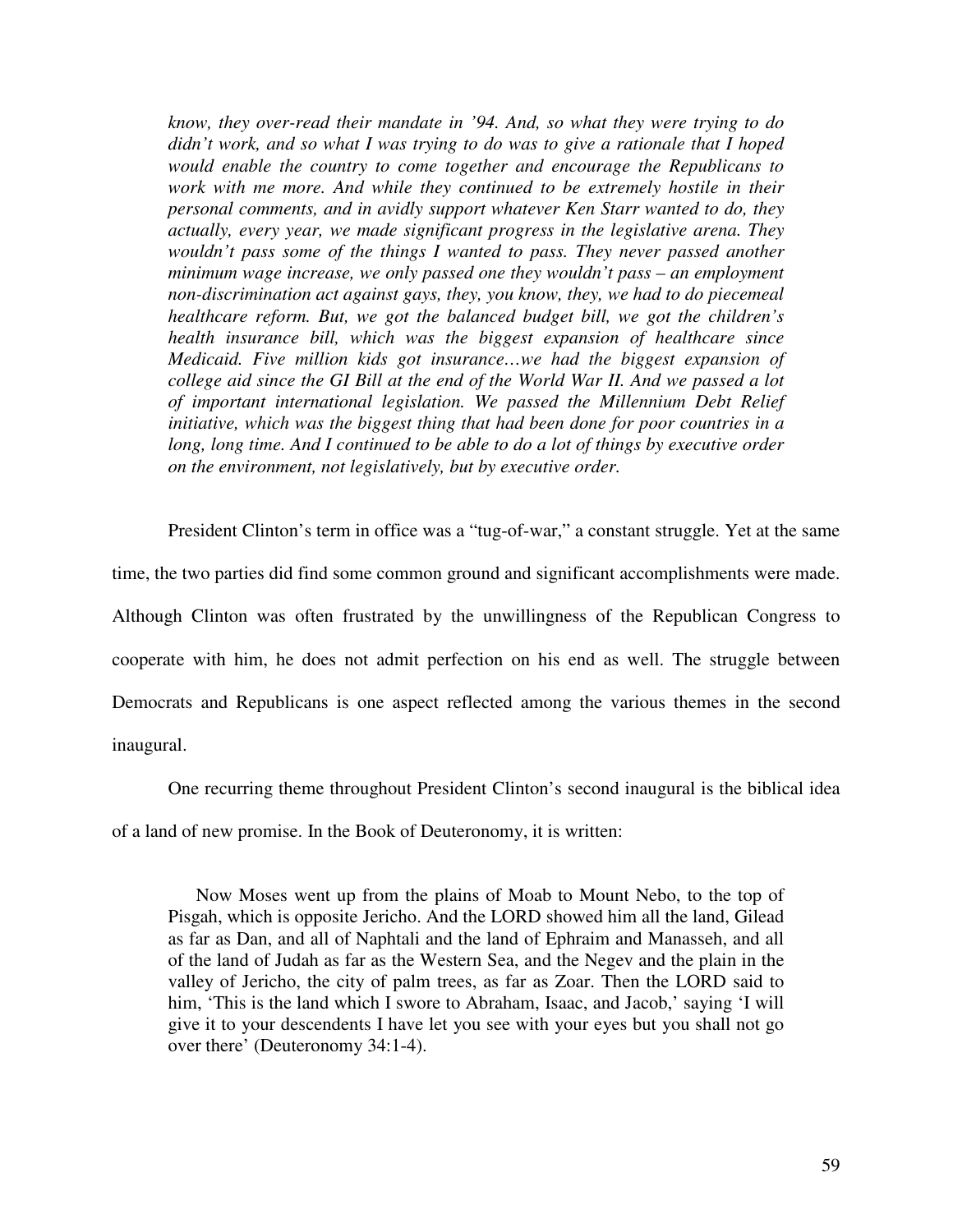Clinton speechwriter Michael Waldman wrote the following about the "land of promise" segment in Clinton's second inaugural:

 Taylor Branch arrived, his face flushed from the cold. He had been thinking while driving in from his home in Baltimore, he said. The speech needed a unifying image. What about New Freedom? After all, Clinton's program sought to find a new meaning of freedom in the information age. No go: that had been Woodrow Wilson's slogan. Still, he thought, the speech did not do enough to point toward the destination, did not summon a picture of the future. The bridge was nice, but what was on the other side? Martin Luther King, and the Pilgrims, echoing Moses, had seen the Promised Land. That would be a bit much. It couldn't be the Promised Land, but what about a land of New Promise? A new, lofty opening to the speech was written in (Waldman 153).

To Clinton, this land represents a new America, an America for the twenty-first century. Clinton touches upon the New Democrat Principles of community, opportunity, and responsibility throughout his entire speech, but more specifically, when he also references his idea of a land of new promise. For example, President Clinton says: "This is the heart of our task. With a new vision of government, a new sense of responsibility, a new spirit of community, we will sustain America's journey. The promise we sought in a new land we will find again in a land of new promise." It is no coincidence that Clinton discusses New Democrat principles in relation to this new land, being that Clinton's visions of a better land centered upon these principles.

 In his second inaugural, Clinton explicitly describes the land of new promise. In this land, education will be "every citizen's most prized possession," "the knowledge and power of the Information Age" will reach every child, and "the plans [parents and children] make at their kitchen table will be those of a better home, a better job, the certain chance to go to college." In this land, the "streets will echo again with the laughter of…children, because no one will try to shoot them or sell them drugs anymore," "everyone who can work will work," the lower class will integrate into the middle class, there will be new medicinal miracles that will reach those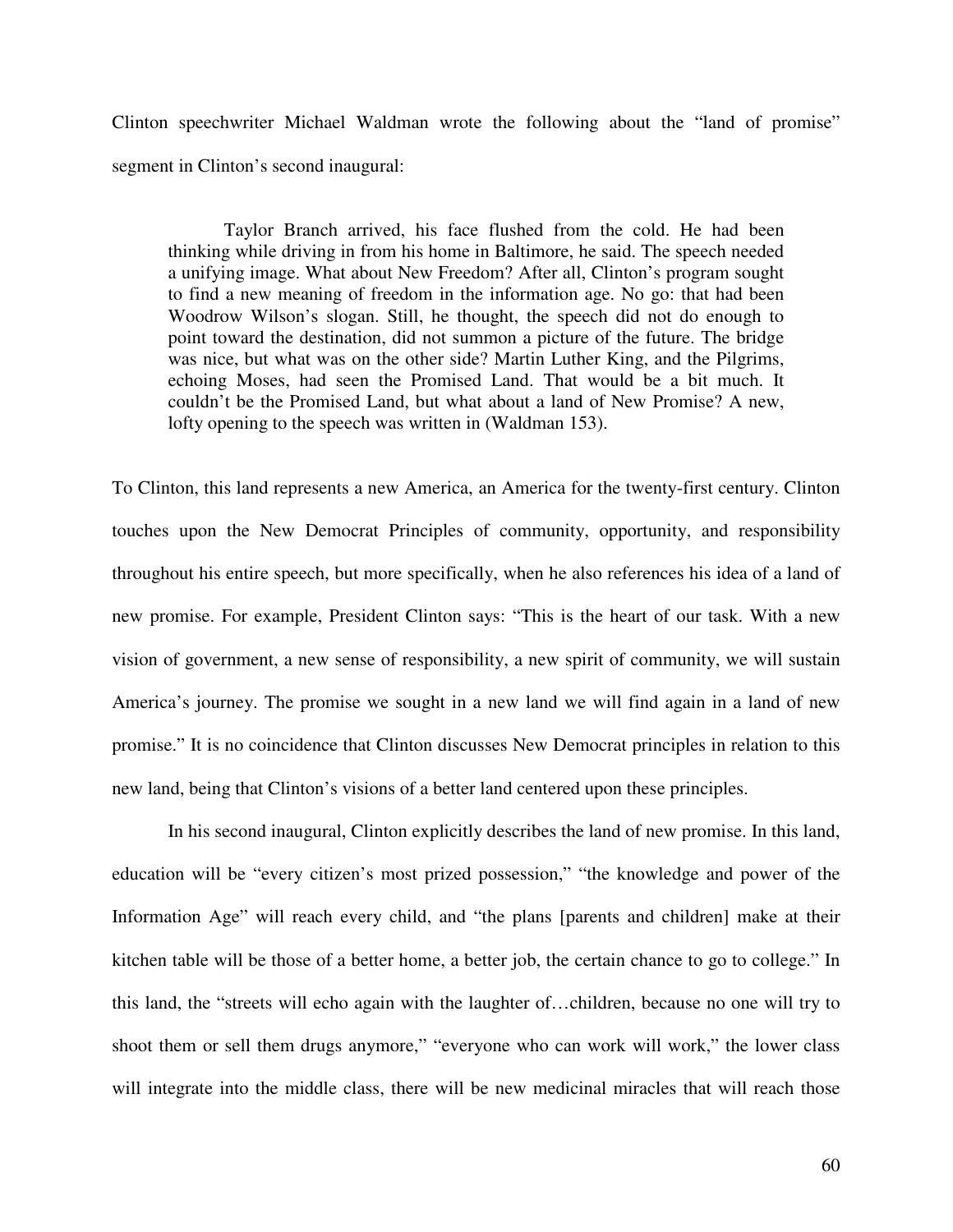currently in need in addition to the children and hardworking families who have been "too long denied." This new land will stand "mighty for peace and freedom" and will maintain "a strong defense against terror and destruction." Children will be "free from the threat of nuclear, chemical, or biological weapons" and "ports and airports farms and factories will thrive with trade and innovation and ideas." It will be a leader of democracies, a "nation that meets its obligations" by balancing the budget and never losing its values. It will "have secure retirement and health care…the world's most productive economy" and at the same time, will protect the environment. Finally, in this new land, politics will be reformed "so that the voice of the people will always speak louder than the din of narrow interests."

President Lyndon B. Johnson's concept of the "Great Society," described in his "Great Society" speech on May 22, 1964 given at the University of Michigan, was similar to Clinton's land of promise. Just like with Clinton's land of promise, Johnson's "Great Society" demanded "an end to poverty and racial injustice." It was described as a place where "every child can find knowledge to enrich his mind and to enlarge his talents." Clinton's land of promise is a place where "education will be every citizen's most prized possession." Johnson's "Great Society" is a "a place where the city of man serves not only the needs of the body and demands of commerce but the desire for beauty and the hunger for community"; it is a "place where man can renew contact with nature." Clinton's land of promise is "A nation that fortifies the world's most productive economy even as it protects the great natural bounty of our water, air, and majestic land." Johnson said that most of all the Great Society is "just the beginning" and is "not a safe harbor"; it is not "a resting place, a final objective, a finished work. It is a challenge constantly renewed, beckoning us toward a destiny where the meaning of our lives matches the marvelous products of our labor." Clinton reminded the American people: "…let us never forget: The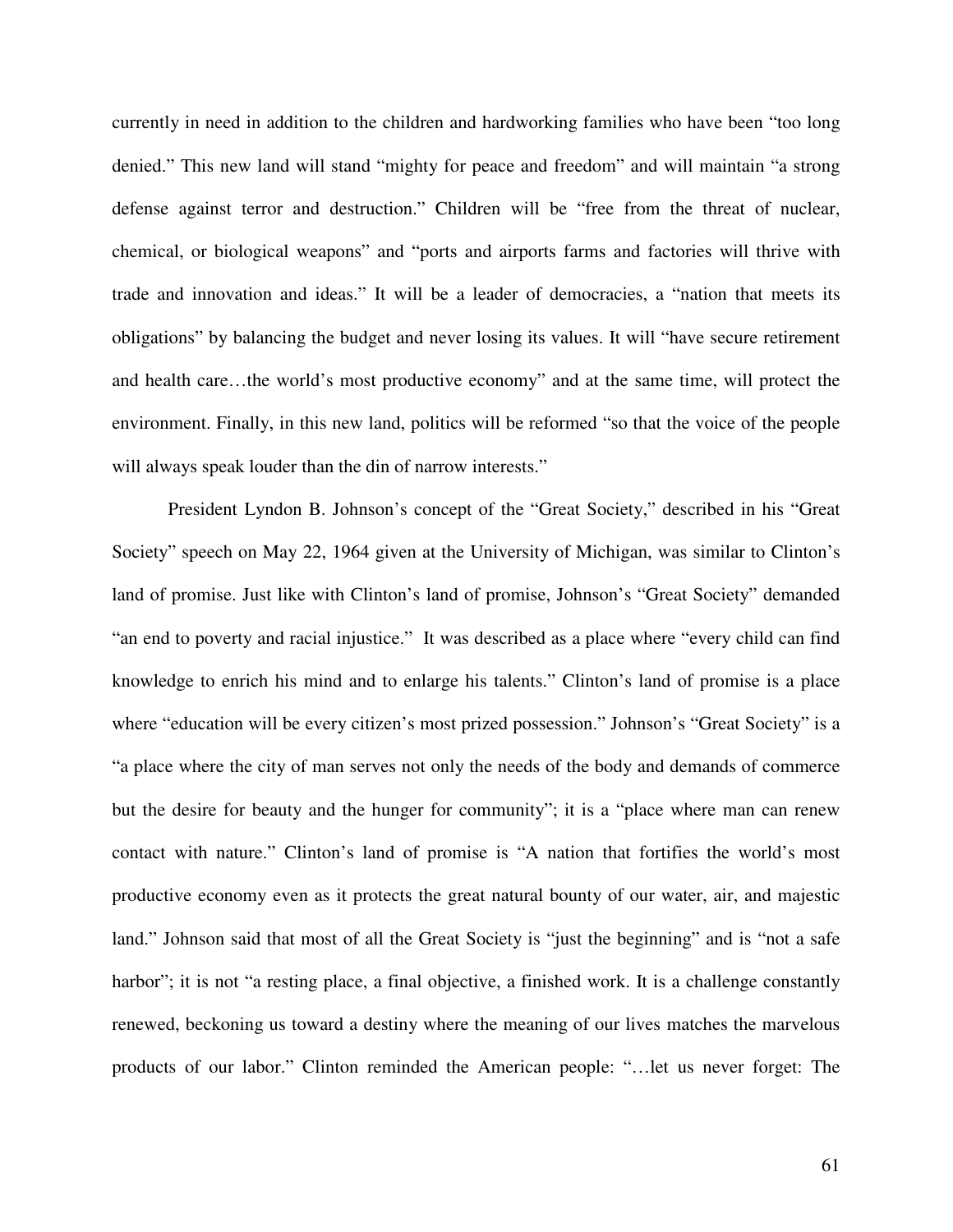greatest progress we have made, and the greatest progress we have yet to make, is in the human heart" (Clinton second inaugural and Johnson Great Society).

In his inaugural, Kennedy spoke of his goals of working toward betterment in the same manner, as continual work. For example, he said: "All this will not be finished in the first 100 days. Nor will it be finished in the first 1,000 days, nor in the life of this Administration, nor even perhaps in our lifetime on this planet. But let us begin" (Kennedy inaugural). For Kennedy, Johnson, and Clinton, progress – the march to a promised land – is an ongoing process.

The idea of a land of new promise is biblical in nature. The journey to this land – of which all Americas will embark upon together – serves as a metaphor for progress itself. In the opening paragraph of his second inaugural, President Clinton said: "We must keep our old democracy forever young. Guided by the ancient vision of a Promised Land, let us set our sights upon a land of new promise" (Clinton second inaugural).

It is no coincidence that Clinton invoked the bible in his speech. President Clinton has been deeply religious since his boyhood. His childhood friend, Paul David Leopoulos recalls a young Clinton walking to church every Sunday alone (Leopoulos). When asked about his fluency in Scripture in the rhetoric of his speeches, and whether or not this came naturally to him, he answered:

President Clinton: *Yeah, I mean, I grew up in the Baptist Church. I was a regular churchgoer, but I also, uh, had a minister for many years who had a profound influence on me who stopped giving traditional hellfire and brimstone sermons, and instead, literally talked -- every sermon was a dissection of Scripture. We'd go back to the oldest available text, usually in Greek, and tell you what it meant, and we'd -- I got very interested in it*.

Clinton also told me that he spent a lot of time during his presidency reading scripture (Clinton interview).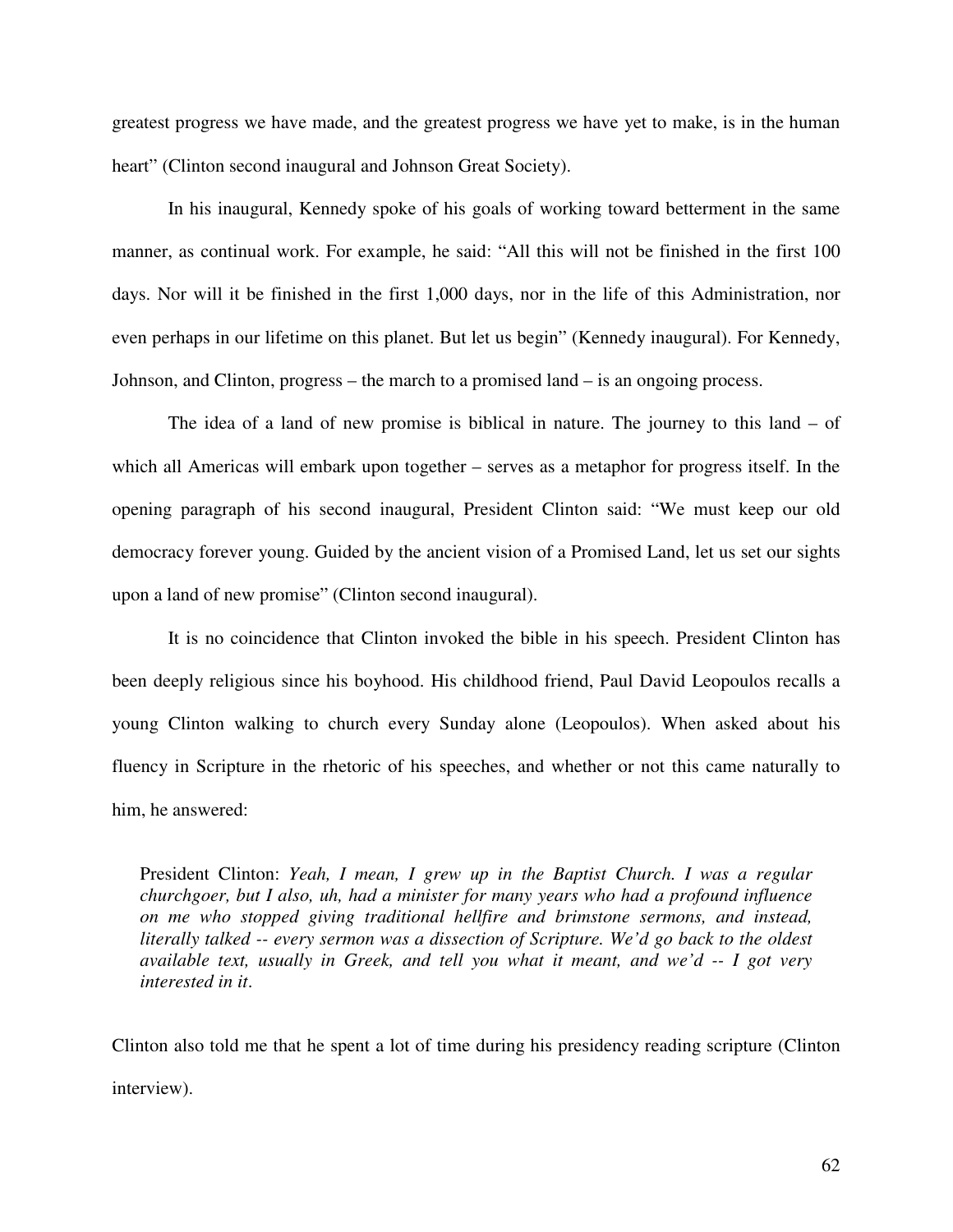The idea of "a land of new promise" was not a new metaphor in political rhetorical when Clinton uttered the words in 1997. Instead, the metaphor has been repeated throughout many other speeches, including a significant number of prominent  $20<sup>th</sup>$  Century ones, for example, in President Franklin D. Roosevelt's second inaugural address and Martin Luther King's "I See The Promised Land" speech.

In his second inaugural, Roosevelt said: "Shall we pause now and turn our back on the road that lies ahead? Shall we call this the Promised Land? Or, shall we continue on our way?...Let us ask again: Have we reached the goal of our vision of that fourth day of March 1933? Have we found our happy valley?" (Roosevelt). A day before Martin Luther King was killed in 1968, King said the following:

Well, I don't know what will happen now. We've got some difficult days ahead. But it doesn't matter with me now. Because I've been to the mountaintop. And I don't mind. Like anybody, I would like to live a long life. Longevity has its place. But I'm not concerned about that now. I just want to do God's will. And He's allowed me to go up to the mountain. And I've looked over. And I've seen the Promised Land. I may not get there with you. But I want you to know tonight, that we, as a people will get to the Promised Land. And I'm happy, tonight. I'm not worried about anything. I'm not fearing any man. Mine eyes have seen the glory of the coming of the Lord (King I See The Promised Land).

When one reaches a mountaintop, they must eventually come down. From the summit, the destination is in sight; one can see the valley of promise that he or she is trying to reach (Eisenhower).

 President Clinton thought very highly of both President John Kennedy and Martin Luther King. In fact, he thinks that King was the greatest American of his lifetime. Although he liked John Kennedy, Clinton had a deep attachment to his brother, Robert Kennedy (Clinton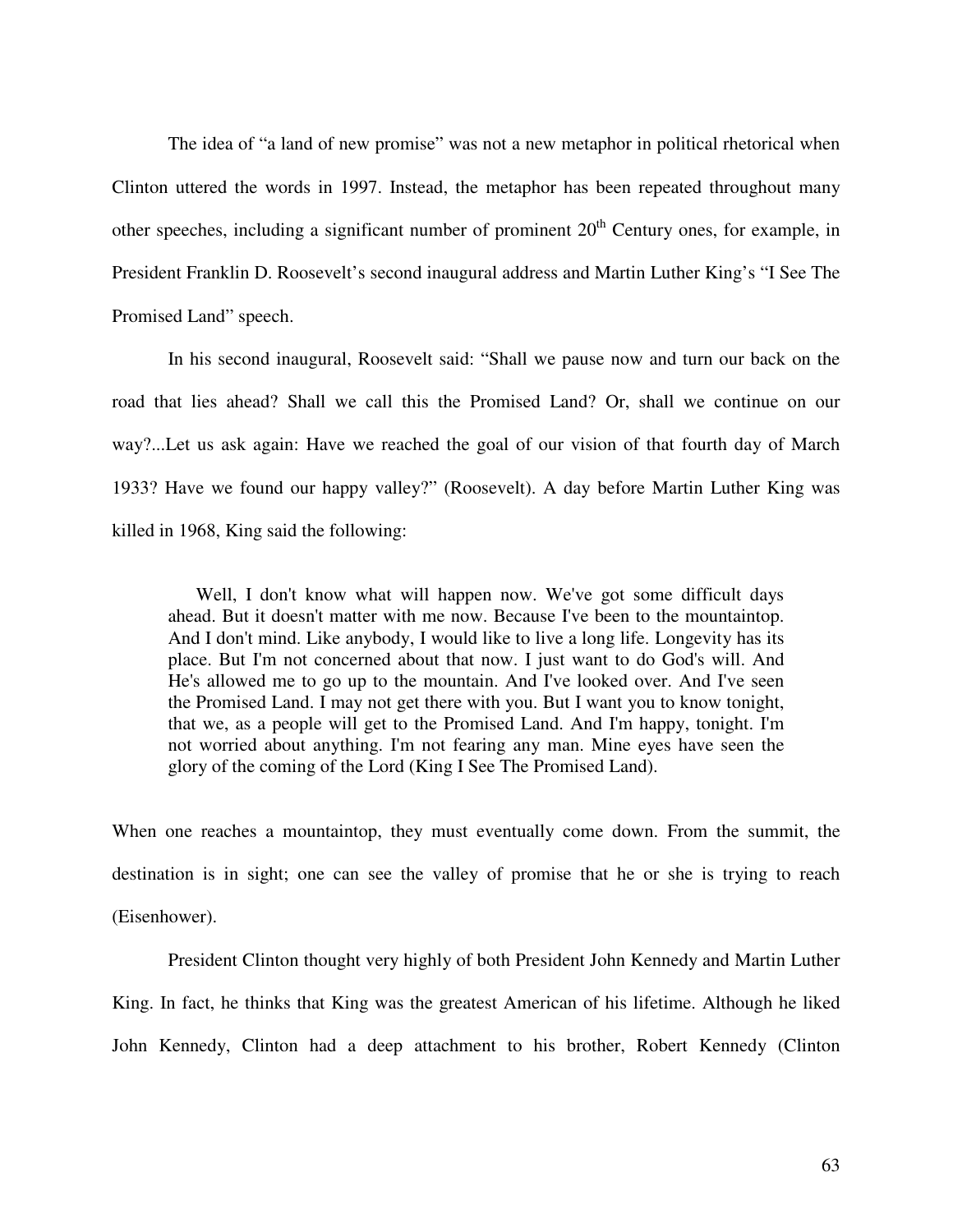interview). In my March  $17<sup>th</sup>$  interview, I asked President Clinton how John Kennedy and Martin

Luther King inspired him, and he said the following:

President Clinton: *…I had always been impressed with Kennedy, because I had met him, you know, in '63 and I thought he was a doer. You know, I just, yes, I*  liked the fact that he was young and attractive and all that, but I liked the fact *also that he had been brave in war, he had seen the world, he was interested in America having a positive role in the world. I love that all those people in Latin America, after he started the Alliance for Progress, had his pictures up in there houses and stuff. And I like the fact that he didn't back off when the Southerners tried to stop him from integrating the colleges and universities. You know, his Justice Department enforced the Civil Rights laws. I liked that. It meant something to me. So, I liked him because I thought -- I was much more into his substance than his style. I thought he had a good mind and a good team and that he was trying to do good things for America.* 

Even though I only asked him about John Kennedy, Clinton digressed and spoke about

John Kennedy's brother Robert as well. He said:

President Clinton: *I also have to tell you that I was a devoted supporter of Robert Kennedy's campaign in '68. I think if he -- he was really the first New Democrat. He was the first guy that tried to get working class rights that we already started losing to the so-called Reagan Democrats. We'd already started losing to people*  like George Wallace, people that hated school busing, and all that sort of stuff. *Kennedy explicitly reached out to them and tried to touch them and bring them in, without renouncing his support for civil rights, and for poor people. He tried to build a broad base, of middle-class and poor people in America. And, he also was for Welfare reform. He thought people on welfare who could work should do it, and he was for economic incentives in the inner cities and poor rural areas to give people the means to support themselves. Same sorts of things I did when I was President. So, in the specifics of his programs, Robert Kennedy was really important in my life, and important to me, and I was devastated when he was killed. I thought, you know, he was very important.* 

 Clinton described Martin Luther King as the greatest American of his lifetime, and once again digressed (I had only asked him about King), and told me that he thought Gandhi was the greatest person on earth in his lifetime: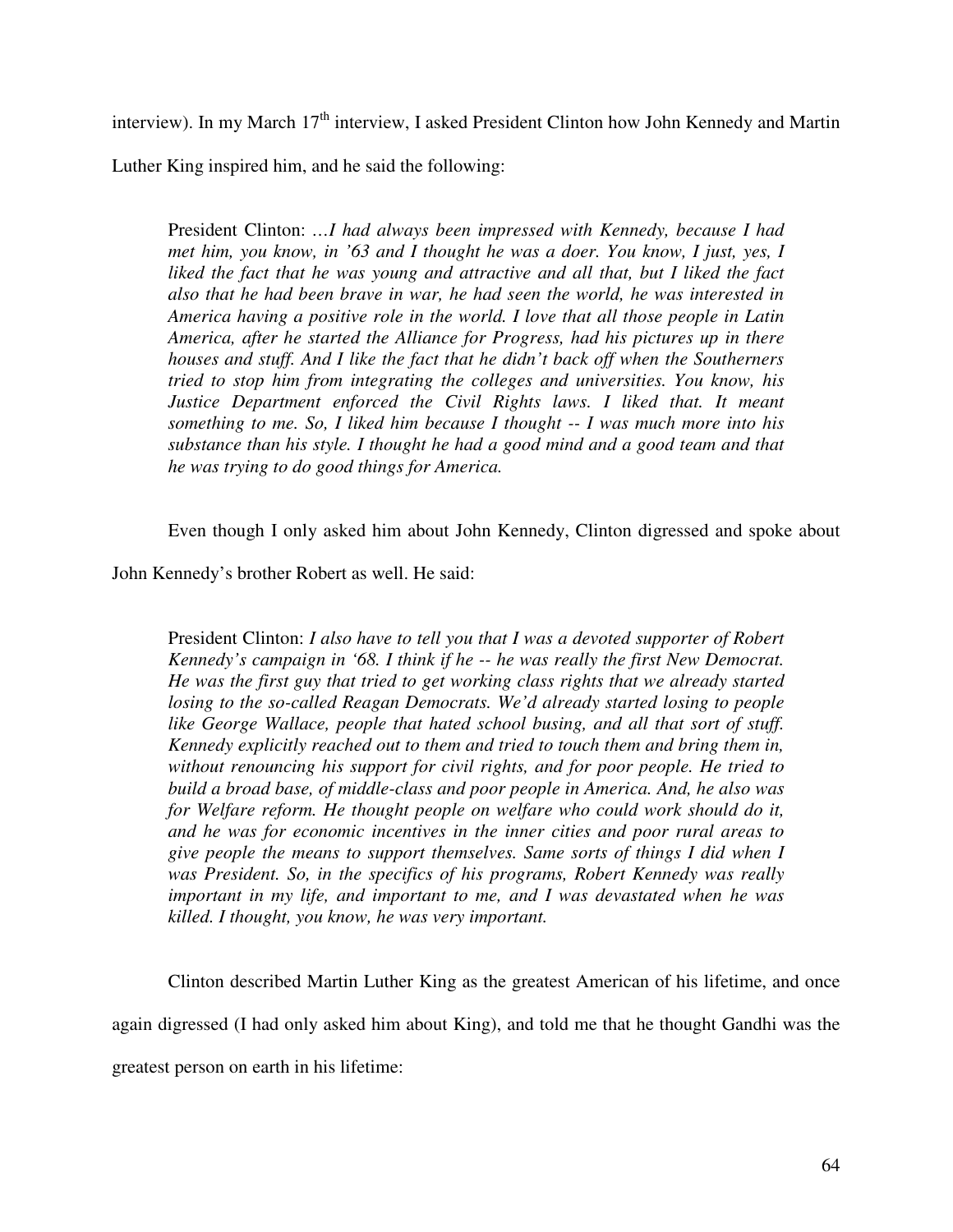President Clinton: *…Martin Luther King – I thought was the greatest American of my lifetime. I think the speech he gave at the Lincoln Memorial was the most important political speech of my lifetime, and I think the vision he had – the thing I liked about King was that he instinctively was not just, you know, he was instinctively what I would call a synthesizing thinker. He was always trying to put things together. The relationship of racism to poverty, to injustice, to our misguided policy in Vietnam. He was always trying to put people together, to build alliances, to find ways of…reconciling ways. So…and I liked that – and he*  was heavily influenced by Gandhi, which, who I think is probably the greatest *person in, on earth in my lifetime. He was killed when I was very, very young. But I spent my whole life trying to put things together and trying to overcome people who were trying to tear them apart. That's the way I saw it anyway. I still believe that, so, King had an effect on me in that sense that was greater than any of the others, because of what he represented*.

 Another theme in President Clinton's inaugural with potentially biblical undertones is Clinton's embodiment of Joshua (Eisenhower). As written in the Book of Joshua:

Not it came about after the death of Moses the servant of the LORD, that the LORD spoke to Joshua the son of Nun, Moses' servant, saying 'Moses My servant is dead; now therefore arise, *cross this Jordan, you and all people, to the land which I am giving to them*, to the sons of Israel. Every place on which the sole of your foot treads, I have given it to you, just as I spoke to Moses' (Joshua 1: 1-3).

The "bridge to the twenty-first century" was a theme of the Clinton campaign (Lindsey). Michael Waldman recalls that in writing a speech announcing a literacy program during the campaign, Bruce Lindsey asked him specifically if the speech had a lot of bridges in it. When Waldman said yes, Lindsey said, "'Then you'll be fine'" (Waldman 136). Although the original phrase was "a bridge to the future," Waldman rewrote this during the campaign and called it "a bridge to the Year 2000." Soon after, Clinton rewrote the phrase as "a bridge to the twenty-first century" (Waldman 125-138).

Toward the end of the second inaugural, Clinton says: "Yes, let us build our bridge. A bridge wide enough and strong enough for every American to cross over to a blessed land of new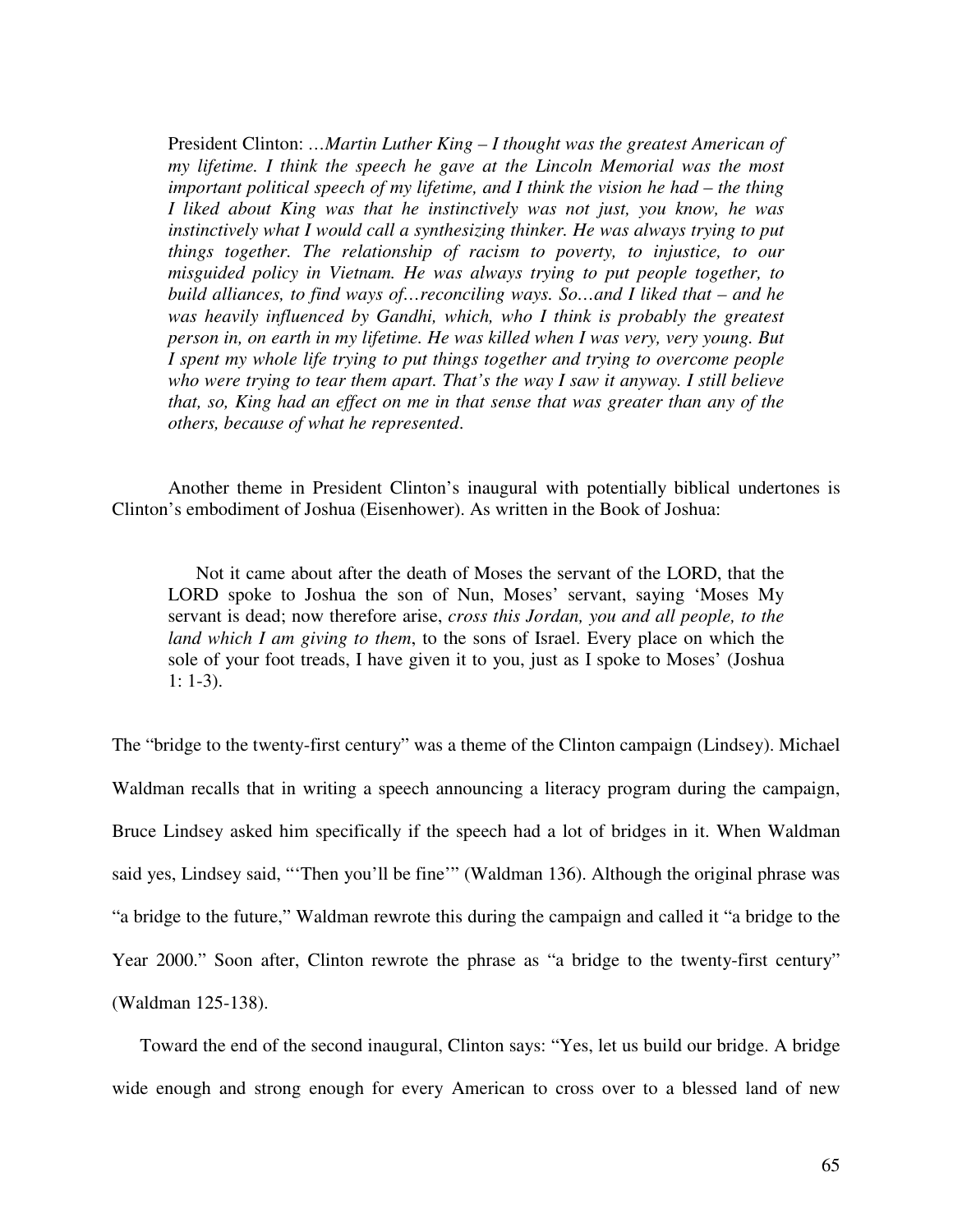promise." If the bridge to the Twenty-First Century represents a connection between the old land and the land of new promise, then Clinton is Joshua, who will lead the way in crossing the River Jordan into the land of Israel (Eisenhower).

There are clear "echoes" of President Franklin Delano Roosevelt in Clinton's second inaugural (Eisenhower). In his 2005 speech at Hofstra University, Al From said that Bill Clinton saved progressive governance by modernizing progressive governance (From). Like President Clinton, Roosevelt referred specifically to his own idea of the proper role of government in his second inaugural. The two had a similar vision of the role of government; government should stand up for the common Americans and provide them with the tools for the betterment of their lives. Roosevelt saw "one-third of a nation ill-housed, ill-clad, ill-nourished" (Roosevelt second inaugural). Clinton wanted to build an America that was "ever moving forward toward realizing the full potential of its citizens" (Clinton second inaugural). In his second inaugural, Roosevelt said the following regarding his idea of the proper role of government:

Four years of new experience have not belied our historic instinct. They hold out the clear hope that government within communities, government within the separate States, and government of the United States can do the things the times require, without yielding its democracy. Our tasks in the last four years did not force democracy to take a holiday.

Nearly all of us recognize that as intricacies of human relationships increase, so power to govern them must also increase – power to stop evil; power to do good.

…By using the new materials of social justice we have undertaken to erect on the old foundations a more enduring structure for the better use of future generations.

In that purpose we have been helped by achievements of mind and spirit. Old truths have been relearned; untruths have been unlearned. We have always known that heedless self-interest was bad morals; we know now that it is bad economics. Out of the collapse of a prosperity whose builders boasted their practicality has come the conviction that in the long run economic morality pays. We are beginning to wipe out the line that divides the practical from the ideal; and in doing we are fashioning an instrument of unimagined power for the establishment of a morally better world (Roosevelt).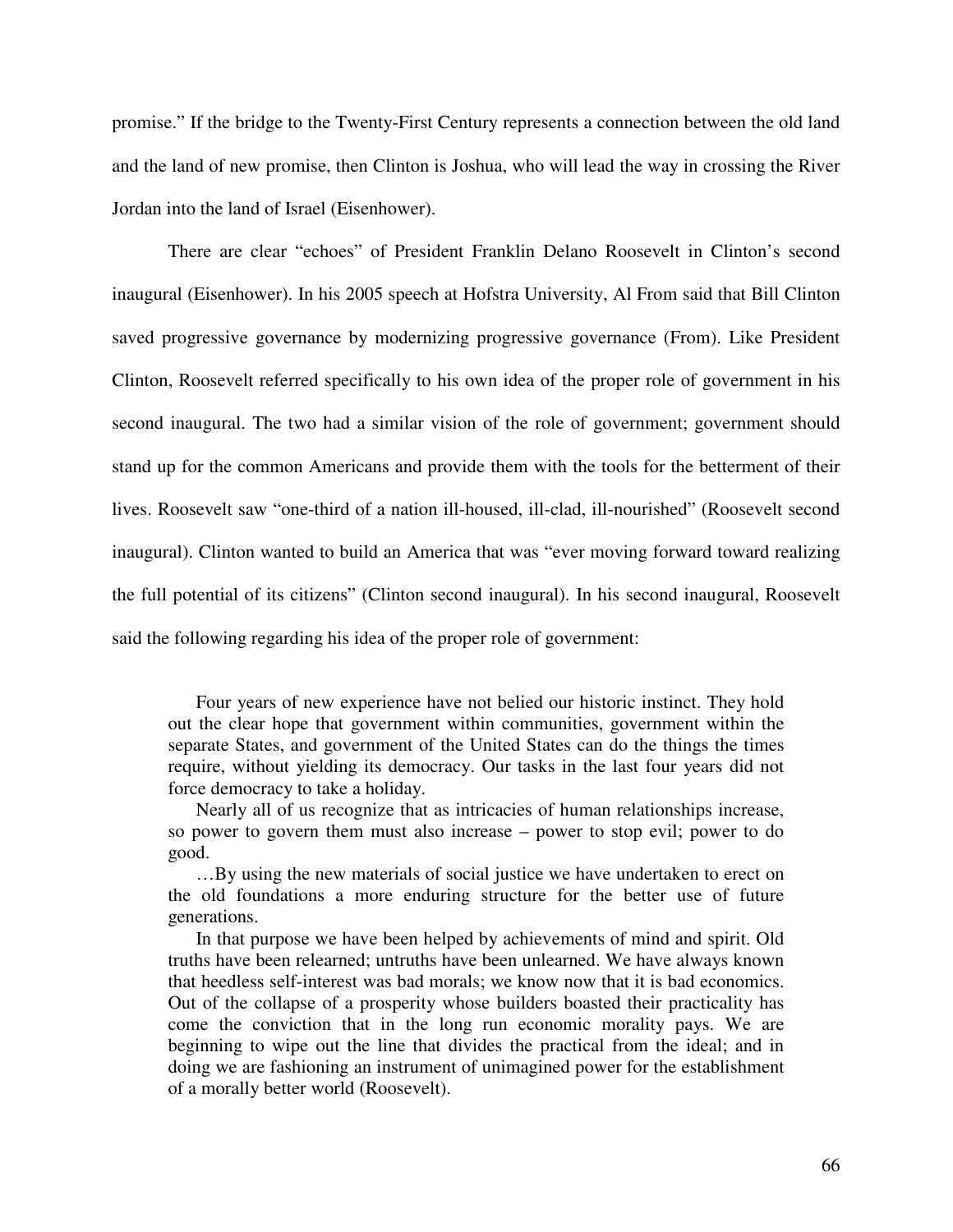Recall the previous discussion of public morality in connection with the Kennedy-Johnson years. Thirty years later, Franklin Roosevelt was establishing the modern-day Democratic platform in support of public morality – in support of, as he says himself, "a morally better world." Exactly sixty years after Roosevelt uttered the words above, Clinton echoed them. He said:

As times change, so government must change. We need a new government for a new century – humble enough not to try to solve all our problems for us, but strong enough to give us the tools to solve our problems for ourselves; a government that is smaller, lives within its means, and does more with less. Yet where it can stand up for our values and interest in the world, and where it can give Americans the power to make a real difference in their everyday lives, government should do more, not less. The preeminent mission of our new government is to give all Americans an opportunity – not a guarantee, but a real opportunity – to build better lives (Clinton second inaugural).

In my March  $17<sup>th</sup>$  interview with President Clinton, I asked him how Franklin Roosevelt

inspired him. He said:

President Clinton:*…Roosevelt was sort of a -- almost a mythic figure to working people and rural people in the South. Keep in mind Arkansas had at the end of World War II a per capita income that was only 56% of the national average. Second poorest state in the country after Mississippi, and more than one in four of our people were out of work during the Depression, and people were hungry, I mean literally hungry. So, when Roosevelt visited Arkansas during the Depression, people didn't, he had to drive across dirt roads, and they, people didn't have enough money to paint their all their houses. They distributed whitewash, and people painted the fronts of all their houses out of respect for Roosevelt, so when he drove by, he'd see good houses. I mean, he represented to me, in the received memories I got of Roosevelt, primarily from my grandfather, and from my mother's brother -- my grandmother's brother. And those, that whole group, somebody, a government that cared about people, and that did things. Roosevelt was always to me about doing, you know that the job... Yes, you were supposed to speak and inspire people, and lift their spirits, but you were supposed to be able to do that because you actually did things. And Roosevelt to me was always the great experimenter, the great doer, the activist. You know, if*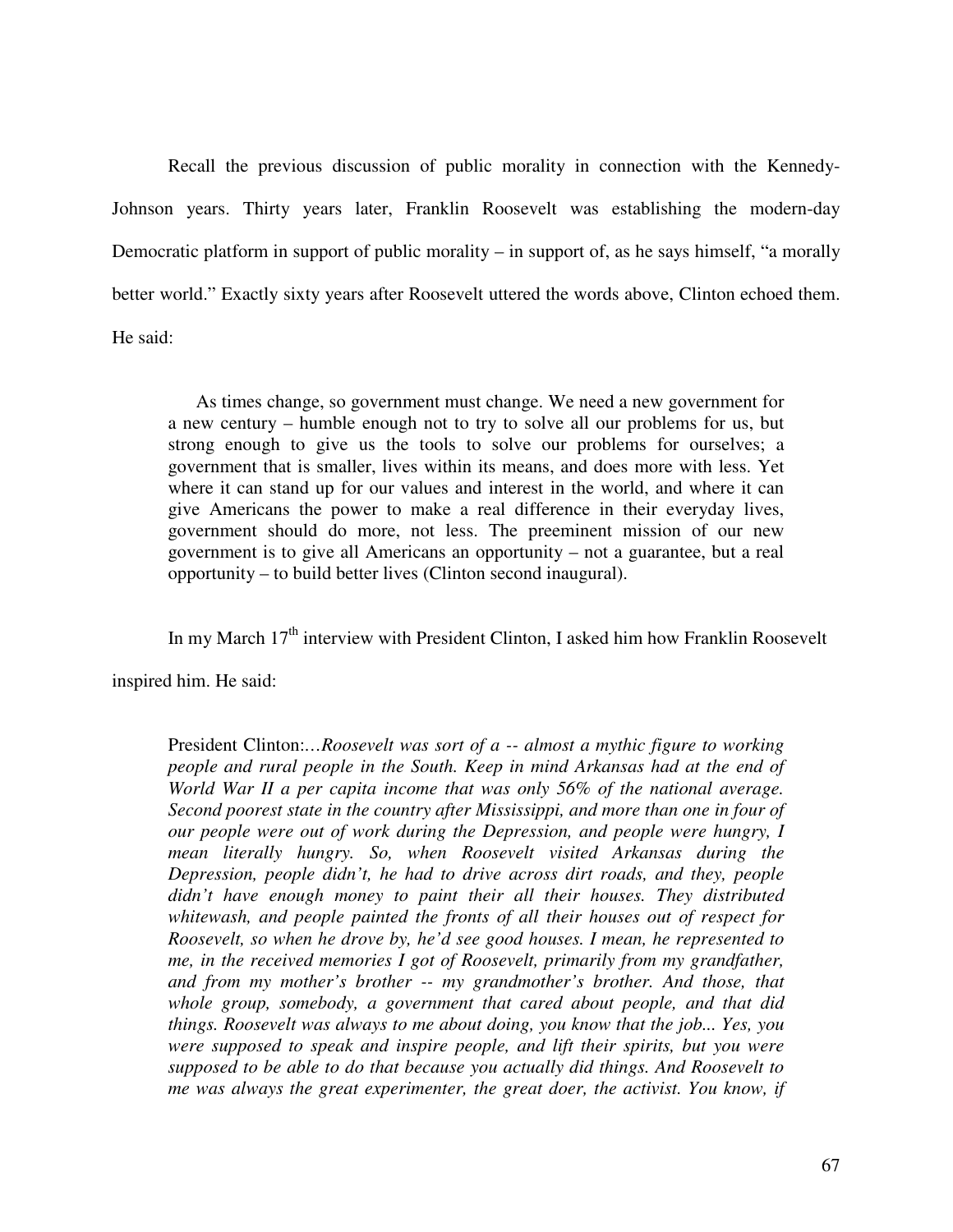*this doesn't work, try something else, and keep going. I always loved that about him. It was thrilling to me. Everything I ever read about him or knew about him from that day to this day was mostly about that.*

President Clinton valued Roosevelt's vision of government because it was based upon caring for and helping the American people, and at the same time, made continuous attempts to achieve the best possible outcomes.

 There are also "echoes" President Lyndon Baines Johnson in Clinton's second inaugural (Eisenhower). Similar to the echoes of President Roosevelt's role of government in President Clinton's second inaugural, there are echoes of calls to repair the racial divide in the speech as well. These passages echo President Lyndon B. Johnson's "We Shall Overcome" speech, delivered on March 15, 1965 in the Capitol. Clinton's statements build upon and transform Johnson's mention of civil rights. In my interview, Clinton mentioned that although he liked Kennedy, when Kennedy started running for President, he supported Johnson because he was a Southerner, and that *"even though it was weak, he had at least made possible the passage of the '57 Civil Rights Act..."* (Clinton interview).

 President Lyndon Johnson delivered his "We Shall Overcome Speech" to a Joint Session of Congress, urging his former colleagues to support a law designed to eliminate illegal barriers to the right to vote. Johnson specifically spoke about overcoming bigotry and injustice, saying: "[The American Negroes'] cause must be our cause too. Because it is not just Negroes, but really it is all of us, who must overcome the crippling legacy of bigotry and injustice. And we shall overcome" (Johnson We Shall Overcome). Similarly, in his second inaugural, President Clinton said:

The divide of race has been America's constant curse…Prejudice and contempt…are no different…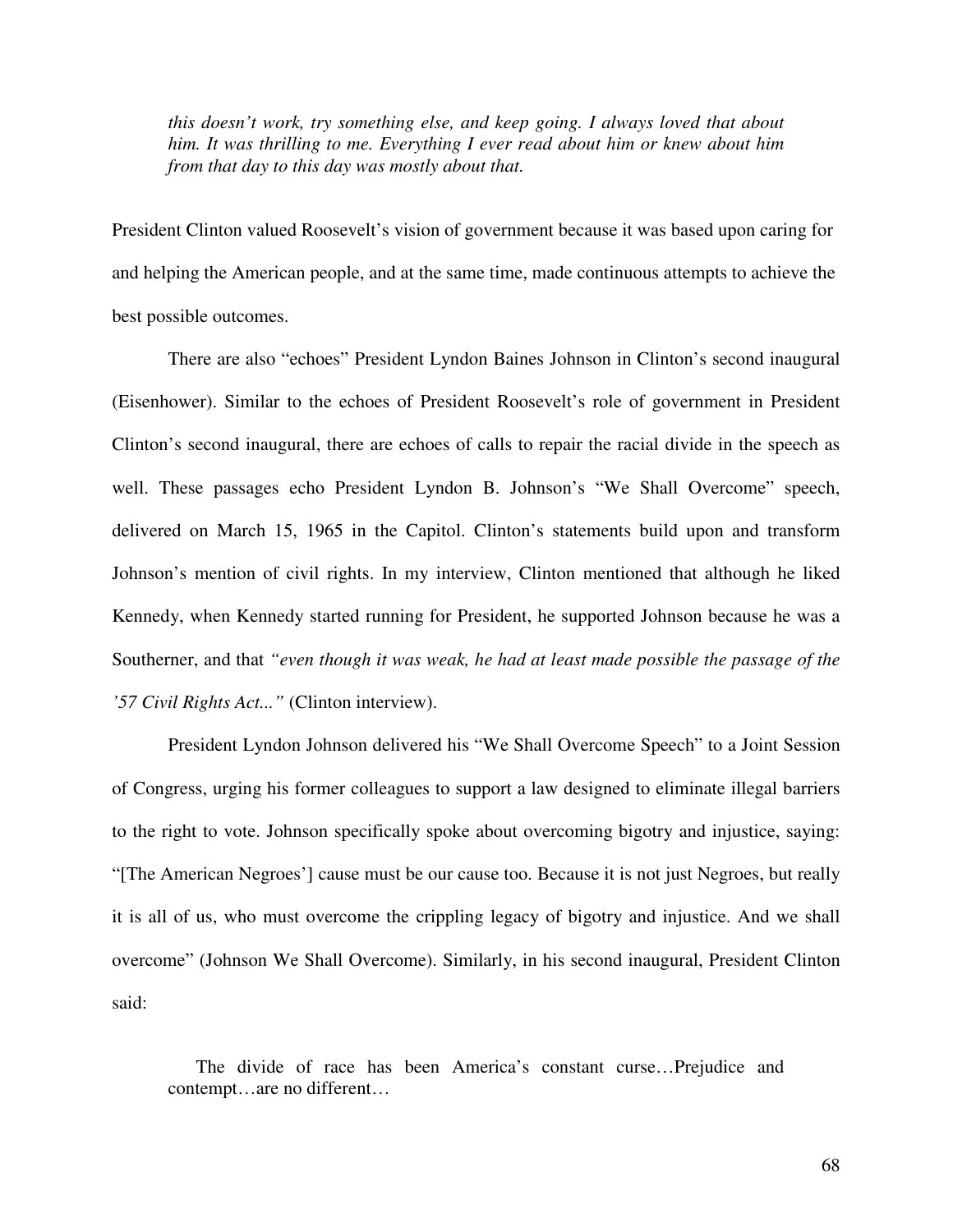These obsessions cripple both those who hate and, of course, those who are hated, robbing both of what they might become. We cannot, we will not, succumb to the dark impulses that lurk in the far regions of the soul everywhere. We shall overcome them" (Clinton second inaugural).

Michael Waldman wrote in his memoir that President Clinton had written this section about "the nation's oldest, most divisive dilemma" almost entirely by hand (Waldman 155).

 President Clinton offers answers to claims made by two former Republican Presidents, Bush and Reagan, in his speech as well. Both Presidents Reagan and Bush were involved in leading America's recovery from the Vietnam War and lifting the threat of inflation. Both presidents seemingly believed that the Vietnam War was a significant setback in an "otherwise unblemished American story" (Eisenhower).

 Ronald Reagan was elected in 1980 as the "conservative champion of pre-Vietnam values" (Eisenhower). In Ronald Reagan's first inaugural, he said "…government is not the solution to our problem; government is the problem" (Reagan first inaugural). Clinton answered this claim in his second inaugural by stating:

And once again, we have resolved for our time a great debate over the role of government. Today we can declare: Government is not the problem, and government is not the solution. We – the American people – are the solution. Our founders understood that well and gave us a democracy strong enough to endure for centuries flexible enough to face our common challenges and advance our common dreams in each new day (Clinton second inaugural).

Clinton continued by stating how he viewed the proper role of government: a government that should stand up for the common Americans and provide them with the tools for better lives – echoing Roosevelt's vision (Waldman 154 and Clinton second inaugural).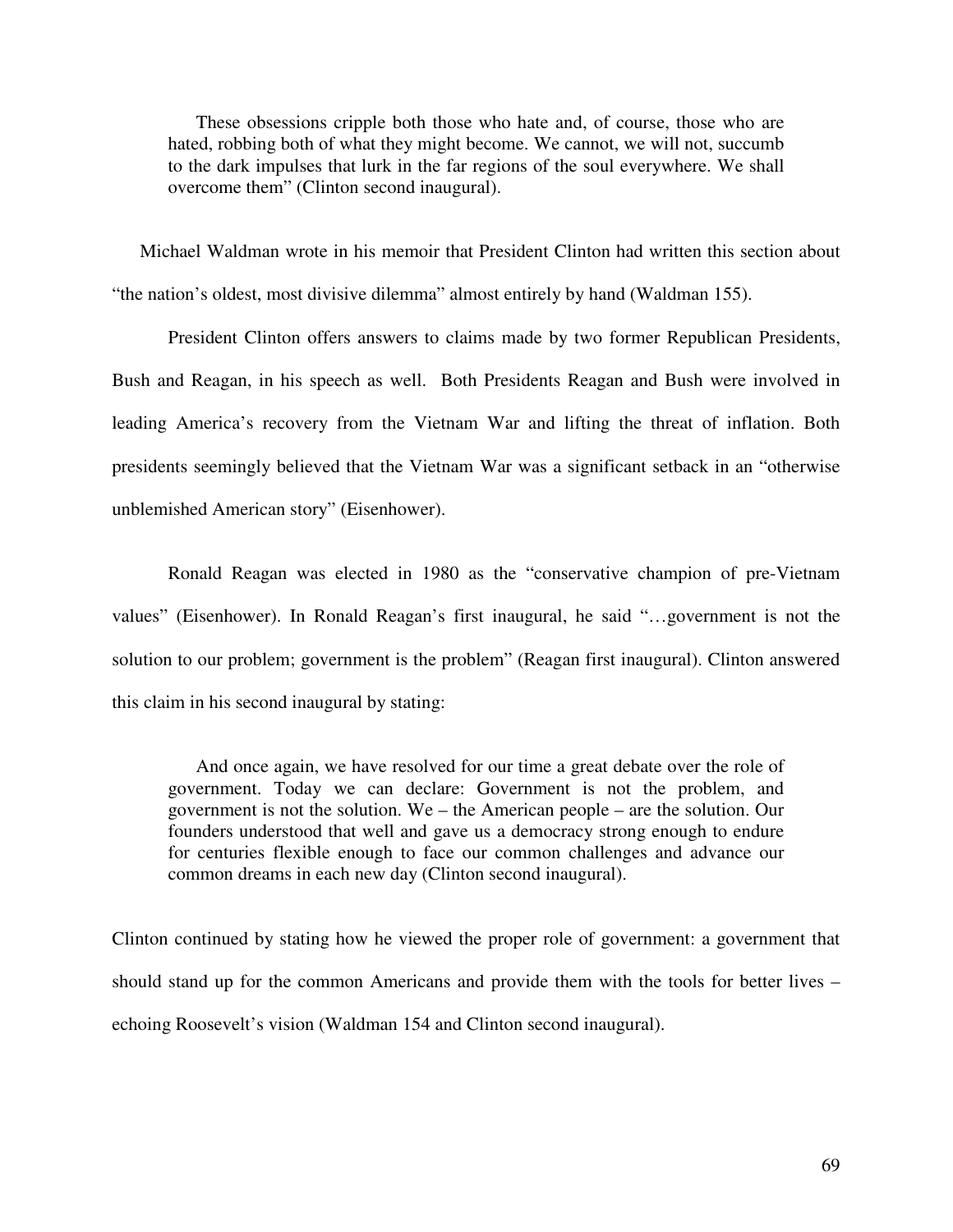President George H.W. Bush looked to restore the pre-Vietnam bipartisanship in his inaugural address (Eisenhower). In his second inaugural, President Clinton recast Bush's claim regarding the primary cause of party divisiveness. For Clinton, party divisiveness is not primarily caused by the Vietnam divide, as Bush suggested it is. Instead, race divides the Democratic and Republican Parties. In his inaugural, President H.W. Bush stated:

For Congress, too, has changed in our time. There has grown a certain divisiveness. We have seen the hard looks and heard the statements in which not each other's ideas are challenged, but each other's motives. And our great parties have too often been far apart and untrusting of each other. It has been this way since Vietnam. That war cleaves us still. But, friends, that war began in earnest a quarter of a century ago; and surely the statute of limitations has been reached. This is a fact: The final lesson of Vietnam is that no great nation can long afford to be sundered by a memory. A new breeze is blowing, and the old bipartisanship must be made new again (Bush).

#### Clinton responded:

The divide of race has been America's constant curse. And each new wave of immigrants gives new targets to old prejudices. Prejudice and contempt, cloaked in the pretense of religious or political conviction are no different. These forces have nearly destroyed our nation in the past. They plague us still. They fuel the fanaticism of terror. And they torment the lives of millions in fractured nations all around the world (Clinton second inaugural).

When Clinton said "cloaked in the pretense of religious of political conviction," he was

seemingly referring to divisive racial ideals of some members of the religious right.

In his inaugural, Bush said the following about his desired relationship with the

Democrats:

 To my friends—and yes, I do mean friends—in the loyal opposition—and yes, I mean loyal: I put out my hand. I am putting out my hand to you, Mr. Speaker. I am putting out my hand to you, Mr. Majority Leader. For this is the thing: This is the age of the offered hand. We can't turn back clocks, and I don't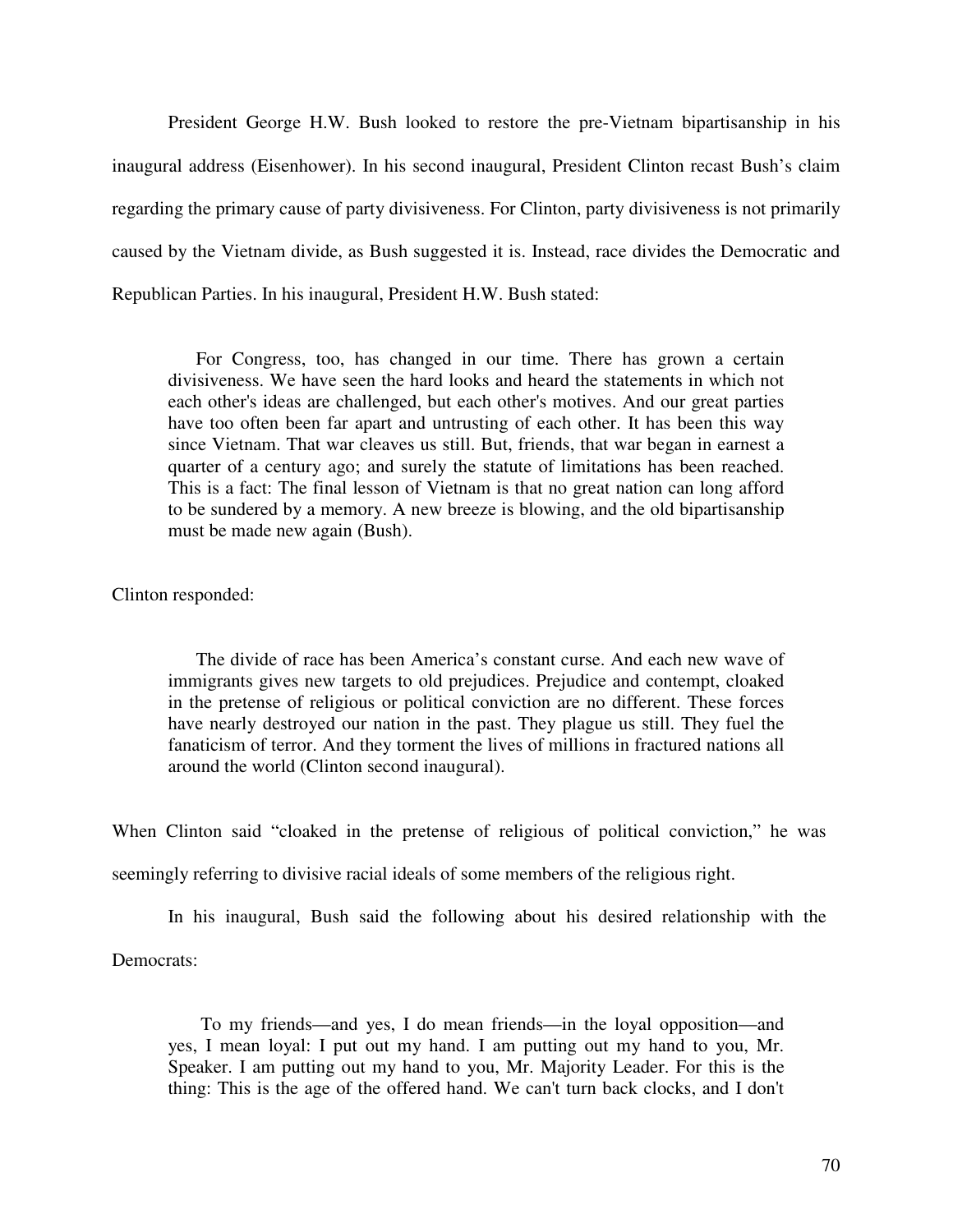want to. But when our fathers were young, Mr. Speaker, our differences ended at the water's edge. And we don't wish to turn back time, but when our mothers were young, Mr. Majority Leader, the Congress and the Executive were capable of working together to produce a budget on which this nation could live. Let us negotiate soon and hard. But in the end, let us produce. The American people await action. They didn't send us here to bicker. They ask us to rise above the merely partisan. 'In crucial things, unity'—and this, my friends, is crucial (Bush).

Clinton discussed his desired relationship with the Republicans in his second inaugural by invoking imagery of Martin Luther King, echoing King's "I Have a Dream Speech." In this speech, King said: "I have a dream that one day this nation will rise up and live out the true meaning of its creed: 'We hold these truths to be self-evident, that all men are created equal'" (King I Have a Dream). In his second inaugural address, Clinton said:

Thirty-four years ago, the man whose life we celebrate today spoke to us down there, at the other end of this Mall, in words that moved the conscience of a nation. Like a prophet of old, he told of his dream that one day America would rise up and treat all its citizens as equals before the law and in the heart. Martin Luther King's dream was the American Dream. His quest is our quest: the ceaseless striving to live out our true creed. Our history has been built on such dreams and labors. And by our dreams and labors we will redeem the promise of America in the 21st century.

To that effort I pledge all my strength and every power of my office. I ask the members of Congress here to join in that pledge. The American people returned to office a President of one party and a Congress of another. Surely, they did not do this to advance the politics of petty bickering and extreme partisanship they plainly deplore. No, they call on us instead to be repairers of the breach, and to move on with America's mission (Clinton second inaugural).

As previously addressed, the 1960s were not about the polarization of Vietnam to Clinton. Instead, the 1960s represented an era of changing race relations to him. Thus, today's partisan politics did not result from the Vietnam War as Bush said it did. To Clinton, political partisanship is a direct result of racial tensions and governmental advancement of racial progress.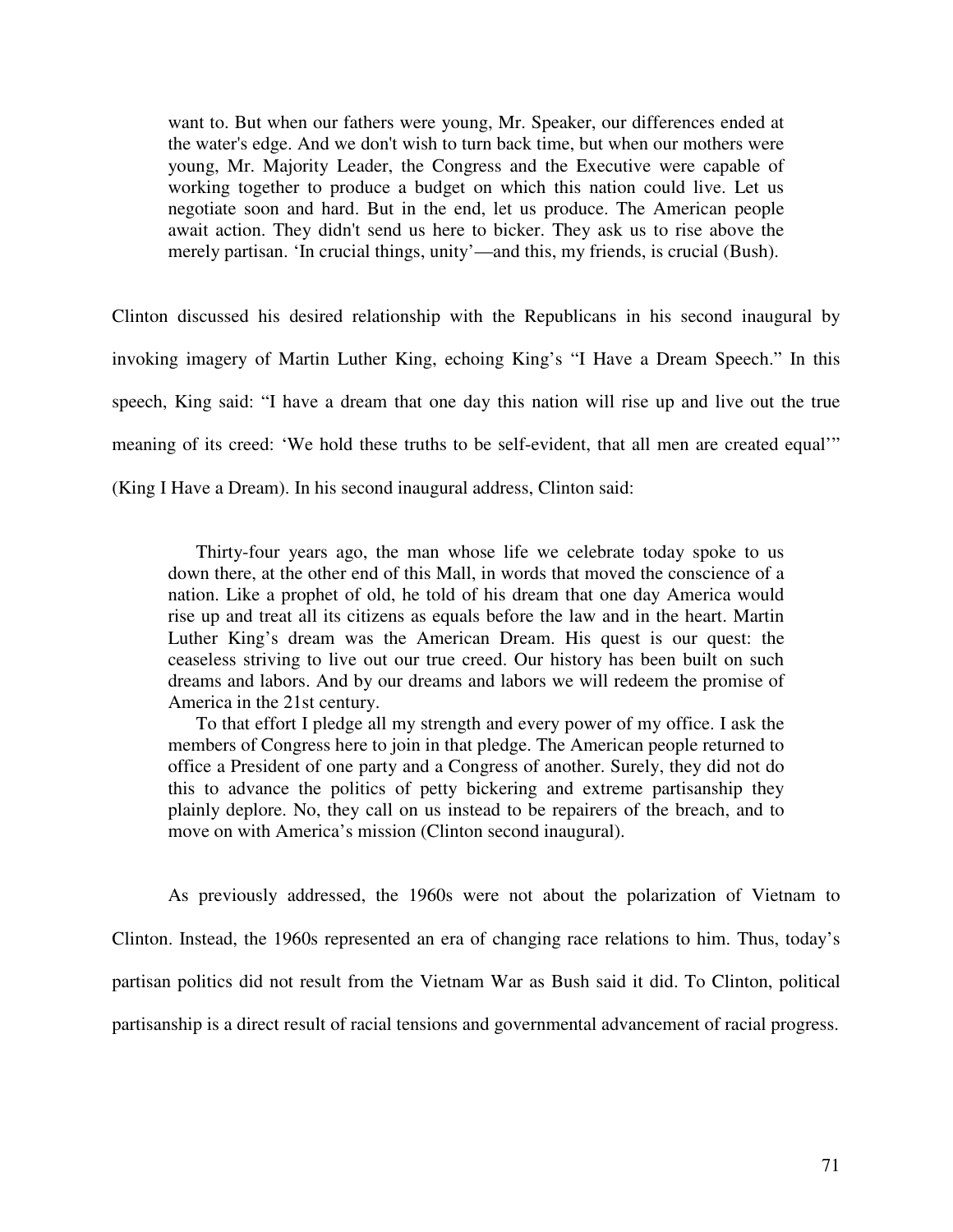## *Conclusion:* **Repairing the Divide***?*

**C**an anything be done to manage the negative consequences of polarization? The answer to this question: maybe, but reforms are not necessarily recommended.

There are several reforms which could be enacted to try and curb political polarization in America. Yet, as Jon Huntsman notes: "there is no such thing as solving the ideological divide." The division might be repaired for a few years, but then the polarization will be back again. While a temporary fix might exist, there is no permanent one. A moderate approach will always be replaced by a more ideological approach (Huntsman). The pendulum appears to swing back and forth (Cook). Dramatic, horrendous events can temporarily eradicate the polarization. For example, politics in America was unified briefly after September  $11<sup>th</sup>$  (Rothenberg). Recall the bipartisan coalition of politicians singing "God Bless America" on the steps of the Capitol after the attack on America. In Charlie Cook's words: "If 9/11 wasn't enough [to repair polarization], God forbid, what the hell will it take?" (Cook).

To ask these questions is also to ask what approach is best for America to adopt to address racial tensions that have been present throughout history; could we actually reach a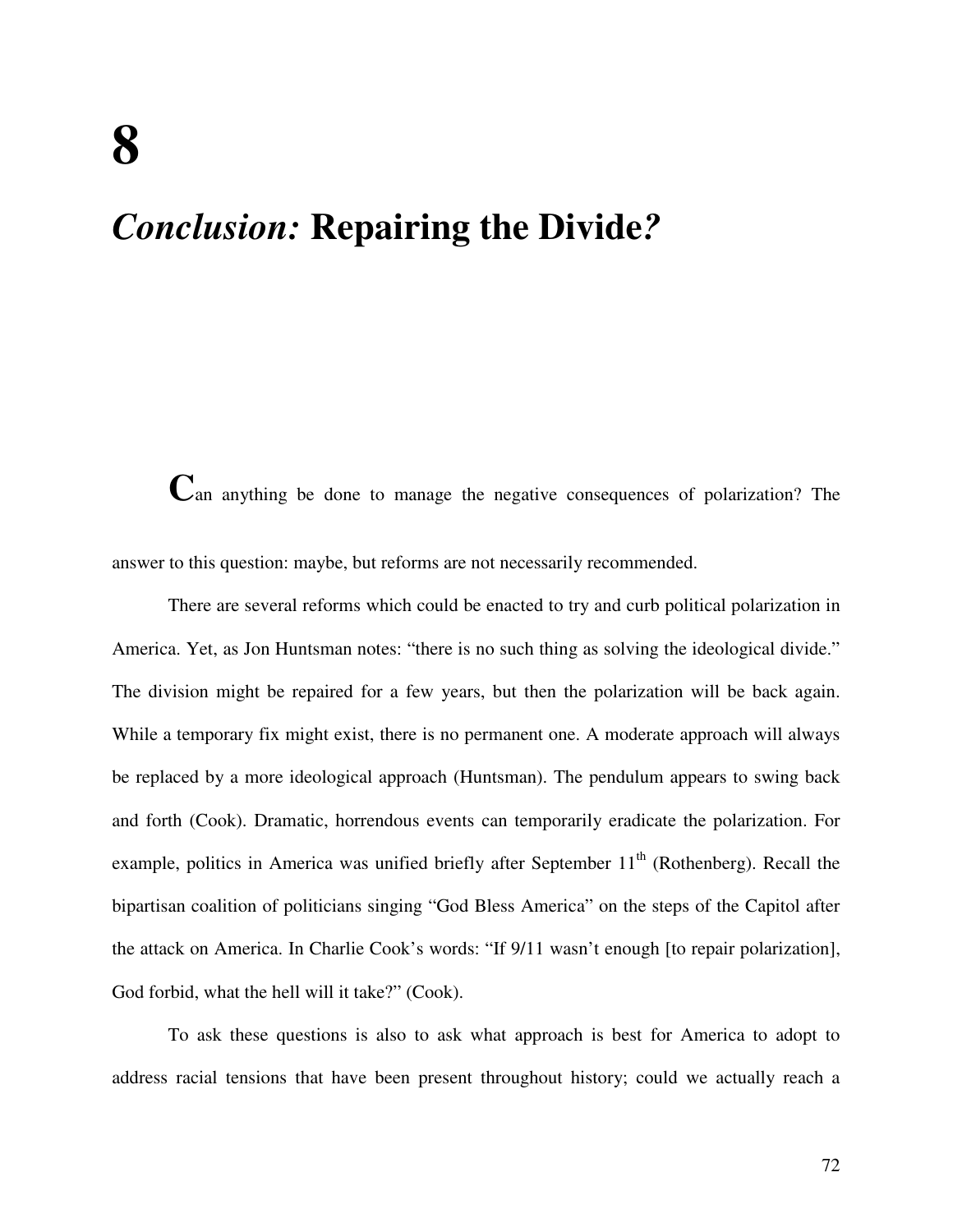colorblind society and if so, how? The election of an extraordinary political leader might be able to repair the nation's divides. An independent presidential candidate or a person that actively reaches across the aisle, or one with the ability to build unity between different races, as Clinton worked hard at for example, might be able to effectively bridge gaps. (At the very least, this person could potentially aid in achieving a less polarized society) (Rothenberg and Eisenhower).

Institutional changes in Congress might aid in decreasing polarization. Overall, possible changes could include: adjustments to the legislative calendar (such as two full weeks on and two full weeks off) so that legislators, including those in opposing parties, can interact with each other more frequently and more directly (including on weekends) and can spend more time deliberating on the floor (Mann and Ornstein 232-233); Congressional rules changes to increase deliberation and restore regular order (Mann and Ornstein 233); gerrymandering reform (such as the establishment of independent commissions to determine districts); instant runoff voting, a system in which voters rank the candidates and there are runoffs until a candidates receives a majority (candidates can focus on voters outside of their base); open primaries (with the hope that more moderates would sway primary results, expanding the primary electorate beyond the most liberal and conservative voters); either making voter registration less complex (with the hope of increasing participation) or establishing compulsory voting (more voters might mean a greater number of moderate voters, even though there would be more partisan voters as well) (Nivola and Galston lecture, 11/15/06); adjustment to the presidential primary schedule by frontloading larger states with more diverse electorates (with the hope of attracting a wider range of voters); a reduction in the frequency of U.S. elections (the stakes in each election cycle might be higher); and reforming the Electoral College (before we experience another 2000 election again, to increase turnout and heighten the importance of "non-battleground states") (Nivola Policy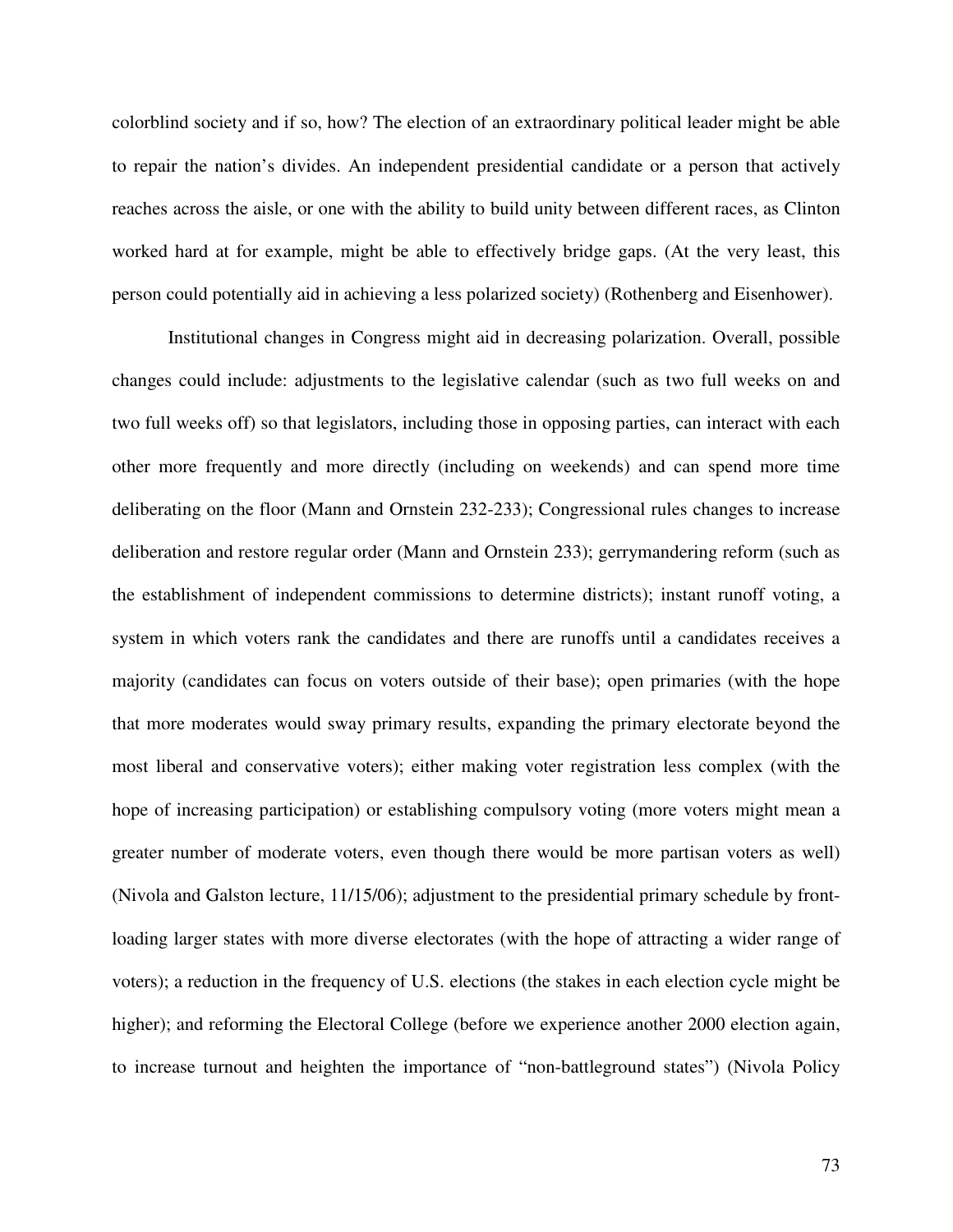Brief 8). Regarding the media, nothing can be done – unless, of course, we amend the Constitution and change the First Amendment (Easterbrook 257).

Another question to ask, is, should anything be done to try and repair polarization? Polarization does have its risks. As previously stated,

…Increased polarization of the political parties carries at least four risks. First, it complicates the task of addressing certain long-range domestic policy problems, particularly the big ones that cannot be solved without altering the established distribution of the benefits in the modern welfare states. Second, it can mar the implementation of a stray, resolute foreign policy and national security strategy. Third, partisan excesses can do lasting damage to vulnerable institutions, most notably the judiciary [as a result of, for example, the grueling and often acrimonious confirmation process]. Finally, there is the distinct possibility that partisan antagonisms, and especially the slash-and-burn tactics that polarized parties routinely adopt, erode public trust in government (Galston and Nivola 35- 38).

Polarization also threatens the governmental system by having the potential to create deadlock, a stalled system in which two sides are evenly matched against each other; or tyranny, when one side breaks from the union to impose its vision upon the other (Eisenhower).

Also as previously mentioned, polarization is not necessarily bad for America. Party divergence may enhance the degree of policy representation in the American political process and as a result of polarization, citizens are better able to distinguish between parties and candidates, casting policy-oriented ballots, electing those who best represent their constituencies, increasing party discipline on campaign promises, and making it easier for voters to hold the majority accountable. Additionally, polarization results in stronger political parties, stronger party identification, and more recognition of policy differences (Layman, Carsey, and Horowitz 101-103).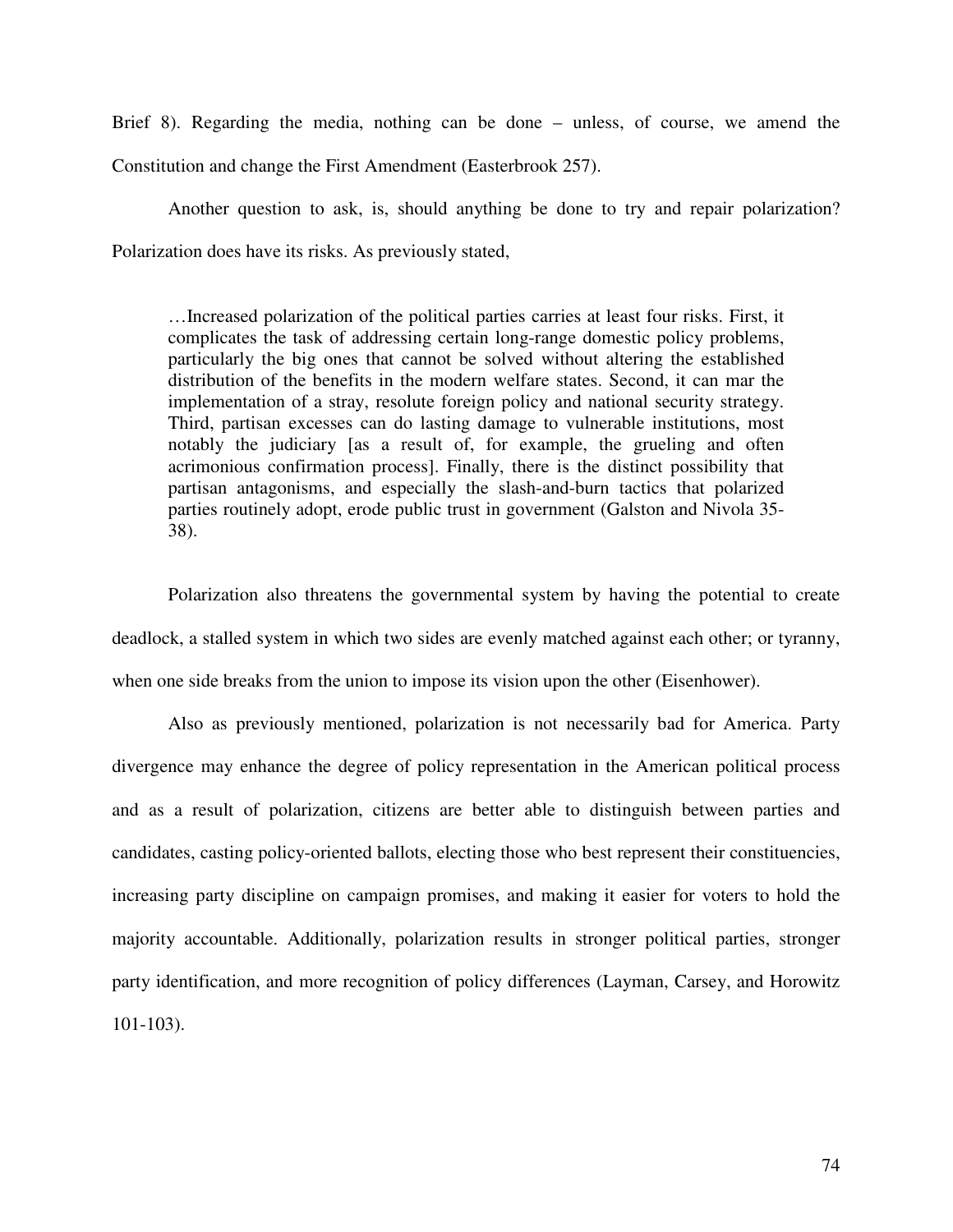It is also possible that polarization is here by "popular demand." First, the volume of policy items on which the parties have reached consensus over the years is often underestimated, despite a politically polarized environment. Mainstream voters have not stayed home in recent elections, but instead, have turned out in greater numbers. Parity also means that moderates in Congress retain considerable leverage (Galston and Nivola 41-42).

In addition, there are notable perils in enacting reforms. At the turn of the  $19<sup>th</sup>$  century, Progressives – who didn't like parties – sought reforms such as non-partisan ballots to diminish the parties' role in politics. (These ballots are still used in some municipal elections across the country today.) This resulted in lower voter participation and increased voter confusion. The activists turned out; the situation worsened (Nivola and Galston lecture, 11/15/06).

 Adam Wolfson summarizes Nivola's comments on polarization at a conference at a Brookings-Hoover Institution conference:

If we are polarized over issues that truly matter, and if polarization leads to genuine reflection as well as an honest reckoning and real policy solutions, then it could truly be said that polarization has virtues. But, as Nivola observed, the great danger in today's polarization is that it often concerns not the substantial but the trivial, that it is not always over the central concerns of the nation but distracting sectarian issues, and that it is making national unity difficult in a time of great international peril: All of which is to fiddle while Rome burns (Wolfson 9).

While the risks may be high in attempting to repair our politically polarized state, it might just be worth taking those risks.

In the late eighteenth century, a conversation about "we the people" began. At this time, Americans first set out to achieve the best nation possible. Throughout history, we have both unified and divided time and time again.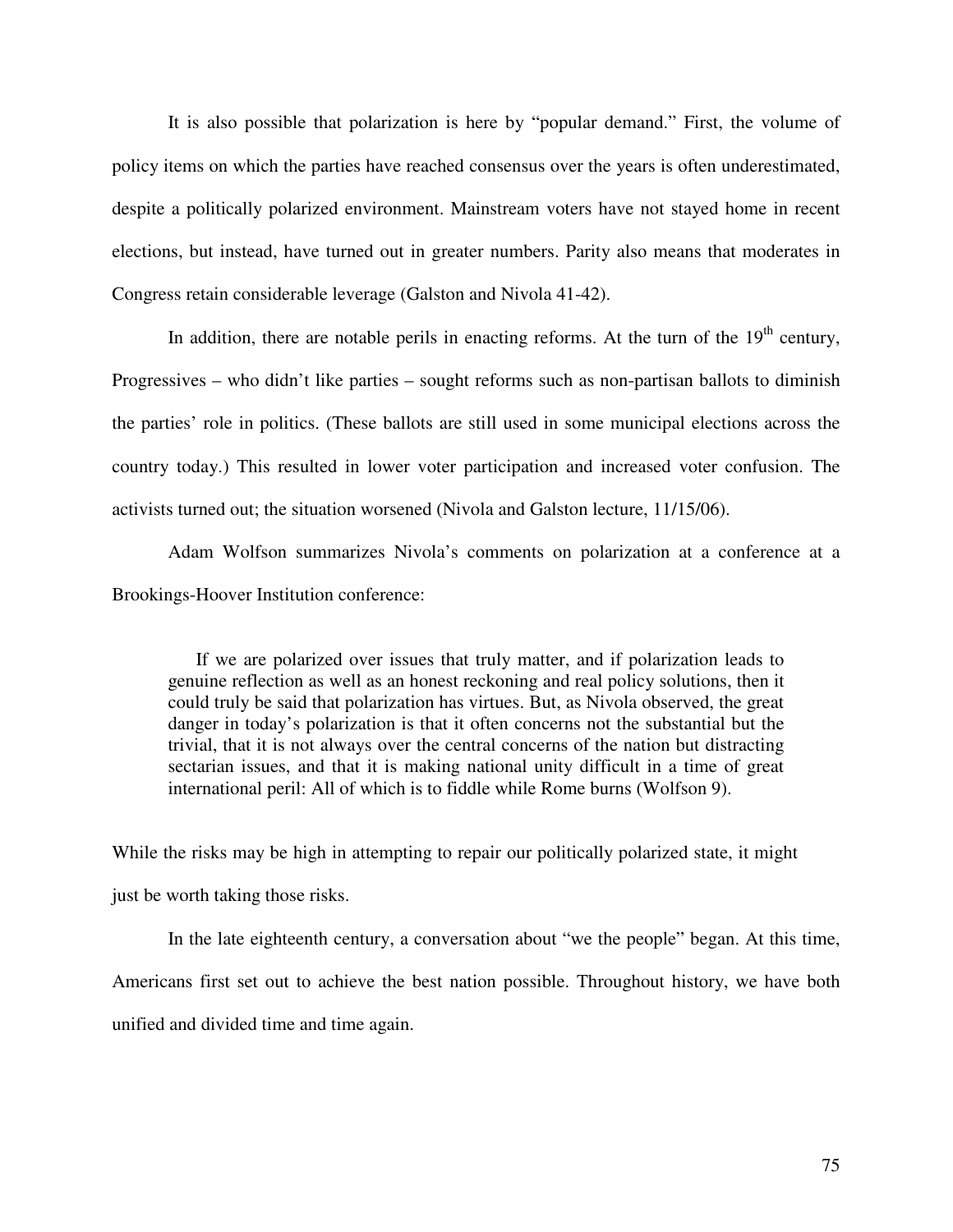At the very beginning of this nation, the Founding Fathers locked themselves in a room and many disagreed with each other, but in the end, one sole document (that has lasted to this very day) was signed by many. As President Abraham Lincoln said in 1861:

…We are not enemies, but friends. We must not be enemies. Though passion may have strained it must not break our bonds of affection. The mystic chords of memory, stretching from every battlefield and patriot grave to every living heart and hearthstone all over this broad land, will yet swell the chorus of the Union, when again touched, as surely they will be, by the better angels of our nature (Lincoln first inaugural).

We are not a perfect union. We never have been a perfect union and we likely never will be one. We can only strive to be a more perfect union.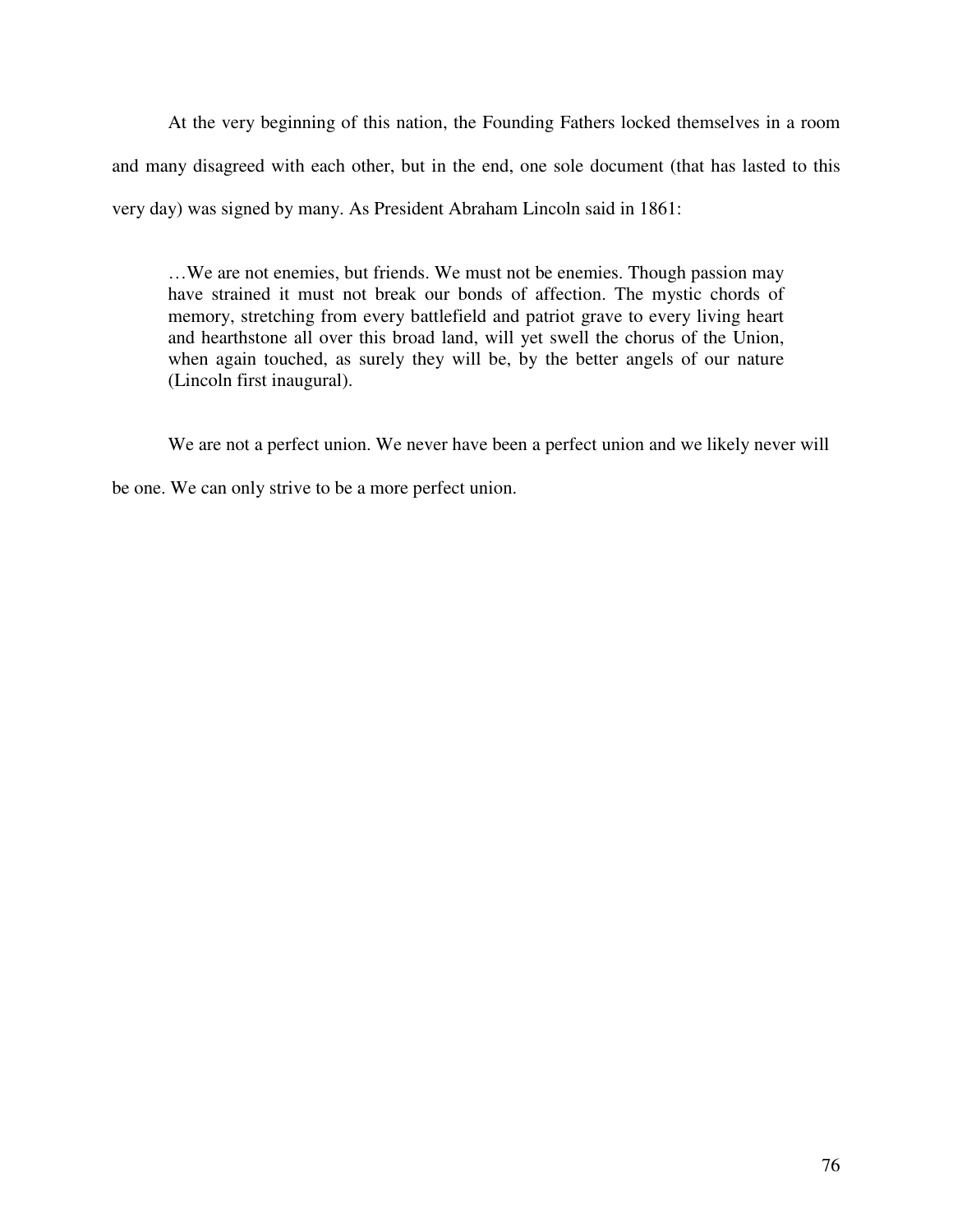## *Afterward:* **The Interview Transcript, President Bill Clinton**

Interview Recorded on March 17, 2007

*David Helfenbein*: …The paper that I wrote last semester was on political polarization. And now I'm doing a paper on you, specifically your second inaugural, and eventually tying that into political polarization, because I can make that my thesis. But this paper specifically is a 30-pager on your second inaugural and on your life in general, because I learned a lot about your life in Arkansas, and I think that was interesting.

So, my first question for you is, in your second inaugural, you mentioned a new land of promise filled with new democratic principles, which were opportunity, responsibility and community. Which tangible goals did you hope to achieve by laying out this framework, and more specifically, which tangible goals did you hope to accomplish at the beginning of your second term, when you gave your inaugural?

*President Bill Clinton*: Well, first of all, let's set the stage here. I'd won the election in '96 I think for two reasons. One is, the people had begun to perceive that we were making progress in a whole range of areas. The economy was doing better and people felt it. We'd passed welfare reform. We proved that you can basically have a government and society that involved people of all racial and religious groups and it was the most diverse administration in history. And it had performed well, and there was a sense that things were working in America again. So, what I wanted to do, and, at that point we'd made major progress towards peace in Northern Ireland, the Balkans, Middle East, Haiti. So there was a sense that the world was kind of moving in the right direction. And what I wanted to do was to build on that, try to deal with a whole range of unfinished business in America and in the world. So I was trying to set, that's why I ran on the theme of, I talked about building bridges to the  $21<sup>st</sup>$  Century. I wanted to, I thought that a lot of what I had to do in my first four years, was correcting policy errors of the past, reversing them, especially things like economic and social policy, with things like, you know, the standard medical leave law, the, which had been vetoed in the previous administration, doubling the earned income tax credit, raising the minimum wage, all those things we did, and I wanted to, I wanted to in my second term, I tried to tackle the 20 year old problem of flat median wages, and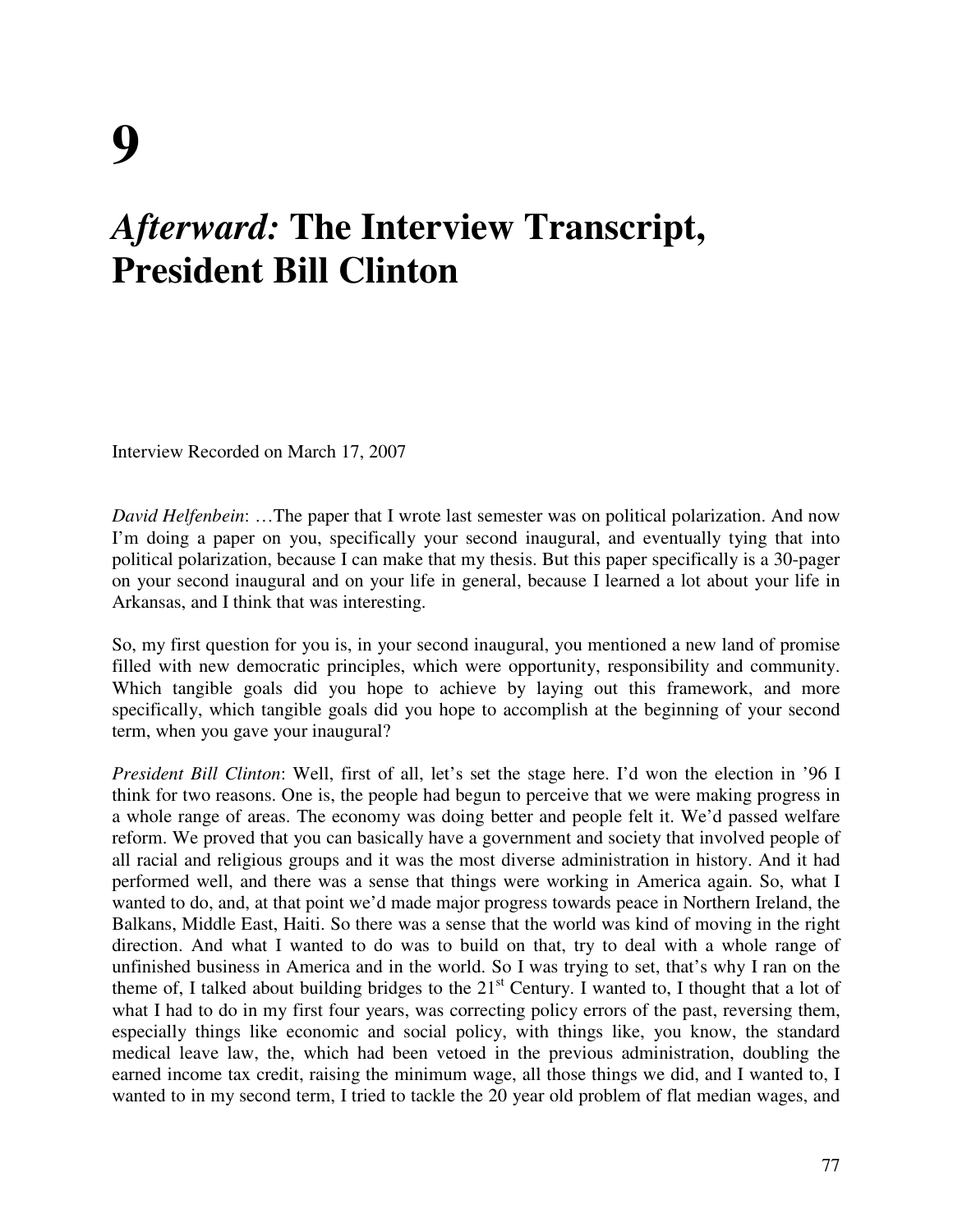increasing inequality, which had been, well, in most wealthy countries, but it really had been quite pronounced in America, and parenthetically, we were successful, in my second term. It's the only time since 1973, that four-year period, when median wages, as opposed to average wages, which includes the wealthy, median's the one in the middle. They went up, and income inequality went down, and actually, the percentage increase in income of the bottom 20 percent was greater than the top 20 percent, in my second term. So we had, I wanted to try to make sure that we implemented the welfare reform law in a way that really helped poor people and poor families, and uh, I wanted to do much more in education, to try to make college as nearly universal as possible. Access to at least two years of college, put it in the reach of every American who wanted to go, because of all of the young people need to go. If you just look at the Census figures, and the most recent Census I had was 1990 from 80 to 90. It was clear that both the high school dropouts and high school graduates had quite a decline in real wages, as a group, and they didn't start to rise until people had at least two years of college. So, I had a whole range of issues that I was trying to address, to try to deal with what I thought were the structural challenges that we would face in the  $21<sup>st</sup>$  Century. I also wanted to try to maintain support for more expansive trade, by adding labor and environment conditions, not an anti-trade policy, but a trade-plus policy. I still believe that's the right policy for America. I think one of the reasons that there's so much opposition to trade in our country is that half of the people have felt no benefits from the global economy in America, and there's a lot of opposition in other countries because over half of these people in many other countries don't feel the benefits of it, even though the countries with well-organized economies benefit enormously. China has put more people out of poverty in less time than any ever before, and in the last 20 years, world free trade has lifted more people out of poverty that in any 20 year period in history. The problem is that the population is growing fastest in the poorest countries, and economic growth alone is not enough to keep up with that growth in those places, and meanwhile, if you have open borders with no trade enforcement, no labor or environmental standards, no serious efforts to try to help people who are dislocated or whose wages are depressed by international competition here at home, then you lose support in the wealthy countries, even as you are losing the support of the poor countries. That's basically where we are now. We need to have a time out and go back. That's why I tried to do that in my second term, but I had virtually no support in Congress for it. Just like I tried to emphasize climate change in my second term, and there was no support in Congress for that. But what I was trying to do, both on the things we got done, and the things that I just advocated, if you look at, you'd have to, it might be interesting for you to look at the major subjects of the State of the Union Addresses that followed on that Inaugural, from '97 through 2000, because they were all basically extensions of the themes in the Second Inaugural, each focusing on what the major issues that I wanted the Congress to deal with and the country to deal with in that year, but that, the whole idea was the Second Inaugural was a call to, we had by then defeated the Gingrich Revolution. It was obvious that they weren't going to abolish the Department of Education and have drastic cuts in health and environmental protection in order to finance even larger tax cuts for wealthy people. They were going to lose that. And that's what the election in '96 was about in essence. You know, they over-read their mandate in '94. And, so what they were trying to do didn't work, and so what I was trying to do was to give a rationale that I hoped would enable the country to come together and encourage the Republicans to work with me more. And while they continued to be extremely hostile in their personal comments, and in avidly support whatever Ken Starr wanted to do, they actually, every year, we made significant progress in the legislative arena. They wouldn't pass some of the things I wanted to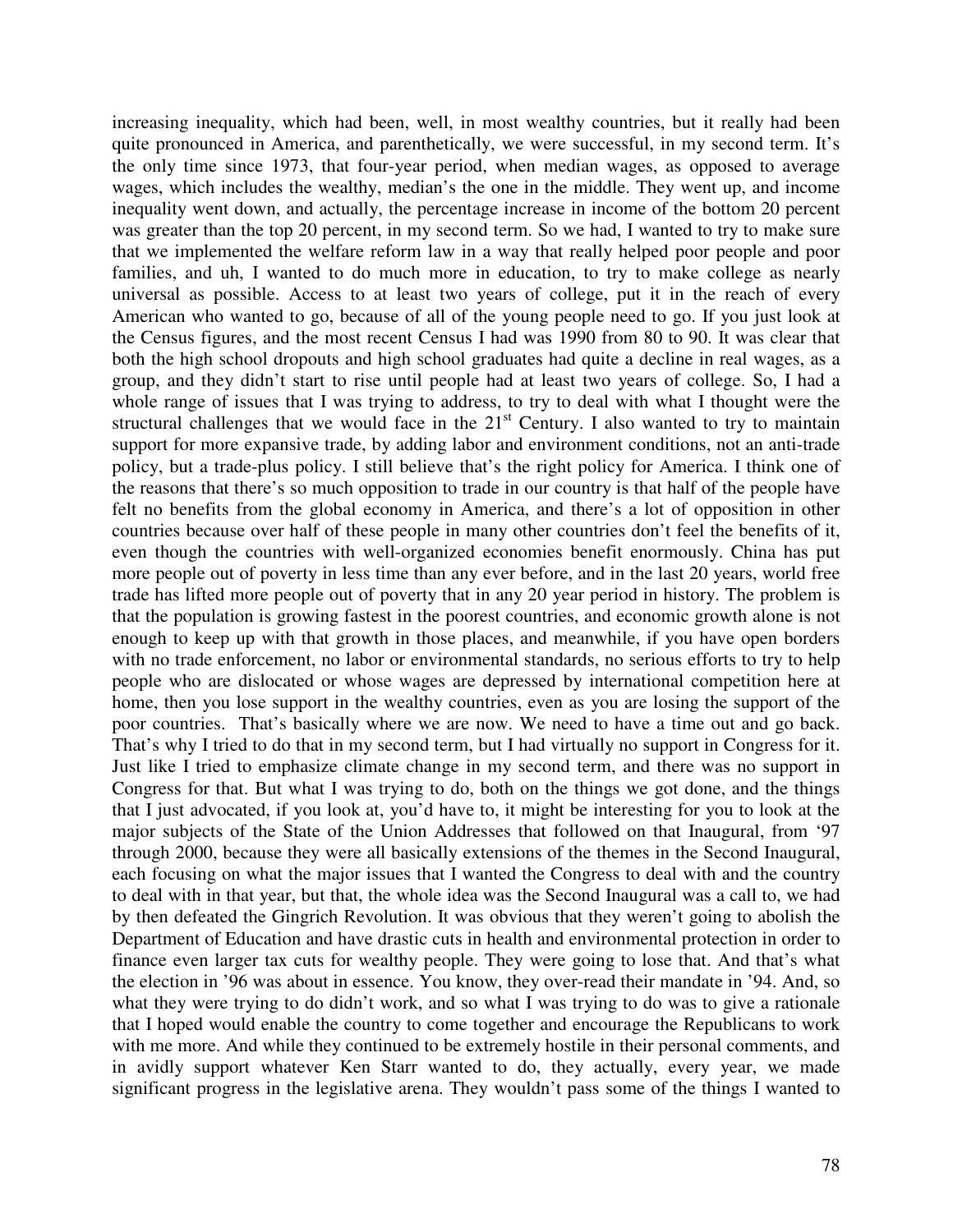pass. They never passed another minimum wage increase, we only passed one they wouldn't pass — an employment non-discrimination act against gays, they, you know, they, we had to do piecemeal healthcare reform. But, we got the balanced budget bill, we got the children's health insurance bill, which was the biggest expansion of healthcare since Medicaid. Five million kids got insurance, we got enormous, uh, I've got a booklet here, I'll give you too. We've got, I've got a little book of all of the accomplishments of the administration, so you can see which ones happened in which years. It might be worthwhile. I'll give you a copy of it before you leave. But, we had the biggest expansion of college aid since the GI Bill at the end of the World War II. And we passed a lot of important international legislation. We passed the Millennium Debt Relief initiative, which was the biggest thing that had been done for poor countries in a long, long time. And I continued to be able to do a lot of things by executive order on the environment, not legislatively, but by executive order. And, so while their rhetoric, the partisan rhetoric on their part never cooled down, even after they got beaten in the impeachment and they lost the midterm elections of '98, which parenthetically, was a truly historic hour. I don't know if you know this, but when the Republicans lost the Congress this time, President Bush said this was normal by historic circumstances, and for the sixth year of a Presidency, it was. I mean, I think over time, the President's party has averaged losing like 30 seats in the house, and 4 seats in the Senate. It was actually better this time because this is the most protected Congress as a result of redistricting in history, so if we'd had the '94 redistricting, we would've won 40 seats or more. But still, that's true. In '98 , when they were trying to impeach me, they outspent us 100 million dollars, and all of the commentary said that they were going to win 25 to 30 seats in the House and 4 to 6 seats in the Senate, because they, we had more Senators up than they did. They won no seats in the Senate, and we won five of the seats in the House, because we ran a totally positive campaign and we had an agenda. That had not happened since 1822, when we were essentially a one-party country. So the public supported what I was trying to do, all the way through. They wanted a more unified country. They wanted a government that was working for them, and what I was trying to do in the inaugural was to say, "I'm going to try and give you that sort of government, and I'm going to try and give you that sort of country, and I'm going to do my best to be a unifying figure, no matter what they do or say, and I hope they'll vote, they'll come with me." And then I tried to outline, at least in general terms, the areas in which I wanted them to be most active.

*David Helfenbein*: So you think that the 1990s were an echo of the 1960s? How much do you think the 90s were an echo of the Civil Rights Era?

*President Bill Clinton*: Oh, well, I think the Republican Party, starting under President Reagan basically, was taken over by, he was a perfect leader for them because he was a likable man, I liked him very much, and he was from California, and he was a smooth, you know. But the guts of it were conservative white Southerners. White Southern Protestants, and their allies. You know, Gingrich from Georgia, Armey from Texas, DeLay from Texas, and they, and their supporters, and they basically, when I was a boy, were in the Democratic Party, going back to the Civil War because the Republican Party was the party of Lincoln. The Republican Party stopped being the progressive party of America after Theodore Roosevelt left office. They were never the progressive party, although Richard Nixon and Dwight Eisenhower were practically socialists compared to the people that run it now. They were much less conservative than these people are, but the, they, and a lot of those people were reacting to the ''60s, they became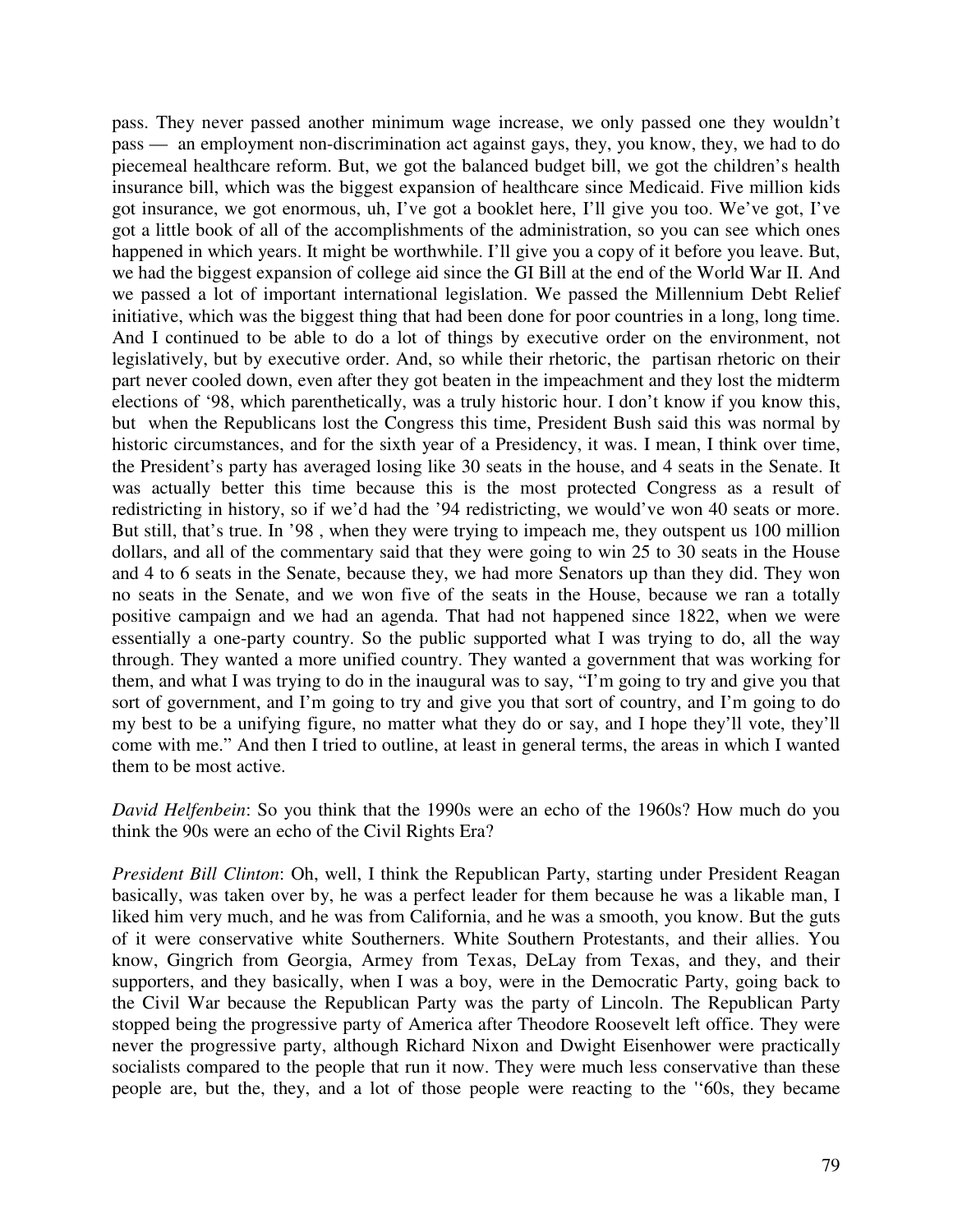Republicans because of the Civil Rights Movement. And basically, that's the culture in which I grew up, so I understand it, and one of the things that their politics have always valued is an enemy. They always have to have an enemy. They need an enemy to sort of polarize people, divide them, keep them torn up, and upset, and that's again, it's most effective when they're in opposition. When they get in, and have to govern, most people don't like that very much, but it's when they feel insecure or uncertain, then that sort of appeal works better. That's why I think it worked for them in 2002 and 2004, in spite of the fact that the American people didn't necessarily agree with them on the specifics and the details. 2006 was the first election we've had that's really a post 9/11 election, where the voters were kind of free to think about, "what do I want positively for my country? What do I believe in? What direction do I want to go? What's going on that I don't like?" You know, they can suspend their fears and feel free to make choices, and I think that's what I was trying to get at in '96. And there was a huge amount of, if you look at, when I left office, the DLC published a survey that said that faith in government had increased dramatically in the 8 years when I served, because we saw it, among other things, as a job. You know, I thought I was supposed to get up and go to work every day, and get something done for the American people, and I was not particularly interested in, you know, demonizing them or keeping people torn up and upset all the time. And I think that, you know, it was very, it worked, it was effective.

*David Helfenbein*: You talk about your youth. How did your youth shape your political beliefs and career, especially in regards to civil rights?

*President Bill Clinton*: Enormously. I was formed by the direct impact of the Little Rock Central High School crisis, and by Martin Luther King, and the whole Civil Rights Movement, and also by the influence of my family. You know, my grandparents were just poor, relatively uneducated, white Southerners, and unlike most relatively uneducated white Southerners, they were very strongly supportive of equal rights for African-Americans. And they had a big impact on me, and I just, I'd always felt that way, and it was the defining issue of my childhood. Even more than the Vietnam War was. I was older when that happened, you know, in college. But I think that it was, I think that for a lot of conservatives, who were not necessarily mean-spirited, but voted with the Republicans, saw the '60s as more negative than positive. They just saw it as a period, they weren't necessarily racist, they just saw a lot of social breakdown, they saw the riots in the cities, and they saw the protests, and they saw the breakdown of the family, you know, they saw those things, and they attributed it to erroneous government policies in stuff regarding society, and so the conservative rhetoric had a lot more appeal to them. And I think that, so, I don't mean to say that everybody that voted with the Republicans was, you know, they weren't all like their political leaders. But we've seen in Washington, but until they had to leave, DeLay was the heart and soul of their Congressional strategy. But there were a lot of really good people who followed them, who were just old-fashioned straight-laced people who didn't get anything directly from the government; at least they didn't perceive that they did, anyway, and they wanted to live in a more orderly country. And I think there was a sort of backlash from the '60s. And then there were people like me that think there was a lot more good than bad in the '60s. It was the period of the Civil Rights Movement, the rise of the women's movement, the nascent environmental movement, which really took off in the '70s, young people were very active in politics. I just think that there was a lot more good than bad. And the peace movement also did more good than bad. Yes, there were excesses, but it was a turbulent time. The excesses were in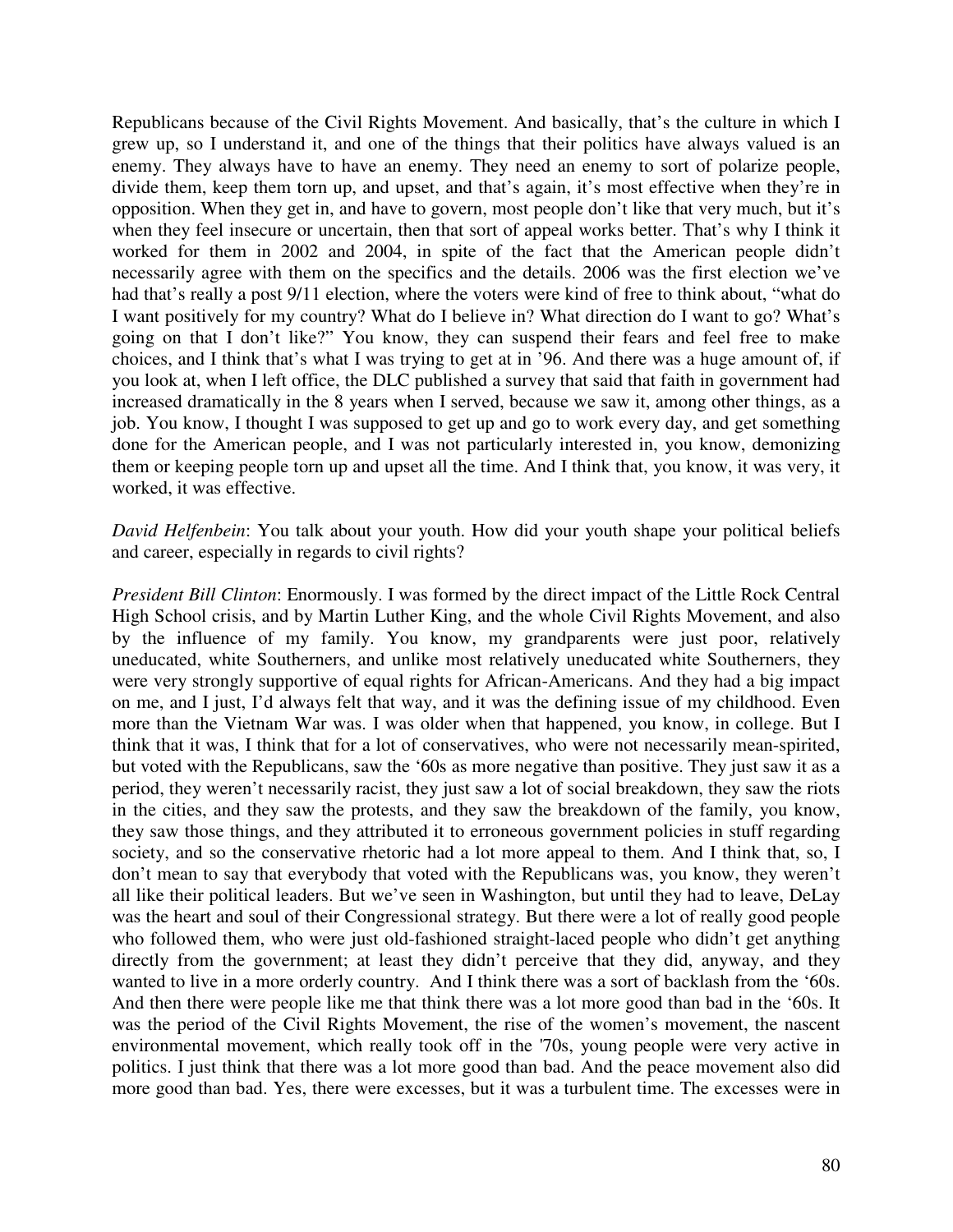reaction to things that our government was doing that were excessive, and problems in our society that were profound, and it's difficult to make those changes without the kind of emotional strains on a society that we saw. And, in my memoir, you ought to read it, at the end, I basically say, that when I served, I thought that people who looked back at the '60s and saw more good than bad tended to be Democrats, people who saw more bad than good tended to be Republicans. But for me, I don't think any of my policies, or the way that I governed was in reaction to the '60s. It had lots more to do with my personal experience of growing up in Arkansas, trying to solve problems, and serving as the governor of a small state, where I had to constantly try to unite diverse groups of people and conflicting interests, and get people to sit down together and talk through their differences, and work to an acceptable conclusion. So, I never saw myself as some sort of a reincarnation of a '60s figure. That was a cartoon that was put on me, by my adversaries to try to undermine my ability to win elections and be effective once I got to be President. And, I didn't take any particular offense at it. It's the way they thought, and it's the way they did their politics, and it worked so well for them that in Presidential election after Presidential election after Presidential election that I got what they were doing, but I think they got increasingly more frustrated when it didn't work. If anything, I think they were dominated by their sort of '60s construct, and because I'd grown up in the South with people who were extremely skilled at keeping people torn up… I've said all the time: I knew it when I saw it, and I was able to react to it in a positive way.

*David Helfenbein*: Why do you think that you have been a polarizing figure in politics? I've heard you answer this, sort of, on the news in some stories.

*President Bill Clinton*: Well I think, I really believe it's more, um, I think that, in the beginning, it was because, well, let me back up and say…If you look at this, if you look at the Democrats who ran and lost, Jimmy Carter for re-election, Mondale was never in the race so it's no difference, Dukakis, if they'd won, they would have all been polarizing figures, because the strategy the Republicans sought was to go after them personally. There was something wrong with their values, or their strength, or their this, or their that, and they tried to turn them literally into two-dimensional cartoons. That's what they tried to do to me, and I think that, frankly, I became polarizing to them, because I beat them. You know, and they literally, a lot of them, I heard many conversations, where people that talked to them, said -- the various active Republicans in Washington, they really didn't think they'd ever have another Democratic President. They thought they'd found a formula to put us in a cookie cutter, and they couldn't put me in the cookie cutter. I mean, I was just as anti-crime as they were, I felt just as strongly that people who on Welfare that could work should work as they did, I believed in a strong national defense, and I was more fiscally responsible than they were. But, I did things that drove them crazy too. They didn't like the fact that I was pro-choice, that I thought that we should cut taxes on the working poor, and that wealthy Americans should pay their fair share, should pay over more, that made them mad. They didn't want to break the monopoly of the health insurance companies on healthcare coverage, even if we had people who didn't have coverage, and the costs were bankrupting the economy. I think a lot of them thought I was a liberal in moderate's clothing and they didn't like the fact that I was for gay rights. I think that drove a lot of them to see me as a polarizing figure. But my style wasn't polarizing. I didn't, you know, they got mad when I answered their attacks. They acted like I was a negative politician because, when they attacked me, I answered back and kept them from defeating me. But I didn't start any of those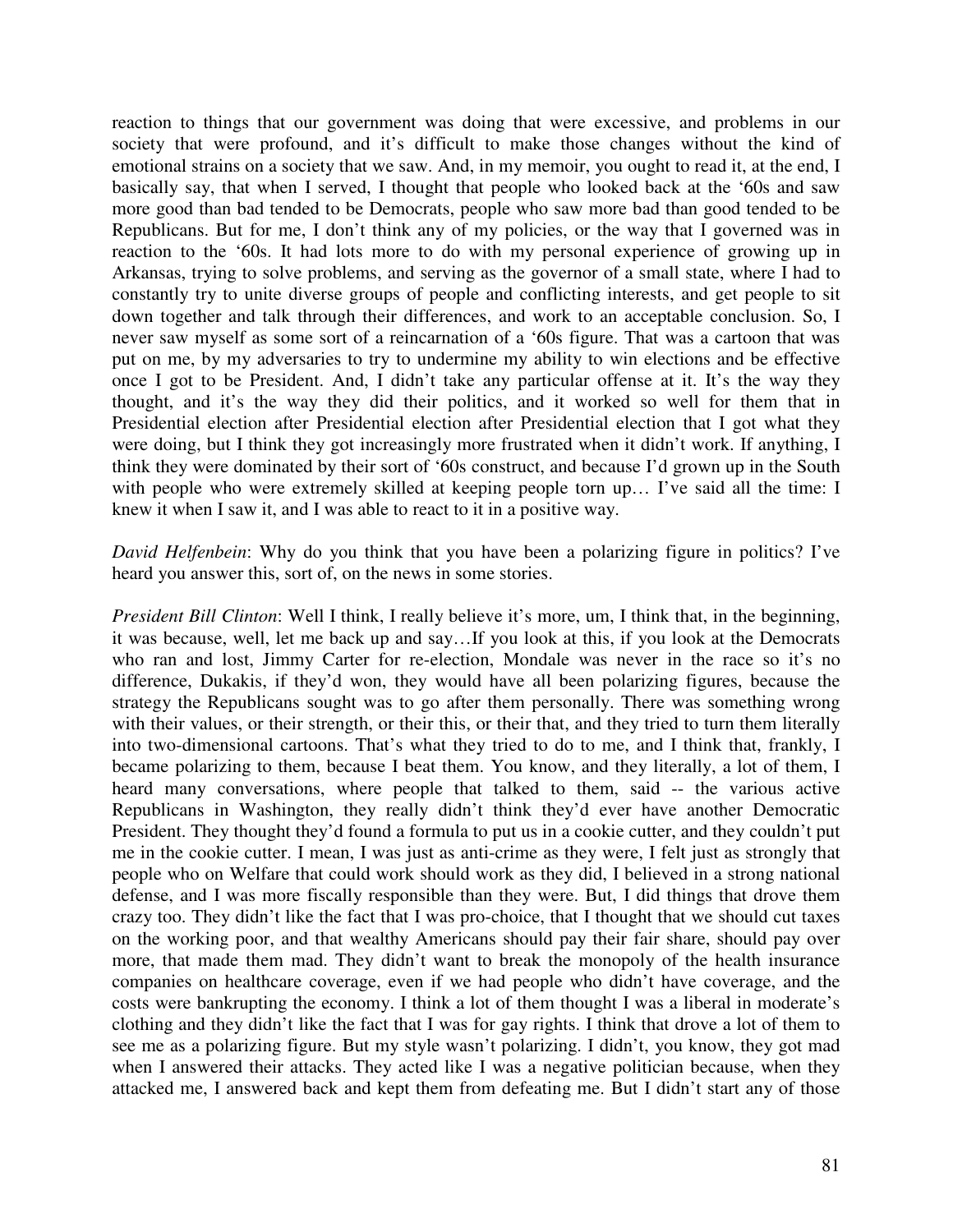fights. They came after me, even in the primary. You know, so, I basically think I wouldn't have been viewed as polarizing if I'd lost. I just think that they had a game plan, and they carried it out, and you know, if you go back and look, they did their best to deny me the so-called Presidential Holiday. You know, no free time, attacking from the beginning, deny his legitimacy. And they promoted this canard that I would not have won had Perot not been in the race, which is factually untrue. The post election polls show that the vote would have been divided 10 points for Bush and 9 points for me, and I would have still won by five points, which is a lot in a Presidential election.

*David Helfenbein*: You talk a lot about reaching out to the other party. You said that before and explicitly in your speech. What was your view on the Republican Congress at the time of that speech?

*President Bill Clinton*: Well let me just say this -- I do think that I made one mistake. When I listened too much to the- the Democrats had been in the majority so long in that Congress, that I didn't reach out to them as much as I should have right after the election, because I had the Democratic leaders come down and meet with me, and all of my advisors said that's what I had to do, because otherwise they would be offended *–* and I made a mistake in that. I went to see the Republicans when I went to Washington, but once I got there, it was unbelievable. I mean, they told me they would never, none of them would vote for the budget, there was no point in even talking about it. They were telling me that *–* the Republicans did. And so, you know they, and Newt Gingrich had basically been very effective, became Speaker basically, by dislodging the more moderate Bob Michael, by opposing Bush's new 5% gas tax in the budget deal in 1990. So, I don't think I did a really good job in the beginning, but I don't think it would have mattered. For example, Bob Dole, the only time Bob Dole ever told me anything he didn't do was on healthcare. I offered to write a healthcare bill with Senator Dole, and submit a bipartisan bill. And, uh, he said, "No, go on, put one in, and then we'll work one out together." And then he got a memo from William Kristol that said, "if you let Bill Clinton pass something on healthcare, the Democrats will be in the majority for 40 years, and you'll never get elected President." So, they made up their mind they were going to beat everything. And the, and they got, you know the health insurance companies spent all of the money lobbying, and the Harry and Louise ads and all that other stuff, and they just, and the mistake I made on healthcare was not just telling the American people that we had to wait till after the next election, and they'd have to decide, because the senators had a filibuster, and as long as they had more than 40 votes, they could always beat me, and there would be nothing I could do about it. Which is factually true. But this idea that it was some big government monstrosity hatched up in secret is simply, it's not, it's factually inaccurate. The bill actually took 3000 more pages out of the federal laws than it put in. And it's astonishingly similar to what was just done in Massachusetts, what's being proposed in California, and not altogether unlike the plan that Senator Edwards has just proposed. So, it's just that, the whole thing was, it's almost impossible to describe now, because my presidency is a part of history, but the Republicans thought it was like an alien event, they couldn't imagine that a Democrat could win the White House, because they thought that they had been so successful in convincing people that we were, you know, weak on national defense, never met a tax we didn't like, couldn't run anything, the government was responsible for all the problems of America. And all you had to do was put them in there to say they had the right base, and they would say the right things, and it was fine. They really believed they had a formula that would always work,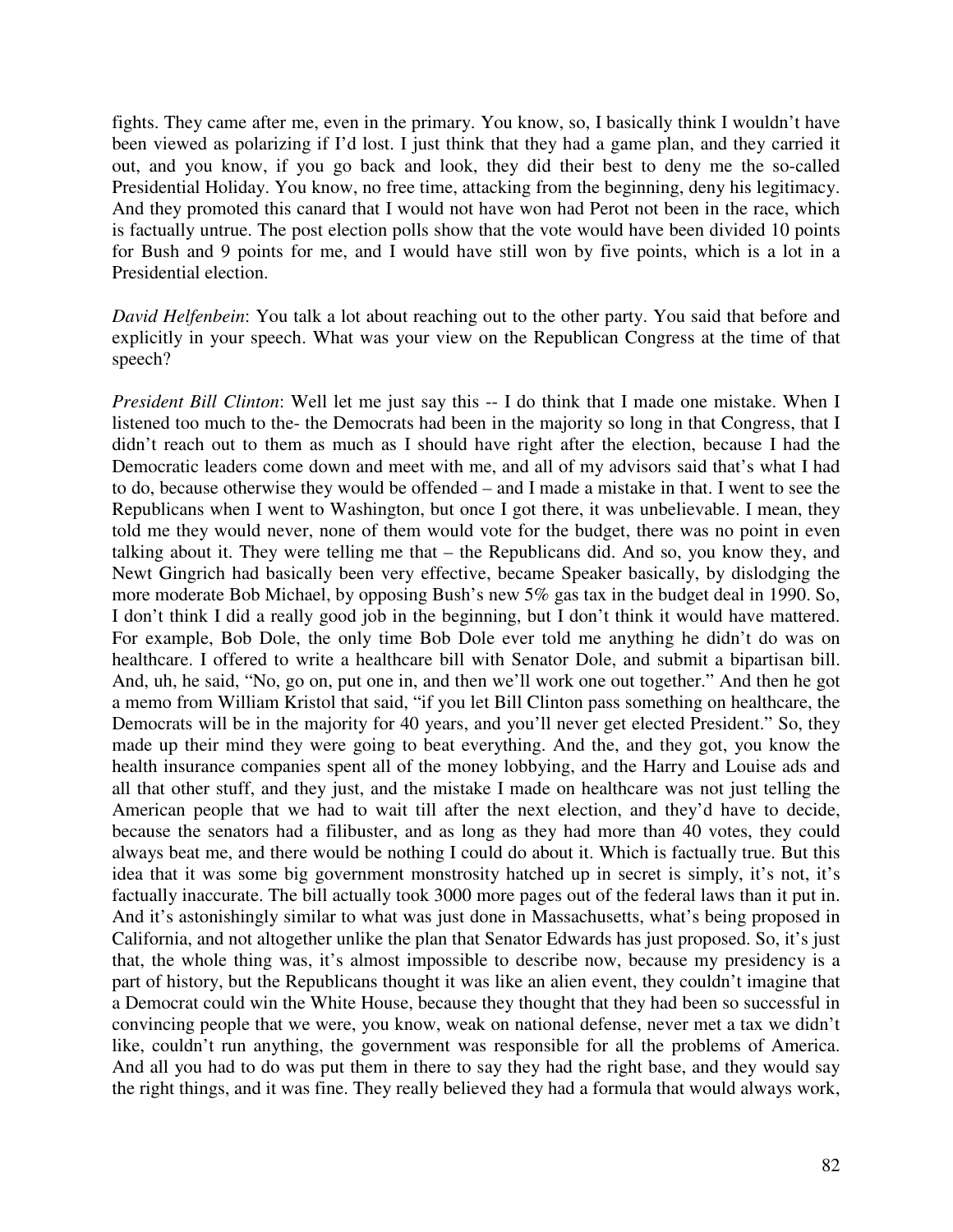and I think the main things is, while I was liberal on some things, like civil rights, and human rights for gays, and women's rights, I wasn't on other things, and it made it hard for them to turn me into a cartoon. And, you know, I think that was just eating at them the whole time, and then, even when they got the press to believe there was something to Whitewater, after I had already been exonerated by a Republican United States Attorney. A lot of people have forgotten this, but before there was ever a Whitewater special counsel, the Republican US attorney in Arkansas said that Hillary and I didn't do anything wrong. We had nothing to do with it. And he was pressured, just like the Justice Department pressured these 7 US attorneys. He was pressured by the first Bush Justice Department to name Hillary and me as persons of interest in the investigation, before the '92 election. Exactly what they're doing now. Hardly any criticism from the press. They thought that Presidential coverage was about scandal, and that's what they wanted, and even with that, they couldn't get the job done. And it just drove them nuts I think. But to me, you know, I just couldn't imagine why we were wasting all of this energy on all of this stuff. I just thought it was such a colossally stupid thing to do when the country had all these challenges, and when we could have legitimate debates over things that mattered that we really disagreed about and work out compromises. And so in the second term, we basically operated on two tracks. They continued to bash me in public. They all voted against, for example, they all voted against stopping the genocide in Kosovo. This, for example, they were just, anytime they could think of a posture that was anti, most of them did it. But underneath that, when we got down to the hardnosed budget negotiations, we did business. And we did some things they wanted, we did some things I wanted, we operated the country the way it should operate, and we made enormous progress in a whole range of areas in my second term. So it was almost like living in a parallel universe my second term. The politics and the rhetoric, and the press was one thing, and what was actually happening for America was another, and when we'd get something done, or when there was some big step forward, then it would break through, and the public would see yes, we were still on track. It was fascinating.

*David Helfenbein*: I have four more questions. Number one, how did these three men inspire you: Franklin Roosevelt, John Kennedy, which all of us kind of know, and Martin Luther King?

*President Bill Clinton*: Well, Roosevelt, was sort of a, when I was born, Truman was President, and he was from Missouri next door, and we all, everybody loved him, so I was raised admiring him. But Roosevelt was sort of a -- almost a mythic figure to working people and rural people in the South. Keep in mind Arkansas had at the end of World War II a per capita income that was only 56% of the national average. Second poorest state in the country after Mississippi, and more than one in four of our people were out of work during the Depression, and people were hungry, I mean literally hungry. So, when Roosevelt visited Arkansas during the Depression, people didn't, he had to drive across dirt roads, and they, people didn't have enough money to paint their all their houses. They distributed whitewash, and people painted the fronts of all their houses out of respect for Roosevelt, so when he drove by, he'd see good houses. I mean, he represented to me, in the received memories I got of Roosevelt, primarily from my grandfather, and from my mother's brother -- my grandmother's brother. And those, that whole group, somebody, a government that cared about people, and that did things. Roosevelt was always to me about doing, you know that the job... Yes, you were supposed to speak and inspire people, and lift their spirits, but you were supposed to be able to do that because you actually did things. And Roosevelt to me was always the great experimenter, the great doer, the activist. You know,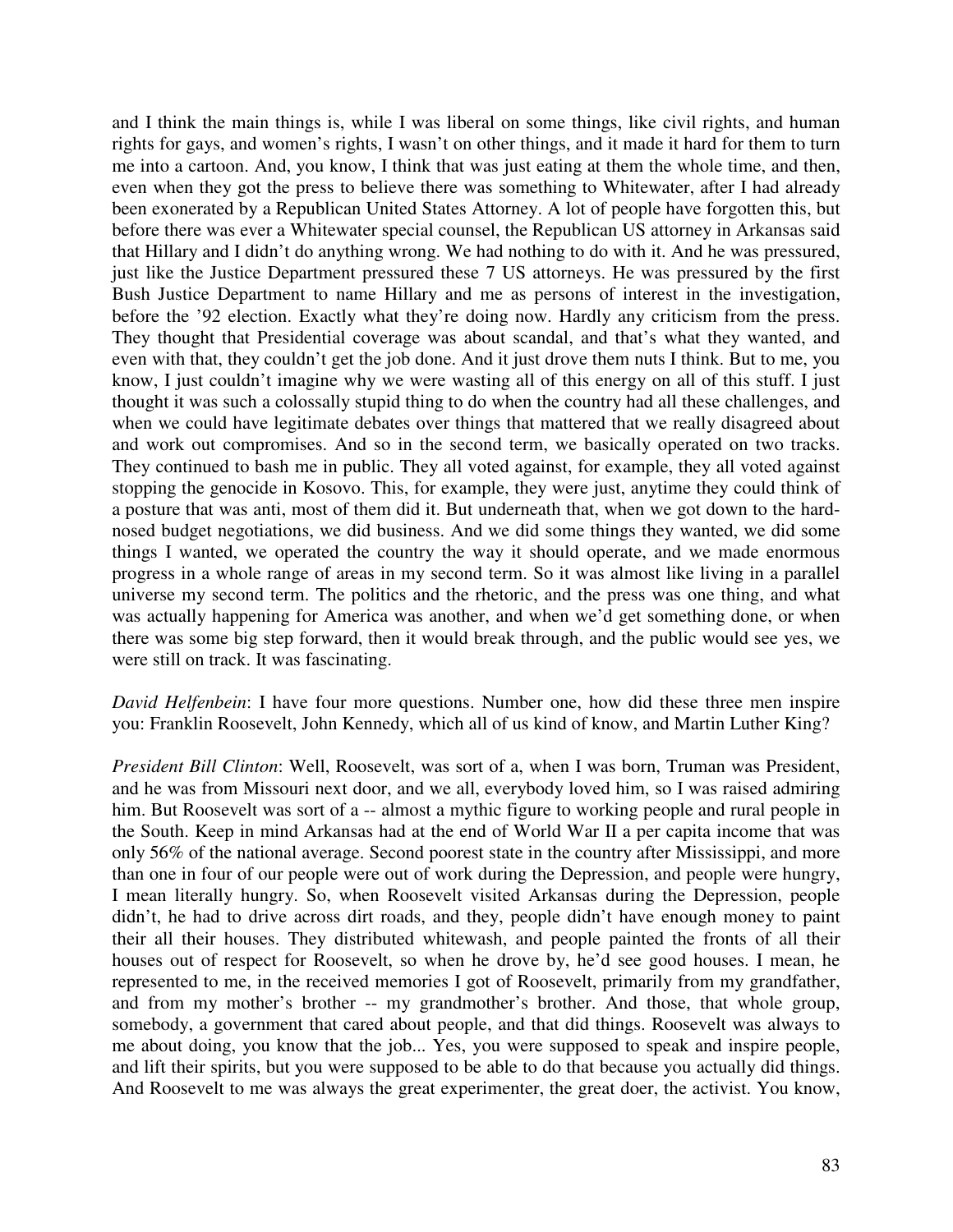if this doesn't work, try something else, and keep going. I always loved that about him. It was thrilling to me. Everything I ever read about him or knew about him from that day to this day was mostly about that. Kennedy I liked because he -- actually, when Kennedy started running for President, I supported Johnson, because he was a Southerner, and because, even though it was weak, he had at least made possible the passage of the '57 Civil Rights Act, as a Democratic majority leader to Eisenhower, and so I always- I liked Johnson, but when it was obvious he wasn't going to win, I had always been impressed with Kennedy, because I had met him, you know, in '63 and I thought he was a doer. You know, I just, yes, I liked the fact that he was young and attractive and all that, but I liked the fact also that he had been brave in war, he had seen the world, he was interested in America having a positive role in the world. I love that all those people in Latin America, after he started the Alliance for Progress, had his pictures up in there houses and stuff. And I like the fact that he didn't back off when the Southerners tried to stop him from integrating the colleges and universities. You know, his Justice Department enforced the Civil Rights laws. I liked that. It meant something to me. So, I liked him because I thought -- I was much more into his substance than his style. I thought he had a good mind and a good team and that he was trying to do good things for America. I also have to tell you that I was a devoted supporter of Robert Kennedy's campaign in '68. I think if he -- he was really the first new Democrat. He was the first guy that tried to get working class rights that we already started losing to the so-called Reagan Democrats. We'd already started losing to people like George Wallace, people that hated school busing, and all that sort of stuff. Kennedy explicitly reached out to them and tried to touch them and bring them in, without renouncing his support for civil rights, and for poor people. He tried to build a broad base, of middle-class and poor people in America. And, he also was for Welfare reform. He though people on Welfare who could work should do it, and he was for economic incentives in the inner cities and poor rural areas to give people the means to support themselves. Same sorts of things I did when I was President. So, in the specifics of his programs, Robert Kennedy was really important in my life, and important to me, and I was devastated when he was killed. I thought, you know, he was very important. And Martin Luther King, I thought was the greatest American of my lifetime. I think the speech he gave at the Lincoln Memorial was the most important political speech of my lifetime, and I think the vision he had- the thing I liked about King was that he instinctively was not just, you know, he was instinctively what I would call a synthesizing thinker. He was always trying to put things together. The relationship of racism to poverty, to injustice, to our misguided policy in Vietnam. He was always trying to put people together, to build alliances, to find ways of…reconciling ways. So…and I liked that, and he was heavily influenced by Gandhi, which, who I think is probably the greatest person in, on Earth in my lifetime. He was killed when I was very, very young. But I spent my whole life trying to put things together and trying to overcome people who were trying to tear them apart. That's the way I saw it anyway. I still believe that, so, King had an effect on me in that sense that was greater than any of the others, because of what he represented.

*David Helfenbein*: What did the Bridge to the 21<sup>st</sup> Century represent, and did we actually build and cross that bridge as you had imagined we would?

*President Bill Clinton*: Well, as I said, I saw my first term as basically getting America in order again, getting America to work again. You know, putting the American people back in charge of their government, putting the American people back in the center of public decisions. That's the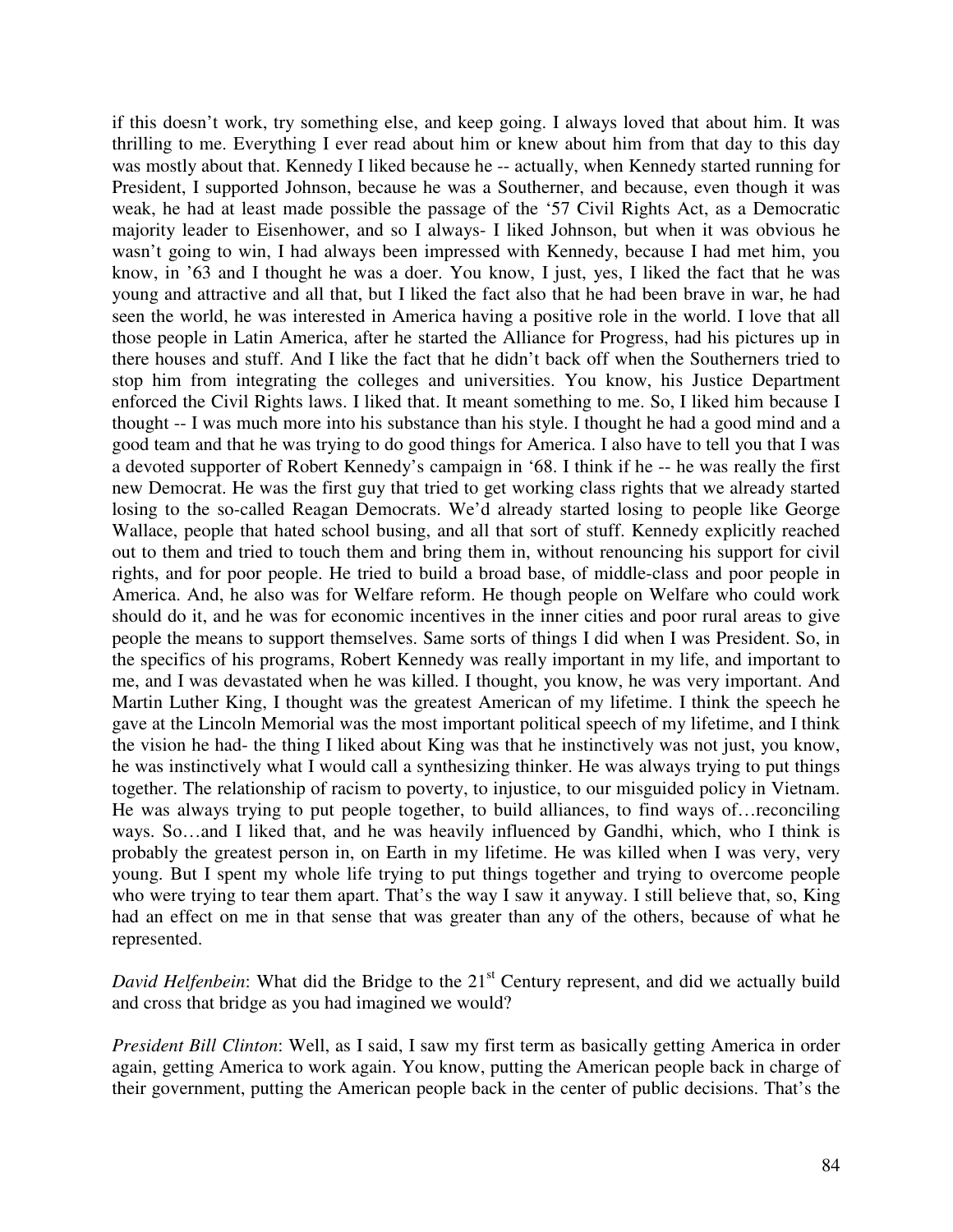way I saw it. So I wanted my second term to try to use the prosperity that we had to deal with some of the longer-term challenges that we faced -- with the economy, with education, with the environment, with foreign policy, and to do as much as I possibly could on healthcare. I also had a plan that would've totally solved the Social Security problem. Did we succeed? Yes and no. We did a lot on education, probably 85% of what I tried to get done, some of which was undone after I left office. We did an enormous amount on the environment, but not on climate change…just a little there because we had no support in the Congress and it required Congressional action. We did a lot on Civil Rights and human rights, but not as much as I wanted because I couldn't pass any legislation. We did, in foreign policy, we were by and large successful, although Arafat turned down my last peace deal in the Middle East, in the dumbest move, diplomatic move, certainly in my lifetime. Certainly, the most colossal blunder that any world leader ever made. That's what I believe. I think that, you know, an enormous amount of what has happened in the last several years can be tied directly to that. I still believe that the terrorists would have been active, and I don't, I think Al-Qaeda would have tried to hit us, but half the steam behind terrorism in the world would have gone out if we had made that peace and then begun building a cooperative future. Most of my foreign policy objectives, however, we were quite successful in pursuing. I think, I didn't get Bin Laden, and I regret that, but I would say we, the things that were left undone were energy and healthcare. We were moving towards economic justice, and I left them a plan, which they rejected, which would've totally solved Social Security. Basically, I wanted to pay the debt down, and take the public debt down to zero, and then we wouldn't have had the interest payments on the debt, and then I wanted to take the money that we would have spent paying interest on the debt and put it in a Social Security trust fund until there was enough to solidify it, and then they could give tax cuts, or spend it, or do whatever they wanted, you know, finance Medicaid, Medicare, whatever. We also took Medicare, which was supposed to go broke in 1999, and I took office in '93, and we took it up to 2027. I think it's actually a little less now, it's been eroded, but we did that. So, we didn't get the big -- I negotiated the Kyoto Treaty, but, and I would have felt satisfied if it had been ratified, but the Senate voted against it before I could even present it to them. And the public -- the mood just wasn't right. The economy was booming and (indecipherable). And people didn't know enough about climate change, and I couldn't generate enough interest in it, because of the way, because oil was cheap, and people didn't feel insecure about importing it the way they do now. So sometimes, you just have to lay these things out, and you know, when Theodore Roosevelt was President, he talked about a lot of the things that were actually not done until Franklin Roosevelt became President. So, he had to wait more than 20 years, he was long dead then, but it took more than 20 years for a lot of that stuff to happen. And that's the way it is in the long stream of American history. Part of what -- The President is supposed to deliver are concrete results, but you're also supposed to tell people the truth about what you think the long-term challenges are, and hope that you can keep moving the country in the right direction to achieve them.

*David Helfenbein*: Last two questions. You demonstrate a remarkable fluency in Scripture in the rhetoric of your speeches. Did that come naturally to you? Does that come naturally to you?

*President Bill Clinton*: Yeah. I mean, I grew up in the Baptist Church. I was a regular churchgoer, but I also, uh, had a minister for many years who had a profound influence on me who stopped giving traditional hellfire and brimstone sermons, and instead, literally talked --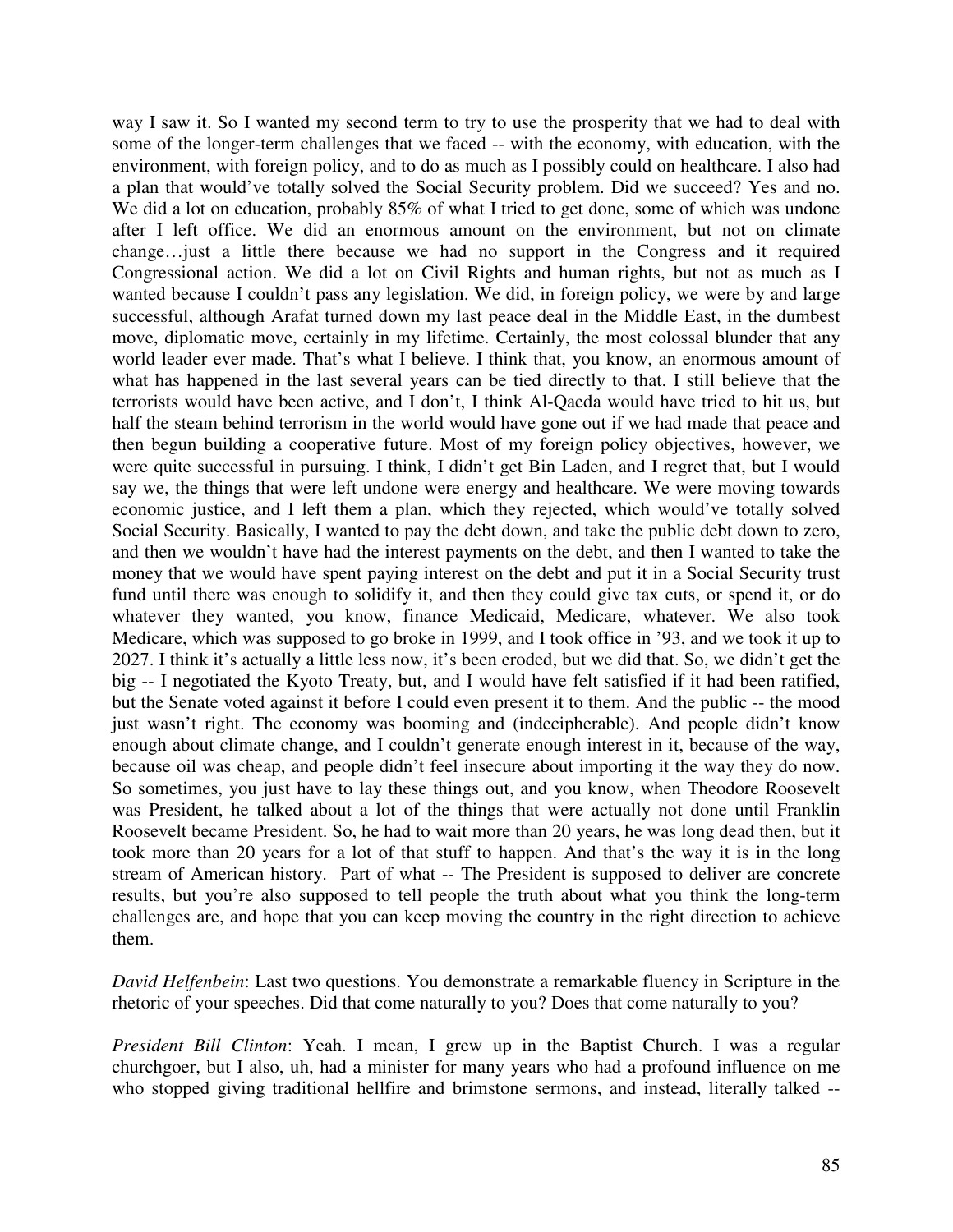every sermon was a dissection of Scripture. We'd go back to the oldest available text, usually in Greek, and tell you what it meant, and we'd -- I got very interested in it. And the whole time I was President, I continued to spend quite a bit of time reading Scripture. So it was natural to me, it wasn't anything that was -- you know, you can't fake that. People can tell if it's just a device that somebody else wrote in a speech for you. It's just part of my heritage. And it was a way of communicating with people that they could understand.

*David Helfenbein*: And my last question, on polarization in general. Do you believe that America is polarized? Do you think it was polarized during your term?

*President Bill Clinton*: Um, I think we, I think we can be polarized by politicians, but if you look at all of the surveys, roughly 70% of us want less polarization, and I think that, what I think is going on is that there are first of all, there are legitimate differences between the parties and among the American people over a lot of issues. And, when those issues, when you fight out an election, there's always going to be a lot of intensity, and that'll happen. But I think that what- I think that the rise of the far right in America, and it's dominance of American politics has measurably contributed to the polarization, because polarization for them is a strategy, you know, diminishing the integrity, the character, the strength, the values, of particular politicians, and the Democratic Party in general has been a critical part of their strategy. Newt Gingrich put out a little book of words and phrases that should be used to describe Democrats: "liberal", "sick", "pathetic", "weak." I mean, it works. It's a part of their strategy. And I think if you look at what the Bush administration did, questioning the patriotism year in and year out of anybody that disagreed with anything they wanted to do after 9/11, and politicizing that event, it didn't surprise me at all. It's a part of their strategy. There will always be un- but I think, and I think there's some really tough issues, for example, I think that abortion's the toughest issue in American public life, because most Americans feel ambivalent about it. Most Americans don't feel like we should criminalize the conduct of women and their doctors in the early stages of pregnancy. And most Americans wish there were far fewer abortions, and see them all as tragedies, unless the baby will certainly die, or something. So you have, when people feel ambivalent about an issue like that, or most Americans feel somewhat ambivalent about affirmative action. They want minorities to have, and women to have, a fair chance. But, if they think that if there's a quota system, when the economy is shrinking, not expanding, that some people are going to be left out who are treated unfairly, because they happen to be in the categorical majority, even though they personally are right. So, whenever you have an issue where people feel ambivalent, and there are lots of complicated issues in the world. Take the Patriot Act for example. After 9/11, most everybody was willing to take some new, more stringent measures to make America more secure. And the question was: "Will this measure fundamentally change the character of our country or compromise the future of our children?" So you have to ask yourself that. So you have to ask yourself that. So, some of this is in, uh we're in, anytime you go into a new era, where there's not a settled consensus, and you have a lot of things that people feel ambivalent about, they're vulnerable to polarization. When people feel insecure, they're highly vulnerable to polarization, and we had a few years where we felt insecure. But the majority of the public in both parties, and independents don't want, and yet, the Republicans have found that they can make somebody else polarizing by attacking them. That's why people say that Hillary is the most polarizing figure. She hasn't done anything to be polarizing; they have attacked her, and she has responded and not been consumed by it. But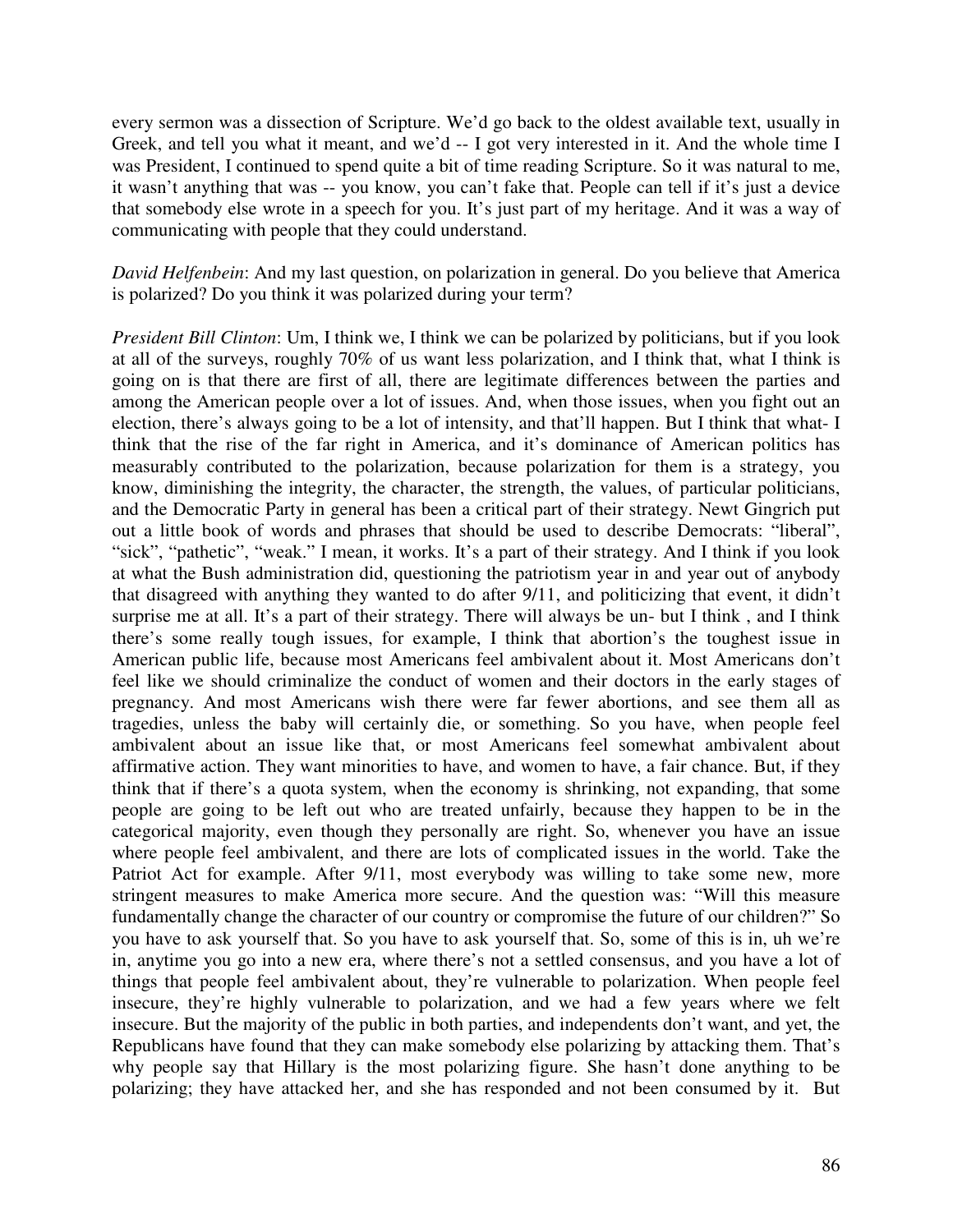that's the sort of thing that happens. There's no easy answer to this. We've always had contentious politics, but the times plus the rise of the right made that happen. I expect that this election season will be less polarizing, because I think, if you look at it, it appears to me anyway, that all the Republican candidates that are at least now, they're trying to be less polarizing. It's like they've got the message of the last election. So, I think maybe, this run we've had since the late 70s of the ultra-conservative, white, Southern Protestants driving the Republican Party to the right, and driving the polarizing strategy, and being benefited from it. See it's not fair for the American people to complain about something that worked. They kept on doing this because it worked for them. And I think the American press is not blameless in this either, because they have so much to cover, they kind of like the cartoons. It's easy if an issue's a cartoon, or a candidate's a cartoon, and they can attack someone personally in the press, or comment, you know, the columnists can. It's a lot easier than dissecting their position on healthcare or energy policy. You read, you ought to read, read the columns. Not- except for Tom Friedman, E.J. Dionne, and a few others, an inordinate percentage of the people who write columns about politicians are writing some something that in the end comes down to enabling them to make a personal judgment about them, which is more likely to be wrong than right. And I don't like that.

*David Helfenbein*: I cannot thank you enough…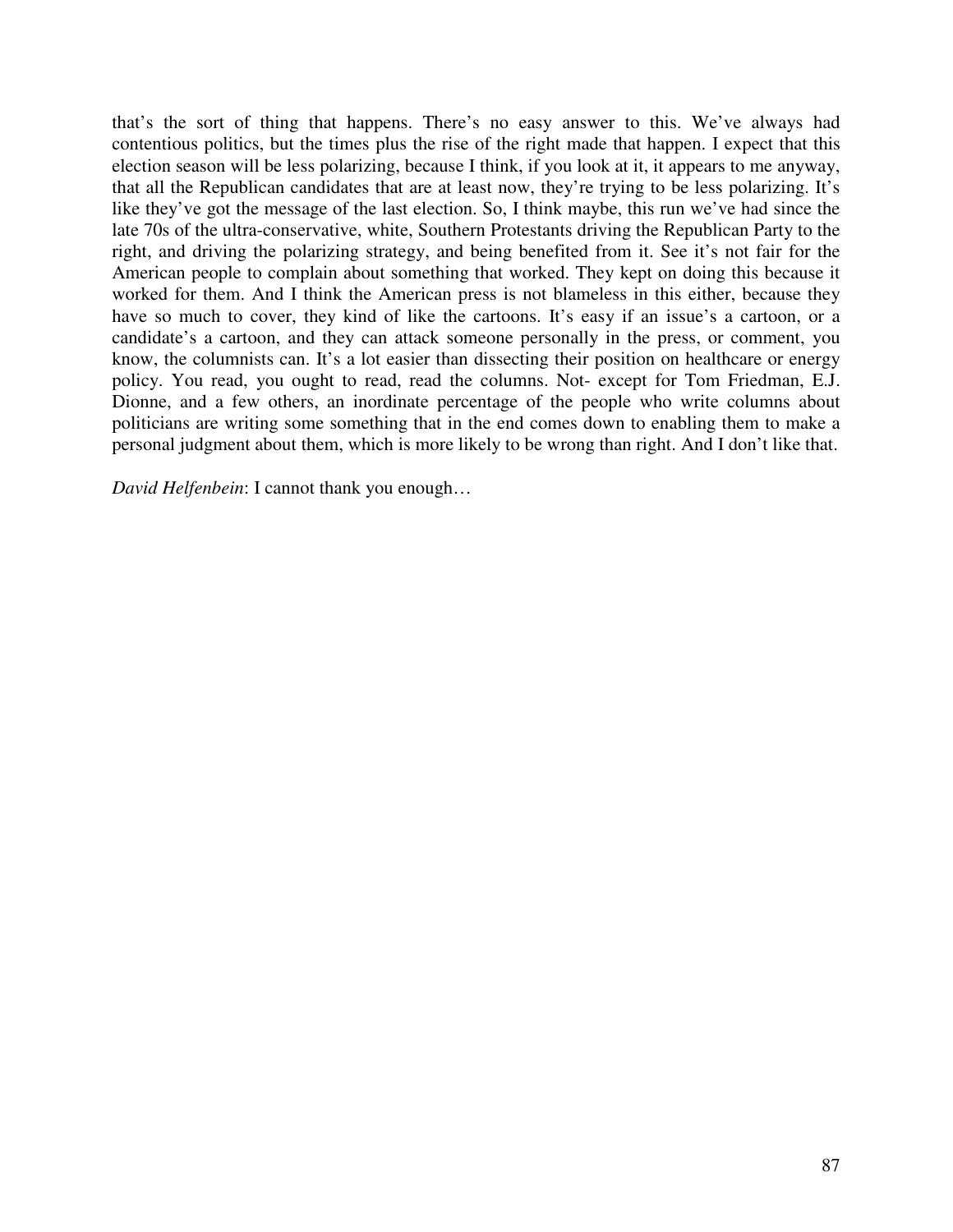## **References**

Baker, Richard A. Personal interview. 19 Oct. 2006.

- Brady, David W. and Hahrie C. Han. "Polarization Then and Now: A Historical Perspective." *Red and Blue Nation? Volume One: Characteristics and Causes of America's Polarized Politics*. Ed. Pietro S. Nivola and David W. Brady. Washington, DC: Brookings, 2006. 119-151.
- Brennan, Chris. "Voter turnout was, well, light." *Philadelphia Daily News*. 7 Nov. 2007. Philly.com. 1 Apr. 2008. <http://www.philly.com/philly/hp/news\_update/20071107\_Voter\_turnout\_was\_\_well\_\_li ght.html>.
- Brownstein, Ronald. *The Second Civil War: How Extreme Partisanship Has Paralyzed Washington and Polarized America*. New York: The Penguin Press, 2007.
- Bush, George Herbert Walker. Inaugural Address. Washington, DC. 20 Jan. 1989.
- Clinton, William Jefferson. Personal Interview. 17 Mar. 2007.
- Clinton, William Jefferson. Second Inaugural Address. Washington, DC. 20 Jan. 1997.
- Cohen, Jon, Anthony Salvanto, and John Sides. "Center Forum: Midterm Elections: Issues & Insights." The Washington UC Center, Washington, DC. 16 Oct. 2006.
- Cook, Charlie. Personal interview. 27 Oct. 2006.
- Dahl, Robert A. *How Democratic Is The American Constitution?* New Haven: Yale University Press, 2003.
- Diana C. Mutz. "How the Mass Media Divide Us." *Red and Blue Nation? Volume One: Characteristics and Causes of America's Polarized Politics*. Ed. Pietro S. Nivola and David W. Brady. Washington, DC: Brookings, 2006. 223-248.
- DiIulio Jr., John. Personal interview. 20 Oct. 2006.
- Dionne Jr., EJ, Alan Wolfe, and Karlyn H. Bowman. "American Politics and the Religious Divide." The Brookings Institution, Washington, DC. 26 Sep. 2006.
- Dionne Jr., EJ, Gregg Easterbrook, Jonathon Rauch, and Diana C. Mutz. "Do the Mass Media Divide Us?" The Brookings Institution, Washington, DC. 28 Nov. 2006.
- Dionne, Jr. EJ, Thomas E. Mann, Norman J. Ornstein, and Vin Weber. "Will the November Elections Help Mend The Broken Branch?" The Brookings Institution, Washington, DC. 31 Oct. 2006.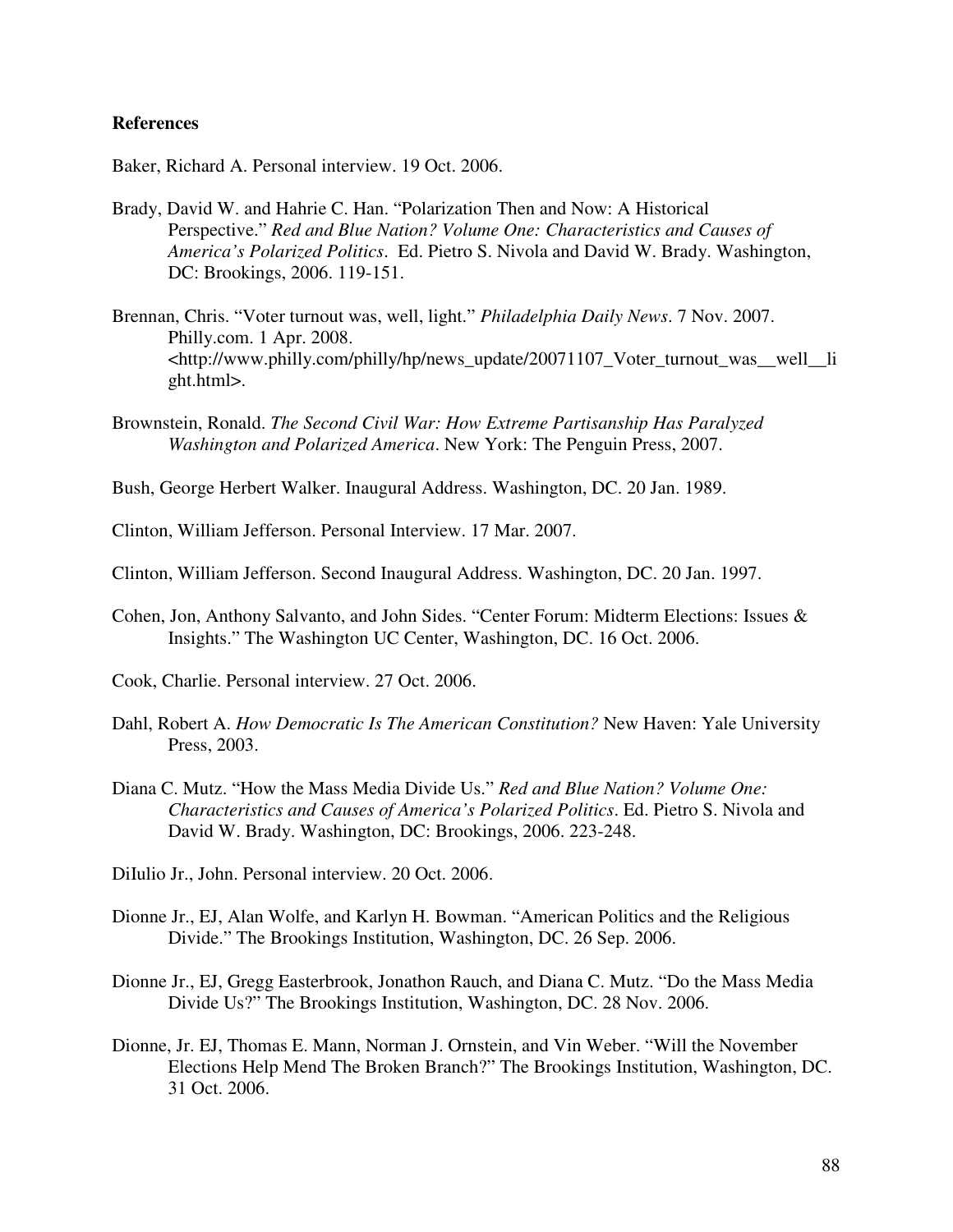Duffy, Jennifer. Personal interview. 26 Oct. 2006.

- EJ Dionne Jr. "Polarized by G-d: American Politics and the Religious Divide*." Red and Blue Nation? Volume One: Characteristics and Causes of America's Polarized Politics.* Ed. Pietro S. Nivola and David W. Brady. Washington, DC: Brookings, 2006. 175-221.
- Eisenhower, David. Multiple conversations. September 2006-April 2008. (David Eisenhower, my mentor and college advisor, had a profound influence on this paper, and his guidance and support throughout the process are most appreciated. I could not possibly document all the times that we discussed this particular paper in detail, so I am purposely leaving this documentation relatively vague.)

Eisenhower, David. "East Coast Studies." E-mail to David Helfenbein. 3 Apr. 2008.

- Eisenhower, David. "Political Polarization." E-mail to David Helfenbein. 8 Oct. 2006.
- Fiorina, Morris P. with Samuel J. Abrams and Jeremy C. Pope. *Culture War?: The Myth of a Polarized America*. Pearson Education, Inc., 2006.
- Fiorina, Morris P. and Matthew S. Levendusky. "Disconnected: The Political Class versus the People." *Red and Blue Nation? Volume One: Characteristics and Causes of America's Polarized Politics*. Ed. Pietro S. Nivola and David W. Brady. Washington, DC: Brookings, 2006. 49-71.
- Formisano, Ronald P. "The New Political History and the Election of 1840." *Politics and Political Change*. Ed. Robert I. Rotberg. Massachusetts: The MIT Press, 2001. 161-182. Google Book Search. 30 Mar. 2008. <http://books.google.com/books?id=NkI9i89sCH0C &pg=PA162&lpg=PA162&dq=1840+election+voting+surge&source=web&ots=joLr\_kb CHg&sig=cr8ZcdjTp8TJMIf3mRFl1UNQBTI&hl=en#PPA162,M1>.
- Galston, William A. and Pietro Nivola. "Delineating the Problem." *Red and Blue Nation? Volume One: Characteristics and Causes of America's Polarized Politics*. Ed. Pietro S. Nivola and David W. Brady. Washington, DC: Brookings, 2006. 1-47.

Galston, William A. Personal interview. 1 Nov. 2006.

Greene, David. Personal interview. 19 Oct. 2006.

Greenberg, Anna. Personal interview. 20 Oct. 2006.

Gregg Easterbrook. "Comments on Chapter 5." *Red and Blue Nation? Volume One: Characteristics and Causes of America's Polarized Politics*. Ed. Pietro S. Nivola and David W. Brady. Washington, DC: Brookings, 2006. 255-262.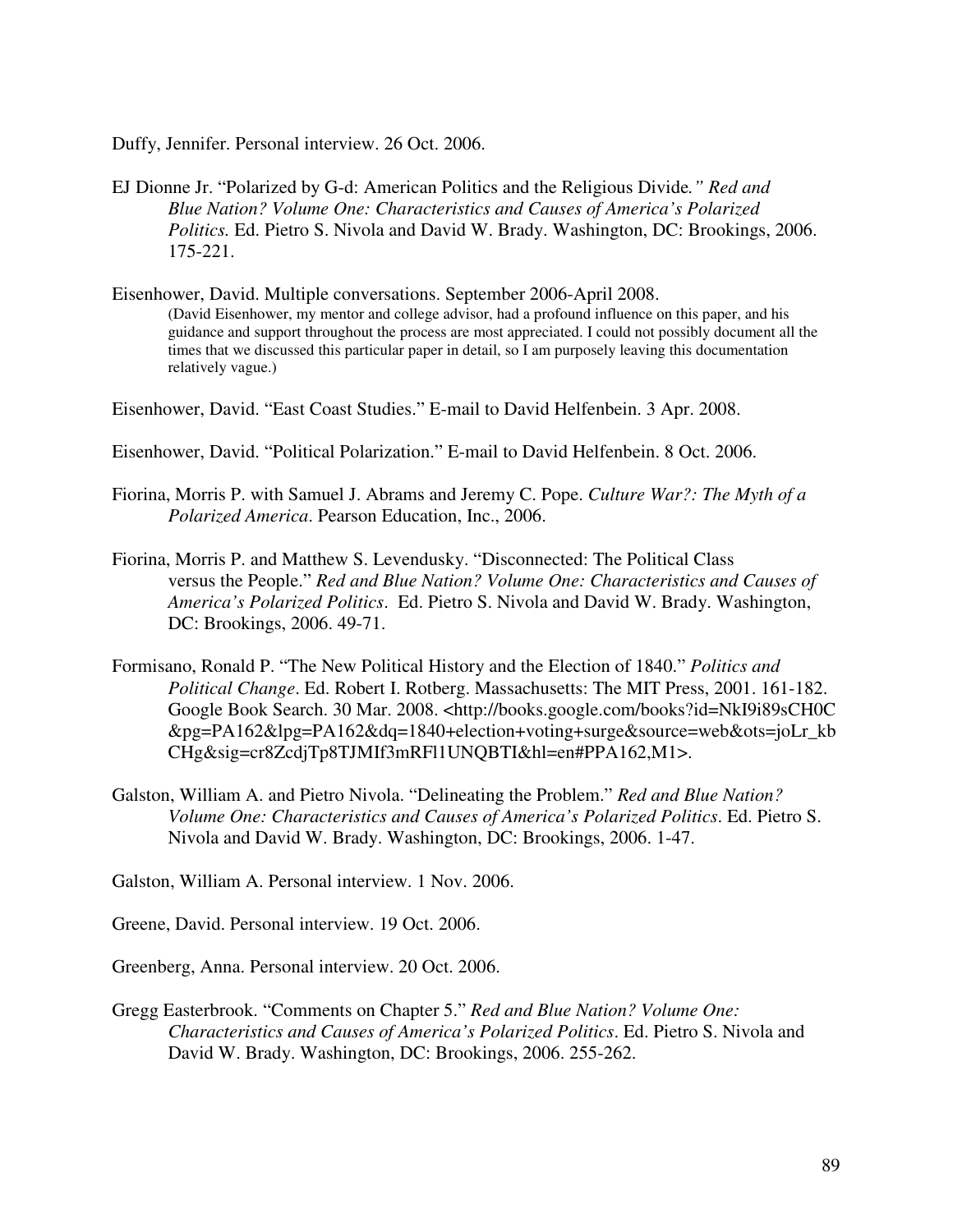- Halsall, Paul. "Ronald Reagan, A Time for Choosing, 1964." *Internet Modern History Sourcebook*. 1998. 6 May 2007. <http://www.fordham.edu/halsall/mod/1964reagan1.html>.
- Heclo, Hugh. "Campaigning and Governing: A Conspectus." *The Permanent Campaign and Its Future.* 2000. AEI. 11 December 2006. <http://www.aei.org/books/filter.all,bookID.188/book\_detail.asp>.
- Hoyt, Clark. "Class lecture for Albert Hunt's Class, Communications 323." The Annenberg School for Communication. Philadelphia, PA. 27 Mar. 2007.

Hunt, Albert. Personal interview. 3 Nov. 2006.

Huntsman Jr., Jon. Personal interview. 9 Nov. 2006.

Johnson, Lyndon Baines. Great Society Speech. Ann Arbor, Michigan. 22 May 1964.

Johnson, Lyndon Baines. We Shall Overcome. Washington, DC. 15 Mar. 1965.

Jones, Charles O. *The Presidency in a Separated System.* Washington, DC: The Brookings Institution, 2005.

Kennedy, John Fitzgerald. Inaugural Address. Washington, DC. 20 Jan. 1961.

Kennedy, John Fitzgerald. "Address to the Greater Houston Ministerial Association." Houston, Texas.12 Sept. 1960.

King, Martin Luther. "I Have a Dream." Washington, DC. 28 Aug. 1963.

King, Martin Luther. "I See The Promised Land." Memphis, Tennessee. 3 April 1968.

Layman, Geoffrey C., Thomas M. Carsey, and Juliana Menasce Horowitz. "Party Polarization in American Politics: Characteristics, Causes, and Consequences." *Annual Review of Political Science*. Vol. 9. (2006): 83-110.

Lewis, Ann. Personal interview. 13 Oct. 2006.

Liss, Kehnemui Sharon. "Bush Goes On Offensive Against 'Cut and Run' Democrats." 29 Sep. 2006. *Fox News*. 10 Dec. 2006. <http://www.foxnews.com/story/0,2933,216417,00.html>.

Leopoulos, Paul David. Personal Interview. 9 Mar. 2007.

Lincoln, Abraham. First Inaugural Address. Washington, DC. 4 Mar. 1861.

Lindsey, Bruce. Personal Interview. 9 Mar. 2007.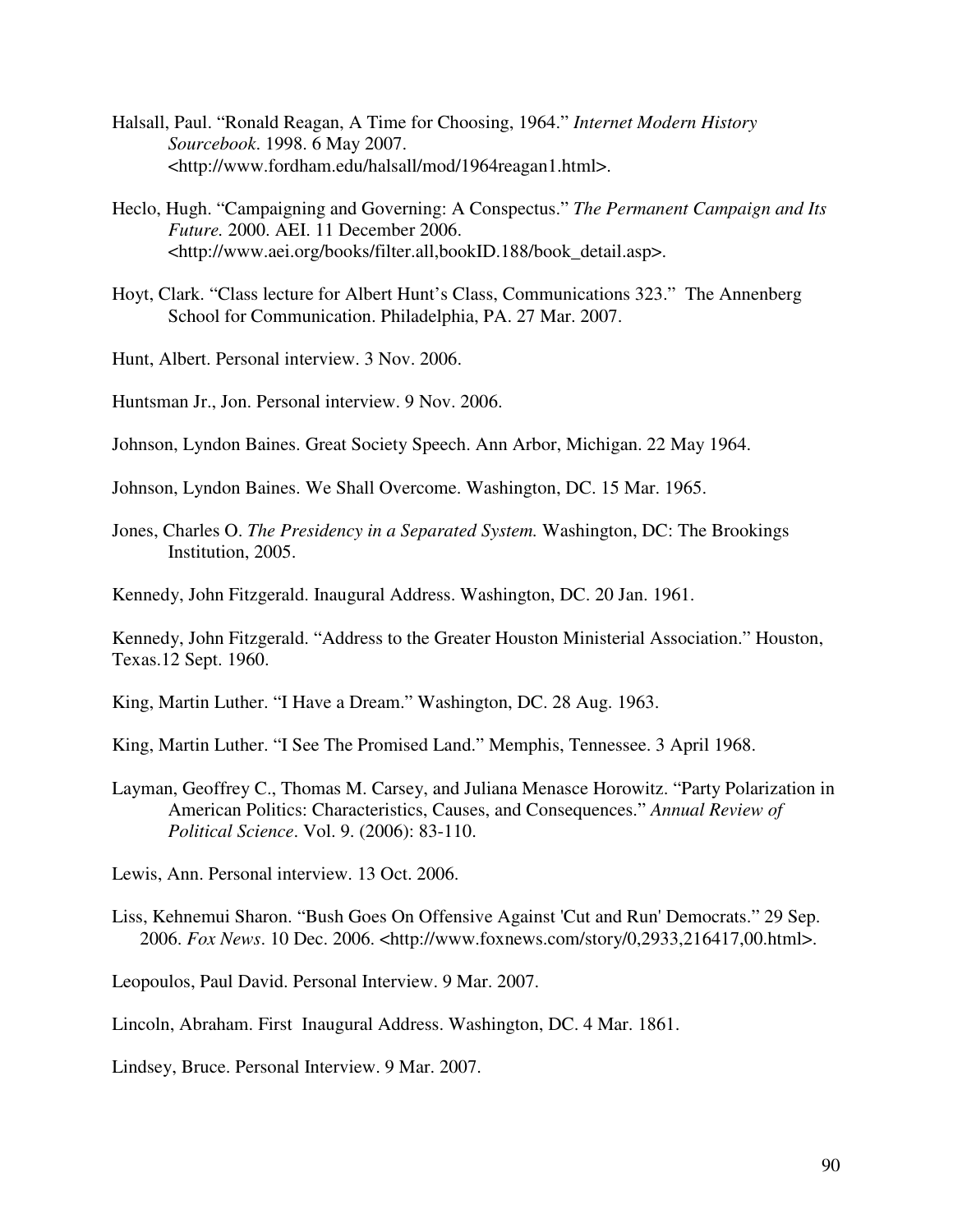*Little Rock Central High School*. U.S. Department of the Interior, National Park Service.

- Madison, James. "The Federalist Papers: No. 10." 2007. *The Avalon Project at Yale Law School*. 30 Mar. 2008. <http://www.yale.edu/lawweb/avalon/federal/fed10.htm>.
- Mann, Thomas E. "Polarizing the House of Representatives: How Much Does Gerrymandering Matter?" *Red and Blue Nation? Red and Blue Nation? Volume One: Characteristics and Causes of America's Polarized Politics*. Ed. Pietro S. Nivola and David W. Brady. Washington, DC: Brookings, 2006. 263-283.
- Mann, Thomas E. and Norman J. Ornstein. *The Broken Branch*. New York: Oxford, 2006.
- Miller, Warren E. "The Puzzle Transformed: Explaining Declining Turnout." *Political Behavior*  1992: 1. JSTOR. JSTOR. University of Pennsylvania Library, Philadelphia. 1 Apr. 2008.
- Nivola, Pietro S. "The Brookings Institution Policy Brief #139: Thinking about Political Polarization." The Brookings Institution Policy Brief. January 2005. The Brookings Institution18 Oct. 2006. <http://www.brookings.edu/comm/policybriefs/pb139.pdf>.
- Nivola, Pietro S. "Thesis Question." E-mail to David Helfenbein. 30 Mar. 2008.
- Nivola, Pietro S. and William A. Galston. "Research In Progress Lunch: Depolarizing American Politics." The Brookings Institution, Washington, DC. 15 Nov. 2006.
- Olbermann, Keith. "A Special comment about lying: Keith Olbermann on the difference between terrorists and critics." 6 Oct. 2006. *MSNBC*. 10 Dec. 2006. <http://www.msnbc.msn.com/id/15147009/>.
- Panetta, Leon. "A Discussion at the UCDC Center." The Washington UC Center, Washington, DC. 5 Oct. 2006.
- Panetta, Leon. Personal Interview. 8 Mar. 2007.
- Reagan, Ronald. A Time for Choosing. 1964.
- Reagan, Ronald. First Inaugural Address. Washington, DC. 20 Jan. 1980.
- Reagan, Ronald. "The Speech." 27 Oct. 1964.
- Roosevelt, Franklin Delano. Second Inaugural Address. Washington, DC. 20 Jan. 1937.
- Rove, Karl. Personal Interview. 8 Mar. 2007.
- Rutherford, Skip. Personal Interview. 9 Mar. 2007.
- Scranton, Margaret "Peggy". Personal Interview. 8 Mar. 2007.